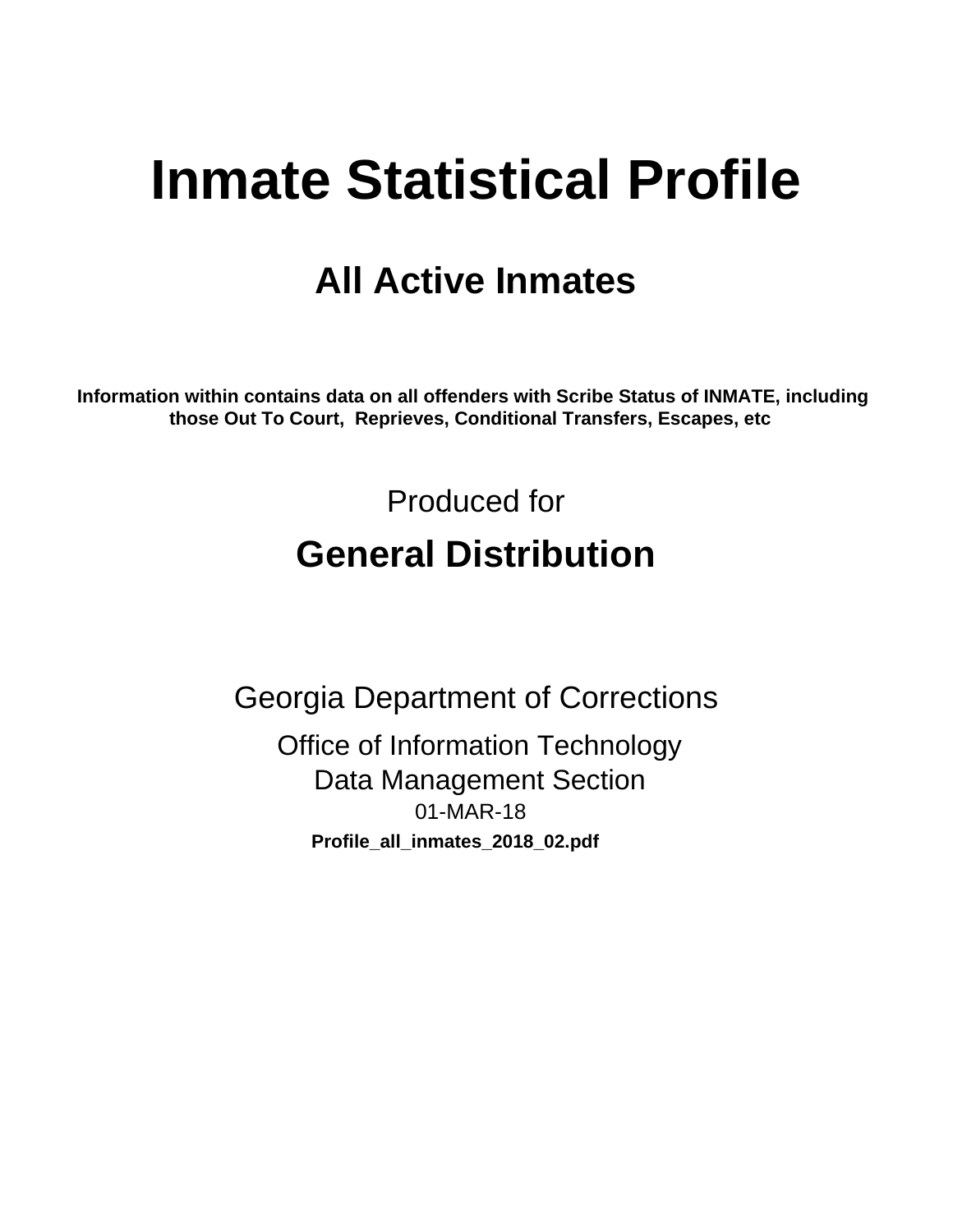#### **Inmate Statistical Profile 01-MAR-18** Contents

**All Active Inmates** 

Produced for General Distribution

# **Table of Contents**

|    | <b>Demographic information</b>                                        |
|----|-----------------------------------------------------------------------|
|    | 4 Current age, broken out in ten year age groups                      |
|    | 5 Race group                                                          |
|    | 6 Marital status, self-reported at entry to prison                    |
|    | 7 Number of Inmates with Dependents, self-reported at entry to prison |
|    | 8 Religious affiliation, self-reported at entry to prison             |
|    | 9 Home county - self-reported at entry to prison                      |
|    | 14 Employment status before prison, self-reported at entry to prison  |
|    | 15 Age at admission                                                   |
|    | 17 Age at admission                                                   |
|    | 20 Height, measured at entry to prison                                |
|    | 21 Height, measured at entry to prison                                |
|    | 23 Weight, measured at entry to prison                                |
|    | 24 Military service                                                   |
|    | <b>Correctional information</b>                                       |
|    | 25 Type of admission to prison                                        |
|    | 26 Current / last supervision level                                   |
|    | 27 Current / last institution type                                    |
|    | 28 Institution type - transitional centers                            |
|    | 29 Institution type - county prisons                                  |
| 31 | Institution type - state prisons                                      |
|    | 33 Institution type - private prisons                                 |
|    | 34 Institution type - inmate boot camp                                |
|    | 35 Number of disciplinary reports                                     |
|    | 36 Number of transfers                                                |
|    | 37 Number of escapes                                                  |
|    | 38 Split sentence - Probation to follow                               |
|    | 39 Probable future release type of still active inmates               |
|    | 40 Time served in current (or last) institution                       |
|    | Educational, psychological and physical information                   |
|    | 41 Highest grade level attained                                       |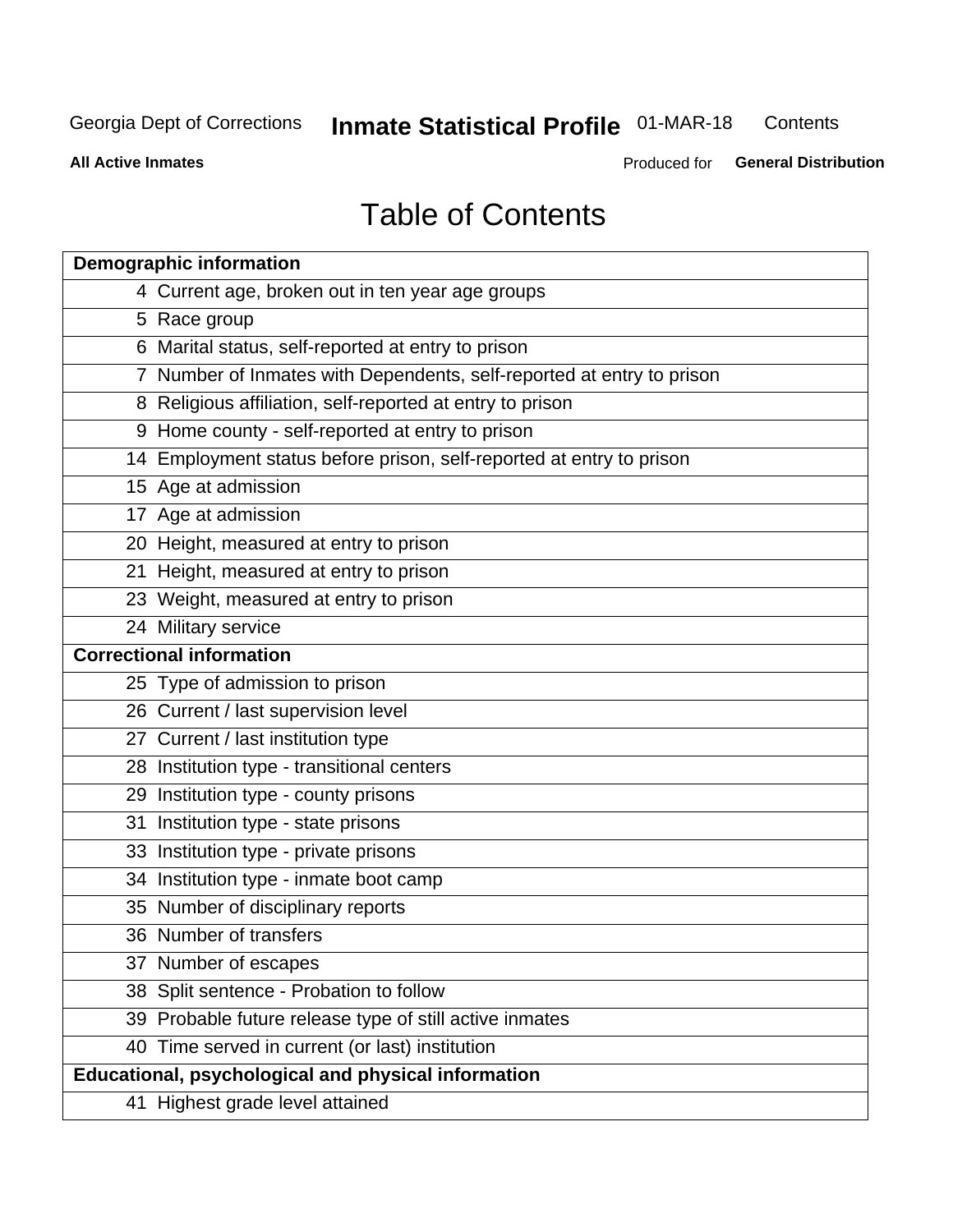#### **Inmate Statistical Profile 01-MAR-18** Contents

**All Active Inmates** 

Produced for General Distribution

# **Table of Contents**

| <b>Educational, psychological and physical information</b>       |
|------------------------------------------------------------------|
| 42 Culture fair IQ scores                                        |
| 43 Wide Range Achievement Test (WRAT) reading score              |
| 44 Wide Range Achievement Test (WRAT) math score                 |
| 45 Wide Range Achievement Test (WRAT) spelling score             |
| 46 Current / last mental health treatment level                  |
| 47 PULHESDWIT medical scale - 'P' overall condition ('P'hysical) |
| 48 PULHESDWIT medical scale - 'U' upper body                     |
| 49 PULHESDWIT medical scale - 'L' lower body                     |
| 50 PULHESDWIT medical scale - 'H' hearing                        |
| 51 PULHESDWIT medical scale - 'E' vision                         |
| 52 PULHESDWIT medical scale -'S' psychiatric                     |
| 53 PULHESDWIT medical scale - 'D' dental                         |
| 54 PULHESDWIT medical scale - 'W' work ability                   |
| 55 PULHESDWIT medical scale - 'I' impairment                     |
| 56 PULHESDWIT medical scale - 'T' transportability               |
| <b>Crimes and criminal history information</b>                   |
| 57 Number of prior Georgia incarcerations                        |
| 58 Prison sentence in years                                      |
| 59 Primary offense, broken out into felonies vs misdemeanors     |
| 60 Primary offense, broken out into six broad crime categories   |
| 61 Primary offense, detailed offense code                        |
| 69 County of conviction of primary offense                       |
| 74 Circuit of conviction of primary offense                      |
| 76 Years served (jail + prison) in this incarceration            |
| <b>Medical information</b>                                       |
| 77 Results of most recent HIV test                               |
| 78 Results of most recent tuberculosis test                      |
| 79 Results of most recent syphilis test                          |
| 80 Results of most recent Hepatitis-C test                       |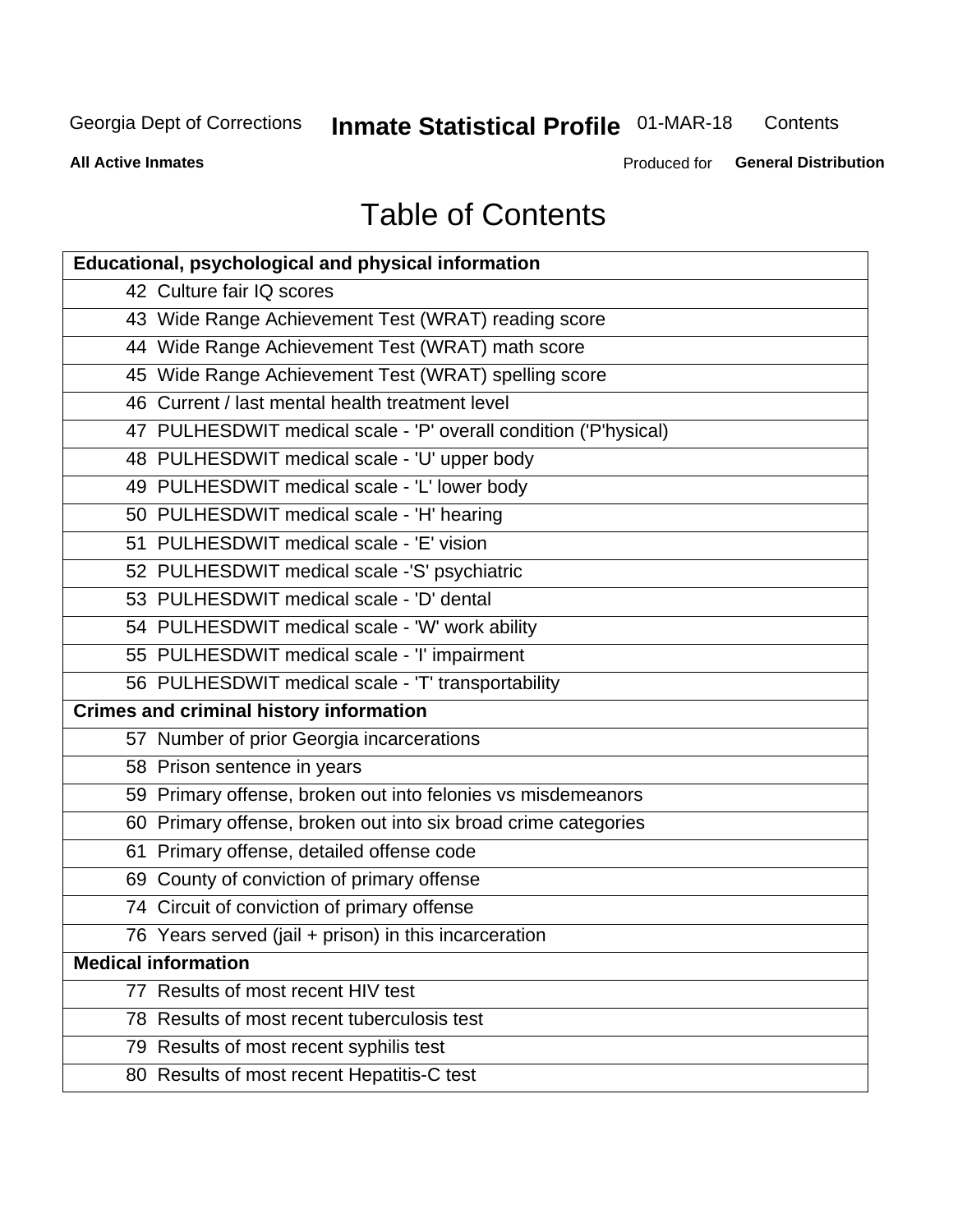#### **All Active Inmates**

#### Produced for General Distribution

### Current age, broken out in ten-year age groups

COL % - percent each COUNT is of its particular column

|                          |              | <b>Male</b> |        |              | <b>Female</b> | <b>Total</b> |              |        |
|--------------------------|--------------|-------------|--------|--------------|---------------|--------------|--------------|--------|
| <b>Current Age</b>       | <b>Count</b> | Col %       | Row %  | <b>Count</b> | Col %         | Row %        | <b>Total</b> | Col %  |
| <b>Teens (1-19)</b>      | 744          | 1.48%       | 95.38% | 36           | 0.94%         | 4.62%        | 780          | 1.44%  |
| <b>Twenties (20-29)</b>  | 13,951       | 27.78%      | 93.32% | 999          | 26.14%        | 6.68%        | 14,950       | 27.67% |
| <b>Thirties (30-39)</b>  | 15,232       | $30.33\%$   | 91.79% | 1,363        | 35.67%        | 8.21%        | 16,595       | 30.71% |
| <b>Forties (40-49)</b>   | 10,317       | 20.55%      | 92.32% | 858          | 22.45%        | 7.68%        | 11,175       | 20.68% |
| <b>Fifties (50-59)</b>   | 6,891        | 13.72%      | 93.93% | 445          | 11.65%        | 6.07%        | 7,336        | 13.58% |
| <b>Sixties (60-69)</b>   | 2,418        | 4.82%       | 95.99% | 101          | 2.64%         | 4.01%        | 2,519        | 4.66%  |
| Seventy + (70 and above) | 660          | 1.31%       | 97.20% | 19           | 0.50%         | 2.80%        | 679          | 1.26%  |
| <b>Total Reported</b>    | 50,213       | 100%        | 92.93% | 3,821        | 100%          | 7.07%        | 54,034       | 100%   |

| <b>Not Reported</b>  | ິດດດ<br>ZZJ |       | המה<br>ZZJ |
|----------------------|-------------|-------|------------|
| <b>Total</b><br>Cror | 50,436      | 3,821 | 54,257     |

| <b>Mean</b><br>(average) | 38.27 | 37.33    | 38.20 |
|--------------------------|-------|----------|-------|
| Median (middle)          | 36    |          | 36    |
| Mode<br>(most frequent)  | 28    | n,<br>◡▵ | 28    |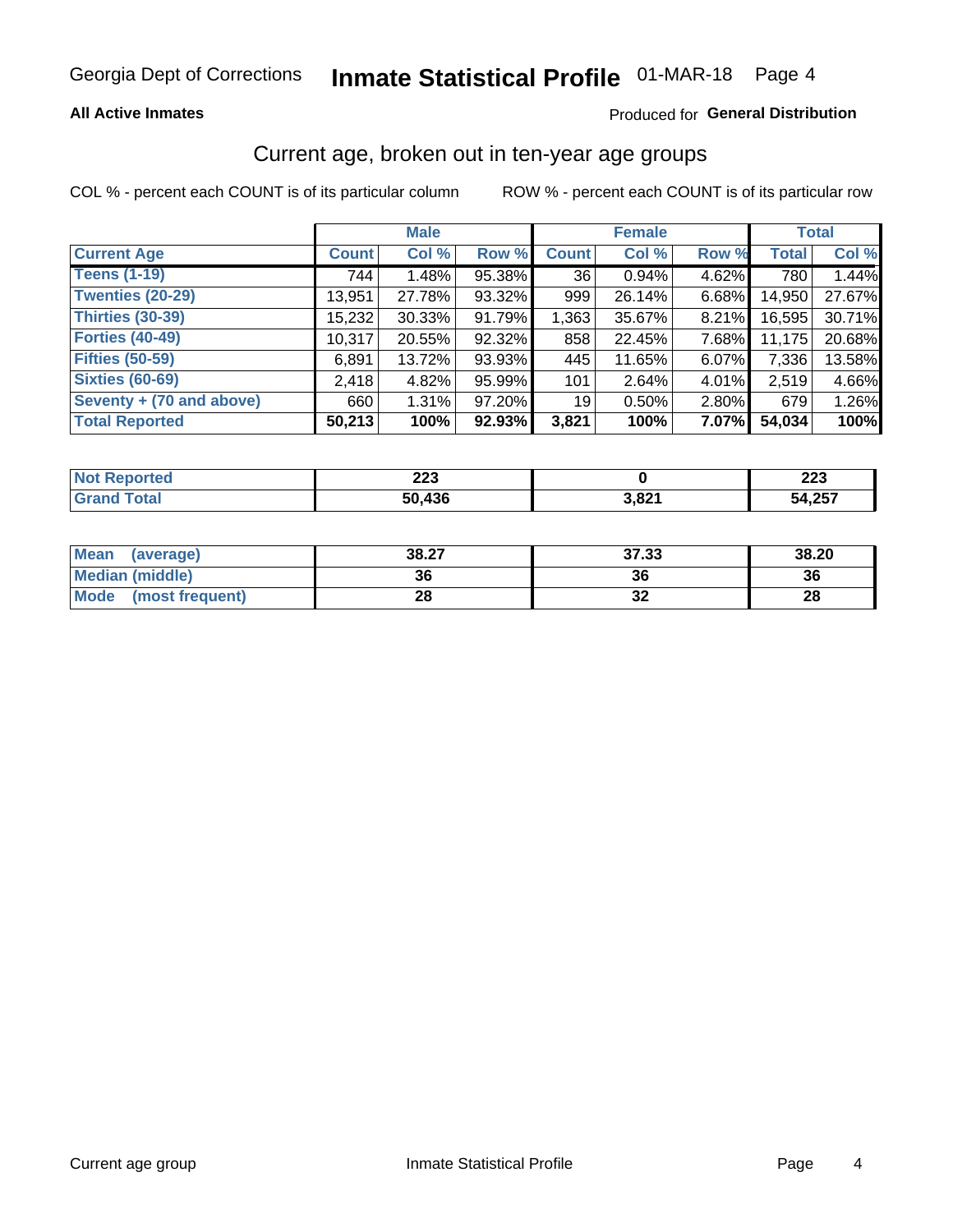# Inmate Statistical Profile 01-MAR-18 Page 5

#### **All Active Inmates**

#### Produced for General Distribution

### Race group

COL % - percent each COUNT is of its particular column

|                   |                        | <b>Male</b>  |         |         | <b>Female</b> |        |        | <b>Total</b> |        |
|-------------------|------------------------|--------------|---------|---------|---------------|--------|--------|--------------|--------|
|                   | <b>Race Group</b>      | <b>Count</b> | Col %   |         | Row % Count   | Col %  | Row %  | <b>Total</b> | Col %  |
|                   | <b>White</b>           | 17,157       | 34.02%  | 88.54%  | 2,220         | 58.10% | 11.46% | 19,377       | 35.71% |
| 2                 | <b>Black</b>           | 31,056       | 61.58%  | 95.31%  | ,528          | 39.99% | 4.69%  | 32,584       | 60.05% |
| 5                 | <b>Other</b>           | 54           | .11%    | 90.00%  | 6             | .16%   | 10.00% | 60           | .11%   |
| 6                 | <b>Asian</b>           | 176          | $.35\%$ | 96.17%  |               | .18%   | 3.83%  | 183          | .34%   |
| 9                 | <b>Unknown</b>         | 10           | $.02\%$ | 76.92%  | 3             | .08%   | 23.08% | 13           | .02%   |
| 10                | <b>Hispanic</b>        | .960         | 3.89%   | 97.22%  | 56            | 1.47%  | 2.78%  | 2,016        | 3.72%  |
| $12 \overline{ }$ | <b>Native American</b> | 22           | .04%    | 95.65%  |               | .03%   | 4.35%  | 23           | .04%   |
| 13                | <b>Native Hawaiian</b> |              | $.01\%$ | 100.00% |               |        |        |              | .01%   |
|                   | <b>Total Reported</b>  | 50,436       | 100%    | 92.96%  | 3,821         | 100%   | 7.04%  | 54,257       | 100%   |

| <b>Not Reported</b> |        |       |        |
|---------------------|--------|-------|--------|
| <b>Grand Total</b>  | 50,436 | 3,821 | 54,257 |

| <b>Mode</b><br>---<br>most frequent) | Black | White | <b>Black</b> |
|--------------------------------------|-------|-------|--------------|
|                                      |       |       |              |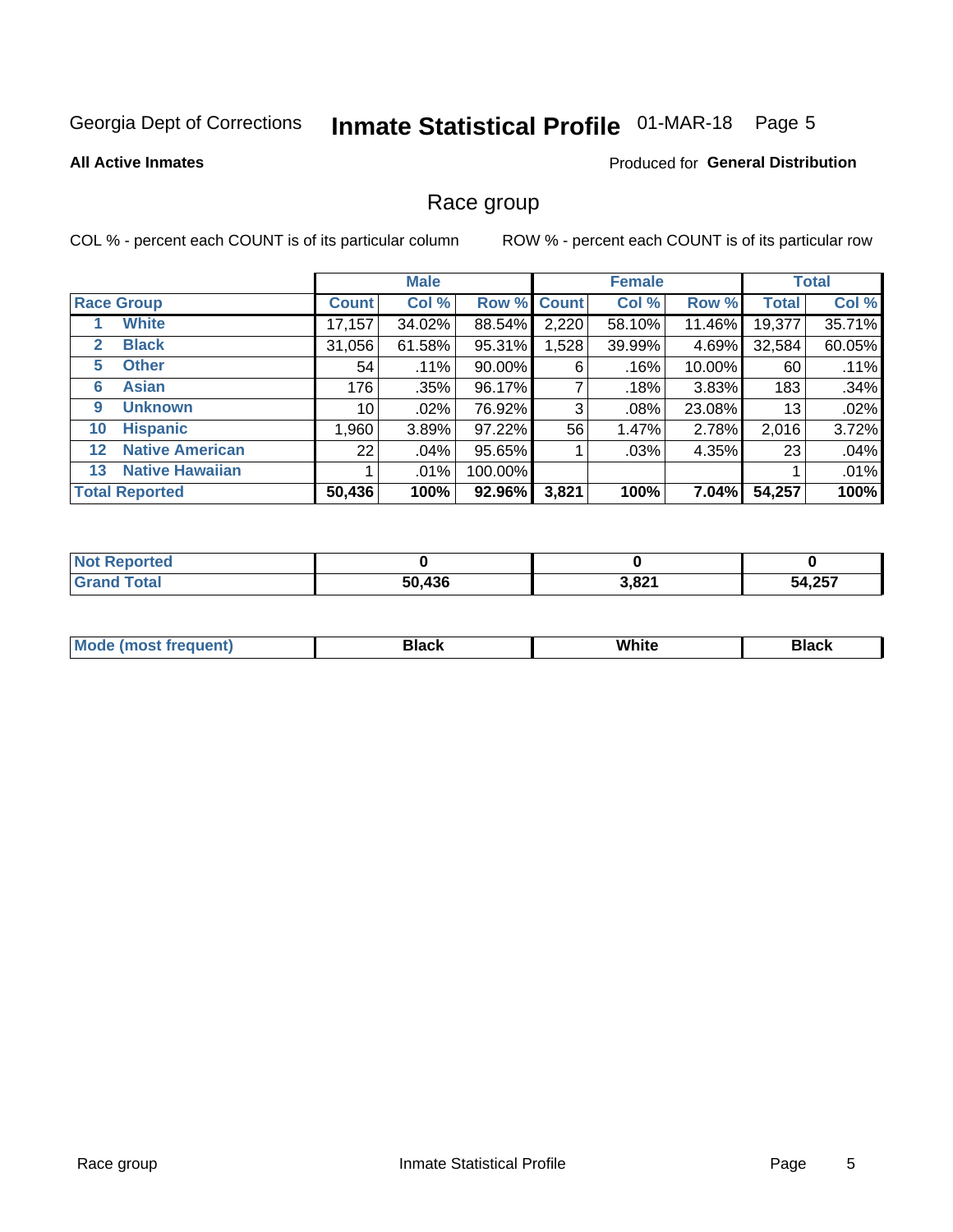# Inmate Statistical Profile 01-MAR-18 Page 6

**All Active Inmates** 

#### Produced for General Distribution

### Marital status, self-reported at entry to prison

COL % - percent each COUNT is of its particular column

|                            | <b>Male</b>  |        |        |              | <b>Female</b> | <b>Total</b> |              |        |
|----------------------------|--------------|--------|--------|--------------|---------------|--------------|--------------|--------|
| <b>Marital Status</b>      | <b>Count</b> | Col %  | Row %  | <b>Count</b> | Col %         | Row %        | <b>Total</b> | Col %  |
| <b>Unknown</b><br>$\bf{0}$ | 973          | 1.93%  | 91.19% | 94           | $2.46\%$      | 8.81%        | 1,067        | 1.97%  |
| <b>Divorced</b><br>D       | 4,858        | 9.63%  | 89.70% | 558          | 14.60%        | 10.30%       | 5,416        | 9.98%  |
| <b>Married</b><br>М        | 6,675        | 13.23% | 91.20% | 644          | 16.85%        | 8.80%        | 7,319        | 13.49% |
| <b>Separated</b><br>S.     | 1,799        | 3.57%  | 85.06% | 316          | 8.27%         | 14.94%       | 2,115        | 3.90%  |
| <b>Unmarried</b><br>U      | 35,569       | 70.52% | 94.50% | 2,070        | 54.17%        | 5.50%        | 37,639       | 69.37% |
| <b>Widow</b><br>W          | 562          | 1.11%  | 80.17% | 139          | 3.64%         | 19.83%       | 701          | 1.29%  |
| <b>Total Reported</b>      | 50,436       | 100%   | 92.96% | 3,821        | 100%          | 7.04%        | 54,257       | 100%   |

| $^{\dagger}$ Not $\cdot$<br><b>Anorted</b> |      |               |              |
|--------------------------------------------|------|---------------|--------------|
| <b>Total</b>                               | .436 | ാറ⁄<br>ו ∡ס,כ | 4,257<br>ы л |

|--|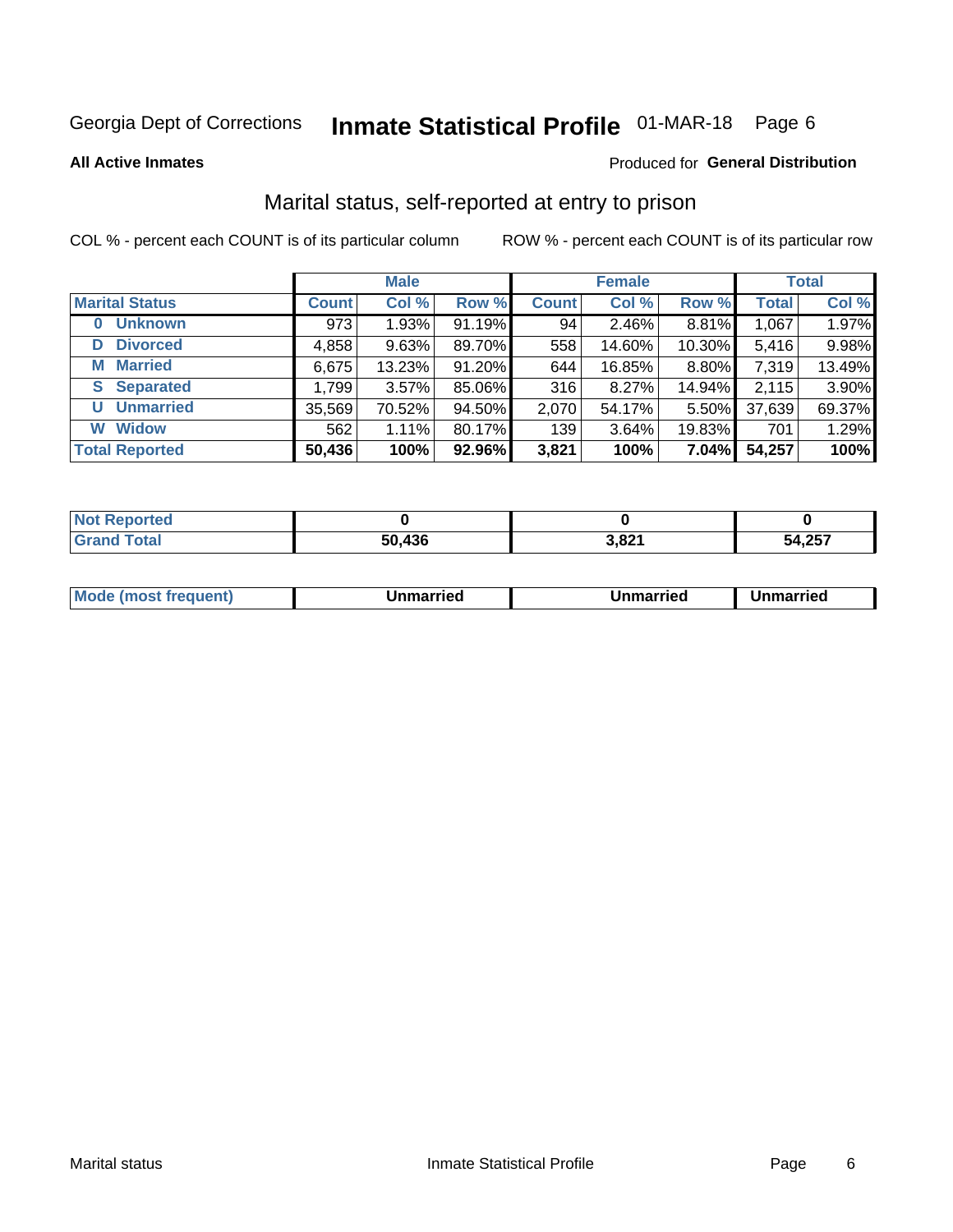# Inmate Statistical Profile 01-MAR-18 Page 7

#### **All Active Inmates**

#### Produced for General Distribution

### Number of Inmates with Dependents, Self-Reported at Entry to Prison

COL % - percent each COUNT is of its particular column

|                             |              | <b>Male</b> |        |              | <b>Female</b> |       |              | <b>Total</b> |
|-----------------------------|--------------|-------------|--------|--------------|---------------|-------|--------------|--------------|
| <b>Number of dependents</b> | <b>Count</b> | Col %       | Row %  | <b>Count</b> | Col %         | Row % | <b>Total</b> | Col %        |
| l 0                         | 15,627       | 37.69%      | 93.91% | 1,013        | 32.46%        | 6.09% | 16,640       | 37.32%       |
|                             | 9,672        | 23.33%      | 93.96% | 622          | 19.93%        | 6.04% | 10,294       | 23.09%       |
| $\overline{2}$              | 7,206        | 17.38%      | 91.77% | 646          | 20.70%        | 8.23% | 7,852        | 17.61%       |
| $\overline{\mathbf{3}}$     | 4,312        | 10.40%      | 90.28% | 464          | 14.87%        | 9.72% | 4,776        | 10.71%       |
| 4                           | 2,226        | 5.37%       | 91.38% | 210          | 6.73%         | 8.62% | 2,436        | 5.46%        |
| 5                           | 1,120        | 2.70%       | 92.64% | 89           | 2.85%         | 7.36% | 1,209        | 2.71%        |
| 6                           | 586          | 1.41%       | 93.02% | 44           | 1.41%         | 6.98% | 630          | 1.41%        |
| 7                           | 293          | 0.71%       | 95.44% | 14           | 0.45%         | 4.56% | 307          | 0.69%        |
| 8                           | 144          | 0.35%       | 96.00% | 6            | 0.19%         | 4.00% | 150          | 0.34%        |
| 9                           | 96           | 0.23%       | 95.05% | 5            | 0.16%         | 4.95% | 101          | 0.23%        |
| 10                          | 77           | 0.19%       | 91.67% |              | 0.22%         | 8.33% | 84           | 0.19%        |
| Over 10                     | 102          | 0.25%       | 99.03% |              | 0.03%         | 0.97% | 103          | 0.23%        |
| <b>Total Reported</b>       | 41,461       | 100%        | 93.00% | 3,121        | 100%          | 7.00% | 44,582       | 100%         |

|      | 2 Q75<br>J.J I J | 700     | $\sim$<br>כ ו ס               |
|------|------------------|---------|-------------------------------|
| υιαι | 50.436           | 001<br> | クドフ<br>- 5Δ<br>ວ4.∠ວ <i>ເ</i> |

| Mean (average)         | 1.48 | 1.65 | 1.49 |
|------------------------|------|------|------|
| <b>Median (middle)</b> |      |      |      |
| Mode (most frequent)   |      |      |      |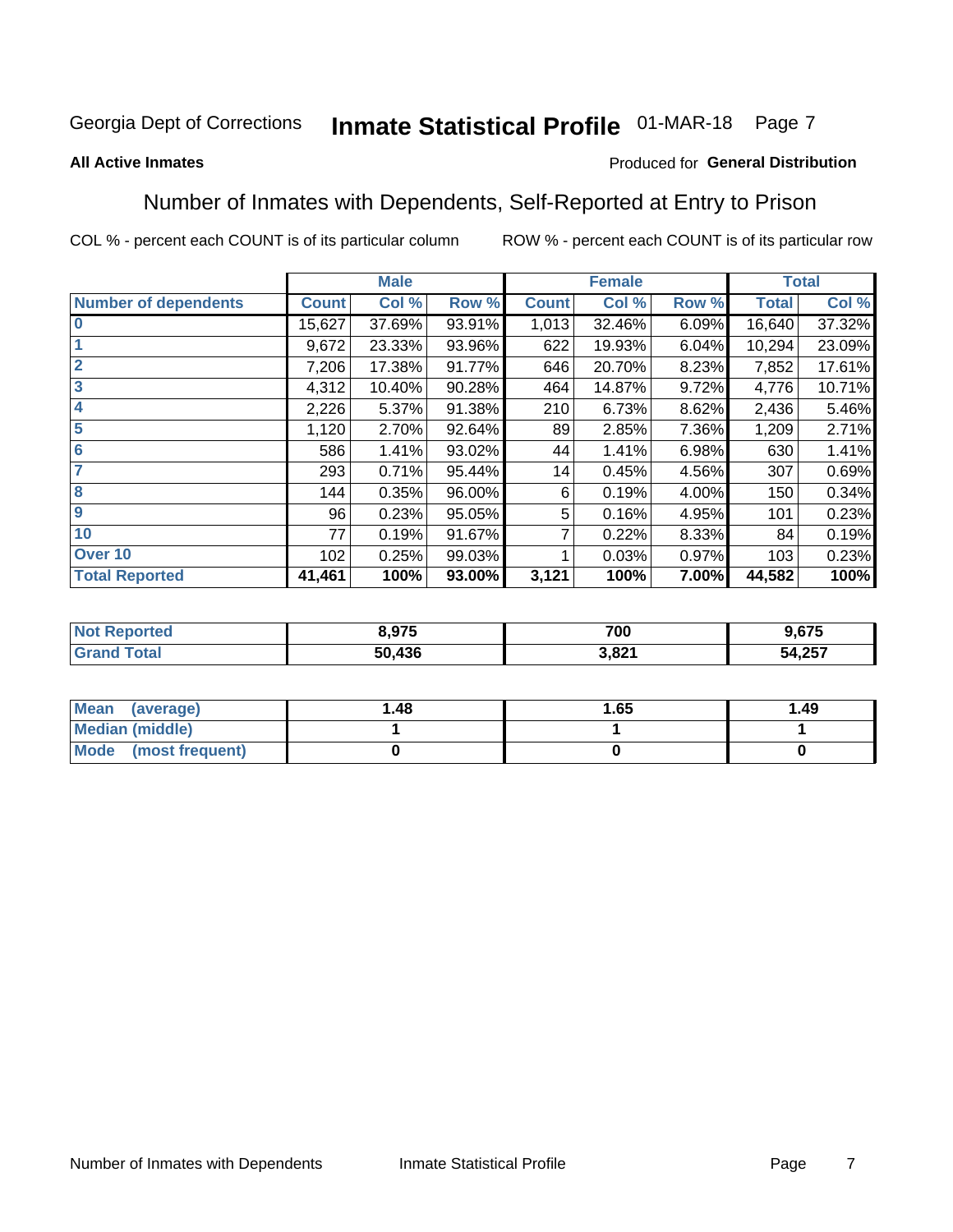# Inmate Statistical Profile 01-MAR-18 Page 8

#### **All Active Inmates**

#### Produced for General Distribution

### Religious affiliation, self-reported at entry to prison

COL % - percent each COUNT is of its particular column

|                |                              |                | <b>Male</b> |         |              | <b>Female</b> |        |              | <b>Total</b> |
|----------------|------------------------------|----------------|-------------|---------|--------------|---------------|--------|--------------|--------------|
|                | <b>Religious Affiliation</b> | <b>Count</b>   | Col %       | Row %   | <b>Count</b> | Col %         | Row %  | <b>Total</b> | Col %        |
| 1              | <b>Islam</b>                 | 1,310          | 5.97%       | 97.47%  | 34           | 1.54%         | 2.53%  | 1,344        | 5.56%        |
| $\overline{2}$ | <b>Catholic</b>              | 1,116          | 5.08%       | 89.78%  | 127          | 5.74%         | 10.22% | 1,243        | 5.14%        |
| 3              | <b>Baptist</b>               | 13,771         | 62.72%      | 89.49%  | 1,618        | 73.08%        | 10.51% | 15,389       | 63.66%       |
| 4              | <b>Methodist</b>             | 388            | 1.77%       | 88.38%  | 51           | 2.30%         | 11.62% | 439          | 1.82%        |
| 5              | <b>EpiscopIn</b>             | 46             | .21%        | 90.20%  | 5            | .23%          | 9.80%  | 51           | .21%         |
| 6              | <b>Presbytrn</b>             | 74             | .34%        | 90.24%  | 8            | .36%          | 9.76%  | 82           | .34%         |
| 7              | <b>Chc Of God</b>            | 423            | 1.93%       | 89.24%  | 51           | 2.30%         | 10.76% | 474          | 1.96%        |
| 8              | <b>Holiness</b>              | 566            | 2.58%       | 83.11%  | 115          | 5.19%         | 16.89% | 681          | 2.82%        |
| 9              | <b>Jewish</b>                | 63             | .29%        | 81.82%  | 14           | .63%          | 18.18% | 77           | .32%         |
| 10             | <b>Anglican</b>              | 39             | .18%        | 92.86%  | 3            | .14%          | 7.14%  | 42           | .17%         |
| 11             | <b>Grk Orthdx</b>            | 4              | .02%        | 57.14%  | 3            | .14%          | 42.86% | 7            | .03%         |
| 12             | <b>Hindu</b>                 | 10             | .05%        | 100.00% |              |               |        | 10           | .04%         |
| 13             | <b>Buddhist</b>              | 45             | .20%        | 90.00%  | 5            | .23%          | 10.00% | 50           | .21%         |
| 14             | <b>Taoist</b>                | 6              | .03%        | 100.00% |              |               |        | 6            | .02%         |
| 15             | <b>Shintoist</b>             | 4              | .02%        | 100.00% |              |               |        | 4            | .02%         |
| 16             | <b>Seven D Ad</b>            | 62             | .28%        | 89.86%  | 7            | .32%          | 10.14% | 69           | .29%         |
| 17             | <b>Jehovah Wt</b>            | 271            | 1.23%       | 88.85%  | 34           | 1.54%         | 11.15% | 305          | 1.26%        |
| 18             | <b>Latr Day S</b>            | 26             | .12%        | 86.67%  | 4            | .18%          | 13.33% | 30           | .12%         |
| 19             | Quaker                       | $\overline{2}$ | .01%        | 100.00% |              |               |        | 2            | .01%         |
| 20             | <b>Other Prot</b>            | 2,008          | 9.14%       | 94.23%  | 123          | 5.56%         | 5.77%  | 2,131        | 8.82%        |
| 21             | <b>Messianic Judaism</b>     | 10             | .05%        | 100.00% |              |               |        | 10           | .04%         |
| 96             | <b>None</b>                  | 1,714          | 7.81%       | 99.30%  | 12           | .54%          | .70%   | 1,726        | 7.14%        |
|                | <b>Total Reported</b>        | 21,958         | 100%        | 90.84%  | 2,214        | 100%          | 9.16%  | 24,172       | 100%         |

| <b>rteo</b><br>NA | . 478<br>28, | ,607           | 30.085 |
|-------------------|--------------|----------------|--------|
| ' Gra             | .436<br>50   | 2001<br>ו ∡ס,כ | 54,257 |

| <b>Mode (most frequent)</b> | <b>Japtist</b> | Baptist | Baptist |
|-----------------------------|----------------|---------|---------|
|-----------------------------|----------------|---------|---------|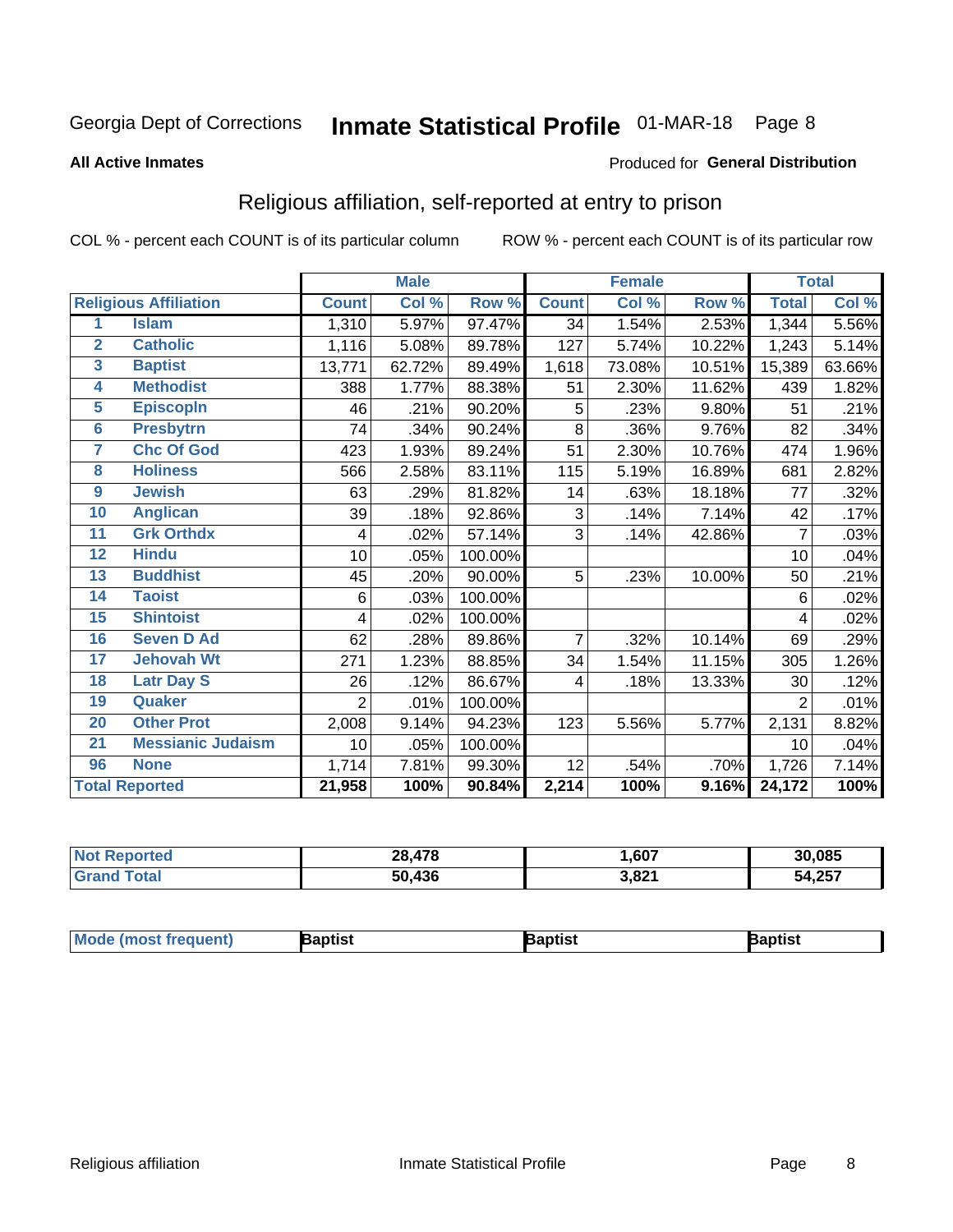# Inmate Statistical Profile 01-MAR-18 Page 9

#### **All Active Inmates**

#### Produced for General Distribution

### Home county, self-reported at entry to prison

COL % - percent each COUNT is of its particular column

|     |                             |              | <b>Male</b> |                  |                         | <b>Female</b> |        | <b>Total</b> |        |
|-----|-----------------------------|--------------|-------------|------------------|-------------------------|---------------|--------|--------------|--------|
|     | <b>Home County</b>          | <b>Count</b> | Col %       | Row <sup>%</sup> | <b>Count</b>            | Col %         | Row %  | <b>Total</b> | Col %  |
| 000 | <b>Unknown</b>              | 6,829        | 13.54%      | 92.47%           | 556                     | 14.55%        | 7.53%  | 7,385        | 13.61% |
| 001 | <b>Appling County</b>       | 130          | .26%        | 95.59%           | 6                       | .16%          | 4.41%  | 136          | .25%   |
| 002 | <b>Atkinson County</b>      | 34           | .07%        | 91.89%           | 3                       | .08%          | 8.11%  | 37           | .07%   |
| 003 | <b>Bacon County</b>         | 66           | .13%        | 94.29%           | $\overline{\mathbf{4}}$ | .10%          | 5.71%  | 70           | .13%   |
| 004 | <b>Baker County</b>         | 18           | .04%        | 94.74%           | 1                       | .03%          | 5.26%  | 19           | .04%   |
| 005 | <b>Baldwin County</b>       | 250          | .50%        | 90.91%           | 25                      | .65%          | 9.09%  | 275          | .51%   |
| 006 | <b>Banks County</b>         | 67           | .13%        | 87.01%           | 10                      | .26%          | 12.99% | 77           | .14%   |
| 007 | <b>Barrow County</b>        | 299          | .59%        | 90.61%           | 31                      | .81%          | 9.39%  | 330          | .61%   |
| 008 | <b>Bartow County</b>        | 540          | 1.07%       | 86.12%           | 87                      | 2.28%         | 13.88% | 627          | 1.16%  |
| 009 | <b>Ben Hill County</b>      | 197          | .39%        | 92.49%           | 16                      | .42%          | 7.51%  | 213          | .39%   |
| 010 | <b>Berrien County</b>       | 81           | .16%        | 94.19%           | 5                       | .13%          | 5.81%  | 86           | .16%   |
| 011 | <b>Bibb County</b>          | 1,122        | 2.22%       | 95.57%           | 52                      | 1.36%         | 4.43%  | 1,174        | 2.16%  |
| 012 | <b>Bleckley County</b>      | 72           | .14%        | 88.89%           | 9                       | .24%          | 11.11% | 81           | .15%   |
| 013 | <b>Brantley County</b>      | 74           | .15%        | 87.06%           | 11                      | .29%          | 12.94% | 85           | .16%   |
| 014 | <b>Brooks County</b>        | 205          | .41%        | 98.09%           | 4                       | .10%          | 1.91%  | 209          | .39%   |
| 015 | <b>Bryan County</b>         | 82           | .16%        | 91.11%           | 8                       | .21%          | 8.89%  | 90           | .17%   |
| 016 | <b>Bulloch County</b>       | 372          | .74%        | 95.14%           | 19                      | .50%          | 4.86%  | 391          | .72%   |
| 017 | <b>Burke County</b>         | 222          | .44%        | 96.94%           | $\overline{7}$          | .18%          | 3.06%  | 229          | .42%   |
| 018 | <b>Butts County</b>         | 129          | .26%        | 92.14%           | 11                      | .29%          | 7.86%  | 140          | .26%   |
| 019 | <b>Calhoun County</b>       | 62           | .12%        | 89.86%           | $\overline{7}$          | .18%          | 10.14% | 69           | .13%   |
| 020 | <b>Camden County</b>        | 132          | .26%        | 89.80%           | 15                      | .39%          | 10.20% | 147          | .27%   |
| 021 | <b>Candler County</b>       | 102          | .20%        | 91.07%           | 10                      | .26%          | 8.93%  | 112          | .21%   |
| 022 | <b>Carroll County</b>       | 533          | 1.06%       | 90.96%           | 53                      | 1.39%         | 9.04%  | 586          | 1.08%  |
| 023 | <b>Catoosa County</b>       | 232          | .46%        | 89.23%           | 28                      | .73%          | 10.77% | 260          | .48%   |
| 024 | <b>Charlton County</b>      | 48           | .10%        | 92.31%           | 4                       | .10%          | 7.69%  | 52           | .10%   |
| 025 | <b>Chatham County</b>       | 1,652        | 3.28%       | 95.99%           | 69                      | 1.81%         | 4.01%  | 1,721        | 3.17%  |
| 026 | <b>Chattahoochee County</b> | 25           | .05%        | 100.00%          |                         |               |        | 25           | .05%   |
| 027 | <b>Chattooga County</b>     | 225          | .45%        | 89.29%           | 27                      | .71%          | 10.71% | 252          | .46%   |
| 028 | <b>Cherokee County</b>      | 364          | .72%        | 88.14%           | 49                      | 1.28%         | 11.86% | 413          | .76%   |
| 029 | <b>Clarke County</b>        | 507          | 1.01%       | 93.89%           | 33                      | .86%          | 6.11%  | 540          | 1.00%  |
| 030 | <b>Clay County</b>          | 41           | .08%        | 93.18%           | 3                       | .08%          | 6.82%  | 44           | .08%   |
| 031 | <b>Clayton County</b>       | 1,451        | 2.88%       | 93.61%           | 99                      | 2.59%         | 6.39%  | 1,550        | 2.86%  |
| 032 | <b>Clinch County</b>        | 53           | .11%        | 94.64%           | 3                       | .08%          | 5.36%  | 56           | .10%   |
| 033 | <b>Cobb County</b>          | 1,760        | 3.49%       | 91.76%           | 158                     | 4.14%         | 8.24%  | 1,918        | 3.54%  |
| 034 | <b>Coffee County</b>        | 262          | .52%        | 91.93%           | 23                      | .60%          | 8.07%  | 285          | .53%   |
| 035 | <b>Colquitt County</b>      | 194          | .38%        | 95.57%           | 9                       | .24%          | 4.43%  | 203          | .37%   |
| 036 | <b>Columbia County</b>      | 299          | .59%        | 92.28%           | 25                      | .65%          | 7.72%  | 324          | .60%   |
| 037 | <b>Cook County</b>          | 131          | .26%        | 94.24%           | $\bf 8$                 | .21%          | 5.76%  | 139          | .26%   |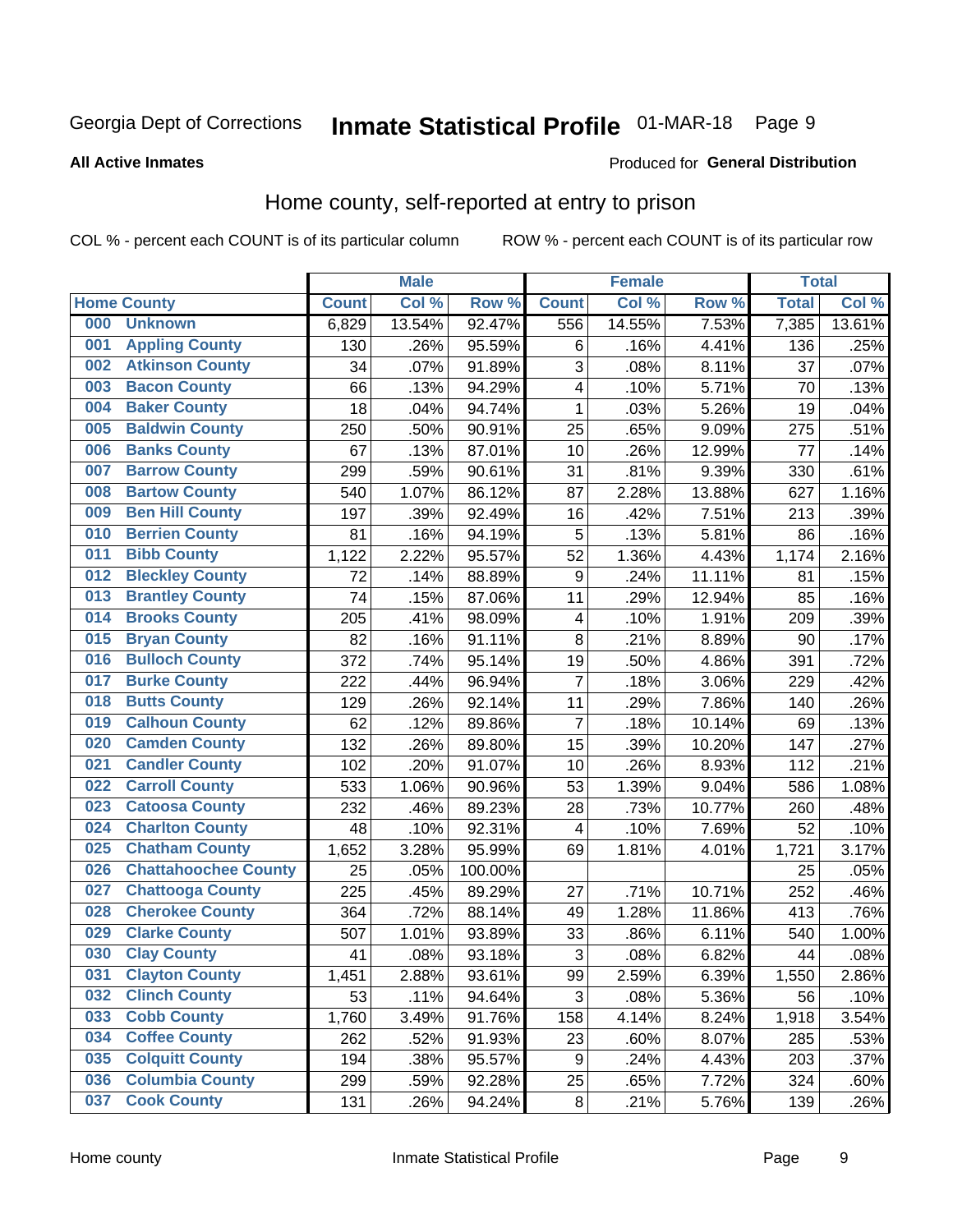# Inmate Statistical Profile 01-MAR-18 Page 10

#### **All Active Inmates**

#### Produced for General Distribution

### Home county, self-reported at entry to prison

COL % - percent each COUNT is of its particular column

|     |                         |                  | <b>Male</b> |         |                 | <b>Female</b> |        | <b>Total</b>     |       |
|-----|-------------------------|------------------|-------------|---------|-----------------|---------------|--------|------------------|-------|
|     | <b>Home County</b>      | <b>Count</b>     | Col %       | Row %   | <b>Count</b>    | Col %         | Row %  | <b>Total</b>     | Col % |
| 038 | <b>Coweta County</b>    | 484              | .96%        | 94.53%  | $\overline{28}$ | .73%          | 5.47%  | $\overline{512}$ | .94%  |
| 039 | <b>Crawford County</b>  | 40               | .08%        | 80.00%  | 10              | .26%          | 20.00% | 50               | .09%  |
| 040 | <b>Crisp County</b>     | 221              | .44%        | 95.26%  | 11              | .29%          | 4.74%  | 232              | .43%  |
| 041 | <b>Dade County</b>      | 63               | .12%        | 88.73%  | 8               | .21%          | 11.27% | 71               | .13%  |
| 042 | <b>Dawson County</b>    | 77               | .15%        | 86.52%  | 12              | .31%          | 13.48% | 89               | .16%  |
| 043 | <b>Decatur County</b>   | 220              | .44%        | 95.65%  | 10              | .26%          | 4.35%  | 230              | .42%  |
| 044 | <b>Dekalb County</b>    | 2,869            | 5.69%       | 94.97%  | 152             | 3.98%         | 5.03%  | 3,021            | 5.57% |
| 045 | <b>Dodge County</b>     | 139              | .28%        | 92.67%  | 11              | .29%          | 7.33%  | 150              | .28%  |
| 046 | <b>Dooly County</b>     | 91               | .18%        | 94.79%  | 5               | .13%          | 5.21%  | 96               | .18%  |
| 047 | <b>Dougherty County</b> | 822              | 1.63%       | 94.92%  | 44              | 1.15%         | 5.08%  | 866              | 1.60% |
| 048 | <b>Douglas County</b>   | 539              | 1.07%       | 92.93%  | 41              | 1.07%         | 7.07%  | 580              | 1.07% |
| 049 | <b>Early County</b>     | 70               | .14%        | 87.50%  | 10              | .26%          | 12.50% | 80               | .15%  |
| 050 | <b>Echols County</b>    | $\overline{7}$   | .01%        | 100.00% |                 |               |        | $\overline{7}$   | .01%  |
| 051 | <b>Effingham County</b> | $\overline{2}14$ | .42%        | 92.24%  | 18              | .47%          | 7.76%  | 232              | .43%  |
| 052 | <b>Elbert County</b>    | 115              | .23%        | 91.27%  | 11              | .29%          | 8.73%  | 126              | .23%  |
| 053 | <b>Emanuel County</b>   | 162              | .32%        | 92.57%  | 13              | .34%          | 7.43%  | 175              | .32%  |
| 054 | <b>Evans County</b>     | 66               | .13%        | 92.96%  | 5               | .13%          | 7.04%  | 71               | .13%  |
| 055 | <b>Fannin County</b>    | 102              | .20%        | 91.89%  | 9               | .24%          | 8.11%  | 111              | .20%  |
| 056 | <b>Fayette County</b>   | 177              | .35%        | 92.67%  | 14              | .37%          | 7.33%  | 191              | .35%  |
| 057 | <b>Floyd County</b>     | 725              | 1.44%       | 89.18%  | 88              | 2.30%         | 10.82% | 813              | 1.50% |
| 058 | <b>Forsyth County</b>   | 214              | .42%        | 89.17%  | 26              | .68%          | 10.83% | 240              | .44%  |
| 059 | <b>Franklin County</b>  | 129              | .26%        | 87.76%  | 18              | .47%          | 12.24% | 147              | .27%  |
| 060 | <b>Fulton County</b>    | 4,839            | 9.59%       | 95.50%  | 228             | 5.97%         | 4.50%  | 5,067            | 9.34% |
| 061 | <b>Gilmer County</b>    | 80               | .16%        | 88.89%  | 10              | .26%          | 11.11% | 90               | .17%  |
| 062 | <b>Glascock County</b>  | 10               | .02%        | 83.33%  | $\overline{2}$  | .05%          | 16.67% | 12               | .02%  |
| 063 | <b>Glynn County</b>     | 408              | .81%        | 94.44%  | 24              | .63%          | 5.56%  | 432              | .80%  |
| 064 | <b>Gordon County</b>    | 279              | .55%        | 87.19%  | 41              | 1.07%         | 12.81% | 320              | .59%  |
| 065 | <b>Grady County</b>     | 108              | .21%        | 93.91%  | $\overline{7}$  | .18%          | 6.09%  | 115              | .21%  |
| 066 | <b>Greene County</b>    | 90               | .18%        | 94.74%  | 5               | .13%          | 5.26%  | 95               | .18%  |
| 067 | <b>Gwinnett County</b>  | 1,789            | 3.55%       | 93.37%  | 127             | 3.32%         | 6.63%  | 1,916            | 3.53% |
| 068 | <b>Habersham County</b> | 113              | .22%        | 91.87%  | 10              | .26%          | 8.13%  | 123              | .23%  |
| 069 | <b>Hall County</b>      | 626              | 1.24%       | 90.72%  | 64              | 1.67%         | 9.28%  | 690              | 1.27% |
| 070 | <b>Hancock County</b>   | 51               | .10%        | 96.23%  | $\mathbf 2$     | .05%          | 3.77%  | 53               | .10%  |
| 071 | <b>Haralson County</b>  | 125              | .25%        | 93.28%  | 9               | .24%          | 6.72%  | 134              | .25%  |
| 072 | <b>Harris County</b>    | 97               | .19%        | 93.27%  | 7               | .18%          | 6.73%  | 104              | .19%  |
| 073 | <b>Hart County</b>      | 147              | .29%        | 93.04%  | 11              | .29%          | 6.96%  | 158              | .29%  |
| 074 | <b>Heard County</b>     | 56               | .11%        | 91.80%  | 5               | .13%          | 8.20%  | 61               | .11%  |
| 075 | <b>Henry County</b>     | 563              | 1.12%       | 91.54%  | 52              | 1.36%         | 8.46%  | 615              | 1.13% |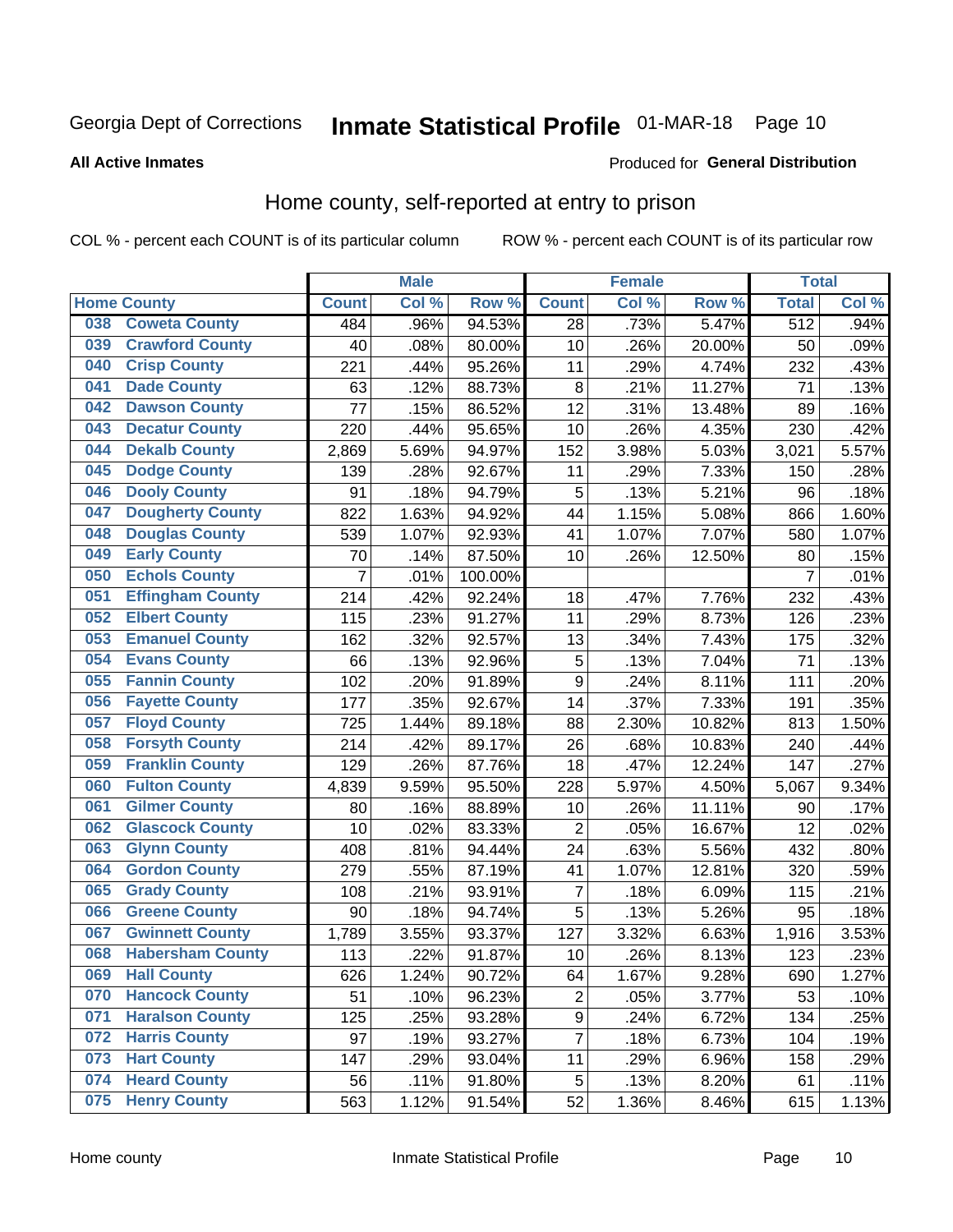# Inmate Statistical Profile 01-MAR-18 Page 11

#### **All Active Inmates**

#### Produced for General Distribution

### Home county, self-reported at entry to prison

COL % - percent each COUNT is of its particular column

|                  |                          |              | <b>Male</b> |                  |                | <b>Female</b> |        | <b>Total</b> |       |
|------------------|--------------------------|--------------|-------------|------------------|----------------|---------------|--------|--------------|-------|
|                  | <b>Home County</b>       | <b>Count</b> | Col %       | Row <sup>%</sup> | <b>Count</b>   | Col %         | Row %  | <b>Total</b> | Col % |
| 076              | <b>Houston County</b>    | 501          | .99%        | 91.76%           | 45             | 1.18%         | 8.24%  | 546          | 1.01% |
| 077              | <b>Irwin County</b>      | 62           | .12%        | 92.54%           | 5              | .13%          | 7.46%  | 67           | .12%  |
| 078              | <b>Jackson County</b>    | 242          | .48%        | 93.08%           | 18             | .47%          | 6.92%  | 260          | .48%  |
| 079              | <b>Jasper County</b>     | 88           | .17%        | 96.70%           | 3              | .08%          | 3.30%  | 91           | .17%  |
| 080              | <b>Jeff Davis County</b> | 70           | .14%        | 97.22%           | $\overline{2}$ | .05%          | 2.78%  | 72           | .13%  |
| 081              | <b>Jefferson County</b>  | 172          | .34%        | 95.03%           | $\mathsf 9$    | .24%          | 4.97%  | 181          | .33%  |
| 082              | <b>Jenkins County</b>    | 62           | .12%        | 95.38%           | 3              | .08%          | 4.62%  | 65           | .12%  |
| 083              | <b>Johnson County</b>    | 32           | .06%        | 86.49%           | 5              | .13%          | 13.51% | 37           | .07%  |
| 084              | <b>Jones County</b>      | 113          | .22%        | 89.68%           | 13             | .34%          | 10.32% | 126          | .23%  |
| 085              | <b>Lamar County</b>      | 67           | .13%        | 89.33%           | $\bf 8$        | .21%          | 10.67% | 75           | .14%  |
| 086              | <b>Lanier County</b>     | 42           | .08%        | 95.45%           | $\overline{2}$ | .05%          | 4.55%  | 44           | .08%  |
| 087              | <b>Laurens County</b>    | 237          | .47%        | 91.86%           | 21             | .55%          | 8.14%  | 258          | .48%  |
| 088              | <b>Lee County</b>        | 97           | .19%        | 92.38%           | 8              | .21%          | 7.62%  | 105          | .19%  |
| 089              | <b>Liberty County</b>    | 232          | .46%        | 95.87%           | 10             | .26%          | 4.13%  | 242          | .45%  |
| 090              | <b>Lincoln County</b>    | 31           | .06%        | 88.57%           | 4              | .10%          | 11.43% | 35           | .06%  |
| 091              | <b>Long County</b>       | 45           | .09%        | 88.24%           | 6              | .16%          | 11.76% | 51           | .09%  |
| 092              | <b>Lowndes County</b>    | 413          | .82%        | 96.72%           | 14             | .37%          | 3.28%  | 427          | .79%  |
| 093              | <b>Lumpkin County</b>    | 86           | .17%        | 95.56%           | 4              | .10%          | 4.44%  | 90           | .17%  |
| 094              | <b>Macon County</b>      | 63           | .12%        | 88.73%           | 8              | .21%          | 11.27% | 71           | .13%  |
| 095              | <b>Madison County</b>    | 184          | .36%        | 90.20%           | 20             | .52%          | 9.80%  | 204          | .38%  |
| 096              | <b>Marion County</b>     | 55           | .11%        | 91.67%           | 5              | .13%          | 8.33%  | 60           | .11%  |
| 097              | <b>Mcduffie County</b>   | 159          | .32%        | 95.21%           | 8              | .21%          | 4.79%  | 167          | .31%  |
| 098              | <b>Mcintosh County</b>   | 52           | .10%        | 100.00%          |                |               |        | 52           | .10%  |
| 099              | <b>Meriwether County</b> | 159          | .32%        | 93.53%           | 11             | .29%          | 6.47%  | 170          | .31%  |
| 100              | <b>Miller County</b>     | 28           | .06%        | 96.55%           | 1              | .03%          | 3.45%  | 29           | .05%  |
| 101              | <b>Mitchell County</b>   | 148          | .29%        | 93.08%           | 11             | .29%          | 6.92%  | 159          | .29%  |
| 102              | <b>Monroe County</b>     | 103          | .20%        | 94.50%           | $\,6$          | .16%          | 5.50%  | 109          | .20%  |
| 103              | <b>Montgomery County</b> | 87           | .17%        | 88.78%           | 11             | .29%          | 11.22% | 98           | .18%  |
| 104              | <b>Morgan County</b>     | 102          | .20%        | 94.44%           | $\,6$          | .16%          | 5.56%  | 108          | .20%  |
| 105              | <b>Murray County</b>     | 200          | .40%        | 90.91%           | 20             | .52%          | 9.09%  | 220          | .41%  |
| 106              | <b>Muscogee County</b>   | 998          | 1.98%       | 94.42%           | 59             | 1.54%         | 5.58%  | 1,057        | 1.95% |
| 107              | <b>Newton County</b>     | 555          | 1.10%       | 90.10%           | 61             | 1.60%         | 9.90%  | 616          | 1.14% |
| 108              | <b>Oconee County</b>     | 50           | .10%        | 83.33%           | 10             | .26%          | 16.67% | 60           | .11%  |
| 109              | <b>Oglethorpe County</b> | 65           | .13%        | 92.86%           | 5              | .13%          | 7.14%  | 70           | .13%  |
| 110              | <b>Paulding County</b>   | 318          | .63%        | 89.08%           | 39             | 1.02%         | 10.92% | 357          | .66%  |
| 111              | <b>Peach County</b>      | 116          | .23%        | 95.08%           | 6              | .16%          | 4.92%  | 122          | .22%  |
| $\overline{112}$ | <b>Pickens County</b>    | 111          | .22%        | 93.28%           | $\,8\,$        | .21%          | 6.72%  | 119          | .22%  |
| 113              | <b>Pierce County</b>     | 94           | .19%        | 93.07%           | $\overline{7}$ | .18%          | 6.93%  | 101          | .19%  |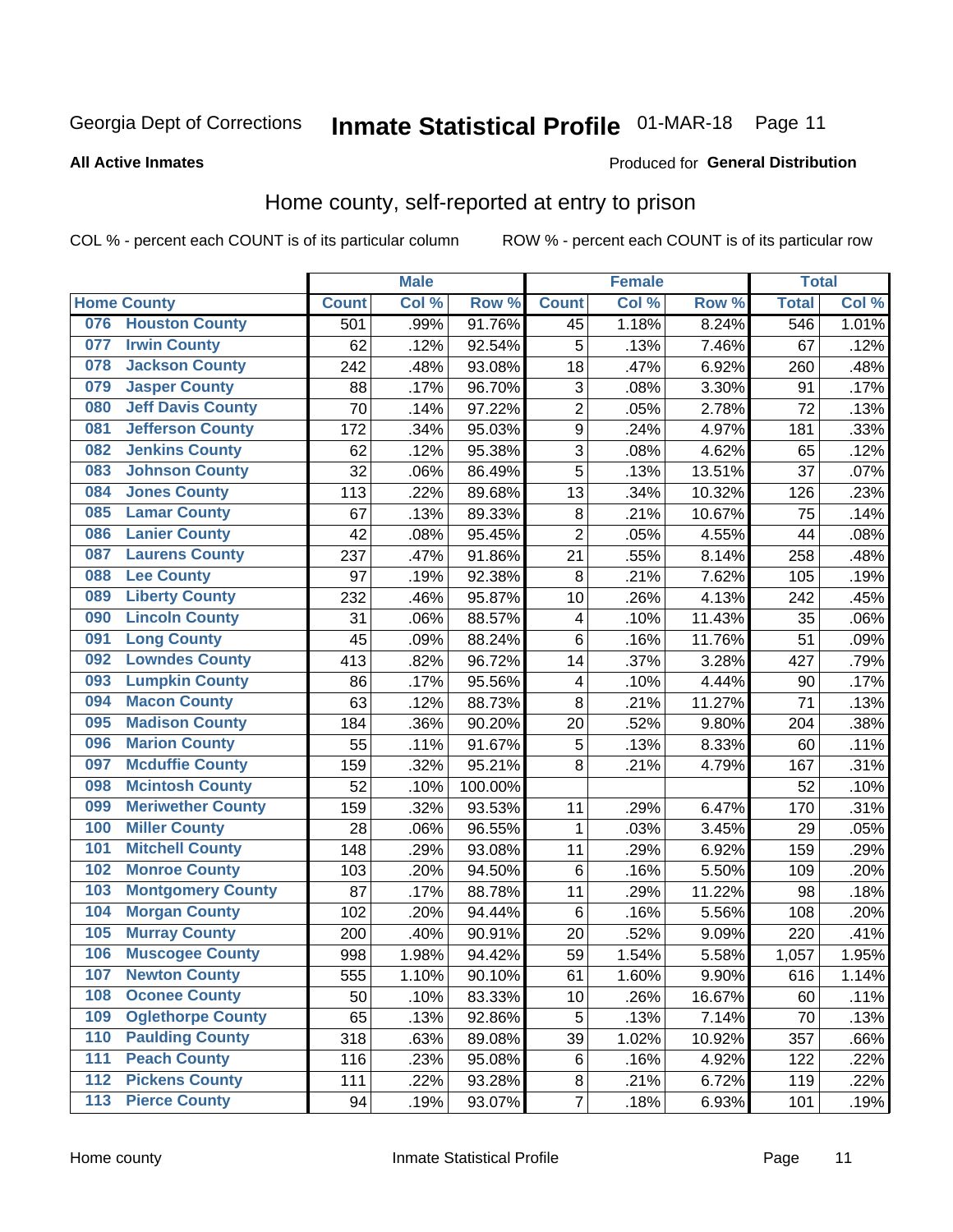# Inmate Statistical Profile 01-MAR-18 Page 12

#### **All Active Inmates**

#### Produced for General Distribution

### Home county, self-reported at entry to prison

COL % - percent each COUNT is of its particular column

|                  |                          |              | <b>Male</b> |         |                  | <b>Female</b> |        | <b>Total</b>    |       |
|------------------|--------------------------|--------------|-------------|---------|------------------|---------------|--------|-----------------|-------|
|                  | <b>Home County</b>       | <b>Count</b> | Col %       | Row %   | <b>Count</b>     | Col %         | Row %  | <b>Total</b>    | Col % |
| 114              | <b>Pike County</b>       | 41           | .08%        | 95.35%  | $\overline{2}$   | .05%          | 4.65%  | $\overline{43}$ | .08%  |
| $\overline{115}$ | <b>Polk County</b>       | 237          | .47%        | 89.77%  | 27               | .71%          | 10.23% | 264             | .49%  |
| 116              | <b>Pulaski County</b>    | 61           | .12%        | 91.04%  | $\,6$            | .16%          | 8.96%  | 67              | .12%  |
| 117              | <b>Putnam County</b>     | 139          | .28%        | 90.85%  | 14               | .37%          | 9.15%  | 153             | .28%  |
| 118              | <b>Quitman County</b>    | 18           | .04%        | 100.00% |                  |               |        | 18              | .03%  |
| 119              | <b>Rabun County</b>      | 45           | .09%        | 83.33%  | $\boldsymbol{9}$ | .24%          | 16.67% | 54              | .10%  |
| 120              | <b>Randolph County</b>   | 72           | .14%        | 96.00%  | $\overline{3}$   | .08%          | 4.00%  | 75              | .14%  |
| 121              | <b>Richmond County</b>   | 1,731        | 3.43%       | 93.57%  | 119              | 3.11%         | 6.43%  | 1,850           | 3.41% |
| 122              | <b>Rockdale County</b>   | 358          | .71%        | 92.51%  | 29               | .76%          | 7.49%  | 387             | .71%  |
| 123              | <b>Schley County</b>     | 16           | .03%        | 88.89%  | $\mathbf 2$      | .05%          | 11.11% | 18              | .03%  |
| 124              | <b>Screven County</b>    | 109          | .22%        | 95.61%  | $\overline{5}$   | .13%          | 4.39%  | 114             | .21%  |
| 125              | <b>Seminole County</b>   | 63           | .12%        | 85.14%  | 11               | .29%          | 14.86% | 74              | .14%  |
| 126              | <b>Spalding County</b>   | 457          | .91%        | 94.03%  | 29               | .76%          | 5.97%  | 486             | .90%  |
| 127              | <b>Stephens County</b>   | 128          | .25%        | 87.07%  | 19               | .50%          | 12.93% | 147             | .27%  |
| 128              | <b>Stewart County</b>    | 34           | .07%        | 100.00% |                  |               |        | 34              | .06%  |
| 129              | <b>Sumter County</b>     | 179          | .35%        | 95.72%  | 8                | .21%          | 4.28%  | 187             | .34%  |
| 130              | <b>Talbot County</b>     | 36           | .07%        | 87.80%  | 5                | .13%          | 12.20% | 41              | .08%  |
| 131              | <b>Taliaferro County</b> | 11           | .02%        | 100.00% |                  |               |        | 11              | .02%  |
| 132              | <b>Tattnall County</b>   | 153          | .30%        | 94.44%  | $\boldsymbol{9}$ | .24%          | 5.56%  | 162             | .30%  |
| 133              | <b>Taylor County</b>     | 54           | .11%        | 85.71%  | $\boldsymbol{9}$ | .24%          | 14.29% | 63              | .12%  |
| 134              | <b>Telfair County</b>    | 102          | .20%        | 93.58%  | 7                | .18%          | 6.42%  | 109             | .20%  |
| 135              | <b>Terrell County</b>    | 77           | .15%        | 93.90%  | 5                | .13%          | 6.10%  | 82              | .15%  |
| 136              | <b>Thomas County</b>     | 179          | .35%        | 95.72%  | $\overline{8}$   | .21%          | 4.28%  | 187             | .34%  |
| 137              | <b>Tift County</b>       | 291          | .58%        | 98.31%  | 5                | .13%          | 1.69%  | 296             | .55%  |
| 138              | <b>Toombs County</b>     | 272          | .54%        | 90.97%  | 27               | .71%          | 9.03%  | 299             | .55%  |
| 139              | <b>Towns County</b>      | 22           | .04%        | 73.33%  | $\bf 8$          | .21%          | 26.67% | 30              | .06%  |
| 140              | <b>Treutlen County</b>   | 49           | .10%        | 94.23%  | $\overline{3}$   | .08%          | 5.77%  | 52              | .10%  |
| 141              | <b>Troup County</b>      | 540          | 1.07%       | 92.15%  | 46               | 1.20%         | 7.85%  | 586             | 1.08% |
| $\overline{142}$ | <b>Turner County</b>     | 68           | .13%        | 97.14%  | $\overline{c}$   | .05%          | 2.86%  | 70              | .13%  |
| 143              | <b>Twiggs County</b>     | 46           | .09%        | 88.46%  | $\,6$            | .16%          | 11.54% | 52              | .10%  |
| 144              | <b>Union County</b>      | 75           | .15%        | 81.52%  | 17               | .44%          | 18.48% | 92              | .17%  |
| 145              | <b>Upson County</b>      | 150          | .30%        | 95.54%  | $\overline{7}$   | .18%          | 4.46%  | 157             | .29%  |
| 146              | <b>Walker County</b>     | 365          | .72%        | 89.02%  | 45               | 1.18%         | 10.98% | 410             | .76%  |
| 147              | <b>Walton County</b>     | 440          | .87%        | 90.35%  | 47               | 1.23%         | 9.65%  | 487             | .90%  |
| 148              | <b>Ware County</b>       | 286          | .57%        | 93.77%  | 19               | .50%          | 6.23%  | 305             | .56%  |
| 149              | <b>Warren County</b>     | 35           | .07%        | 94.59%  | $\overline{2}$   | .05%          | 5.41%  | 37              | .07%  |
| 150              | <b>Washington County</b> | 173          | .34%        | 92.51%  | 14               | .37%          | 7.49%  | 187             | .34%  |
| 151              | <b>Wayne County</b>      | 178          | .35%        | 93.19%  | 13               | .34%          | 6.81%  | 191             | .35%  |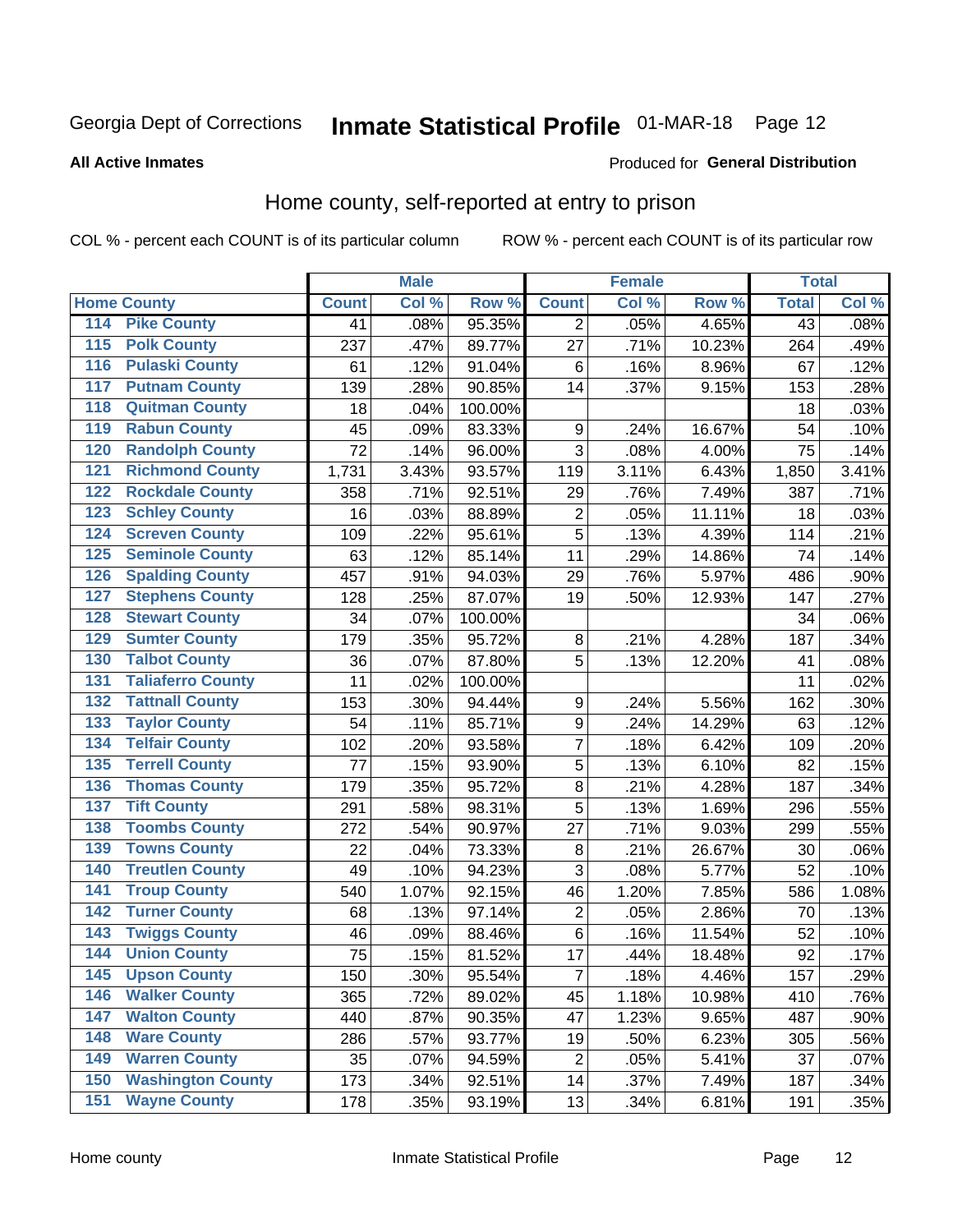# Inmate Statistical Profile 01-MAR-18 Page 13

**All Active Inmates** 

#### Produced for General Distribution

### Home county, self-reported at entry to prison

COL % - percent each COUNT is of its particular column

|     |                             |              | <b>Male</b> |        |                | <b>Female</b> |        | <b>Total</b> |       |
|-----|-----------------------------|--------------|-------------|--------|----------------|---------------|--------|--------------|-------|
|     | <b>Home County</b>          | <b>Count</b> | Col %       | Row %  | <b>Count</b>   | Col %         | Row %  | <b>Total</b> | Col % |
| 152 | <b>Webster County</b>       | 10           | .02%        | 83.33% | $\overline{2}$ | .05%          | 16.67% | 12           | .02%  |
| 153 | <b>Wheeler County</b>       | 54           | .11%        | 98.18% |                | .03%          | 1.82%  | 55           | .10%  |
| 154 | <b>White County</b>         | 98           | .19%        | 89.91% | 11             | .29%          | 10.09% | 109          | .20%  |
| 155 | <b>Whitfield County</b>     | 547          | 1.08%       | 89.23% | 66             | 1.73%         | 10.77% | 613          | 1.13% |
| 156 | <b>Wilcox County</b>        | 48           | .10%        | 87.27% | 7              | .18%          | 12.73% | 55           | .10%  |
| 157 | <b>Wilkes County</b>        | 72           | .14%        | 90.00% | 8              | .21%          | 10.00% | 80           | .15%  |
| 158 | <b>Wilkinson County</b>     | 49           | .10%        | 94.23% | 3              | .08%          | 5.77%  | 52           | .10%  |
| 159 | <b>Worth County</b>         | 110          | $.22\%$     | 90.91% | 11             | .29%          | 9.09%  | 121          | .22%  |
| 999 | <b>Other Custody/Out Of</b> | 130          | .26%        | 94.89% | 7              | .18%          | 5.11%  | 137          | .25%  |
|     | <b>State</b>                |              |             |        |                |               |        |              |       |
|     | <b>Total Rported</b>        | 50,436       | 100%        | 92.96% | 3,821          | 100%          | 7.04%  | 54,257       | 100%  |

| <b>Not</b><br>Reported |        |       |        |
|------------------------|--------|-------|--------|
| <b>Total</b>           | 50,436 | 3,821 | 54,257 |

| Mode (most frequent) | <b>Fulton County</b> | <b>Fulton County</b> | <b>Fulton County</b> |
|----------------------|----------------------|----------------------|----------------------|
|                      |                      |                      |                      |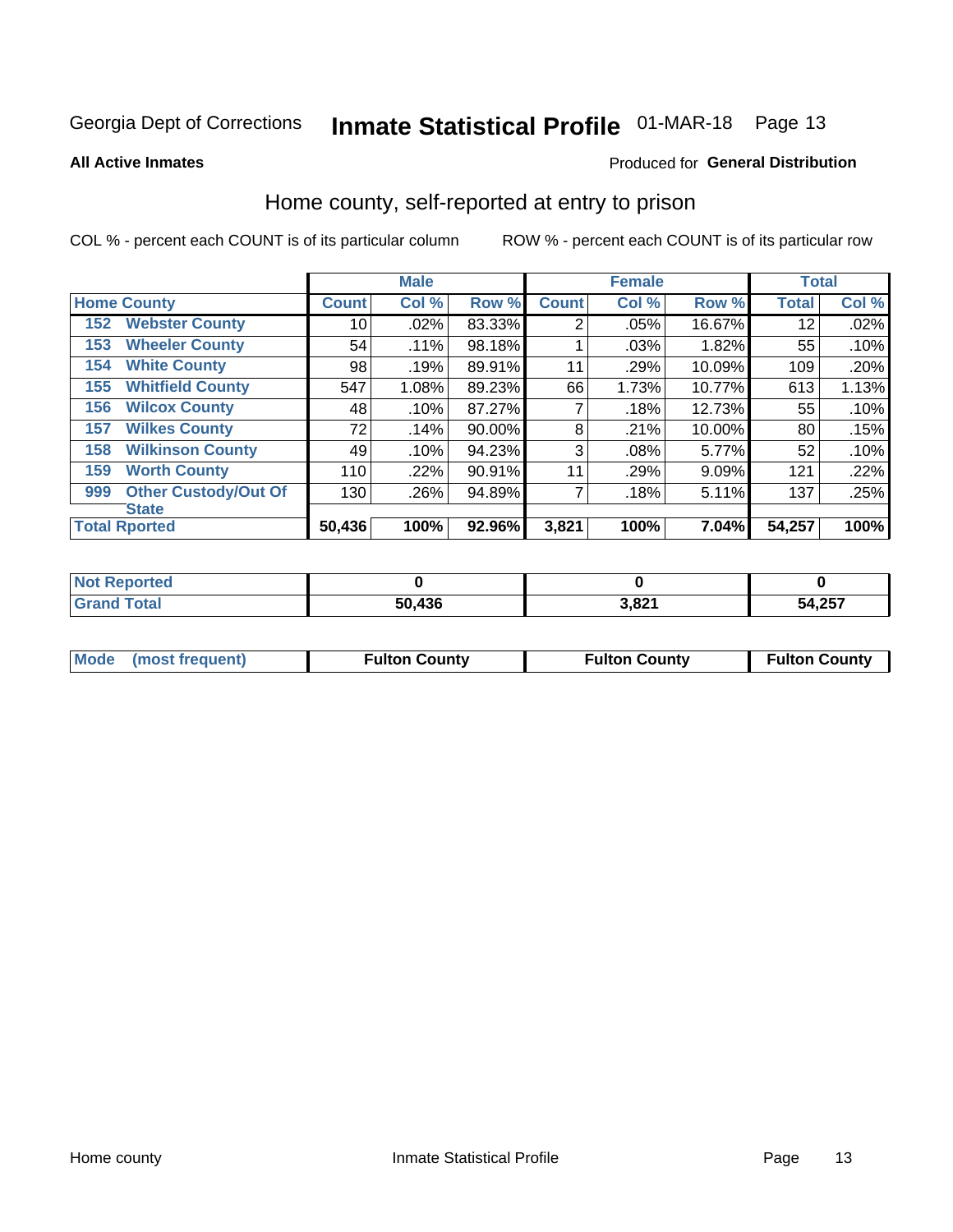# Inmate Statistical Profile 01-MAR-18 Page 14

#### **All Active Inmates**

#### Produced for General Distribution

### Employment status before prison, self-reported at entry to prison

COL % - percent each COUNT is of its particular column

|                           | <b>Male</b>  |        | <b>Female</b> |              |        | <b>Total</b> |        |        |
|---------------------------|--------------|--------|---------------|--------------|--------|--------------|--------|--------|
| <b>Employment Status</b>  | <b>Count</b> | Col %  | Row %         | <b>Count</b> | Col %  | Row %        | Total  | Col %  |
| <b>Full Time</b><br>01    | 18,061       | 46.48% | 93.22%        | 1,313        | 38.22% | 6.78%        | 19,374 | 45.81% |
| <b>Part Time</b><br>02    | 2,385        | 6.14%  | 88.79%        | 301          | 8.76%  | 11.21%       | 2,686  | 6.35%  |
| Unempl $<$ 6M<br>03       | 2,218        | 5.71%  | 98.10%        | 431          | 1.25%  | 1.90%        | 2,261  | 5.35%  |
| Unempl > 6M<br>04         | 9,483        | 24.40% | 89.59%        | 1,102        | 32.08% | 10.41%       | 10,585 | 25.03% |
| <b>Never Worked</b><br>05 | 3,779        | 9.72%  | 94.29%        | 229          | 6.67%  | 5.71%        | 4,008  | 9.48%  |
| <b>Student</b><br>06      | 992          | 2.55%  | 96.59%        | 35           | 1.02%  | 3.41%        | 1,027  | 2.43%  |
| <b>Incapable</b><br>07    | 1,942        | 5.00%  | 82.50%        | 412          | 11.99% | 17.50%       | 2,354  | 5.57%  |
| <b>UNKNOWN</b><br>20      |              | .01%   | 100.00%       |              |        |              |        | .01%   |
| <b>Total Reported</b>     | 38,861       | 100%   | 91.88%        | 3,435        | 100%   | 8.12%        | 42,296 | 100%   |

| <b>Not Reported</b> | 11,576 | 386   | 11,962 |
|---------------------|--------|-------|--------|
| <b>Grand Total</b>  | 50,437 | 3,821 | 54,258 |

| <b>Mode (most frequent)</b> | $^{\prime\prime}$ Time | <b>Time</b><br>rull i |
|-----------------------------|------------------------|-----------------------|
|                             |                        |                       |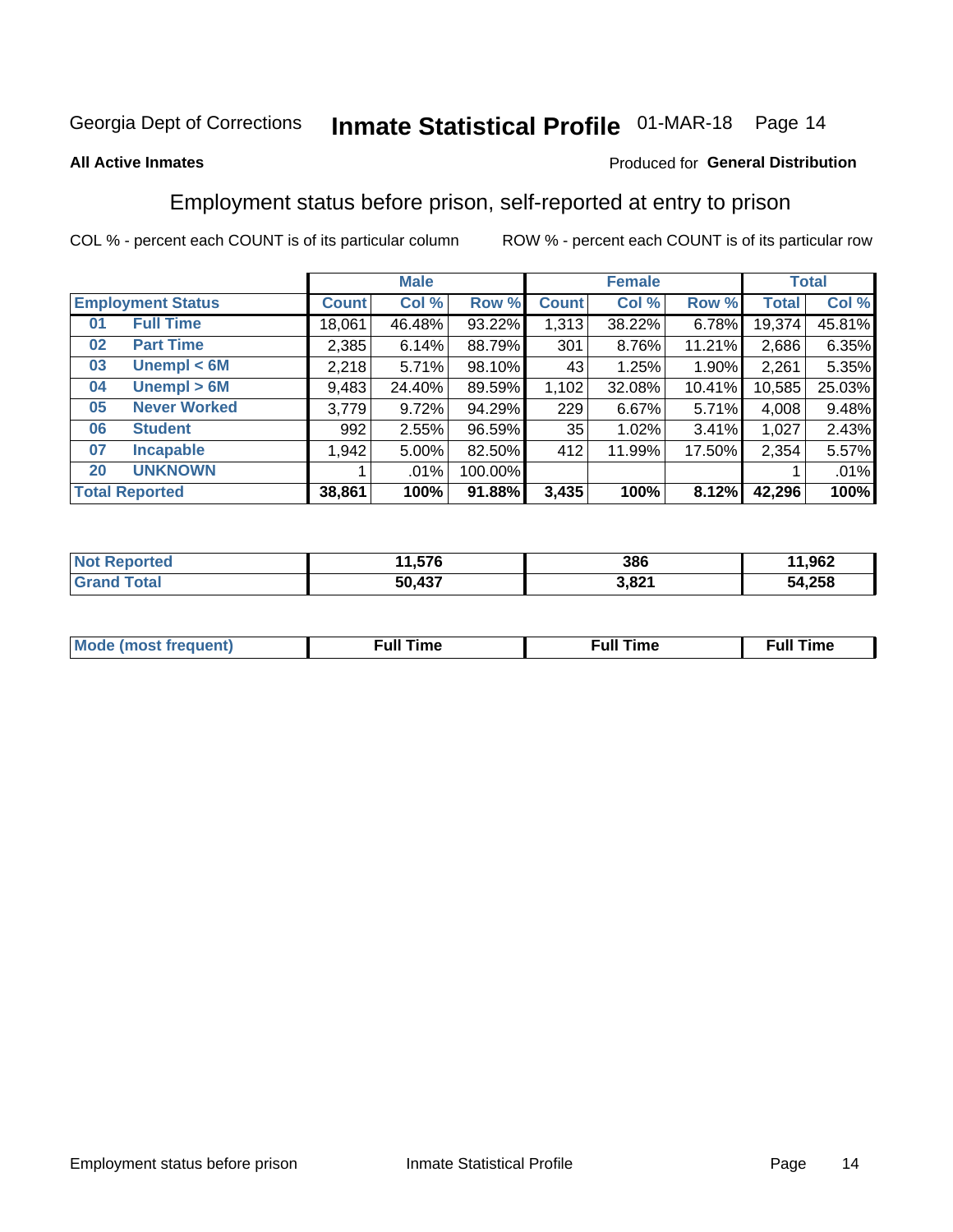#### **All Active Inmates**

Produced for General Distribution

### Age at admission

COL % - percent each COUNT is of its particular column

|                         |              | <b>Male</b> |         |                | <b>Female</b> |        |              | <b>Total</b> |
|-------------------------|--------------|-------------|---------|----------------|---------------|--------|--------------|--------------|
| <b>Age At Admission</b> | <b>Count</b> | Col %       | Row %   | <b>Count</b>   | Col %         | Row %  | <b>Total</b> | Col %        |
| 14                      | 16           | 0.03%       | 88.89%  | $\overline{2}$ | 0.05%         | 11.11% | 18           | 0.03%        |
| 15                      | 55           | 0.11%       | 100.00% |                |               |        | 55           | 0.10%        |
| 16                      | 141          | 0.28%       | 98.60%  | 2              | 0.05%         | 1.40%  | 143          | 0.26%        |
| $\overline{17}$         | 700          | 1.39%       | 95.76%  | 31             | 0.81%         | 4.24%  | 731          | 1.35%        |
| $\overline{18}$         | 1,294        | 2.57%       | 96.71%  | 44             | 1.15%         | 3.29%  | 1,338        | 2.47%        |
| 19                      | 1,823        | 3.61%       | 96.97%  | 57             | 1.49%         | 3.03%  | 1,880        | 3.47%        |
| 20                      | 2,076        | 4.12%       | 95.80%  | 91             | 2.38%         | 4.20%  | 2,167        | 3.99%        |
| $\overline{21}$         | 2,104        | 4.17%       | 95.81%  | 92             | 2.41%         | 4.19%  | 2,196        | 4.05%        |
| $\overline{22}$         | 2,162        | 4.29%       | 94.62%  | 123            | 3.22%         | 5.38%  | 2,285        | 4.21%        |
| 23                      | 1,995        | 3.96%       | 93.62%  | 136            | 3.56%         | 6.38%  | 2,131        | 3.93%        |
| 24                      | 2,030        | 4.02%       | 92.82%  | 157            | 4.11%         | 7.18%  | 2,187        | 4.03%        |
| $\overline{25}$         | 1,924        | 3.81%       | 93.13%  | 142            | 3.72%         | 6.87%  | 2,066        | 3.81%        |
| $\overline{26}$         | 1,951        | 3.87%       | 93.17%  | 143            | 3.74%         | 6.83%  | 2,094        | 3.86%        |
| $\overline{27}$         | 1,858        | 3.68%       | 92.81%  | 144            | 3.77%         | 7.19%  | 2,002        | 3.69%        |
| 28                      | 1,811        | 3.59%       | 93.16%  | 133            | 3.48%         | 6.84%  | 1,944        | 3.58%        |
| 29                      | 1,682        | 3.33%       | 92.16%  | 143            | 3.74%         | 7.84%  | 1,825        | 3.36%        |
| 30                      | 1,679        | 3.33%       | 92.00%  | 146            | 3.82%         | 8.00%  | 1,825        | 3.36%        |
| 31                      | 1,557        | 3.09%       | 91.21%  | 150            | 3.93%         | 8.79%  | 1,707        | 3.15%        |
| 32                      | 1,463        | 2.90%       | 90.48%  | 154            | 4.03%         | 9.52%  | 1,617        | 2.98%        |
| 33                      | 1,476        | 2.93%       | 91.28%  | 141            | 3.69%         | 8.72%  | 1,617        | 2.98%        |
| 34                      | 1,379        | 2.73%       | 90.01%  | 153            | 4.00%         | 9.99%  | 1,532        | 2.82%        |
| 35                      | 1,435        | 2.85%       | 92.46%  | 117            | 3.06%         | 7.54%  | 1,552        | 2.86%        |
| 36                      | 1,344        | 2.66%       | 92.75%  | 105            | 2.75%         | 7.25%  | 1,449        | 2.67%        |
| 37                      | 1,311        | 2.60%       | 92.65%  | 104            | 2.72%         | 7.35%  | 1,415        | 2.61%        |
| 38                      | 1,199        | 2.38%       | 91.67%  | 109            | 2.85%         | 8.33%  | 1,308        | 2.41%        |
| 39                      | 1,082        | 2.15%       | 91.54%  | 100            | 2.62%         | 8.46%  | 1,182        | 2.18%        |
| 40                      | 1,031        | 2.04%       | 90.60%  | 107            | 2.80%         | 9.40%  | 1,138        | 2.10%        |
| 41                      | 970          | 1.92%       | 92.82%  | 75             | 1.96%         | 7.18%  | 1,045        | 1.93%        |
| 42                      | 898          | 1.78%       | 92.48%  | 73             | 1.91%         | 7.52%  | 971          | 1.79%        |
| 43                      | 887          | 1.76%       | 92.40%  | 73             | 1.91%         | 7.60%  | 960          | 1.77%        |
| 44                      | 783          | 1.55%       | 90.94%  | 78             | 2.04%         | 9.06%  | 861          | 1.59%        |
| 45                      | 738          | 1.46%       | 90.44%  | 78             | 2.04%         | 9.56%  | 816          | 1.50%        |
| 46                      | 730          | 1.45%       | 90.35%  | 78             | 2.04%         | 9.65%  | 808          | 1.49%        |
| 47                      | 662          | 1.31%       | 88.98%  | 82             | 2.15%         | 11.02% | 744          | 1.37%        |
| 48                      | 659          | 1.31%       | 90.52%  | 69             | 1.81%         | 9.48%  | 728          | 1.34%        |
| 49                      | 627          | 1.24%       | 92.48%  | 51             | 1.33%         | 7.52%  | 678          | 1.25%        |
| 50                      | 570          | 1.13%       | 92.53%  | 46             | 1.20%         | 7.47%  | 616          | 1.14%        |
| 51                      | 468          | 0.93%       | 92.13%  | 40             | 1.05%         | 7.87%  | 508          | 0.94%        |
| 52                      | 507          | 1.01%       | 91.02%  | 50             | 1.31%         | 8.98%  | 557          | 1.03%        |
| 53                      | 480          | 0.95%       | 92.66%  | 38             | 0.99%         | 7.34%  | 518          | 0.95%        |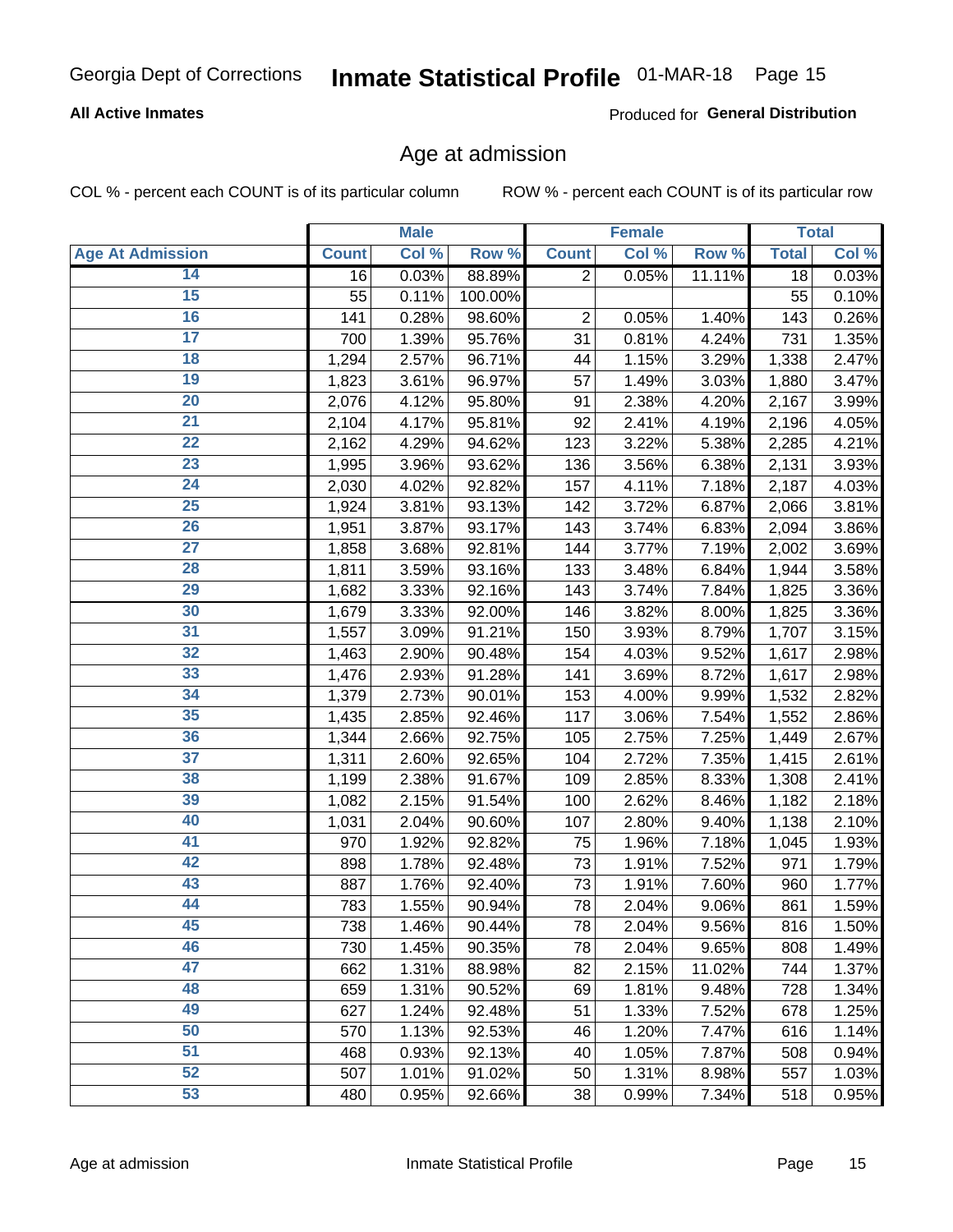#### **All Active Inmates**

Produced for General Distribution

### Age at admission

COL % - percent each COUNT is of its particular column

|                         |                | <b>Male</b> |         |                 | <b>Female</b> |        |                | <b>Total</b> |
|-------------------------|----------------|-------------|---------|-----------------|---------------|--------|----------------|--------------|
| <b>Age At Admission</b> | <b>Count</b>   | Col %       | Row %   | <b>Count</b>    | Col %         | Row %  | <b>Total</b>   | Col %        |
| 54                      | 423            | 0.84%       | 92.97%  | $\overline{32}$ | 0.84%         | 7.03%  | 455            | 0.84%        |
| 55                      | 363            | 0.72%       | 94.53%  | 21              | 0.55%         | 5.47%  | 384            | 0.71%        |
| 56                      | 325            | 0.64%       | 92.59%  | 26              | 0.68%         | 7.41%  | 351            | 0.65%        |
| 57                      | 273            | 0.54%       | 94.79%  | 15              | 0.39%         | 5.21%  | 288            | 0.53%        |
| 58                      | 255            | 0.51%       | 95.86%  | 11              | 0.29%         | 4.14%  | 266            | 0.49%        |
| 59                      | 200            | 0.40%       | 93.90%  | 13              | 0.34%         | 6.10%  | 213            | 0.39%        |
| 60                      | 171            | 0.34%       | 93.96%  | 11              | 0.29%         | 6.04%  | 182            | 0.34%        |
| 61                      | 150            | 0.30%       | 98.04%  | 3               | 0.08%         | 1.96%  | 153            | 0.28%        |
| 62                      | 124            | 0.25%       | 93.23%  | 9               | 0.24%         | 6.77%  | 133            | 0.25%        |
| 63                      | 98             | 0.19%       | 96.08%  | 4               | 0.10%         | 3.92%  | 102            | 0.19%        |
| 64                      | 106            | 0.21%       | 95.50%  | $\overline{5}$  | 0.13%         | 4.50%  | 111            | 0.20%        |
| 65                      | 62             | 0.12%       | 95.38%  | 3               | 0.08%         | 4.62%  | 65             | 0.12%        |
| 66                      | 47             | 0.09%       | 95.92%  | $\overline{c}$  | 0.05%         | 4.08%  | 49             | 0.09%        |
| 67                      | 49             | 0.10%       | 96.08%  | $\overline{2}$  | 0.05%         | 3.92%  | 51             | 0.09%        |
| 68                      | 40             | 0.08%       | 97.56%  | 1               | 0.03%         | 2.44%  | 41             | 0.08%        |
| 69                      | 38             | 0.08%       | 97.44%  | 1               | 0.03%         | 2.56%  | 39             | 0.07%        |
| 70                      | 36             | 0.07%       | 97.30%  | $\mathbf{1}$    | 0.03%         | 2.70%  | 37             | 0.07%        |
| $\overline{71}$         | 20             | 0.04%       | 100.00% |                 |               |        | 20             | 0.04%        |
| $\overline{72}$         | 16             | 0.03%       | 94.12%  | $\mathbf{1}$    | 0.03%         | 5.88%  | 17             | 0.03%        |
| 73                      | 17             | 0.03%       | 100.00% |                 |               |        | 17             | 0.03%        |
| $\overline{74}$         | 14             | 0.03%       | 87.50%  | $\overline{2}$  | 0.05%         | 12.50% | 16             | 0.03%        |
| 75                      | 11             | 0.02%       | 100.00% |                 |               |        | 11             | 0.02%        |
| 76                      | 11             | 0.02%       | 100.00% |                 |               |        | 11             | 0.02%        |
| $\overline{77}$         | 6              | 0.01%       | 100.00% |                 |               |        | 6              | 0.01%        |
| 78                      | 3              | 0.01%       | 100.00% |                 |               |        | 3              | 0.01%        |
| 79                      | 3              | 0.01%       | 100.00% |                 |               |        | 3              | 0.01%        |
| 80                      | $\mathbf 1$    | 0.01%       | 50.00%  | $\mathbf{1}$    | 0.03%         | 50.00% | $\overline{2}$ | 0.01%        |
| 81                      | $\mathbf{3}$   | 0.01%       | 100.00% |                 |               |        | 3              | 0.01%        |
| 82                      | 5              | 0.01%       | 100.00% |                 |               |        | 5              | 0.01%        |
| 83                      | $\overline{2}$ | 0.01%       | 100.00% |                 |               |        | $\overline{2}$ | 0.01%        |
| 84                      | 3              | 0.01%       | 100.00% |                 |               |        | 3              | 0.01%        |
| 85                      | $\mathbf 1$    | 0.01%       | 100.00% |                 |               |        | $\mathbf{1}$   | 0.01%        |
| 86                      | 1              | 0.01%       | 100.00% |                 |               |        | $\mathbf{1}$   | 0.01%        |
| 87                      | $\mathbf{1}$   | 0.01%       | 100.00% |                 |               |        | 1              | 0.01%        |
| <b>Total Reported</b>   | 50,435         | 100%        | 92.96%  | 3,821           | 100%          | 7.04%  | 54,256         | 100%         |

| <b>Not Reported</b> |        |                 |        |
|---------------------|--------|-----------------|--------|
| Total               | 50,436 | 001 כ<br>. גס,כ | 54,257 |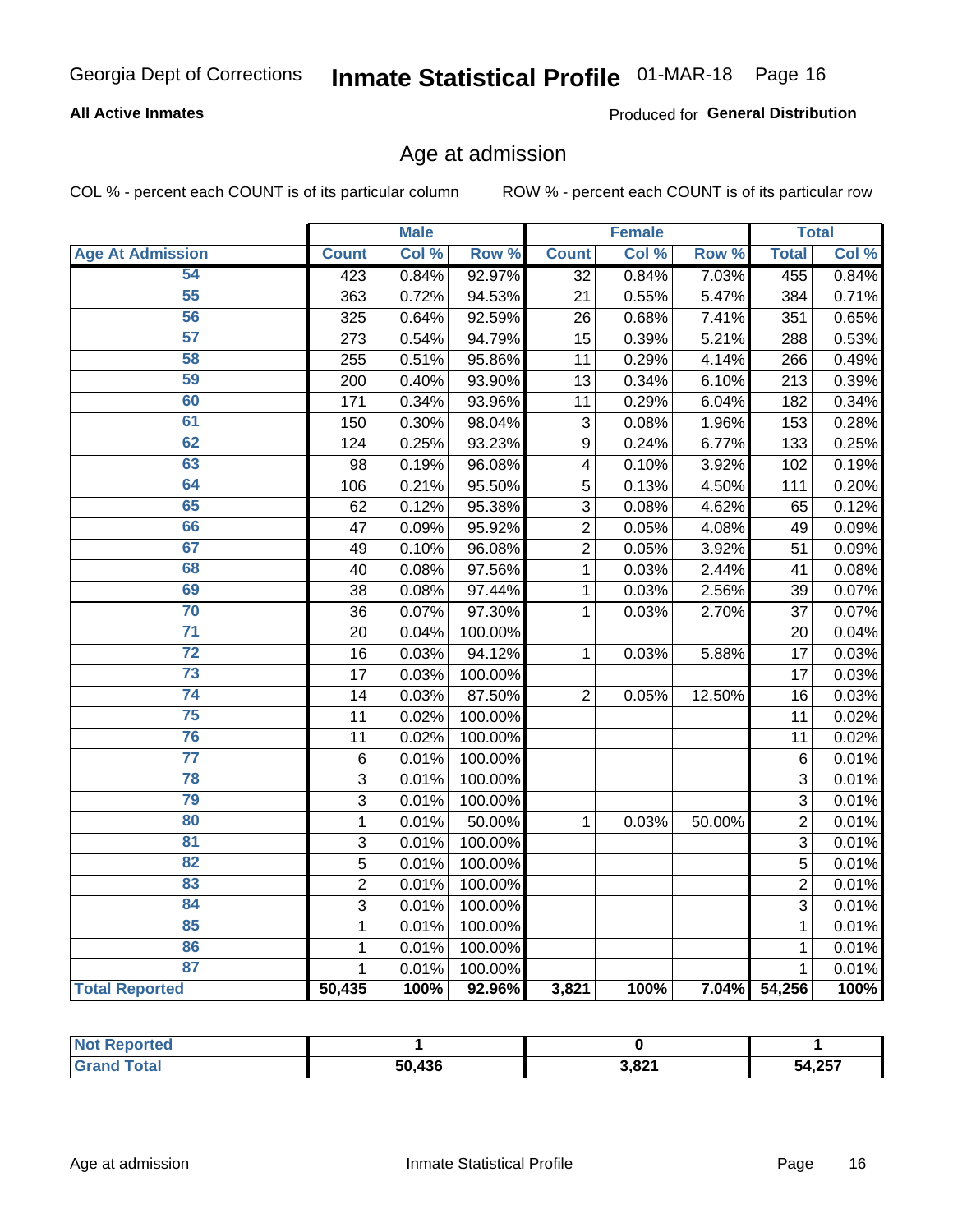#### **All Active Inmates**

Produced for General Distribution

## Age at admission

COL % - percent each COUNT is of its particular column

|                                | <b>Male</b> | <b>Female</b> | <b>Total</b> |
|--------------------------------|-------------|---------------|--------------|
| MetaRep(arterdage)             | 32.75       | 34.20         | 32.85        |
| <b>MeatianTotaddle)</b>        | 30          | 33            | 31           |
| <b>Mode</b><br>(most frequent) | 22          | 24            | 22           |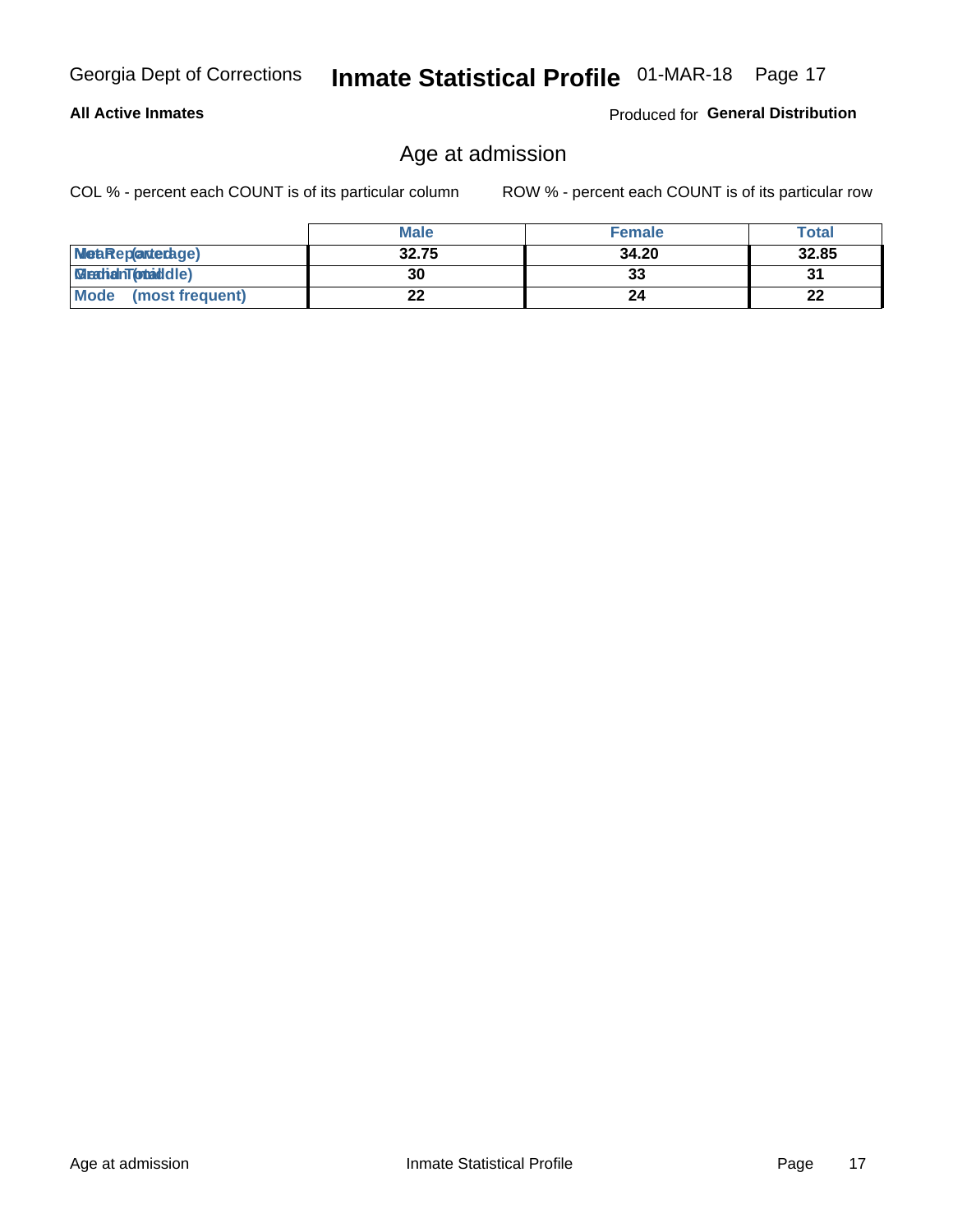#### **All Active Inmates**

#### Produced for General Distribution

### Height, measured at entry to prison

COL % - percent each COUNT is of its particular column

|                         |              | <b>Male</b> |         |              | <b>Female</b> |         |                | <b>Total</b> |
|-------------------------|--------------|-------------|---------|--------------|---------------|---------|----------------|--------------|
| <b>Height</b>           | <b>Count</b> | Col %       | Row %   | <b>Count</b> | Col %         | Row %   | <b>Total</b>   | Col %        |
| $\overline{\mathbf{0}}$ | 593          | 1.18%       | 97.21%  | 17           | 0.44%         | 2.79%   | 610            | 1.12%        |
| 4'00"                   | 1            | 0.01%       | 100.00% |              |               |         | 1              | 0.01%        |
| 4'02''                  | 1            | 0.01%       | 33.33%  | 2            | 0.05%         | 66.67%  | 3              | 0.01%        |
| 4'03''                  | 3            | 0.01%       | 100.00% |              |               |         | 3              | 0.01%        |
| 4'04"                   | $\mathbf{1}$ | 0.01%       | 100.00% |              |               |         | 1              | 0.01%        |
| 4'05"                   |              |             |         | 1            | 0.03%         | 100.00% | 1              | 0.01%        |
| 4'06"                   | 1            | 0.01%       | 100.00% |              |               |         | 1              | 0.01%        |
| 4'07"                   | 1            | 0.01%       | 50.00%  | 1            | 0.03%         | 50.00%  | $\overline{c}$ | 0.01%        |
| 4'08"                   | 6            | 0.01%       | 54.55%  | 5            | 0.13%         | 45.45%  | 11             | 0.02%        |
| 4'09"                   | 3            | 0.01%       | 17.65%  | 14           | 0.37%         | 82.35%  | 17             | 0.03%        |
| 4'10"                   | 9            | 0.02%       | 36.00%  | 16           | 0.42%         | 64.00%  | 25             | 0.05%        |
| 4'11''                  | 13           | 0.03%       | 13.98%  | 80           | 2.09%         | 86.02%  | 93             | 0.17%        |
| 5'00''                  | 94           | 0.19%       | 37.30%  | 158          | 4.14%         | 62.70%  | 252            | 0.46%        |
| 5'01"                   | 109          | 0.22%       | 34.17%  | 210          | 5.50%         | 65.83%  | 319            | 0.59%        |
| 5'02"                   | 277          | 0.55%       | 41.10%  | 397          | 10.39%        | 58.90%  | 674            | 1.24%        |
| 5'03''                  | 372          | 0.74%       | 45.26%  | 450          | 11.78%        | 54.74%  | 822            | 1.52%        |
| 5'04"                   | 1,005        | 1.99%       | 64.09%  | 563          | 14.73%        | 35.91%  | 1,568          | 2.89%        |
| 5'05"                   | 1,718        | 3.41%       | 79.13%  | 453          | 11.86%        | 20.87%  | 2,171          | 4.00%        |
| 5'06''                  | 3,493        | 6.93%       | 87.79%  | 486          | 12.72%        | 12.21%  | 3,979          | 7.33%        |
| 5'07''                  | 4,071        | 8.07%       | 90.77%  | 414          | 10.83%        | 9.23%   | 4,485          | 8.27%        |
| 5'08''                  | 4,997        | 9.91%       | 96.00%  | 208          | 5.44%         | 4.00%   | 5,205          | 9.59%        |
| 5'09''                  | 6,398        | 12.69%      | 97.29%  | 178          | 4.66%         | 2.71%   | 6,576          | 12.12%       |
| 5'10''                  | 5,404        | 10.71%      | 98.60%  | 77           | 2.02%         | 1.40%   | 5,481          | 10.10%       |
| 5'11"                   | 6,067        | 12.03%      | 99.12%  | 54           | 1.41%         | 0.88%   | 6,121          | 11.28%       |
| 6'00''                  | 5,472        | 10.85%      | 99.67%  | 18           | 0.47%         | 0.33%   | 5,490          | 10.12%       |
| 6'01''                  | 4,054        | 8.04%       | 99.66%  | 14           | 0.37%         | 0.34%   | 4,068          | 7.50%        |
| 6'02"                   | 3,088        | 6.12%       | 99.94%  | 2            | 0.05%         | 0.06%   | 3,090          | 5.70%        |
| 6'03''                  | 1,610        | 3.19%       | 99.81%  | 3            | 0.08%         | 0.19%   | 1,613          | 2.97%        |
| 6'04"                   | 894          | 1.77%       | 100.00% |              |               |         | 894            | 1.65%        |
| 6'05"                   | 359          | 0.71%       | 100.00% |              |               |         | 359            | 0.66%        |
| 6'06''                  | 175          | 0.35%       | 100.00% |              |               |         | 175            | 0.32%        |
| 6'07"                   | 56           | 0.11%       | 100.00% |              |               |         | 56             | 0.10%        |
| 6'08''                  | 38           | 0.08%       | 100.00% |              |               |         | 38             | 0.07%        |
| 6'09''                  | 32           | 0.06%       | 100.00% |              |               |         | 32             | 0.06%        |
| 6'10''                  | 5            | 0.01%       | 100.00% |              |               |         | 5              | 0.01%        |
| 6'11''                  | 7            | 0.01%       | 100.00% |              |               |         | $\overline{7}$ | 0.01%        |
| 7'00"                   | 5            | 0.01%       | 100.00% |              |               |         | 5              | 0.01%        |
| 7'02"                   | 1            | 0.01%       | 100.00% |              |               |         | 1              | 0.01%        |
| 7'03''                  | 1            | 0.01%       | 100.00% |              |               |         | 1              | 0.01%        |
| 7'04"                   | $\mathbf{1}$ | 0.01%       | 100.00% |              |               |         | $\mathbf{1}$   | 0.01%        |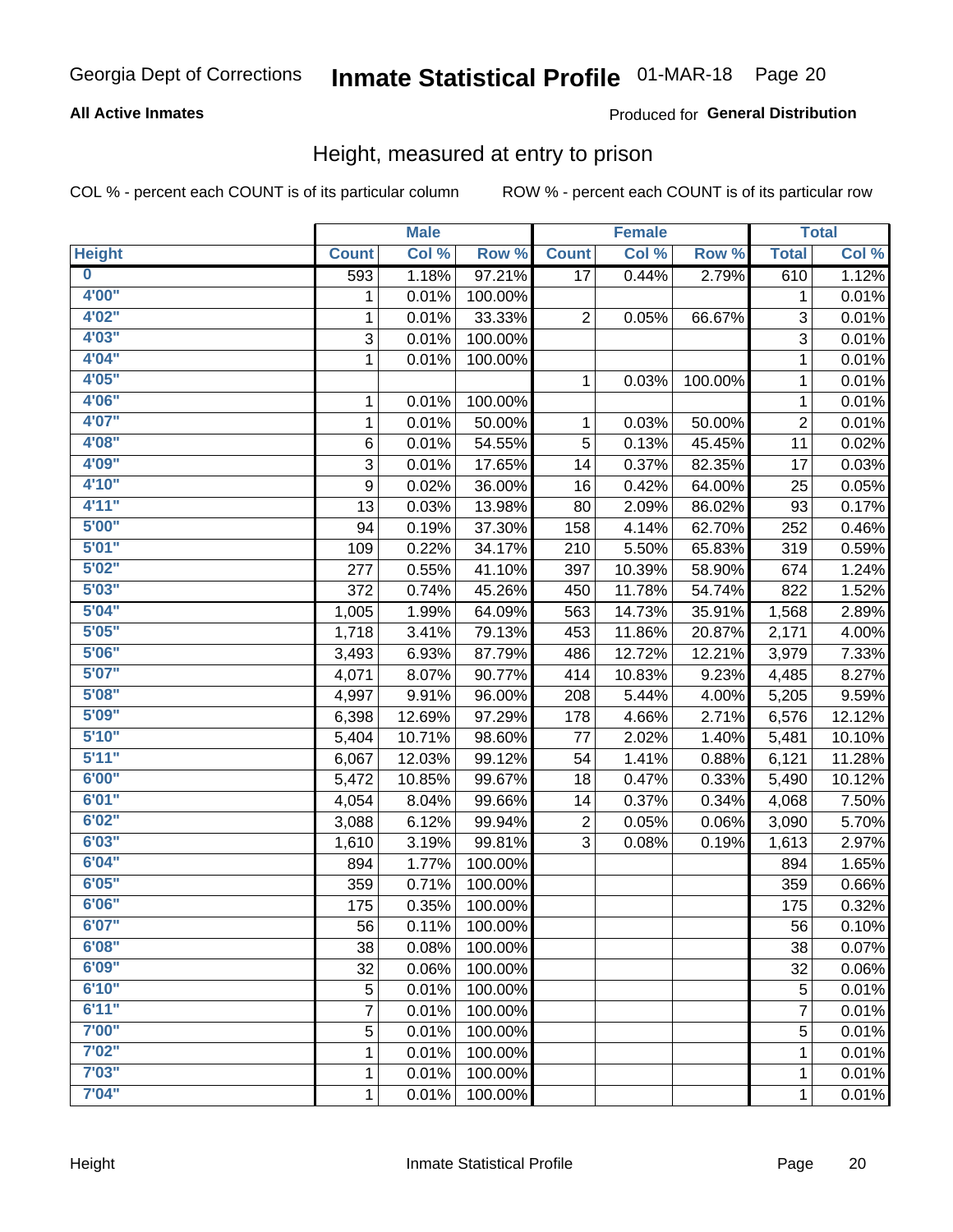#### **All Active Inmates**

#### Produced for General Distribution

### Height, measured at entry to prison

COL % - percent each COUNT is of its particular column

|                       | <b>Male</b>  |          | <b>Female</b>      |       |       | <b>Total</b> |              |       |
|-----------------------|--------------|----------|--------------------|-------|-------|--------------|--------------|-------|
| <b>Height</b>         | <b>Count</b> | Col %    | <b>Row % Count</b> |       | Col % | Row %        | <b>Total</b> | Col % |
| 7'07"                 |              | $0.01\%$ | 100.00%            |       |       |              |              | 0.01% |
| <b>Total Reported</b> | 50,436       | 100%     | 92.96%             | 3,821 | 100%  |              | 7.04% 54,257 | 100%  |

| <b>Not Reported</b> |        |       |        |
|---------------------|--------|-------|--------|
| <b>Grand Total</b>  | 50.436 | 3,821 | 54,257 |

| <b>Mean</b> | (average)       | 5'10" | 5'05" | 5'10" |
|-------------|-----------------|-------|-------|-------|
|             |                 |       |       |       |
| <b>Mode</b> | (most frequent) | 5'09" | 5'04" | 5'09" |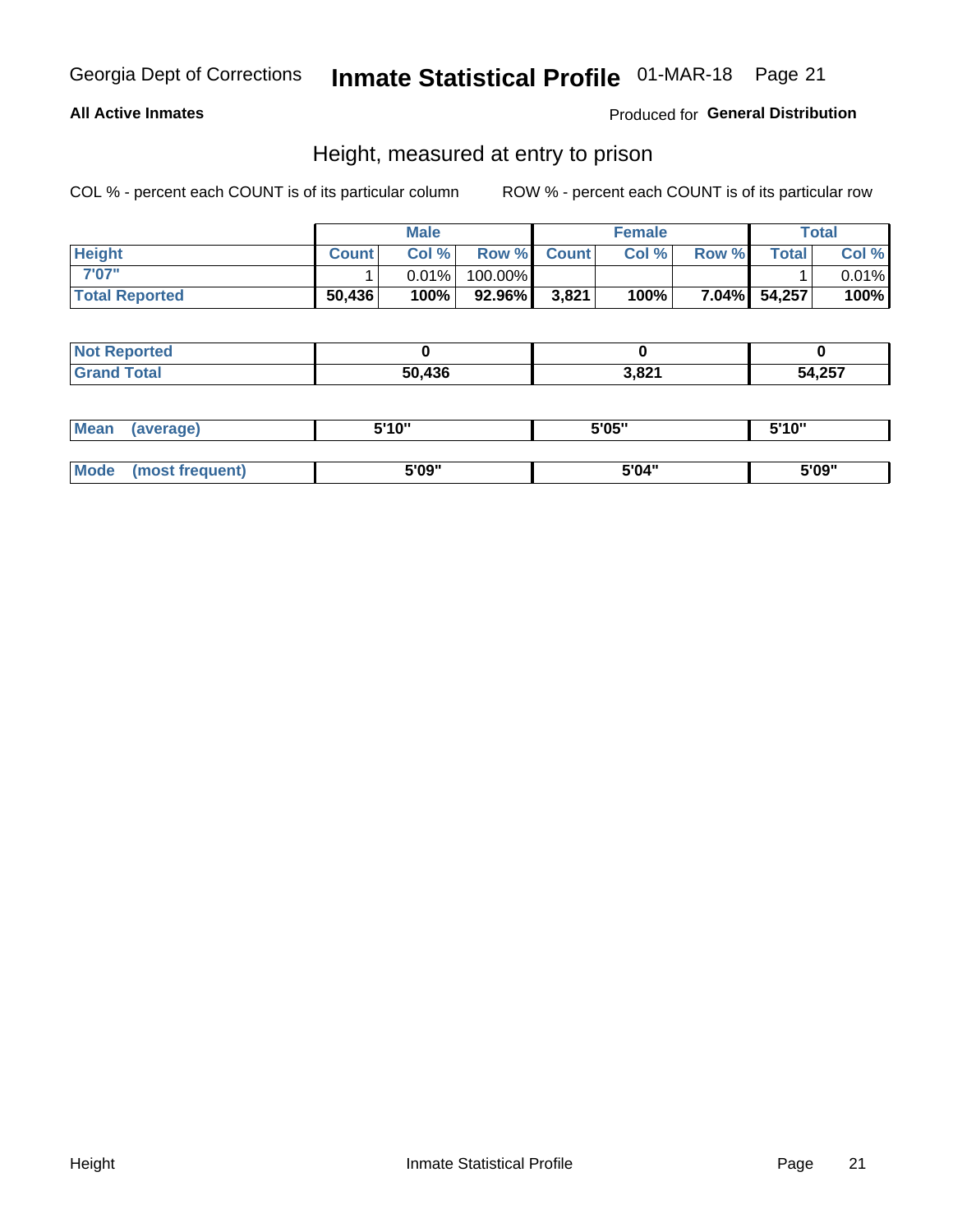**All Active Inmates** 

Produced for General Distribution

## Weight, measured at entry to prison

COL % - percent each COUNT is of its particular column

|                          |              | <b>Male</b>      |         |                         | <b>Female</b>   |         |                 | <b>Total</b> |
|--------------------------|--------------|------------------|---------|-------------------------|-----------------|---------|-----------------|--------------|
| Weight                   | <b>Count</b> | Col %            | Row %   | <b>Count</b>            | Col %           | Row %   | <b>Total</b>    | Col %        |
| <b>Under 80 pounds</b>   | 11           | 0.02%            | 91.67%  | 1                       | 0.03%           | 8.33%   | $\overline{12}$ | 0.02%        |
| 80 - 89 pounds           |              |                  |         | 1                       | 0.03%           | 100.00% | 1               | 0.01%        |
| 90 - 99 pounds           | 5            | 0.01%            | 41.67%  | $\overline{7}$          | 0.18%           | 58.33%  | 12              | 0.02%        |
| 100 - 109 pounds         | 33           | 0.07%            | 45.21%  | 40                      | 1.05%           | 54.79%  | 73              | 0.14%        |
| 110 - 119 pounds         | 138          | 0.28%            | 57.50%  | 102                     | 2.68%           | 42.50%  | 240             | 0.45%        |
| 120 - 129 pounds         | 577          | 1.16%            | 76.12%  | 181                     | 4.76%           | 23.88%  | 758             | 1.41%        |
| 130 - 139 pounds         | 1,739        | 3.49%            | 83.37%  | 347                     | 9.12%           | 16.63%  | 2,086           | 3.88%        |
| 140 - 149 pounds         | 3,550        | 7.11%            | 89.96%  | 396                     | 10.41%          | 10.04%  | 3,946           | 7.35%        |
| 150 - 159 pounds         | 5,371        | 10.76%           | 92.41%  | 441                     | 11.59%          | 7.59%   | 5,812           | 10.82%       |
| 160 - 169 pounds         | 6,748        | 13.52%           | 93.89%  | 439                     | 11.54%          | 6.11%   | 7,187           | 13.38%       |
| 170 - 179 pounds         | 6,181        | 12.39%           | 94.37%  | 369                     | 9.70%           | 5.63%   | 6,550           | 12.20%       |
| 180 - 189 pounds         | 6,480        | 12.99%           | 94.54%  | 374                     | 9.83%           | 5.46%   | 6,854           | 12.76%       |
| 190 - 199 pounds         | 4,311        | 8.64%            | 95.14%  | 220                     | 5.78%           | 4.86%   | 4,531           | 8.44%        |
| 200 - 209 pounds         | 3,953        | 7.92%            | 94.52%  | 229                     | 6.02%           | 5.48%   | 4,182           | 7.79%        |
| 210 - 219 pounds         | 2,918        | 5.85%            | 94.83%  | 159                     | 4.18%           | 5.17%   | 3,077           | 5.73%        |
| 220 - 229 pounds         | 2,375        | 4.76%            | 94.73%  | 132                     | 3.47%           | 5.27%   | 2,507           | 4.67%        |
| 230 - 239 pounds         | 1,503        | 3.01%            | 93.30%  | 108                     | 2.84%           | 6.70%   | 1,611           | 3.00%        |
| 240 - 249 pounds         | 1,197        | 2.40%            | 95.45%  | 57                      | 1.50%           | 4.55%   | 1,254           | 2.34%        |
| 250 - 259 pounds         | 921          | 1.85%            | 93.31%  | 66                      | 1.74%           | 6.69%   | 987             | 1.84%        |
| 260 - 269 pounds         | 547          | 1.10%            | 93.83%  | 36                      | 0.95%           | 6.17%   | 583             | 1.09%        |
| 270 - 279 pounds         | 390          | 0.78%            | 95.59%  | 18                      | 0.47%           | 4.41%   | 408             | 0.76%        |
| 280 - 289 pounds         | 292          | 0.59%            | 92.41%  | 24                      | 0.63%           | 7.59%   | 316             | 0.59%        |
| 290 - 299 pounds         | 176          | 0.35%            | 93.62%  | 12                      | 0.32%           | 6.38%   | 188             | 0.35%        |
| 300 - 309 pounds         | 141          | 0.28%            | 88.68%  | 18                      | 0.47%           | 11.32%  | 159             | 0.30%        |
| 310 - 319 pounds         | 81           | 0.16%            | 91.01%  | $\, 8$                  | 0.21%           | 8.99%   | 89              | 0.17%        |
| 320 - 329 pounds         | 75           | 0.15%            | 94.94%  | $\overline{\mathbf{4}}$ | 0.11%           | 5.06%   | 79              | 0.15%        |
| 330 - 339 pounds         | 45           | 0.09%            | 91.84%  | $\overline{\mathbf{4}}$ | 0.11%           | 8.16%   | 49              | 0.09%        |
| 340 - 349 pounds         | 25           | 0.05%            | 96.15%  | 1                       | 0.03%           | 3.85%   | 26              | 0.05%        |
| 350 - 359 pounds         | 41           | 0.08%            | 85.42%  | $\overline{7}$          | 0.18%           | 14.58%  | 48              | 0.09%        |
| 360 - 369 pounds         | 20           | 0.04%            | 95.24%  | 1                       | 0.03%           | 4.76%   | 21              | 0.04%        |
| 370 - 379 pounds         | 13           | 0.03%            | 100.00% |                         |                 |         | 13              | 0.02%        |
| 380 - 389 pounds         | 8            | 0.02%            | 100.00% |                         |                 |         | $\bf 8$         | 0.01%        |
| 390 - 399 pounds         | 3            | 0.01%            | 75.00%  | 1                       | 0.03%           | 25.00%  | 4               | 0.01%        |
| 400 pounds and over      | 31           | 0.06%            | 96.88%  | 1                       | 0.03%           | 3.13%   | 32              | 0.06%        |
| <b>Total Reported</b>    | 49,899       | 100%             | 92.92%  | 3,804                   | 100%            | 7.08%   | 53,703          | 100.0%       |
|                          |              |                  |         |                         |                 |         |                 |              |
| <b>Not Reported</b>      |              | $\overline{537}$ |         |                         | $\overline{17}$ |         |                 | 554          |
| <b>Grand Total</b>       |              | 50,436           |         |                         | 3,821           |         |                 | 54,257       |
|                          |              |                  |         |                         |                 |         |                 |              |
| <b>Mean</b><br>(average) |              | 184              |         |                         | 173             |         |                 | 184          |
| <b>Median (middle)</b>   |              | 180              |         |                         | 166             |         |                 | 180          |
| Mode (most frequent)     |              | 160              |         |                         | 150             |         |                 | 160          |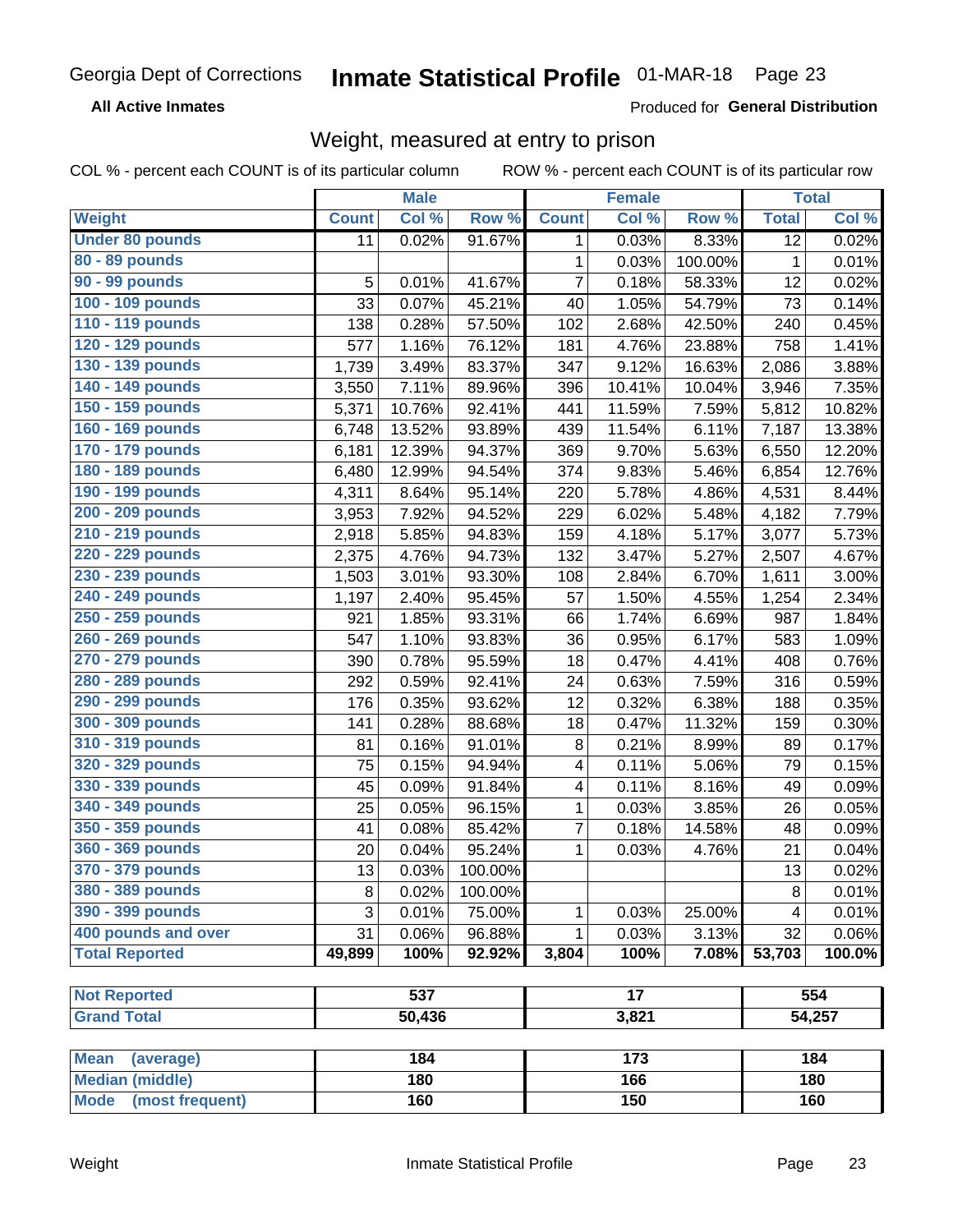# Inmate Statistical Profile 01-MAR-18 Page 24

**All Active Inmates** 

#### Produced for General Distribution

### Veterans validated by Veteran's Administration

COL % - percent each COUNT is of its particular column

|                         |                 | <b>Male</b> |                    |    | <b>Female</b> |       |              | <b>Total</b> |
|-------------------------|-----------------|-------------|--------------------|----|---------------|-------|--------------|--------------|
| <b>Military service</b> | <b>Count</b>    | Col %       | <b>Row % Count</b> |    | Col %         | Row % | <b>Total</b> | Col %        |
| <b>Others</b><br>0      | 900             | $31.42\%$   | 97.30%             | 25 | 49.02%        | 2.70% | 925          | 31.73%       |
| <b>Air Force</b>        | 1,141           | 39.84%      | 98.45%             | 18 | 35.29%        | 1.55% | 1,159        | 39.76%       |
| 2<br><b>Army</b>        | 166             | $5.80\%$    | 98.81%             | 2  | 3.92%         | 1.19% | 168          | 5.76%        |
| <b>Navy</b><br>3        | 389             | 13.58%      | 99.49%             | 2  | 3.92%         | .51%  | 391          | 13.41%       |
| <b>Marines</b><br>4     | 15 <sup>1</sup> | .52%        | 100.00%            |    |               |       | 15           | .51%         |
| <b>Coast Guard</b><br>5 | 253             | 8.83%       | 98.44%             | 4  | 7.84%         | 1.56% | 257          | 8.82%        |
| <b>Total Reported</b>   | 2,864           | 100%        | 98.25%             | 51 | 100%          | 1.75% | 2,915        | 100%         |

| rted<br>N. | ハフ につへ | 3.770 | 51,342                  |
|------------|--------|-------|-------------------------|
|            | 50.436 | 3,821 | <b>EA 257</b><br>54,257 |

|  |  | <b>Mode (most frequent)</b> | <b>Force</b><br>Aır | วthers | orce |
|--|--|-----------------------------|---------------------|--------|------|
|--|--|-----------------------------|---------------------|--------|------|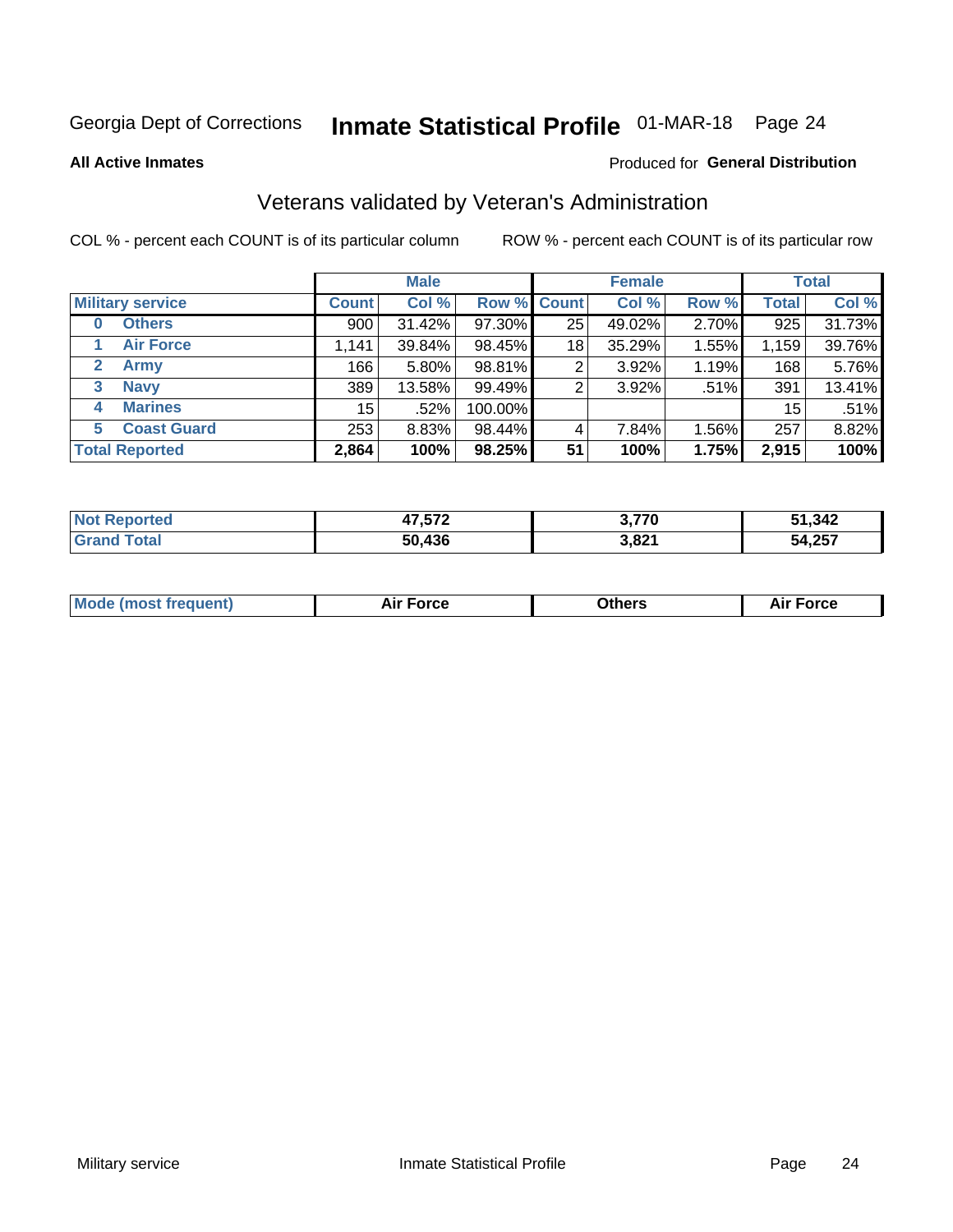# Inmate Statistical Profile 01-MAR-18 Page 25

**All Active Inmates** 

#### Produced for General Distribution

### Type of admission to prison

COL % - percent each COUNT is of its particular column

|    |                                  |              | <b>Male</b> |                    |     | <b>Female</b> |          |                | <b>Total</b> |
|----|----------------------------------|--------------|-------------|--------------------|-----|---------------|----------|----------------|--------------|
|    | <b>Type of Admission</b>         | <b>Count</b> | Col %       | <b>Row % Count</b> |     | Col %         | Row %    | <b>Total</b>   | Col %        |
| 16 | <b>Population Redistribution</b> | 6            | .01%        | 100.00%            |     |               |          | 6              | .01%         |
| 27 | <b>Boot Camp Plus</b>            |              | .01%        | 100.00%            |     |               |          |                | .01%         |
| 28 | <b>Initial Assignment</b>        | 11           | .02%        | 100.00%            |     |               |          | 11             | .02%         |
| 52 | <b>New Sentence</b>              | 40,235       | 79.79%      | 93.18% 2,946       |     | 77.10%        | 6.82%    | 43,181         | 79.61%       |
| 53 | <b>Probation Rev Partial</b>     | 2,134        | 4.23%       | 89.63%             | 247 | 6.46%         | 10.37%   | 2,381          | 4.39%        |
| 54 | <b>Probation Rev Remainder</b>   | 3,316        | 6.58%       | 88.88%             | 415 | 10.86%        | 11.12%   | 3,731          | 6.88%        |
| 55 | <b>Parole Rev New Sentence</b>   | 2,816        | 5.58%       | 95.52%             | 132 | 3.45%         | 4.48%    | 2,948          | 5.43%        |
| 56 | <b>Parole Rev No New</b>         | 1,830        | 3.63%       | 95.91%             | 78  | 2.04%         | 4.09%    | 1,908          | 3.52%        |
|    | <b>Sentence</b>                  |              |             |                    |     |               |          |                |              |
| 57 | <b>Released In Error</b>         | 14           | .03%        | 82.35%             | 3   | .08%          | 17.65%   | 17             | .03%         |
| 65 | <b>Return Appeal/Bond</b>        | 2            | .01%        | 100.00%            |     |               |          | $\overline{2}$ | .01%         |
| 67 | <b>Admit Fm Other Cust</b>       | 5            | .01%        | 100.00%            |     |               |          | 5              | .01%         |
| 69 | <b>New Sent/Par Rev Pnd</b>      | 4            | .01%        | 100.00%            |     |               |          | 4              | .01%         |
| 70 | <b>Life W/O Parole</b>           | 14           | .03%        | 100.00%            |     |               |          | 14             | .03%         |
| 72 | <b>Par Rev/Rsn Unknown</b>       | 27           | .05%        | 100.00%            |     |               |          | 27             | .05%         |
| 74 | <b>Pb Parole Rescinded</b>       |              | .01%        | 100.00%            |     |               |          |                | .01%         |
| 76 | <b>Par Rev/Revoc Center</b>      |              | .01%        | 100.00%            |     |               |          |                | .01%         |
| 82 | <b>Unknown</b>                   | 6            | .01%        | 100.00%            |     |               |          | 6              | .01%         |
|    | <b>Total Reported</b>            | 50,423       | 100%        | 92.96% 3,821       |     | 100%          | $7.04\%$ | 54,244         | 100%         |

| <b>Not</b><br><b>rted</b> |        |       | . .        |
|---------------------------|--------|-------|------------|
| int                       | 50.436 | 3,821 | ,257<br>54 |

| <b>Mode (most frequent)</b> | New Sentence | <b>New Sentence</b> | <b>New Sentence</b> |
|-----------------------------|--------------|---------------------|---------------------|
|                             |              |                     |                     |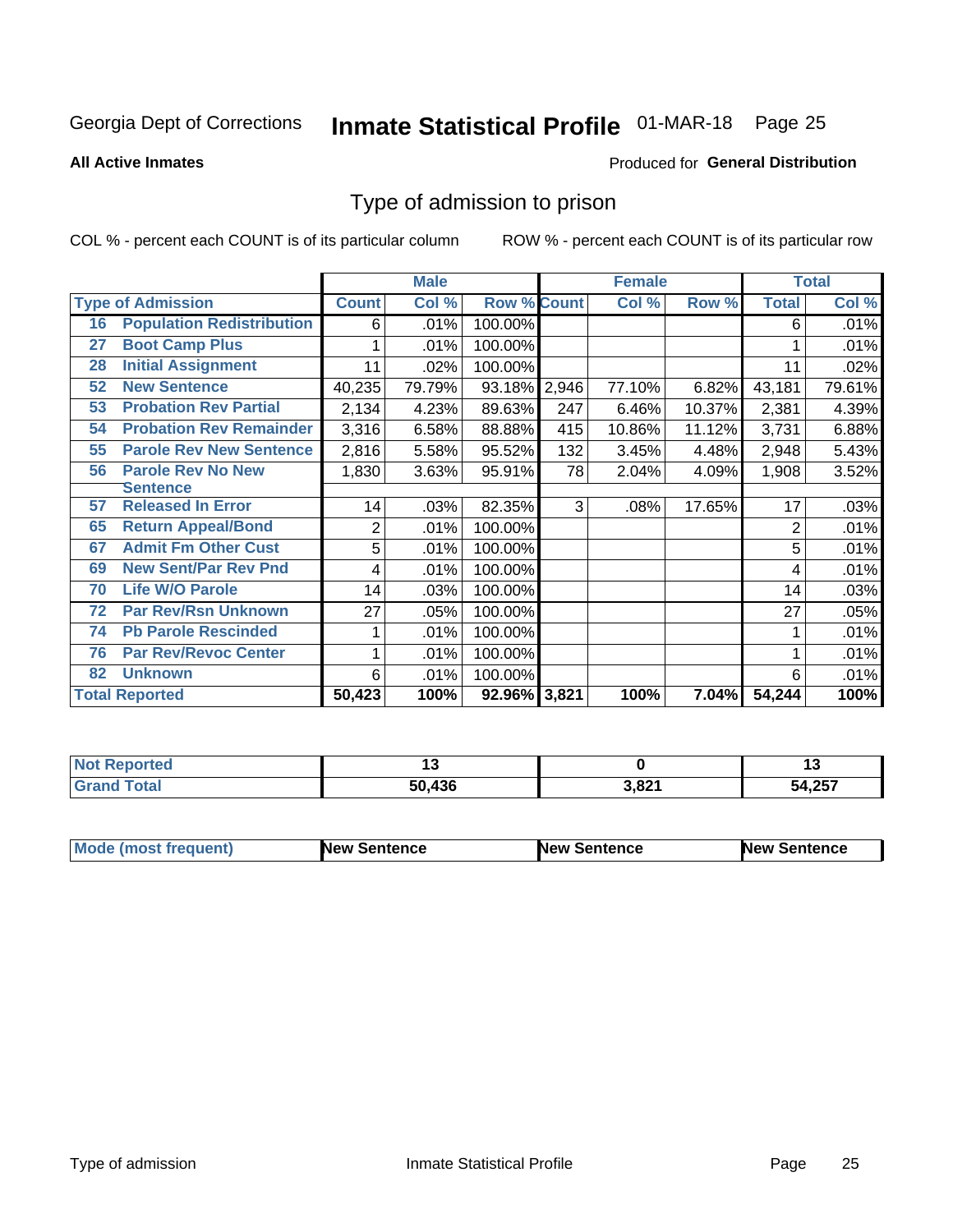# Inmate Statistical Profile 01-MAR-18 Page 26

**All Active Inmates** 

#### Produced for General Distribution

## Current / last supervision level

COL % - percent each COUNT is of its particular column

|                        |              | <b>Male</b> |                    |       | <b>Female</b> |          |        | <b>Total</b> |
|------------------------|--------------|-------------|--------------------|-------|---------------|----------|--------|--------------|
| <b>Security Status</b> | <b>Count</b> | Col %       | <b>Row % Count</b> |       | Col %         | Row %    | Total  | Col %        |
| 3 Minimum              | 3.976        | 7.89%       | 71.70% <b>I</b>    | 1,569 | 41.07%        | 28.30%   | 5,545  | 10.22%       |
| 4 Medium               | 36,663       | 72.71%      | 94.69%             | 2,056 | 53.82%        | $5.31\%$ | 38,719 | 71.38%       |
| 5 Close                | 9.784        | 19.40%      | 98.05%             | 195   | 5.10%         | 1.95%    | 9,979  | 18.40%       |
| <b>Total Reported</b>  | 50,423       | 100%        | 92.96%             | 3,820 | 100%          | $7.04\%$ | 54,243 | 100%         |

| <b>Still being diagnosed</b> |        |       |        |
|------------------------------|--------|-------|--------|
| <b>Not Reported</b>          |        |       | 14     |
| <b>Grand Total</b>           | 50,436 | 3,821 | 54,257 |

| M | M | . . |
|---|---|-----|
|   |   |     |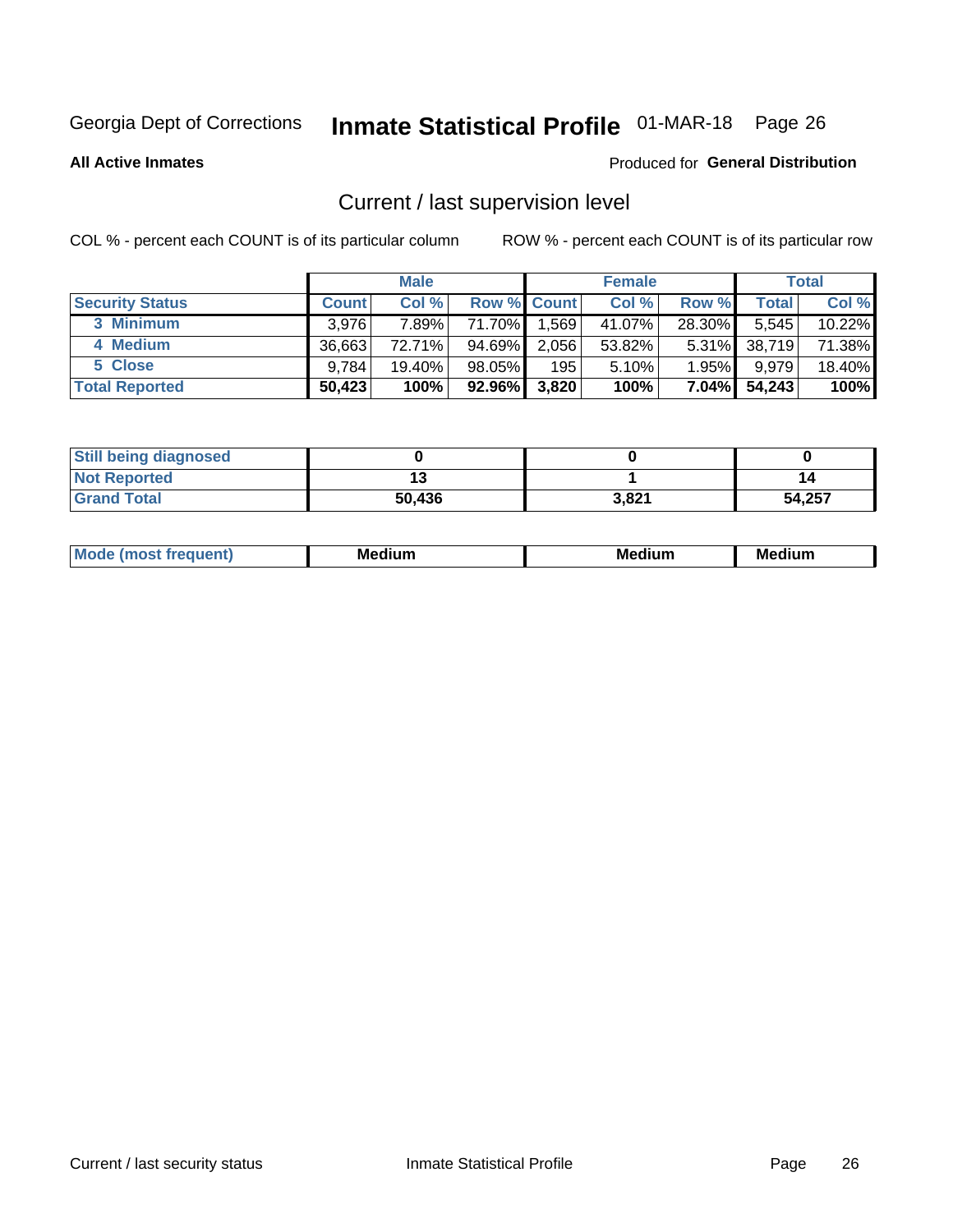# Inmate Statistical Profile 01-MAR-18 Page 27

**All Active Inmates** 

#### Produced for General Distribution

## Current / last type of institution

COL % - percent each COUNT is of its particular column

|                                   |                | <b>Male</b> |             |       | <b>Female</b> |        |              | <b>Total</b> |
|-----------------------------------|----------------|-------------|-------------|-------|---------------|--------|--------------|--------------|
| <b>Type of Institution</b>        | <b>Count</b>   | Col %       | Row % Count |       | Col %         | Row %  | <b>Total</b> | Col %        |
| <b>County Ci</b>                  | 4,813          | 9.59%       | 99.98%      |       | .03%          | .02%   | 4,814        | 8.92%        |
| <b>Probation Detention Center</b> |                | .01%        | 100.00%     |       |               |        |              | .01%         |
| <b>State Prison</b>               | 35,256         | 70.26%      | $90.77\%$   | 3,587 | 93.88%        | 9.23%  | 38,843       | 71.94%       |
| <b>Transitional Center</b>        | 2,103          | 4.19%       | $90.10\%$   | 231   | 6.05%         | 9.90%  | 2,334        | 4.32%        |
| <b>Private Prison</b>             | 7,991          | 15.93%      | 100.00%     |       |               |        | 7,991        | 14.80%       |
| <b>County Jail</b>                |                | .01%        | 100.00%     |       |               |        |              | .01%         |
| <b>Rsat - Center</b>              |                | .01%        | 50.00%      |       | $.03\%$       | 50.00% | 2            | .01%         |
| <b>State Hospital</b>             | 3 <sup>1</sup> | .01%        | 75.00%      |       | .03%          | 25.00% | 4            | .01%         |
| <b>Total Reported</b>             | 50,176         | 100%        | $92.92\%$   | 3,821 | 100%          | 7.08%  | 53,997       | 100%         |

| <b>Not</b><br><b>ported</b> |        |       |        |
|-----------------------------|--------|-------|--------|
| `otal<br>-Grat              | 50,176 | 3,821 | 53,997 |

| Mode (most frequent) | <b>State Prison</b> | <b>State Prison</b> | <b>State Prisonl</b> |
|----------------------|---------------------|---------------------|----------------------|
|                      |                     |                     |                      |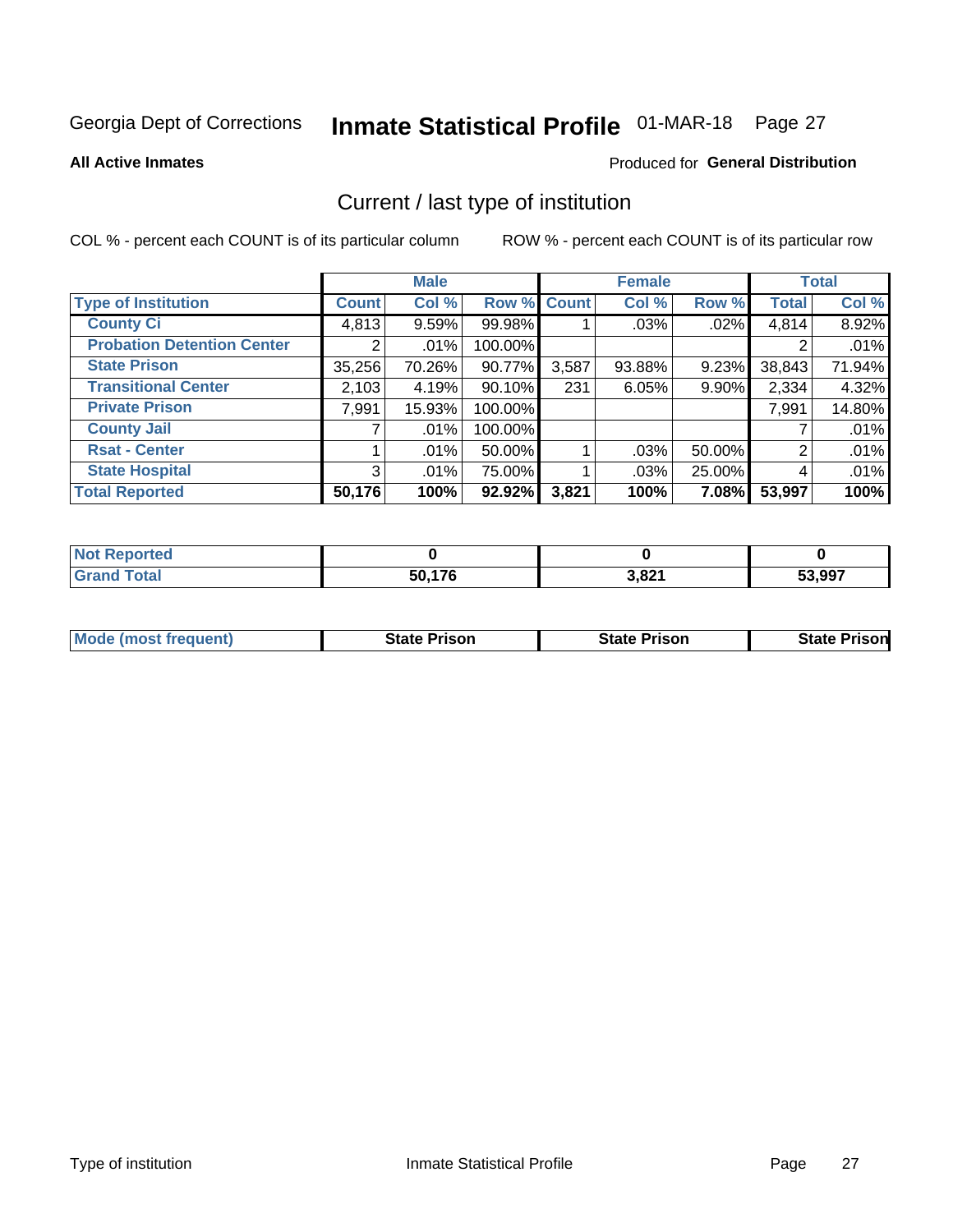# Inmate Statistical Profile 01-MAR-18 Page 28

**All Active Inmates** 

#### Produced for General Distribution

### Institution type - transitional centers

COL % - percent each COUNT is of its particular column

|                                          |              | <b>Male</b> |         |              | <b>Female</b> |         |              | <b>Total</b> |
|------------------------------------------|--------------|-------------|---------|--------------|---------------|---------|--------------|--------------|
| <b>Institution Type - Trans. Centers</b> | <b>Count</b> | Col %       | Row %   | <b>Count</b> | Col %         | Row %   | <b>Total</b> | Col %        |
| <b>Albany Tc</b>                         | 156          | 6.79%       | 100.00% |              |               |         | 156          | 5.91%        |
| <b>Arrendale State Prison</b>            |              |             |         | 112          | 32.65%        | 100.00% | 112          | 4.24%        |
| <b>Atlanta Tc</b>                        | 278          | 12.11%      | 100.00% |              |               |         | 278          | 10.53%       |
| <b>Augusta Tc</b>                        | 226          | 9.84%       | 100.00% |              |               |         | 226          | 8.56%        |
| <b>Charles D. Hudson Tc</b>              | 155          | 6.75%       | 100.00% |              |               |         | 155          | 5.87%        |
| <b>Clayton Tc</b>                        | 360          | 15.68%      | 100.00% |              |               |         | 360          | 13.64%       |
| <b>Coastal Tc</b>                        | 263          | 11.45%      | 100.00% |              |               |         | 263          | 9.97%        |
| <b>Columbus Tc</b>                       | 134          | 5.84%       | 100.00% |              |               |         | 134          | 5.08%        |
| <b>Macon Tc</b>                          | 158          | 6.88%       | 100.00% |              |               |         | 158          | 5.99%        |
| <b>Macon Womens Tc</b>                   |              |             |         | 2            | .58%          | 100.00% | 2            | .08%         |
| <b>Metro Tc</b>                          |              |             |         | 229          | 66.76%        | 100.00% | 229          | 8.68%        |
| <b>Phillips State Prison</b>             | 193          | 8.41%       | 100.00% |              |               |         | 193          | 7.31%        |
| <b>Savannah Mens Tc</b>                  |              | .04%        | 100.00% |              |               |         |              | .04%         |
| <b>Smith Tc</b>                          | 210          | 9.15%       | 100.00% |              |               |         | 210          | 7.96%        |
| <b>Valdosta Tc</b>                       | 162          | 7.06%       | 100.00% |              |               |         | 162          | 6.14%        |
| <b>Total Reported</b>                    | 2,296        | 100%        | 87%     | 343          | 100%          | 13%     | 2,639        | 100%         |

| τeα             |       |   |       |
|-----------------|-------|---|-------|
| $\sim$ - $\sim$ | 2,296 | . | 2,639 |

| Mode (most frequent) | <b>Clayton Tc</b> | Metro Tc | <b>Clayton Tc</b> |
|----------------------|-------------------|----------|-------------------|
|                      |                   |          |                   |
|                      |                   |          |                   |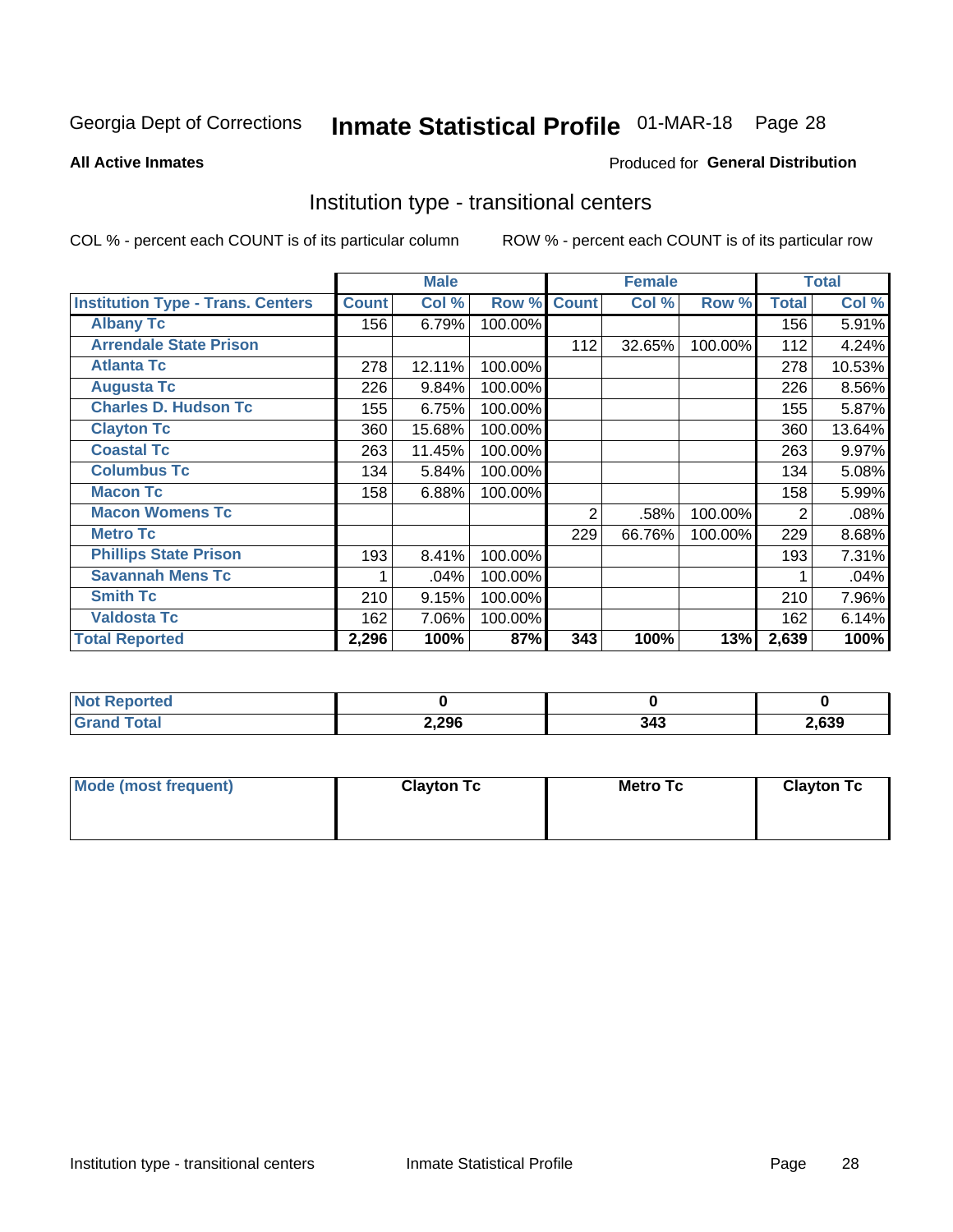# Inmate Statistical Profile 01-MAR-18 Page 29

#### **All Active Inmates**

#### Produced for General Distribution

### Institution type - county prisons

COL % - percent each COUNT is of its particular column

|                                          |                | <b>Male</b> |         |              | <b>Female</b> |       |                | <b>Total</b> |
|------------------------------------------|----------------|-------------|---------|--------------|---------------|-------|----------------|--------------|
| <b>Institution Type - County Prisons</b> | <b>Count</b>   | Col %       | Row %   | <b>Count</b> | Col %         | Row % | <b>Total</b>   | Col %        |
| <b>Adoc</b>                              | 8              | .17%        | 100.00% |              |               |       | 8              | .17%         |
| <b>Baldwin County Ci</b>                 | 1              | .02%        | 100.00% |              |               |       | 1              | .02%         |
| <b>Bulloch County Ci</b>                 | 162            | 3.37%       | 100.00% |              |               |       | 162            | 3.37%        |
| <b>Carroll County Ci</b>                 | 243            | 5.05%       | 100.00% |              |               |       | 243            | 5.05%        |
| <b>Clarke County Ci</b>                  | 125            | 2.60%       | 100.00% |              |               |       | 125            | 2.60%        |
| <b>Clayton County Ci</b>                 | 238            | 4.94%       | 100.00% |              |               |       | 238            | 4.94%        |
| <b>Colquitt County Ci</b>                | 192            | 3.99%       | 100.00% |              |               |       | 192            | 3.99%        |
| <b>Coweta County Ci</b>                  | 205            | 4.26%       | 100.00% |              |               |       | 205            | 4.26%        |
| <b>Decatur County Ci</b>                 | 194            | 4.03%       | 100.00% |              |               |       | 194            | 4.03%        |
| <b>Dougherty County Ci</b>               | 1              | .02%        | 100.00% |              |               |       | 1              | .02%         |
| <b>Effingham County Ci</b>               | 190            | 3.95%       | 100.00% |              |               |       | 190            | 3.95%        |
| <b>Floyd County Ci</b>                   | 434            | 9.02%       | 100.00% |              |               |       | 434            | 9.02%        |
| <b>Fulton County Ci</b>                  | 8              | .17%        | 100.00% |              |               |       | 8              | .17%         |
| <b>Gilmer County Ci</b>                  | 3              | .06%        | 100.00% |              |               |       | 3              | .06%         |
| <b>Grady County Ci</b>                   | $\overline{2}$ | .04%        | 100.00% |              |               |       | $\overline{2}$ | .04%         |
| <b>Gwinnett County Ci</b>                | 219            | 4.55%       | 100.00% |              |               |       | 219            | 4.55%        |
| <b>Hall County Ci</b>                    | 194            | 4.03%       | 100.00% |              |               |       | 194            | 4.03%        |
| <b>Hancock County Ci</b>                 | 1              | .02%        | 100.00% |              |               |       | 1              | .02%         |
| <b>Harris County Ci</b>                  | 150            | 3.12%       | 100.00% |              |               |       | 150            | 3.12%        |
| <b>Hart County Ci</b>                    | 4              | .08%        | 100.00% |              |               |       | 4              | .08%         |
| <b>Jackson County Ci</b>                 | 152            | 3.16%       | 100.00% |              |               |       | 152            | 3.16%        |
| <b>Jefferson County Ci</b>               | 145            | 3.01%       | 100.00% |              |               |       | 145            | 3.01%        |
| <b>Meriwether County Ci</b>              | 3              | .06%        | 100.00% |              |               |       | 3              | .06%         |
| <b>Miller County Ci</b>                  | 1              | .02%        | 100.00% |              |               |       | 1              | .02%         |
| <b>Mitchell County Ci</b>                | 143            | 2.97%       | 100.00% |              |               |       | 143            | 2.97%        |
| <b>Morgan County Ci</b>                  | 1              | .02%        | 100.00% |              |               |       | 1              | .02%         |
| <b>Muscogee County Ci</b>                | 529            | 10.99%      | 100.00% |              |               |       | 529            | 10.99%       |
| <b>Richmond County Ci</b>                | 238            | 4.94%       | 100.00% |              |               |       | 238            | 4.94%        |
| <b>Screven County Ci</b>                 | 148            | 3.08%       | 100.00% |              |               |       | 148            | 3.07%        |
| <b>Spalding County Ci</b>                | 365            | 7.58%       | 100.00% |              |               |       | 365            | 7.58%        |
| <b>Stewart County Ci</b>                 | $\overline{c}$ | .04%        | 100.00% |              |               |       | $\overline{2}$ | .04%         |
| <b>Sumter County Ci</b>                  | 353            | 7.33%       | 100.00% |              |               |       | 353            | 7.33%        |
| <b>Terrell County Ci</b>                 | 144            | 2.99%       | 100.00% |              |               |       | 144            | 2.99%        |
| <b>Thomas County Ci</b>                  | 2              | .04%        | 100.00% |              |               |       | $\overline{2}$ | .04%         |
| <b>Tift County Ci</b>                    | $\overline{3}$ | .06%        | 100.00% |              |               |       | $\overline{3}$ | .06%         |
| <b>Upson County Ci</b>                   | $\overline{2}$ | .04%        | 100.00% |              |               |       | $\overline{2}$ | .04%         |
| <b>Walker County Ci</b>                  | 3              | .06%        | 100.00% |              |               |       | 3              | .06%         |
| <b>Walton County Ci</b>                  | 3              | .06%        | 100.00% |              |               |       | 3              | .06%         |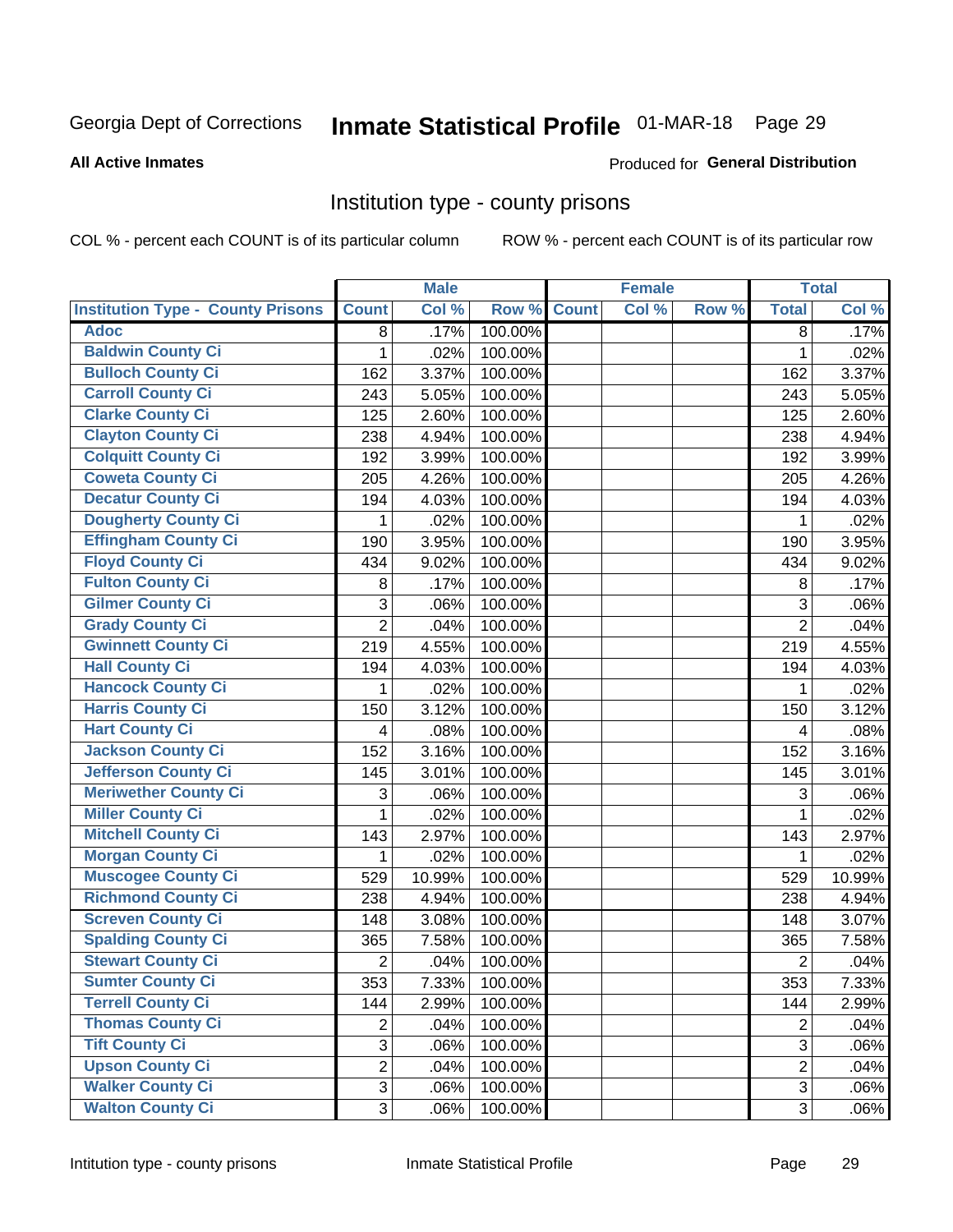# Inmate Statistical Profile 01-MAR-18 Page 30

**All Active Inmates** 

#### Produced for General Distribution

### Institution type - county prisons

COL % - percent each COUNT is of its particular column

|                                          |              | <b>Male</b> |                    | <b>Female</b> |         |       | <b>Total</b> |
|------------------------------------------|--------------|-------------|--------------------|---------------|---------|-------|--------------|
| <b>Institution Type - County Prisons</b> | <b>Count</b> | Col%        | <b>Row % Count</b> | Col%          | Row %   | Total | Col %        |
| <b>Wilkes County Ci</b>                  |              | .02%        | 100.00%            |               |         |       | $.02\%$      |
| <b>Womens Ci</b>                         |              |             |                    | 100.00%       | 100.00% |       | .02%         |
| <b>Worth County Ci</b>                   |              | $.02\%$     | 100.00%            |               |         |       | $.02\%$      |
| <b>Total Reported</b>                    | 4,813        | 100%        | $99.98\%$          | 100%          | .02%    | 4,814 | 100%         |

| <b>rea</b><br>119.11 |             |           |
|----------------------|-------------|-----------|
| _____                | <b>1042</b> | <b>OA</b> |

| Mode (most frequent) | <b>Muscogee County Ci</b> | <b>Womens Ci</b> Muscogee County |
|----------------------|---------------------------|----------------------------------|
|----------------------|---------------------------|----------------------------------|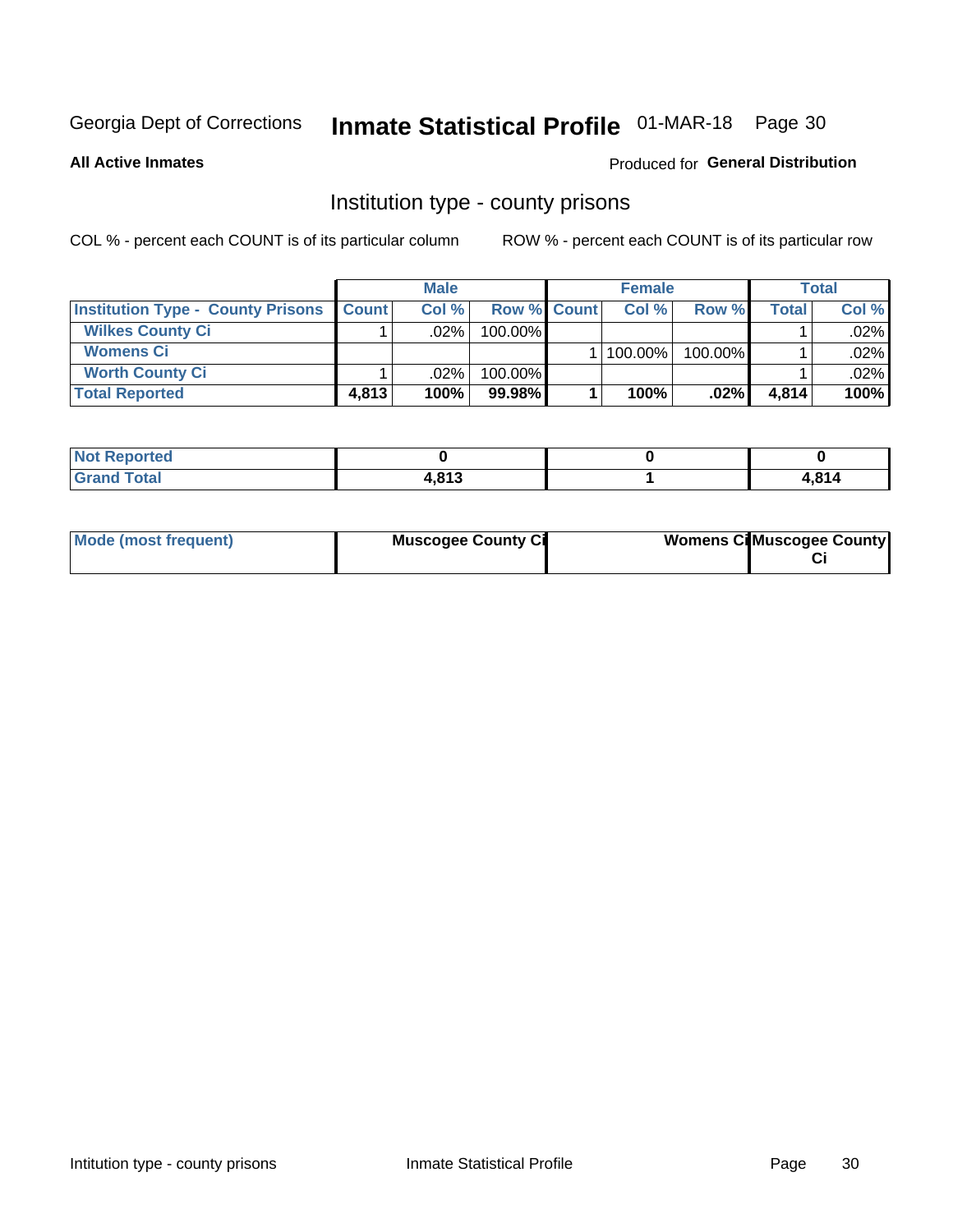# Inmate Statistical Profile 01-MAR-18 Page 31

#### **All Active Inmates**

#### Produced for General Distribution

### Institution type - state prisons

COL % - percent each COUNT is of its particular column

|                                         |              | <b>Male</b> |         |              | <b>Female</b> |         | <b>Total</b> |       |
|-----------------------------------------|--------------|-------------|---------|--------------|---------------|---------|--------------|-------|
| <b>Institution Type - State Prisons</b> | <b>Count</b> | Col %       | Row %   | <b>Count</b> | Col %         | Row %   | <b>Total</b> | Col % |
| <b>Arrendale State Prison</b>           |              |             |         | 1,581        | 44.08%        | 100.00% | 1,581        | 4.07% |
| <b>Augusta State Med. Prison</b>        | 1,156        | 3.28%       | 99.91%  | 1.           | .03%          | .09%    | 1,157        | 2.98% |
| <b>Autry State Prison</b>               | 1,718        | 4.87%       | 100.00% |              |               |         | 1,718        | 4.42% |
| <b>Baldwin State Prison</b>             | 961          | 2.73%       | 100.00% |              |               |         | 961          | 2.47% |
| <b>Burruss Correctional Training</b>    | 753          | 2.14%       | 100.00% |              |               |         | 753          | 1.94% |
| <b>Ctr</b>                              |              |             |         |              |               |         |              |       |
| <b>Calhoun State Prison</b>             | 1,636        | 4.64%       | 100.00% |              |               |         | 1,636        | 4.21% |
| <b>Central State Prison</b>             | 1,138        | 3.23%       | 100.00% |              |               |         | 1,138        | 2.93% |
| <b>Chatham State Prison</b>             | 6            | .02%        | 100.00% |              |               |         | 6            | .02%  |
| <b>Coastal State Prison</b>             | 1,776        | 5.04%       | 100.00% |              |               |         | 1,776        | 4.57% |
| <b>Dodge State Prison</b>               | 1,253        | 3.55%       | 100.00% |              |               |         | 1,253        | 3.23% |
| <b>Dooly State Prison</b>               | 1,654        | 4.69%       | 100.00% |              |               |         | 1,654        | 4.26% |
| <b>Emanuel Women'S Facility</b>         |              |             |         | 402          | 11.21%        | 100.00% | 402          | 1.03% |
| <b>Ga Diag Class Prison</b>             | 3,291        | 9.33%       | 99.97%  | 1            | .03%          | .03%    | 3,292        | 8.48% |
| <b>Ga State Prison</b>                  | 1,471        | 4.17%       | 100.00% |              |               |         | 1,471        | 3.79% |
| <b>Hancock State Prison</b>             | 994          | 2.82%       | 100.00% |              |               |         | 994          | 2.56% |
| <b>Hays State Prison</b>                | 1,043        | 2.96%       | 100.00% |              |               |         | 1,043        | 2.69% |
| <b>Helms Facility</b>                   | 20           | .06%        | 66.67%  | 10           | .28%          | 33.33%  | 30           | .08%  |
| <b>Johnson State Prison</b>             | 1,425        | 4.04%       | 100.00% |              |               |         | 1,425        | 3.67% |
| <b>Lee State Prison</b>                 | 747          | 2.12%       | 100.00% |              |               |         | 747          | 1.92% |
| <b>Long Unit</b>                        | 208          | .59%        | 100.00% |              |               |         | 208          | .54%  |
| <b>Lowndes Unit</b>                     | 6            | .02%        | 100.00% |              |               |         | 6            | .02%  |
| <b>Macon State Prison</b>               | 1,697        | 4.81%       | 100.00% |              |               |         | 1,697        | 4.37% |
| <b>Metro State Prison (W)</b>           |              |             |         | 1            | .03%          | 100.00% | 1            | .01%  |
| <b>Montgomery State Prison</b>          | 414          | 1.17%       | 100.00% |              |               |         | 414          | 1.07% |
| <b>Phillips State Prison</b>            | 1,063        | 3.02%       | 100.00% |              |               |         | 1,063        | 2.74% |
| <b>Pulaski State Prison</b>             |              |             |         | 1,157        | 32.26%        | 100.00% | 1,157        | 2.98% |
| <b>Putnam State Prison</b>              | 1            | .01%        | 100.00% |              |               |         | 1            | .01%  |
| <b>Rivers State Prison</b>              | 1            | .01%        | 100.00% |              |               |         | 1            | .01%  |
| <b>Rogers State Prison</b>              | 1,391        | 3.95%       | 100.00% |              |               |         | 1,391        | 3.58% |
| <b>Rutledge State Prison</b>            | 617          | 1.75%       | 100.00% |              |               |         | 617          | 1.59% |
| <b>Smith State Prison</b>               | 1,504        | $4.27\%$    | 100.00% |              |               |         | 1,504        | 3.87% |
| <b>Telfair State Prison</b>             | 1,337        | 3.79%       | 100.00% |              |               |         | 1,337        | 3.44% |
| <b>Valdosta State Prison</b>            | 883          | 2.50%       | 100.00% |              |               |         | 883          | 2.27% |
| <b>Walker State Prison</b>              | 416          | 1.18%       | 100.00% |              |               |         | 416          | 1.07% |
| <b>Ware State Prison</b>                | 1,490        | 4.23%       | 100.00% |              |               |         | 1,490        | 3.84% |
| <b>Washington State Prison</b>          | 1,382        | 3.92%       | 100.00% |              |               |         | 1,382        | 3.56% |
| <b>Wayne State Prison</b>               | 1            | .01%        | 100.00% |              |               |         | 1            | .01%  |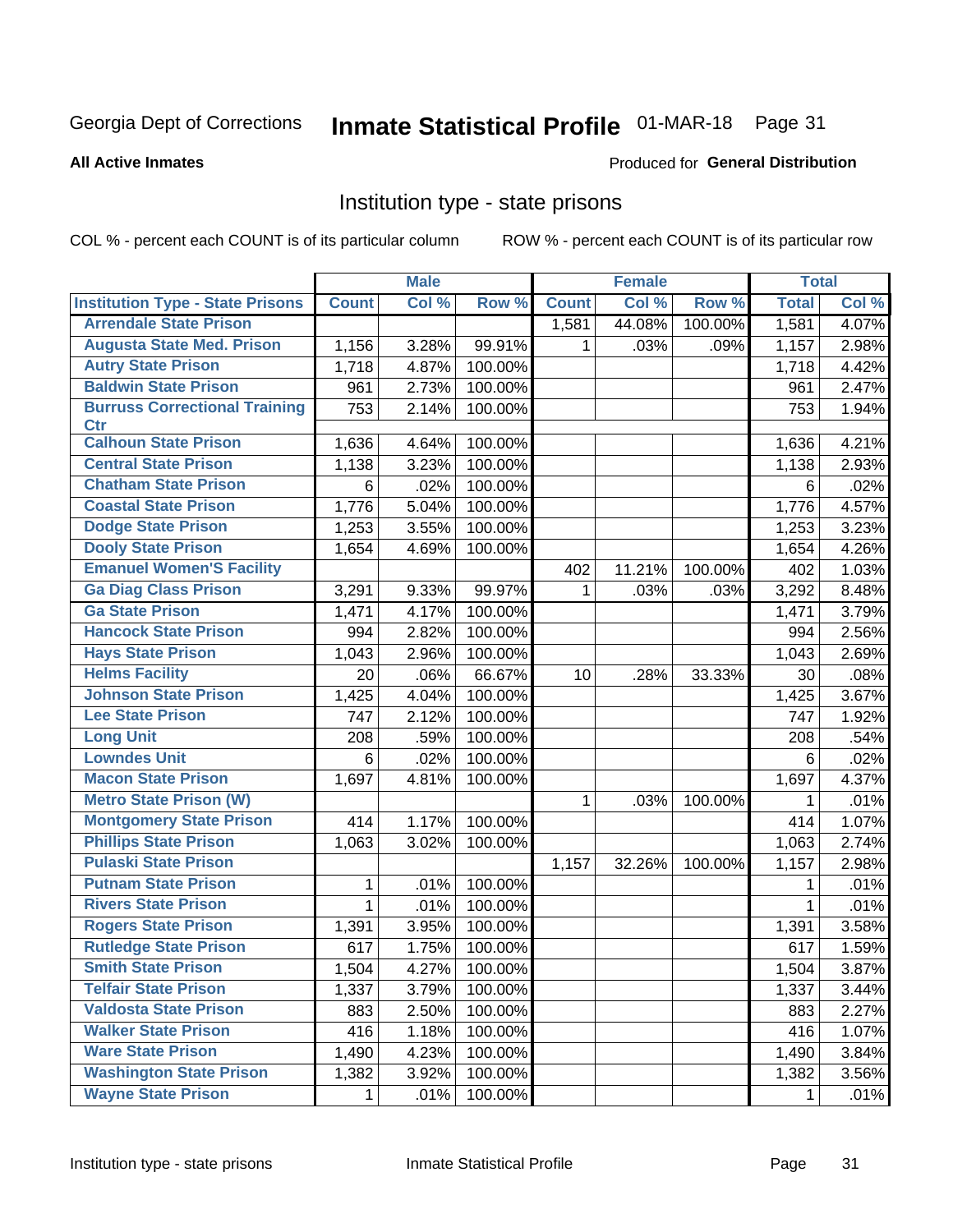# Inmate Statistical Profile 01-MAR-18 Page 32

**All Active Inmates** 

Produced for General Distribution

### Institution type - state prisons

COL % - percent each COUNT is of its particular column ROW % - percent each COUNT is of its particular row

|                                         |                             | <b>Male</b> |                               |              | <b>Female</b> |                                       | <b>Total</b> |       |
|-----------------------------------------|-----------------------------|-------------|-------------------------------|--------------|---------------|---------------------------------------|--------------|-------|
| <b>Institution Type - State Prisons</b> | <b>Count</b>                | Col %       | Row %                         | <b>Count</b> | Col %         | Row %                                 | <b>Total</b> | Col % |
| <b>Whitworth Women'S Facility</b>       |                             | $.01\%$     | .23%                          | 434          | $12.10\%$     | 99.77%                                | 435          | 1.12% |
| <b>Wilcox State Prison</b>              | .802                        | 5.11%       | 100.00%                       |              |               |                                       | 1,802        | 4.64% |
| <b>Total Reported</b>                   | 35,256                      | 100%        | 90.77%                        | 3,587        | 100%          | 9.23%                                 | 38,843       | 100%  |
|                                         |                             |             |                               |              |               |                                       |              |       |
| <b>Not Reported</b>                     |                             | 0           |                               |              | 0             |                                       | 0            |       |
| <b>Grand Total</b>                      |                             | 35,256      |                               | 3,587        |               |                                       | 38,843       |       |
| <b>Mode (most frequent)</b>             | <b>Ga Diag Class Prison</b> |             | <b>Arrendale State Prison</b> |              |               | <b>Ga Diag Class</b><br><b>Prison</b> |              |       |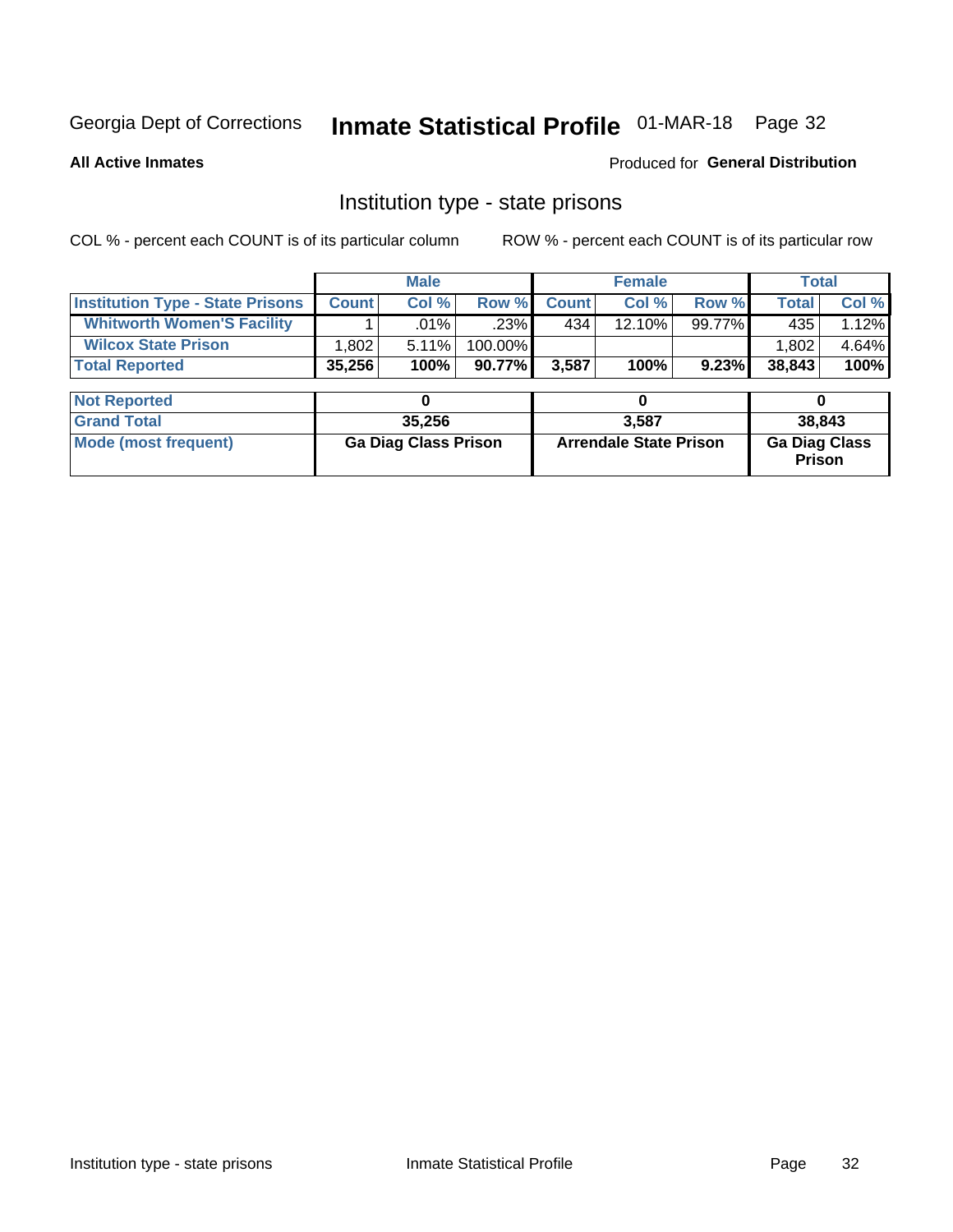# Inmate Statistical Profile 01-MAR-18 Page 33

**All Active Inmates** 

#### Produced for General Distribution

### Institution type - private prisons

COL % - percent each COUNT is of its particular column

|                                           |              | <b>Male</b> |                    | <b>Female</b> |       |       | <b>Total</b> |
|-------------------------------------------|--------------|-------------|--------------------|---------------|-------|-------|--------------|
| <b>Institution Type - Private Prisons</b> | <b>Count</b> | Col %       | <b>Row % Count</b> | Col %         | Row % | Total | Col %        |
| <b>Coffee Corr Facility</b>               | 2.667        | 33.38%      | 100.00%            |               |       | 2,667 | 33.38%       |
| <b>Jenkins Corr Facility</b>              | 1,173        | 14.68%      | 100.00%            |               |       | 1,173 | 14.68%       |
| <b>Riverbend Corr Facility</b>            | .503         | 18.81%      | 100.00%            |               |       | 1,503 | 18.81%       |
| <b>Wheeler Corr Facility</b>              | 2,648        | 33.14%      | 100.00%            |               |       | 2,648 | 33.14%       |
| <b>Total Reported</b>                     | 7,991        | 100%        | $100\%$            |               | %     | 7,991 | 100%         |

| <b>Not</b><br><b>Reported</b> |       |       |
|-------------------------------|-------|-------|
| <b>Total</b>                  | 7,991 | 7,991 |

| Mode (most frequent) | <b>Coffee Corr Facility</b> | <b>Null</b> | <b>Coffee Corr</b><br><b>Facility</b> |
|----------------------|-----------------------------|-------------|---------------------------------------|
|----------------------|-----------------------------|-------------|---------------------------------------|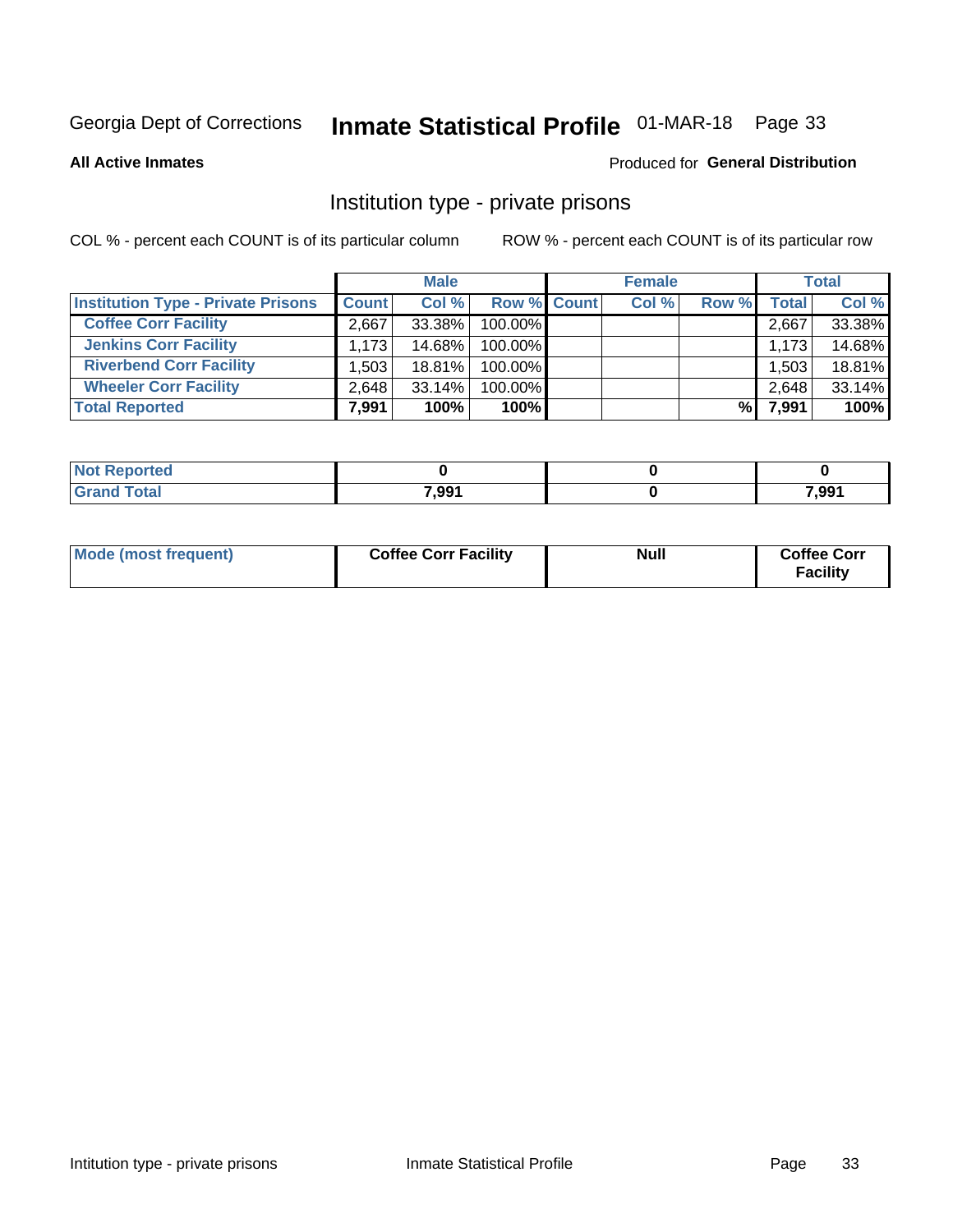# Inmate Statistical Profile 01-MAR-18 Page 34

**All Active Inmates** 

#### Produced for General Distribution

### Institution type - inmate boot camp

COL % - percent each COUNT is of its particular column

|                                      |              | <b>Male</b> |             | <b>Female</b> |                   | <b>Total</b> |
|--------------------------------------|--------------|-------------|-------------|---------------|-------------------|--------------|
| <b>Institution Type - Boot Camps</b> | <b>Count</b> | Col %       | Row % Count |               | Col % Row % Total | Col %        |
| <b>Total Rported</b>                 |              |             |             |               |                   |              |

| <b>Not Reported</b>            |  |  |
|--------------------------------|--|--|
| <b>Total</b><br>C <sub>r</sub> |  |  |

| Mod<br>uamo | Nul.<br>$- - - - - -$ | <b>Null</b> | . .<br>uu.<br>------ |
|-------------|-----------------------|-------------|----------------------|
|             |                       |             |                      |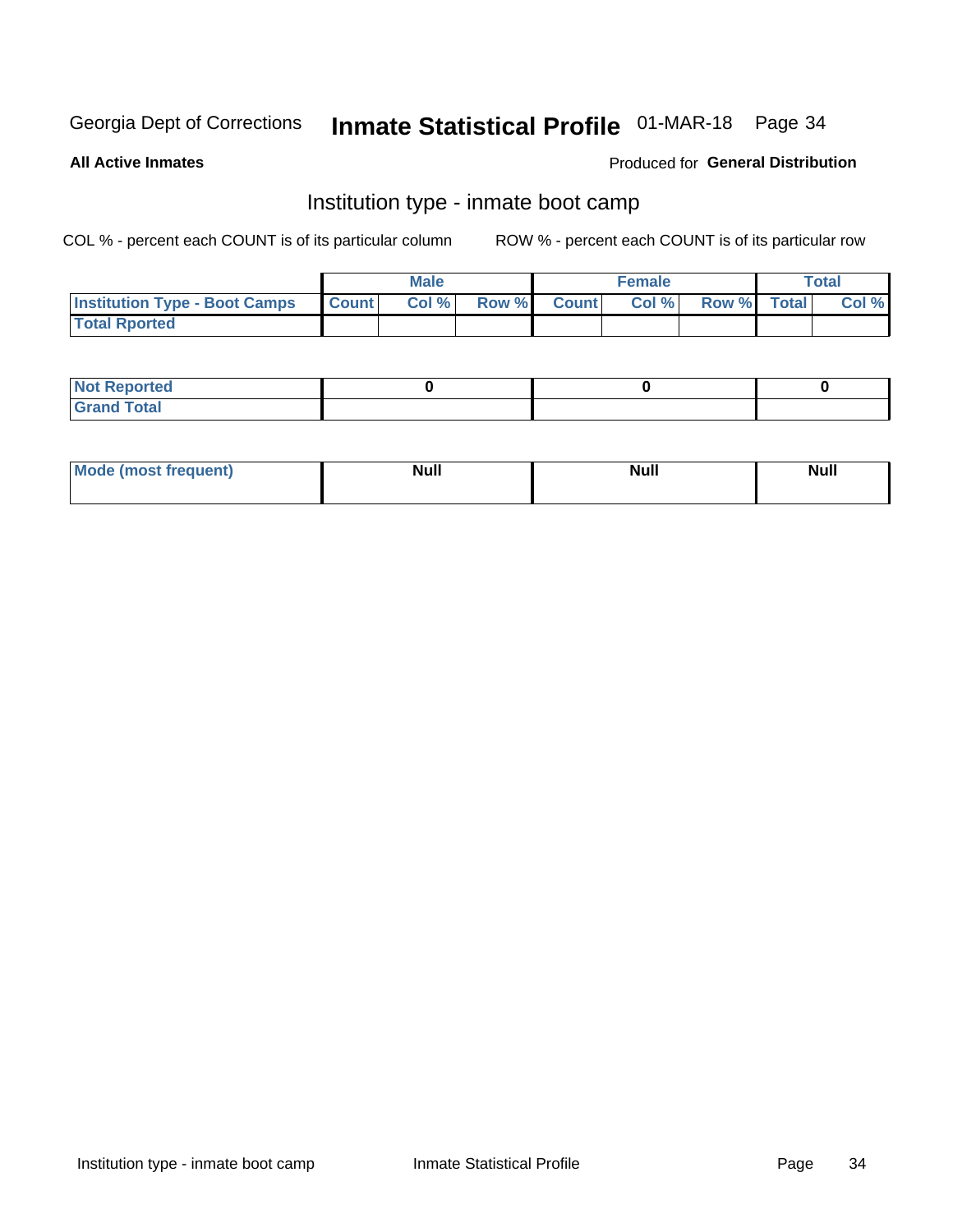# Inmate Statistical Profile 01-MAR-18 Page 35

#### **All Active Inmates**

#### Produced for General Distribution

### Number of disciplinary reports

COL % - percent each COUNT is of its particular column

|                                       |              | <b>Male</b> |        |             | <b>Female</b> |       |        | <b>Total</b> |
|---------------------------------------|--------------|-------------|--------|-------------|---------------|-------|--------|--------------|
| <b>Number of Disciplinary Reports</b> | <b>Count</b> | Col %       |        | Row % Count | Col %         | Row % | Total  | Col %        |
| $\bf{0}$                              | 21,343       | 42.32%      | 90.16% | 2,329       | 60.95%        | 9.84% | 23,672 | 43.63%       |
|                                       | 6,235        | 12.36%      | 92.44% | 510         | 13.35%        | 7.56% | 6,745  | 12.43%       |
| $\mathbf{2}$                          | 3,931        | 7.79%       | 94.54% | 227         | 5.94%         | 5.46% | 4,158  | 7.66%        |
| 3                                     | 2,802        | 5.56%       | 94.95% | 149         | 3.90%         | 5.05% | 2,951  | 5.44%        |
|                                       | 2,049        | 4.06%       | 95.13% | 105         | 2.75%         | 4.87% | 2,154  | 3.97%        |
| 5                                     | .661         | 3.29%       | 96.07% | 68          | 1.78%         | 3.93% | 1,729  | 3.19%        |
| <b>More Than 5</b>                    | 12,415       | 24.62%      | 96.63% | 433         | 11.33%        | 3.37% | 12,848 | 23.68%       |
| <b>Total Reported</b>                 | 50,436       | 100%        | 92.96% | 3,821       | 100%          | 7.04% | 54,257 | 100%         |

| orted<br>וחש |     |       |        |
|--------------|-----|-------|--------|
| Total        | 436 | 3,821 | 54,257 |

| Mean (average)       | 5.32 | 2.55 | 5.12 |
|----------------------|------|------|------|
| Median (middle)      |      |      |      |
| Mode (most frequent) |      |      |      |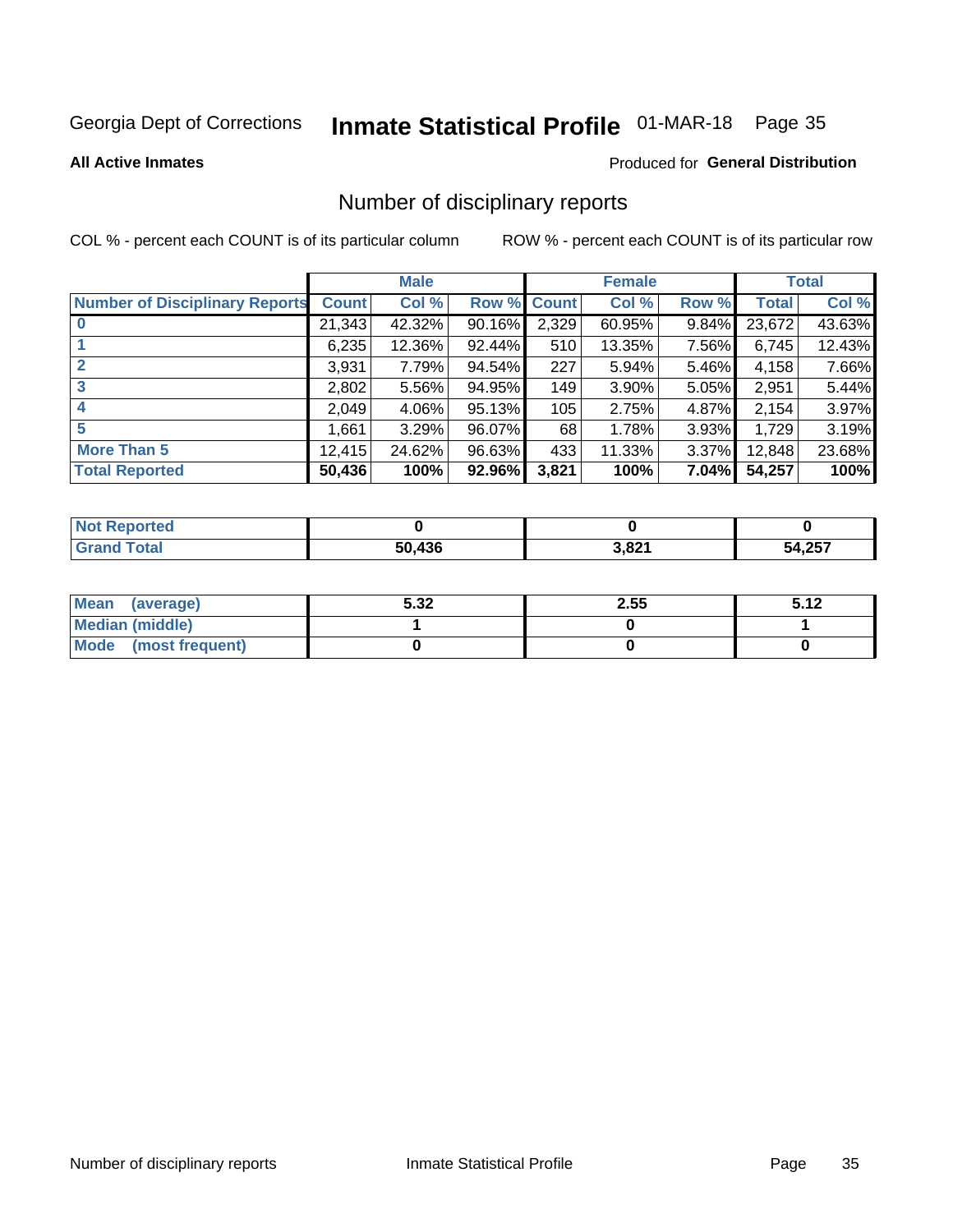# Inmate Statistical Profile 01-MAR-18 Page 36

**Produced for General Distribution** 

#### **All Active Inmates**

# Number of transfers

COL % - percent each COUNT is of its particular column

|                            |              | <b>Male</b> |        |              | <b>Female</b> |          |              | <b>Total</b> |
|----------------------------|--------------|-------------|--------|--------------|---------------|----------|--------------|--------------|
| <b>Number of Transfers</b> | <b>Count</b> | Col %       | Row %  | <b>Count</b> | Col %         | Row %    | <b>Total</b> | Col %        |
|                            | 3,916        | 7.76%       | 81.84% | 869          | 22.74%        | 18.16%   | 4,785        | 8.82%        |
|                            | 15,486       | 30.70%      | 90.68% | 1,592        | 41.66%        | 9.32%    | 17,078       | 31.48%       |
| $\mathbf{2}$               | 8,219        | 16.30%      | 92.38% | 678          | 17.74%        | 7.62%    | 8,897        | 16.40%       |
| 3                          | 5,370        | 10.65%      | 95.25% | 268          | $7.01\%$      | 4.75%    | 5,638        | 10.39%       |
| $\boldsymbol{4}$           | 3,443        | 6.83%       | 96.42% | 128          | 3.35%         | 3.58%    | 3,571        | 6.58%        |
| 5                          | 2,484        | 4.93%       | 96.20% | 98           | 2.56%         | 3.80%    | 2,582        | 4.76%        |
| <b>More Than 5</b>         | 11,518       | 22.84%      | 98.39% | 188          | 4.92%         | $1.61\%$ | 11,706       | 21.58%       |
| <b>Total Reported</b>      | 50,436       | 100%        | 92.96% | 3,821        | 100%          | 7.04%    | 54,257       | 100.0%       |

| Reported<br><b>Not</b> F |        |       |        |
|--------------------------|--------|-------|--------|
| ™otaï                    | 50.436 | 3,821 | 54,257 |

| Mean (average)         | ຸດາ<br>4.ZZ | 1.67 | 4.04 |
|------------------------|-------------|------|------|
| <b>Median (middle)</b> |             |      |      |
| Mode (most frequent)   |             |      |      |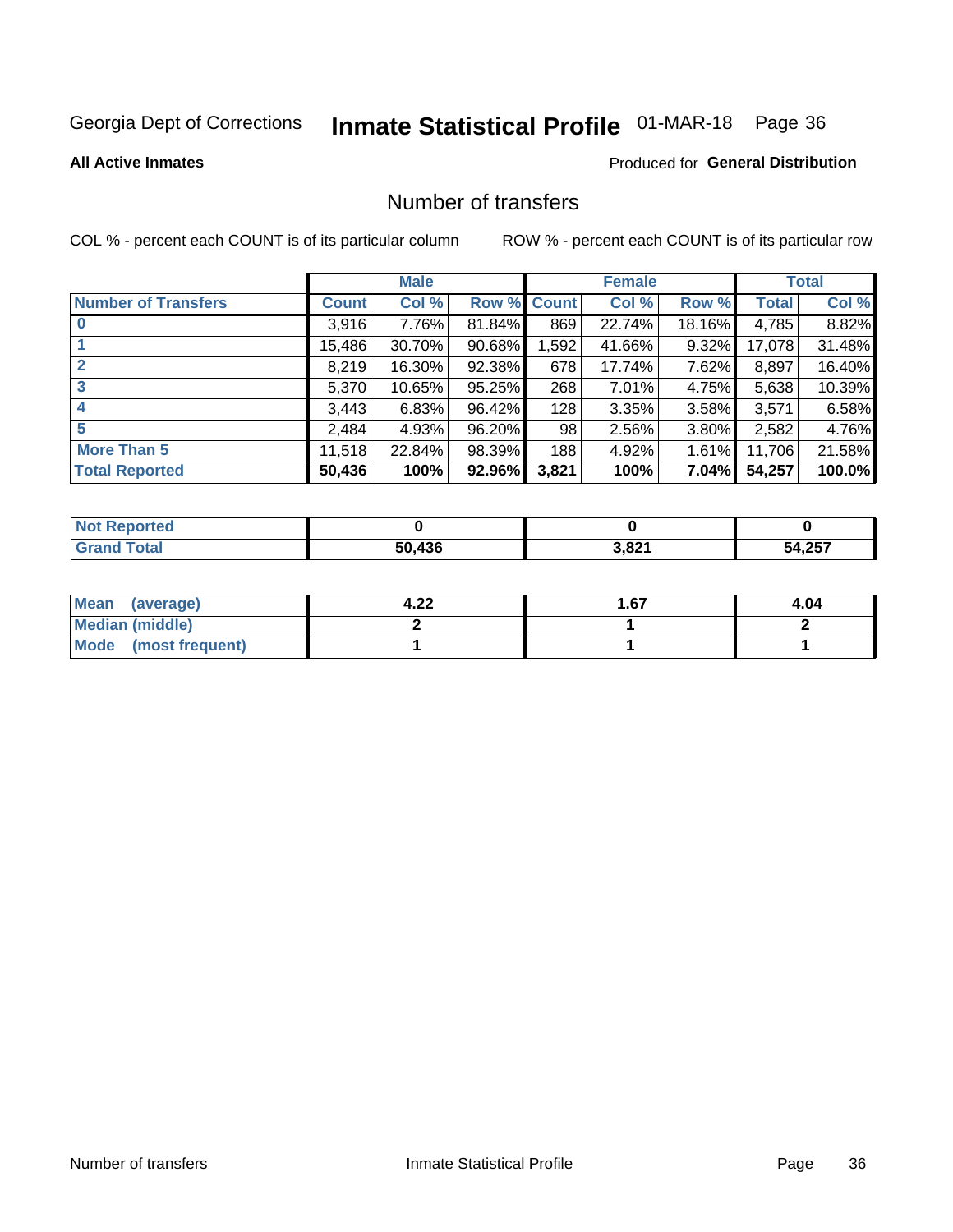# Inmate Statistical Profile 01-MAR-18 Page 37

**All Active Inmates** 

#### **Produced for General Distribution**

## Number of escapes

COL % - percent each COUNT is of its particular column

|                          |              | <b>Male</b> |             |       | <b>Female</b> |          |        | <b>Total</b> |
|--------------------------|--------------|-------------|-------------|-------|---------------|----------|--------|--------------|
| <b>Number of Escapes</b> | <b>Count</b> | Col %       | Row % Count |       | Col %         | Row %    | Total  | Col %        |
|                          | 49,902       | 98.94%      | 92.91%      | 3,810 | 99.71%        | 7.09%    | 53,712 | 99.00%       |
|                          | 505          | $1.00\%$    | 97.87%      | 11    | 0.29%         | 2.13%    | 516    | 0.95%        |
|                          | 24           | 0.05%       | 100.00%     |       |               |          | 24     | 0.04%        |
|                          |              | 0.01%       | 100.00%     |       |               |          |        | 0.01%        |
|                          |              | 0.01%       | 100.00%     |       |               |          |        | 0.01%        |
| <b>Total Reported</b>    | 50,436       | 100%        | 92.96%      | 3,821 | 100%          | $7.04\%$ | 54,257 | 100.0%       |

| prted        |        |       |             |
|--------------|--------|-------|-------------|
| <b>Total</b> | 50.436 | 3,821 | 4,257<br>ጎሳ |

| Mean (average)       |  | .01 |
|----------------------|--|-----|
| Median (middle)      |  |     |
| Mode (most frequent) |  |     |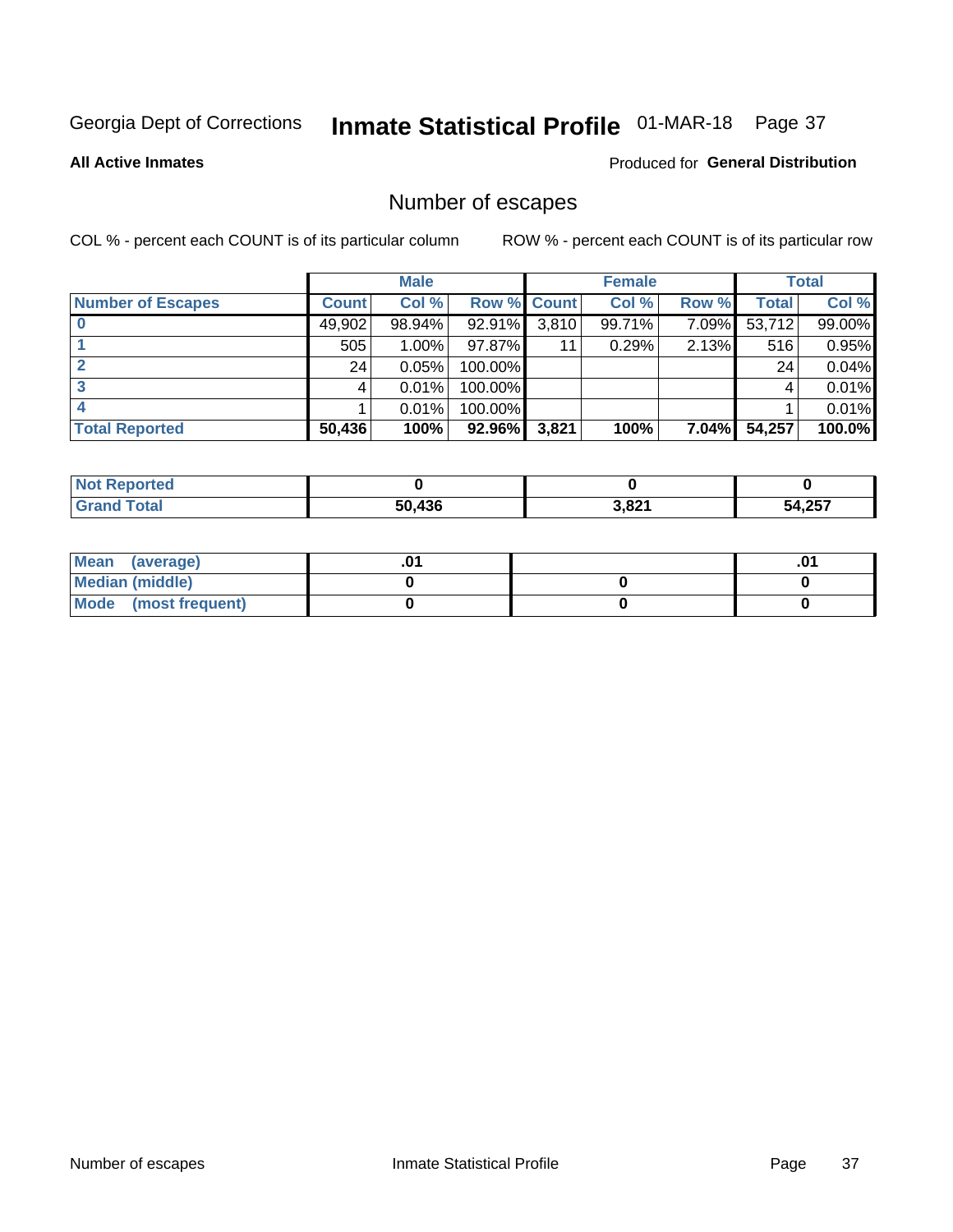# Inmate Statistical Profile 01-MAR-18 Page 38

**All Active Inmates** 

#### Produced for General Distribution

## Split sentences - Probation to follow

COL % - percent each COUNT is of its particular column

|                            |              | <b>Male</b> |                    |       | <b>Female</b> |          |                | <b>Total</b> |
|----------------------------|--------------|-------------|--------------------|-------|---------------|----------|----------------|--------------|
| <b>Probation to follow</b> | <b>Count</b> | Col%        | <b>Row % Count</b> |       | Col %         | Row %    | <b>Total</b> i | Col %        |
| <b>Yes</b>                 | 37.422       | 74.20%      | 92.67%             | 2,961 | 77.49%        | $7.33\%$ | 40,383         | 74.43%       |
| <b>No</b>                  | 13.014       | 25.80%      | 93.80%             | 860   | 22.51%        | $6.20\%$ | 13,874         | 25.57%       |
| <b>Total Reported</b>      | 50,436       | 100%        | $92.96\%$ 3,821    |       | 100%          |          | 7.04% 54,257   | 100%         |

|  | ________ | $\sim$ 100 | 1,821<br>$ -$ | 1.25<br>- 2<br>. LJ<br>___ |
|--|----------|------------|---------------|----------------------------|
|--|----------|------------|---------------|----------------------------|

| M <sub>o</sub><br>requent)<br>'es<br>res<br>$\sim$<br>$ -$ |
|------------------------------------------------------------|
|------------------------------------------------------------|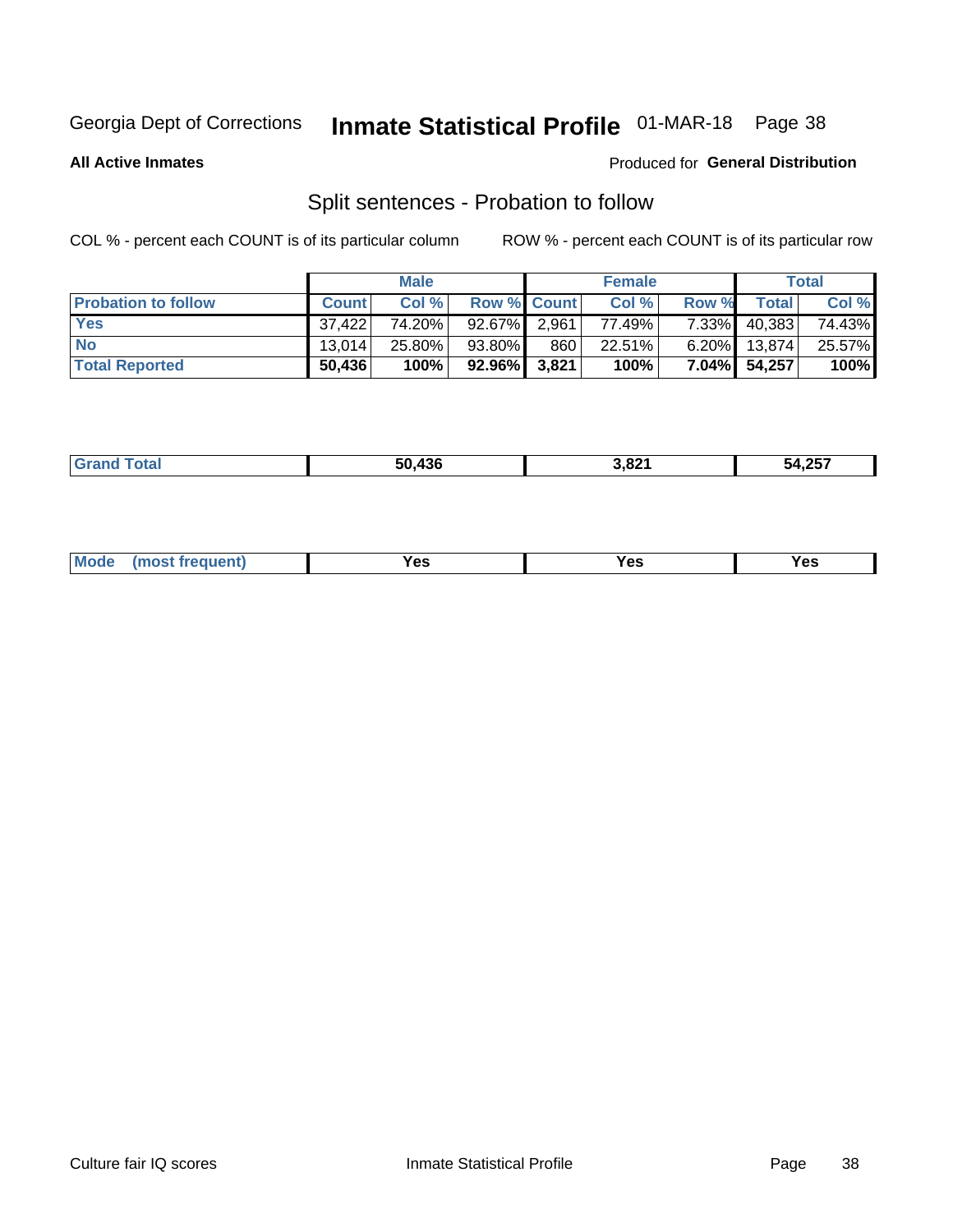# Inmate Statistical Profile 01-MAR-18 Page 39

**All Active Inmates** 

#### Produced for General Distribution

## Probable future release type of still active inmates

COL % - percent each COUNT is of its particular column

|                                        |              | <b>Male</b> |                    |                | <b>Female</b> |       | <b>Total</b> |        |
|----------------------------------------|--------------|-------------|--------------------|----------------|---------------|-------|--------------|--------|
| <b>Probable Future Release Type</b>    | <b>Count</b> | Col%        | <b>Row % Count</b> |                | Col %         | Row % | <b>Total</b> | Col %  |
| Paroled with probation to follow       | 20,854       | 42.78%      | 91.38% 1.967       |                | 52.76%        | 8.62% | 22,821       | 43.49% |
| Paroled w/o probation to follow        | 6.171        | 12.66%      | 91.99%             | 537            | 14.40%        | 8.01% | 6,708        | 12.78% |
| <b>Maxout with probation to follow</b> | 14,020       | 28.76%      | 94.04%             | 888            | 23.82%        | 5.96% | 14,908       | 28.41% |
| <b>Maxout w/o probation to follow</b>  | 2,335        | 4.79%       | 94.92%             | 125            | 3.35%         | 5.08% | 2,460        | 4.69%  |
| Life, LWOP or death sentence           | 5,370        | 11.02%      | 96.22%             | 211            | 5.66%         | 3.78% | 5,581        | 10.63% |
| <b>Total Reported</b>                  | 48,750       | 100%        |                    | $92.9\%$ 3,728 | 100%          | 7.1%  | 52,478       | 100%   |

| eleased     |        |                |                   |
|-------------|--------|----------------|-------------------|
| <b>otal</b> | 48,750 | 700<br>J, 1 ∠O | .478<br>г Л<br>JZ |

| Mode (most frequent) | <b>PAR with PROB follow</b> | <b>PAR with PROB follow</b> | <b>PAR with PROB</b><br>follow |
|----------------------|-----------------------------|-----------------------------|--------------------------------|
|                      |                             |                             |                                |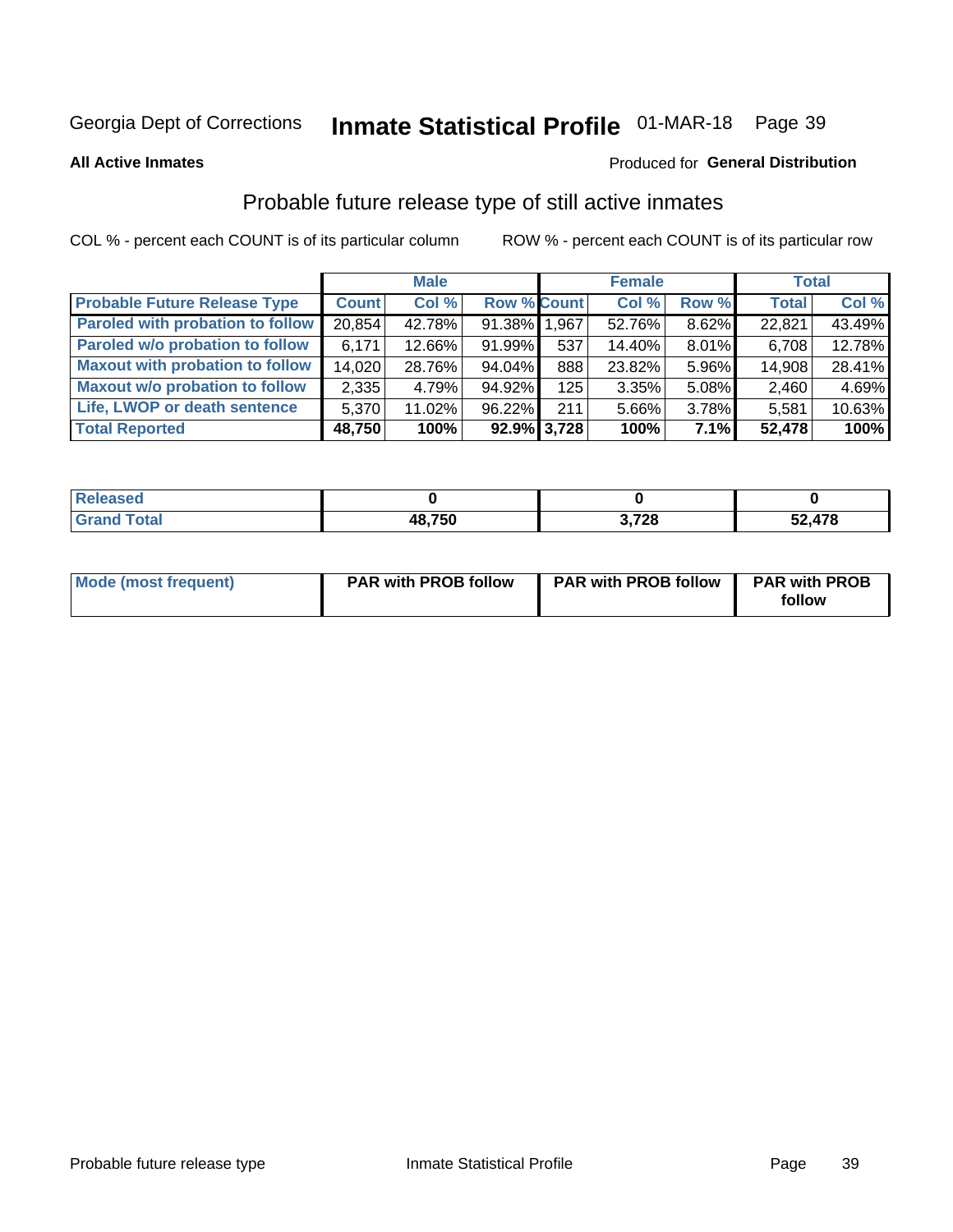### **All Active Inmates**

### **Produced for General Distribution**

### Time served in current (or last) institution

COL % - percent each COUNT is of its particular column

|                            |              | <b>Male</b> |        |              | <b>Female</b> |        |              | <b>Total</b> |
|----------------------------|--------------|-------------|--------|--------------|---------------|--------|--------------|--------------|
| <b>Time In Institution</b> | <b>Count</b> | Col %       | Row %  | <b>Count</b> | Col %         | Row %  | <b>Total</b> | Col %        |
| 0 to 3 months              | 12,121       | 24.03%      | 91.56% | 1,118        | 29.26%        | 8.44%  | 13,239       | 24.40%       |
| 3.01 to 6 months           | 7,591        | 15.05%      | 93.24% | 550          | 14.39%        | 6.76%  | 8,141        | 15.00%       |
| 6.01 to 9 months           | 5,858        | 11.61%      | 93.30% | 421          | 11.02%        | 6.70%  | 6,279        | 11.57%       |
| 9.01 to 12 months          | 3,973        | 7.88%       | 93.09% | 295          | 7.72%         | 6.91%  | 4,268        | 7.87%        |
| 12.01 to 18 months         | 5,011        | 9.94%       | 93.84% | 329          | 8.61%         | 6.16%  | 5,340        | 9.84%        |
| <b>18.01 to 24 months</b>  | 3,383        | 6.71%       | 94.23% | 207          | 5.42%         | 5.77%  | 3,590        | 6.62%        |
| $2.01$ to 3 years          | 4,769        | 9.46%       | 94.38% | 284          | 7.43%         | 5.62%  | 5,053        | 9.31%        |
| 3.01 to 4 years            | 2,750        | 5.45%       | 94.60% | 157          | 4.11%         | 5.40%  | 2,907        | 5.36%        |
| $4.01$ to 5 years          | 1,470        | 2.91%       | 93.27% | 106          | 2.77%         | 6.73%  | 1,576        | 2.90%        |
| 5.01 to 6 years            | 1,022        | 2.03%       | 91.91% | 90           | 2.36%         | 8.09%  | 1,112        | 2.05%        |
| $6.01$ to 7 years          | 703          | 1.39%       | 86.36% | 111          | 2.90%         | 13.64% | 814          | 1.50%        |
| 7.01 to 8 years            | 440          | 0.87%       | 91.48% | 41           | 1.07%         | 8.52%  | 481          | 0.89%        |
| $8.01$ to 9 years          | 270          | 0.54%       | 91.84% | 24           | 0.63%         | 8.16%  | 294          | 0.54%        |
| 9.01 to 10 years           | 246          | 0.49%       | 92.83% | 19           | 0.50%         | 7.17%  | 265          | 0.49%        |
| Over 10 years              | 829          | 1.64%       | 92.32% | 69           | 1.81%         | 7.68%  | 898          | 1.66%        |
| <b>Total Reported</b>      | 50,436       | 100%        | 92.96% | 3,821        | 100%          | 7.04%  | 54,257       | 100%         |

| neo<br><b>NOT</b> |        |              |                  |
|-------------------|--------|--------------|------------------|
|                   | 50,436 | റച<br>, JE 1 | 54 257<br>י ט∡,י |

| <b>Mean</b><br>(average) | 24 months | 20 months | 24 months |
|--------------------------|-----------|-----------|-----------|
| Median (middle)          | 9 months  | 8 months  | 9 months  |
| Mode<br>(most frequent)  | 0 months  | months    | months    |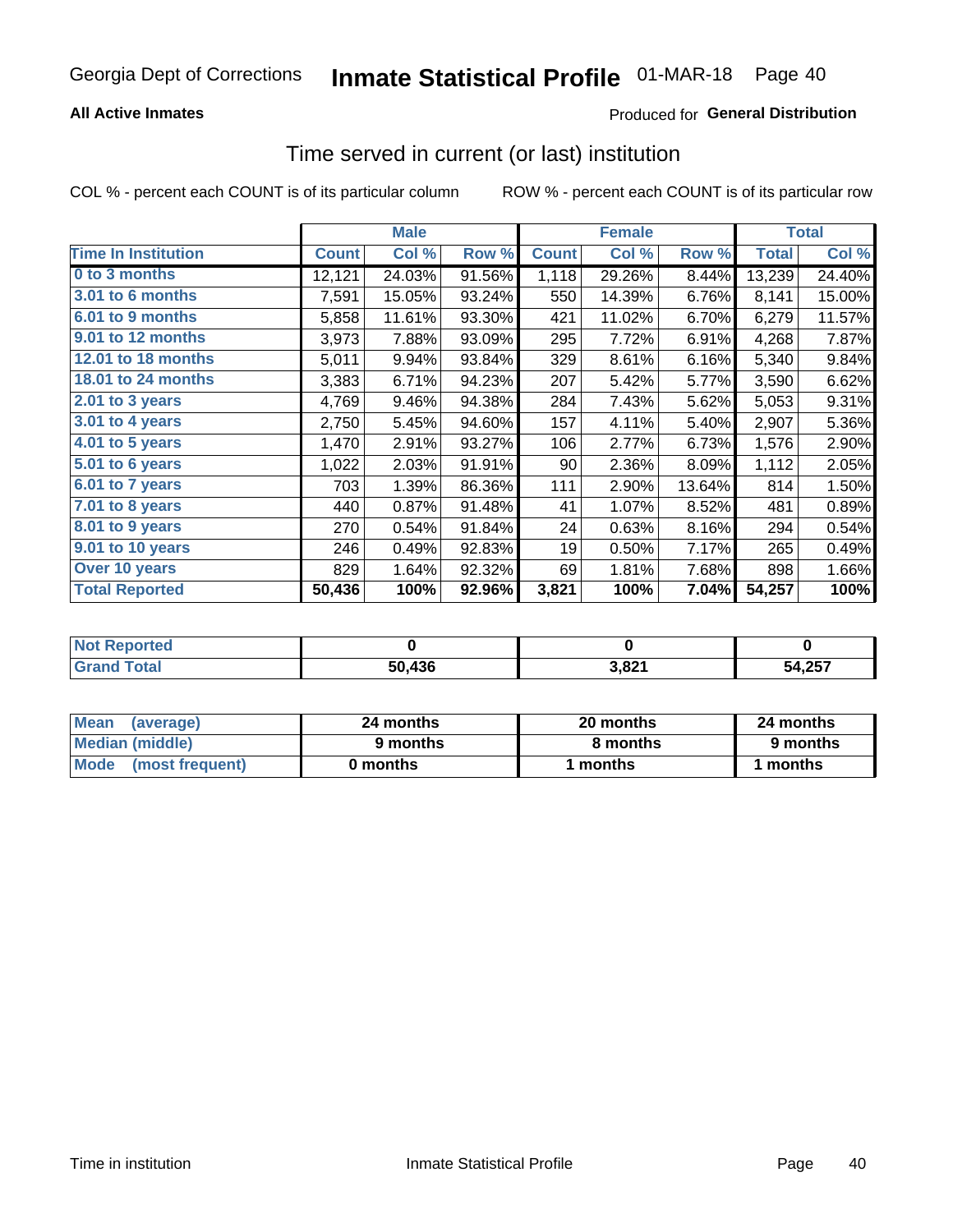# Inmate Statistical Profile 01-MAR-18 Page 41

#### **All Active Inmates**

#### Produced for General Distribution

### Highest grade level attained

COL % - percent each COUNT is of its particular column

|                              |                 | <b>Male</b> |         |              | <b>Female</b> |        |                 | <b>Total</b> |
|------------------------------|-----------------|-------------|---------|--------------|---------------|--------|-----------------|--------------|
| <b>Grade Level</b>           | <b>Count</b>    | Col %       | Row %   | <b>Count</b> | Col %         | Row %  | <b>Total</b>    | Col %        |
| No school at all             | $\overline{15}$ | 0.04%       | 100.00% |              |               |        | $\overline{15}$ | 0.04%        |
| <b>Grade 1</b>               | 20              | 0.05%       | 100.00% |              |               |        | 20              | 0.05%        |
| <b>Grade 2</b>               | 27              | 0.07%       | 87.10%  | 4            | 0.16%         | 12.90% | 31              | 0.08%        |
| Grade 3                      | 79              | 0.21%       | 98.75%  | $\mathbf{1}$ | 0.04%         | 1.25%  | 80              | 0.20%        |
| <b>Grade 4</b>               | 84              | 0.22%       | 96.55%  | 3            | 0.12%         | 3.45%  | 87              | 0.22%        |
| <b>Grade 5</b>               | 92              | 0.24%       | 94.85%  | 5            | 0.20%         | 5.15%  | 97              | 0.24%        |
| Grade 6                      | 370             | 0.98%       | 94.87%  | 20           | 0.79%         | 5.13%  | 390             | 0.97%        |
| <b>Grade 7</b>               | 703             | 1.87%       | 94.24%  | 43           | 1.70%         | 5.76%  | 746             | 1.85%        |
| Grade 8                      | 2,546           | 6.76%       | 94.05%  | 161          | 6.36%         | 5.95%  | 2,707           | 6.73%        |
| Grade 9                      | 4,810           | 12.76%      | 95.44%  | 230          | 9.08%         | 4.56%  | 5,040           | 12.53%       |
| Grade 10                     | 6,533           | 17.33%      | 95.33%  | 320          | 12.64%        | 4.67%  | 6,853           | 17.04%       |
| Grade 11                     | 6,526           | 17.31%      | 95.08%  | 338          | 13.35%        | 4.92%  | 6,864           | 17.07%       |
| <b>Grade 12 or GED</b>       | 12,236          | 32.46%      | 93.04%  | 915          | 36.14%        | 6.96%  | 13,151          | 32.70%       |
| <b>Some tech school</b>      | 288             | 0.76%       | 85.21%  | 50           | 1.97%         | 14.79% | 338             | 0.84%        |
| <b>Completed tech school</b> | 274             | 0.73%       | 85.09%  | 48           | 1.90%         | 14.91% | 322             | 0.80%        |
| College, 1 year              | 1,014           | 2.69%       | 89.18%  | 123          | 4.86%         | 10.82% | 1,137           | 2.83%        |
| College, 2 year              | 1,239           | 3.29%       | 88.12%  | 167          | 6.60%         | 11.88% | 1,406           | 3.50%        |
| College, 3 year              | 307             | 0.81%       | 88.22%  | 41           | 1.62%         | 11.78% | 348             | 0.87%        |
| <b>Bachelor's degree</b>     | 419             | 1.11%       | 88.77%  | 53           | 2.09%         | 11.23% | 472             | 1.17%        |
| <b>Master's degree</b>       | 68              | 0.18%       | 89.47%  | 8            | 0.32%         | 10.53% | 76              | 0.19%        |
| Ph.D. degree                 | 13              | 0.03%       | 92.86%  | 1            | 0.04%         | 7.14%  | 14              | 0.03%        |
| Law degree                   | 16              | 0.04%       | 94.12%  | $\mathbf{1}$ | 0.04%         | 5.88%  | 17              | 0.04%        |
| <b>Some medical school</b>   | $\overline{2}$  | 0.01%       | 100.00% |              |               |        | $\overline{2}$  | 0.01%        |
| <b>Medical degree</b>        | 8               | 0.02%       | 100.00% |              |               |        | 8               | 0.02%        |
|                              | 1               | 0.01%       | 100.00% |              |               |        | $\mathbf{1}$    | 0.01%        |
| <b>Total Reported</b>        | 37,690          | 100%        | 93.70%  | 2,532        | 100.0%        | 6.30%  | 40,222          | 100.0%       |

| 2.746             | 289،،           | $\sim$<br>.U35      |
|-------------------|-----------------|---------------------|
| $\sqrt{2}$<br>БΛ. | 2.821<br>∍,o∠ . | 257<br>יי<br>ו טבי, |

| Mean<br>(average)    | 10.81           | 11.31           | 10.84           |
|----------------------|-----------------|-----------------|-----------------|
| Median (middle)      | Grade 11        | Grade 12 or GED | Grade 11        |
| Mode (most frequent) | Grade 12 or GED | Grade 12 or GED | Grade 12 or GED |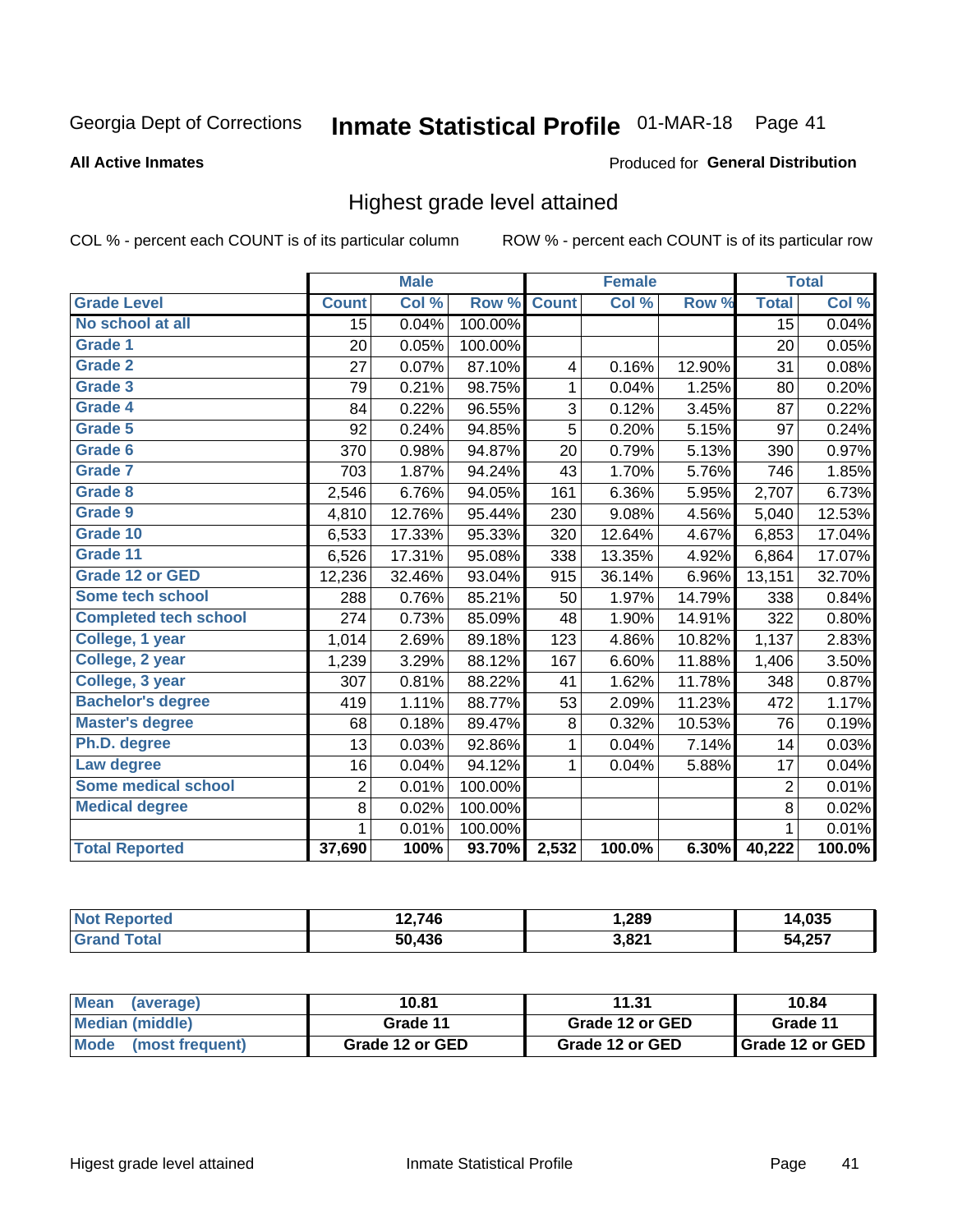# Inmate Statistical Profile 01-MAR-18 Page 42

**All Active Inmates** 

#### **Produced for General Distribution**

### Culture fair IQ scores

COL % - percent each COUNT is of its particular column

|                       |              | <b>Male</b> |             |       | <b>Female</b> |          |              | <b>Total</b> |
|-----------------------|--------------|-------------|-------------|-------|---------------|----------|--------------|--------------|
| <b>IQ Scores</b>      | <b>Count</b> | Col %       | Row % Count |       | Col %         | Row %    | <b>Total</b> | Col %        |
| $60 - 69$             | 915          | 2.22%       | 92.52%      | 74    | 2.28%         | 7.48%    | 989          | 2.22%        |
| $70 - 79$             | 2,807        | 6.80%       | 92.85%      | 216   | 6.64%         | 7.15%    | 3,023        | 6.79%        |
| $80 - 89$             | 6,296        | 15.25%      | 88.98%      | 780   | 23.99%        | 11.02%   | 7,076        | 15.89%       |
| $90 - 99$             | 11,643       | 28.21%      | 90.63%      | 1,204 | 37.02%        | 9.37%    | 12,847       | 28.85%       |
| $100 - 109$           | 11,399       | 27.62%      | 95.41%      | 549   | 16.88%        | 4.59%    | 11,948       | 26.83%       |
| $110 - 119$           | 6,815        | 16.51%      | 96.60%      | 240   | 7.38%         | 3.40%    | 7,055        | 15.85%       |
| $120 - 129$           | 1,336        | 3.24%       | 91.76%      | 120   | 3.69%         | 8.24%    | 1,456        | 3.27%        |
| $130 - 139$           | 53           | 0.13%       | 50.96%      | 51    | 1.57%         | 49.04%   | 104          | 0.23%        |
| 140 & Up              | 9            | 0.02%       | 33.33%      | 18    | 0.55%         | 66.67%   | 27           | 0.06%        |
| <b>Total Reported</b> | 41,273       | 100%        | 92.70%      | 3,252 | 100%          | $7.30\%$ | 44,525       | 100%         |

| <b>Not Reported</b>         | 8,356  | 414   | 8,770  |
|-----------------------------|--------|-------|--------|
| <b>Not Valid (under 60)</b> | 807    | 155   | 962    |
| <b>Grand Total</b>          | 50,436 | 3,821 | 54,257 |

| <b>Mean</b><br>(average) | 98 | 96                | 98 |
|--------------------------|----|-------------------|----|
| Median (middle)          | 99 | 94                | 99 |
| Mode<br>(most frequent)  | 99 | $\mathbf{a}$<br>∍ | 99 |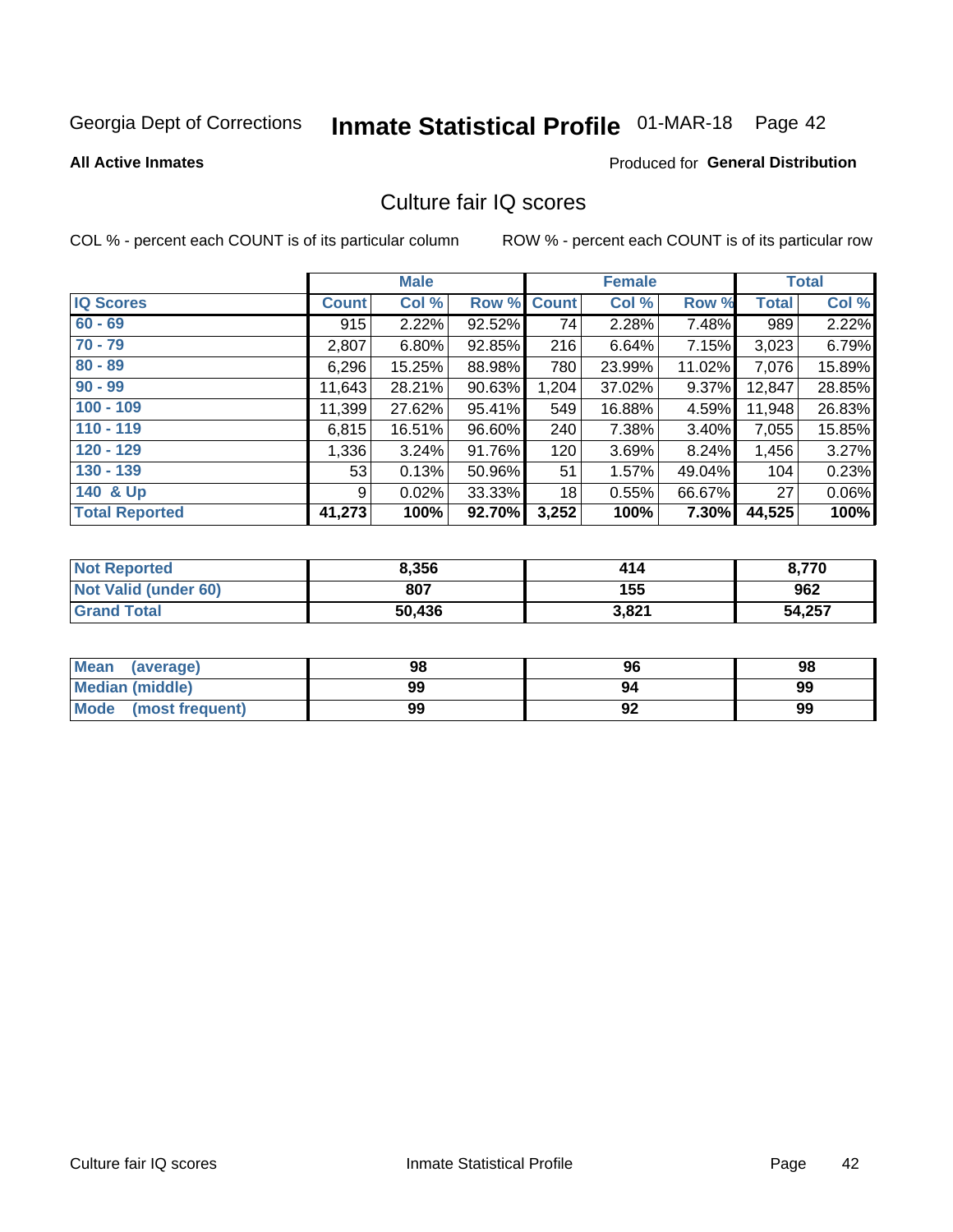# Inmate Statistical Profile 01-MAR-18 Page 43

**All Active Inmates** 

#### Produced for General Distribution

### Wide Range Achievement Test (WRAT) reading score

COL % - percent each COUNT is of its particular column

|                           |              | <b>Male</b> |        |                 | <b>Female</b> |        |              | <b>Total</b> |
|---------------------------|--------------|-------------|--------|-----------------|---------------|--------|--------------|--------------|
| <b>WRAT Reading Score</b> | <b>Count</b> | Col %       | Row %  | <b>Count</b>    | Col %         | Row %  | <b>Total</b> | Col %        |
| $0.1$ to $0.9$            | 842          | 1.85%       | 99.64% | 3               | 0.09%         | 0.36%  | 845          | 1.72%        |
| 1.0 to 1.9                | 800          | 1.75%       | 98.52% | 12 <sub>2</sub> | 0.35%         | 1.48%  | 812          | 1.66%        |
| 2.0 to 2.9                | 1,567        | 3.44%       | 97.75% | 36              | 1.06%         | 2.25%  | 1,603        | 3.27%        |
| 3.0 to 3.9                | 3,598        | 7.89%       | 97.45% | 94              | 2.76%         | 2.55%  | 3,692        | 7.53%        |
| 4.0 to 4.9                | 4,270        | $9.37\%$    | 95.91% | 182             | 5.34%         | 4.09%  | 4,452        | 9.09%        |
| 5.0 to 5.9                | 3,727        | 8.18%       | 96.06% | 153             | 4.49%         | 3.94%  | 3,880        | 7.92%        |
| 6.0 to 6.9                | 4,349        | 9.54%       | 95.23% | 218             | 6.39%         | 4.77%  | 4,567        | 9.32%        |
| 7.0 to 7.9                | 1,685        | 3.70%       | 94.66% | 95              | 2.79%         | 5.34%  | 1,780        | 3.63%        |
| 8.0 to 8.9                | 3,362        | 7.37%       | 94.78% | 185             | 5.43%         | 5.22%  | 3,547        | 7.24%        |
| 9.0 to 9.9                | 1,973        | 4.33%       | 95.04% | 103             | 3.02%         | 4.96%  | 2,076        | 4.24%        |
| 10.0 to 10.9              | 2,944        | 6.46%       | 93.14% | 217             | 6.36%         | 6.86%  | 3,161        | 6.45%        |
| 11.0 to 11.9              | 4,389        | 9.63%       | 91.21% | 423             | 12.40%        | 8.79%  | 4,812        | 9.82%        |
| 12.0 to 12.9              | 11,456       | 25.13%      | 87.71% | 1,605           | 47.07%        | 12.29% | 13,061       | 26.66%       |
| 13                        | 627          | 1.38%       | 88.19% | 84              | 2.46%         | 11.81% | 711          | 1.45%        |
| <b>Total Reported</b>     | 45,589       | 100%        | 93.04% | 3,410           | 100.0%        | 6.96%  | 48,999       | 100%         |

| <b>orted</b><br>NOT I<br>кемо | 1,847  | 4 A                    | 5,258  |
|-------------------------------|--------|------------------------|--------|
| <b>Total</b>                  | 50,436 | <b>2.021</b><br>ാ.ഠ∠ . | 54,257 |

| <b>Mean</b><br>(average)       | 8.35 | 10.41 | 8.49 |
|--------------------------------|------|-------|------|
| <b>Median (middle)</b>         | 8.8  | 11.9  | 8.9  |
| <b>Mode</b><br>(most frequent) | 12.9 | 12.9  | 12.9 |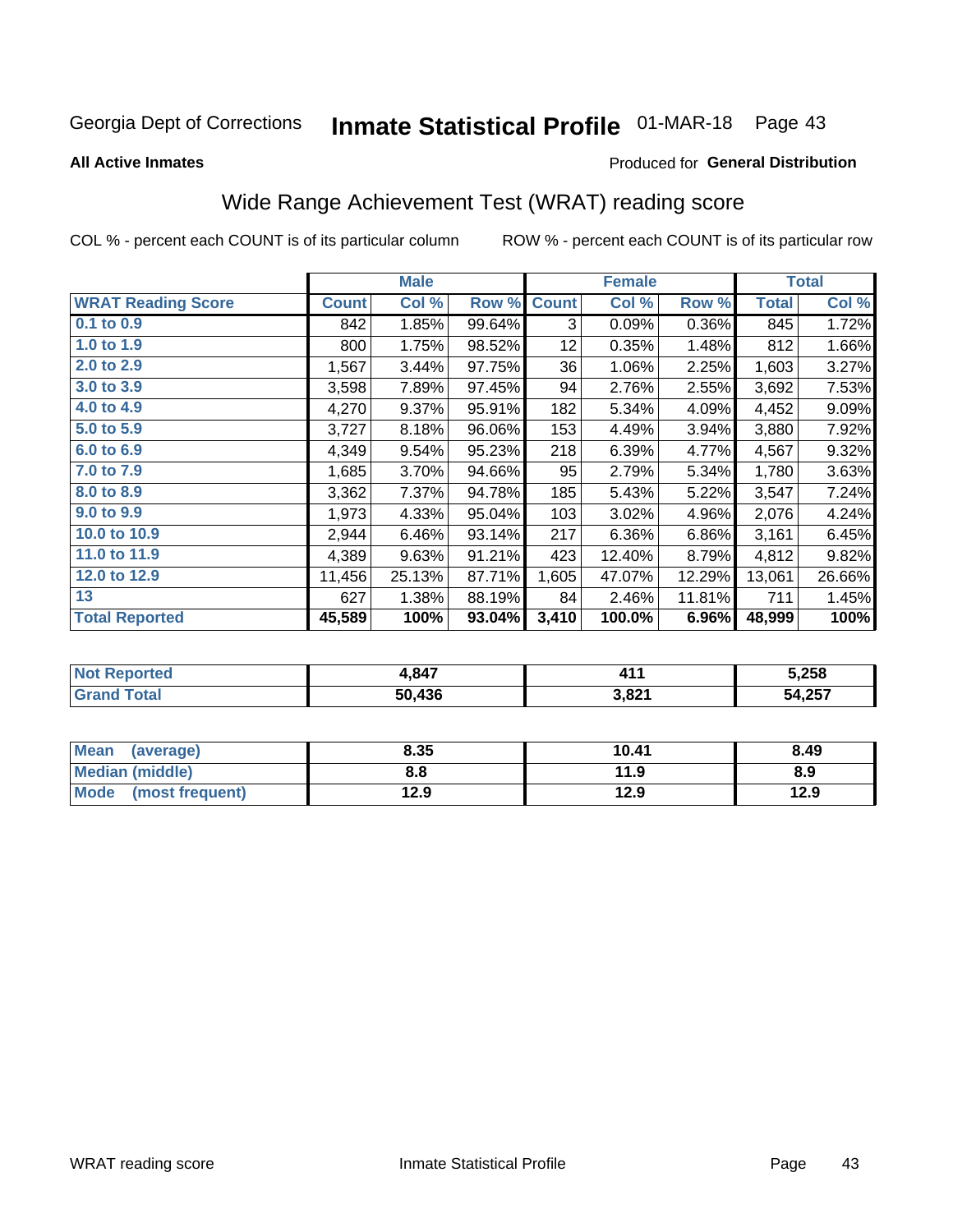# Inmate Statistical Profile 01-MAR-18 Page 44

**All Active Inmates** 

#### **Produced for General Distribution**

## Wide Range Achievement Test (WRAT) math score

COL % - percent each COUNT is of its particular column

|                              |              | <b>Male</b> |        |              | <b>Female</b> |        |              | <b>Total</b> |
|------------------------------|--------------|-------------|--------|--------------|---------------|--------|--------------|--------------|
| <b>WRAT Mathematic Score</b> | <b>Count</b> | Col %       | Row %  | <b>Count</b> | Col %         | Row %  | <b>Total</b> | Col %        |
| $0.1$ to $0.9$               | 101          | 0.22%       | 99.02% | 1            | 0.03%         | 0.98%  | 102          | 0.21%        |
| 1.0 to 1.9                   | 291          | 0.64%       | 97.98% | 6            | 0.18%         | 2.02%  | 297          | 0.61%        |
| 2.0 to 2.9                   | 924          | 2.03%       | 96.25% | 36           | 1.06%         | 3.75%  | 960          | 1.96%        |
| 3.0 to 3.9                   | 2,196        | 4.82%       | 95.48% | 104          | 3.05%         | 4.52%  | 2,300        | 4.69%        |
| 4.0 to 4.9                   | 5,739        | 12.59%      | 94.53% | 332          | 9.74%         | 5.47%  | 6,071        | 12.39%       |
| 5.0 to 5.9                   | 7,131        | 15.64%      | 93.07% | 531          | 15.57%        | 6.93%  | 7,662        | 15.64%       |
| 6.0 to 6.9                   | 9,284        | 20.37%      | 92.81% | 719          | 21.09%        | 7.19%  | 10,003       | 20.42%       |
| 7.0 to 7.9                   | 3,641        | 7.99%       | 93.57% | 250          | 7.33%         | 6.43%  | 3,891        | 7.94%        |
| 8.0 to 8.9                   | 5,001        | 10.97%      | 91.90% | 441          | 12.93%        | 8.10%  | 5,442        | 11.11%       |
| 9.0 to 9.9                   | 2,594        | 5.69%       | 92.38% | 214          | 6.28%         | 7.62%  | 2,808        | 5.73%        |
| 10.0 to 10.9                 | 467          | 1.02%       | 96.49% | 17           | 0.50%         | 3.51%  | 484          | 0.99%        |
| 11.0 to 11.9                 | 1,817        | 3.99%       | 92.52% | 147          | 4.31%         | 7.48%  | 1,964        | 4.01%        |
| 12.0 to 12.9                 | 6,323        | 13.87%      | 91.41% | 594          | 17.42%        | 8.59%  | 6,917        | 14.12%       |
| 13                           | 76           | 0.17%       | 80.85% | 18           | 0.53%         | 19.15% | 94           | 0.19%        |
| <b>Total Reported</b>        | 45,585       | 100%        | 93.04% | 3,410        | 100.0%        | 6.96%  | 48,995       | 100.0%       |

| <b>Not Reported</b> | 4,851  | л - 1 | 5,262  |
|---------------------|--------|-------|--------|
| <b>Grand Total</b>  | 50.436 | 3,821 | 54,257 |

| Mean (average)       | 7.39 | 7.86 | 7.42 |
|----------------------|------|------|------|
| Median (middle)      | 6.9  | 6.9  | 6.9  |
| Mode (most frequent) | 12.9 | 12.9 | 12.9 |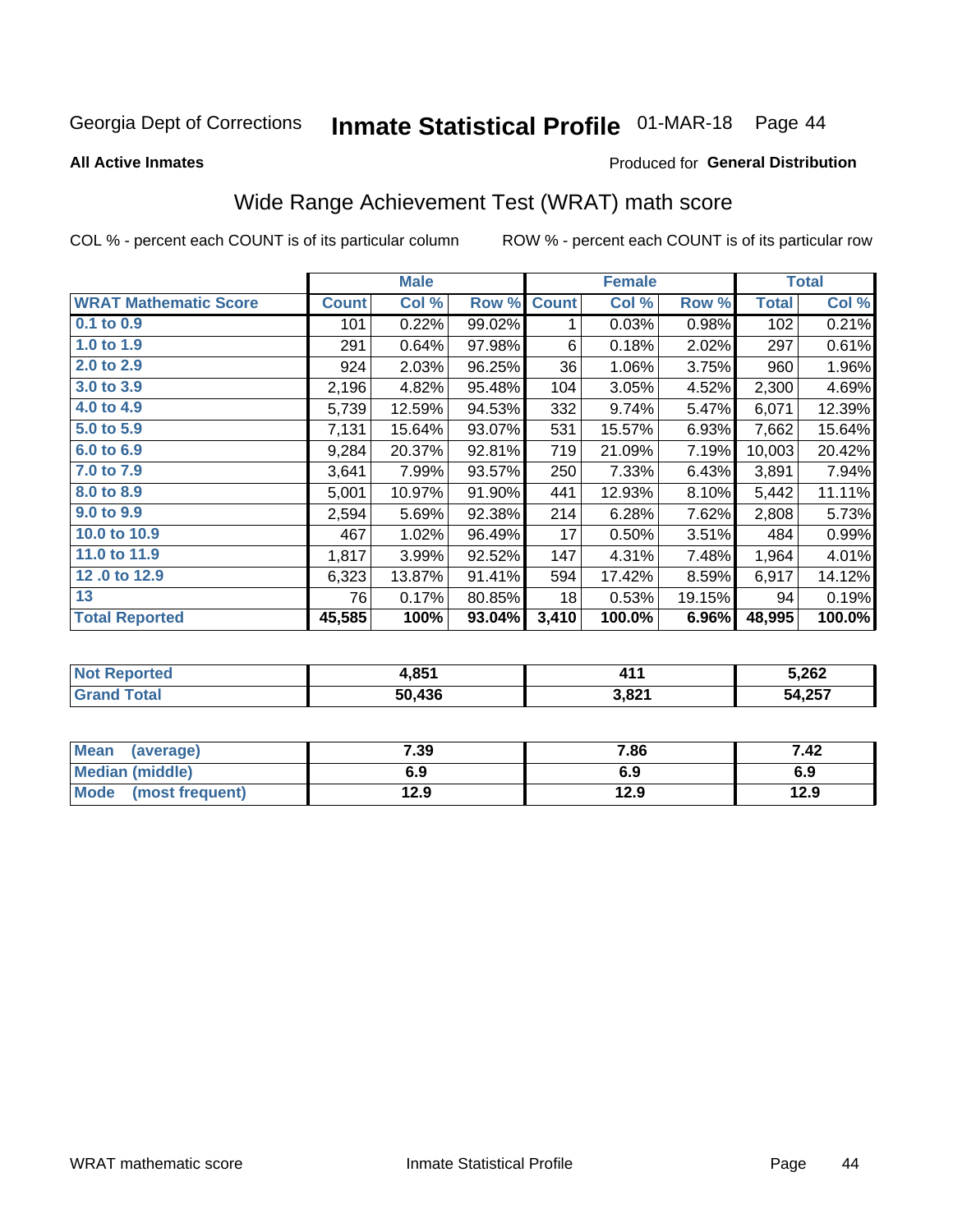#### **Inmate Statistical Profile 01-MAR-18** Page 45

#### **All Active Inmates**

#### Produced for General Distribution

### Wide Range Achievement Test (WRAT) spelling score

COL % - percent each COUNT is of its particular column

|                            |              | <b>Male</b> |        |              | <b>Female</b> |        |              | <b>Total</b> |
|----------------------------|--------------|-------------|--------|--------------|---------------|--------|--------------|--------------|
| <b>WRAT Spelling Score</b> | <b>Count</b> | Col %       | Row %  | <b>Count</b> | Col %         | Row %  | <b>Total</b> | Col %        |
| 0.1 to 0.9                 | 966          | 2.12%       | 99.38% | 6            | 0.18%         | 0.62%  | 972          | 1.98%        |
| 1.0 to 1.9                 | 1,208        | 2.65%       | 98.53% | 18           | 0.53%         | 1.47%  | 1,226        | 2.50%        |
| 2.0 to 2.9                 | 2,111        | 4.63%       | 98.14% | 40           | 1.17%         | 1.86%  | 2,151        | 4.39%        |
| 3.0 to 3.9                 | 3,291        | 7.22%       | 97.37% | 89           | 2.61%         | 2.63%  | 3,380        | 6.90%        |
| 4.0 to 4.9                 | 2,991        | 6.56%       | 96.64% | 104          | 3.05%         | 3.36%  | 3,095        | 6.32%        |
| 5.0 to 5.9                 | 5,195        | 11.39%      | 95.67% | 235          | 6.89%         | 4.33%  | 5,430        | 11.08%       |
| 6.0 to 6.9                 | 4,216        | 9.25%       | 94.91% | 226          | 6.63%         | 5.09%  | 4,442        | $9.06\%$     |
| 7.0 to 7.9                 | 3,977        | 8.72%       | 94.15% | 247          | 7.24%         | 5.85%  | 4,224        | 8.62%        |
| 8.0 to 8.9                 | 3,850        | 8.44%       | 93.72% | 258          | 7.56%         | 6.28%  | 4,108        | 8.38%        |
| 9.0 to 9.9                 | 2,187        | 4.80%       | 92.67% | 173          | 5.07%         | 7.33%  | 2,360        | 4.82%        |
| 10.0 to 10.9               | 2,113        | 4.63%       | 92.55% | 170          | 4.98%         | 7.45%  | 2,283        | 4.66%        |
| 11.0 to 11.9               | 3,518        | 7.72%       | 91.54% | 325          | 9.53%         | 8.46%  | 3,843        | 7.84%        |
| 12.0 to 12.9               | 9,673        | 21.22%      | 86.80% | 1,471        | 43.13%        | 13.20% | 11,144       | 22.74%       |
| 13                         | 299          | 0.66%       | 85.92% | 49           | 1.44%         | 14.08% | 348          | 0.71%        |
| <b>Total Reported</b>      | 45,595       | 100%        | 93.04% | 3,411        | 100.0%        | 6.96%  | 49,006       | 100%         |

| <b>ortea</b><br>NO1 | 4,841  | 410   | 5,251  |
|---------------------|--------|-------|--------|
| $T$ otol $T$<br>Grz | 50.436 | 3,821 | 54,257 |

| <b>Mean</b><br>(average) | 7.91 | 10.05 | 8.06 |
|--------------------------|------|-------|------|
| Median (middle)          | .    |       | .    |
| Mode (most frequent)     | 12.9 | 12.9  | 12.9 |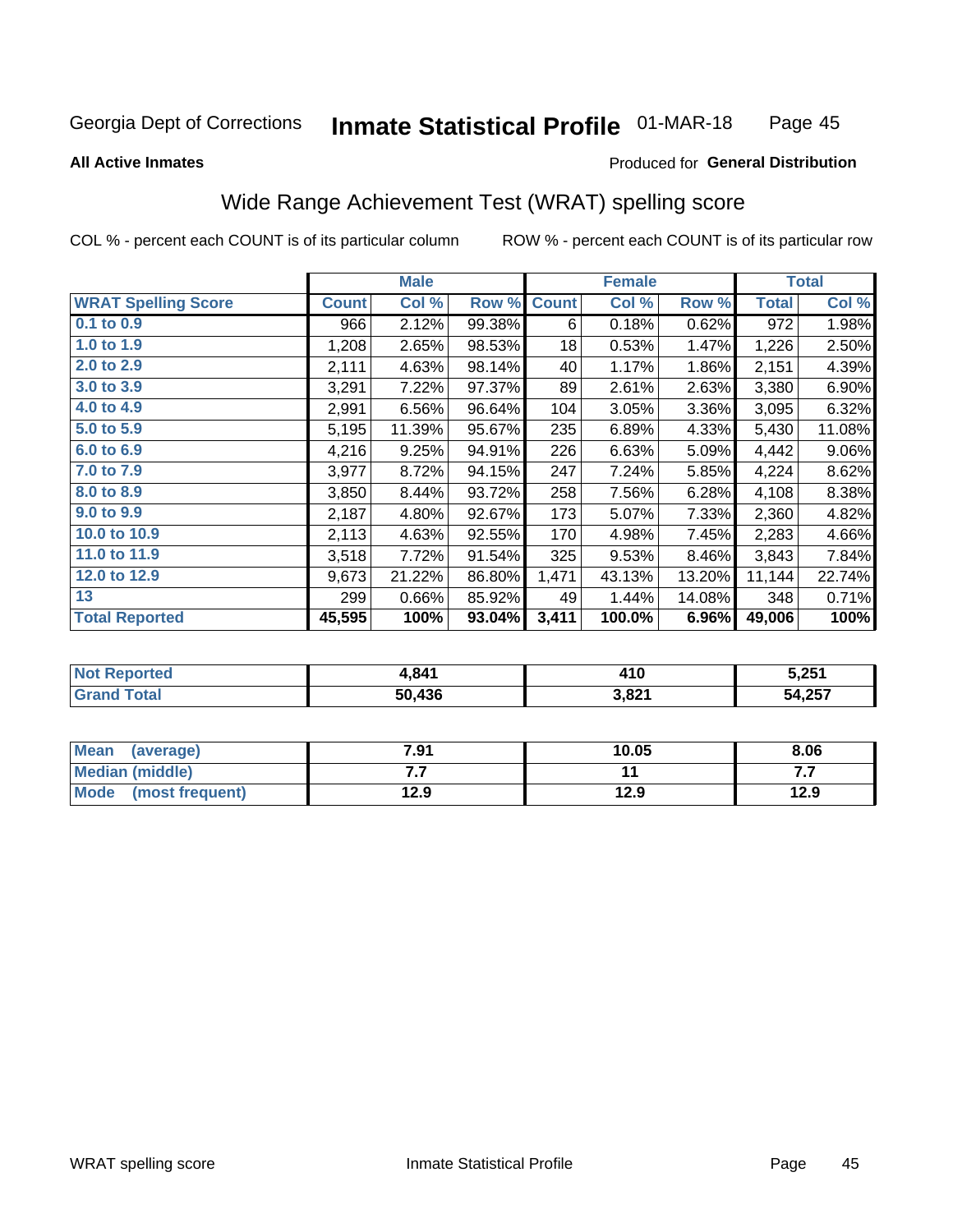# Inmate Statistical Profile 01-MAR-18 Page 46

#### **All Active Inmates**

#### Produced for General Distribution

### Current / last mental health treatment level

COL % - percent each COUNT is of its particular column

|                                    |              | <b>Male</b> |         |              | <b>Female</b> |           |              | <b>Total</b> |
|------------------------------------|--------------|-------------|---------|--------------|---------------|-----------|--------------|--------------|
| <b>Mental Health Treatment Lev</b> | <b>Count</b> | Col %       | Row %   | <b>Count</b> | Col%          | Row %     | <b>Total</b> | Col %        |
| 1 No problem at current time       | 8,660        | 52.56%      | 92.73%  | 679          | 24.60%        | 7.27%     | 9,339        | 48.55%       |
| <b>2 Receiving outpatient</b>      | 6,051        | 36.72%      | 74.98%  | 2,019        | 73.15%        | 25.02%    | 8,070        | 41.95%       |
| <b>Treatment</b>                   |              |             |         |              |               |           |              |              |
| 3 Inpatient, moderate              | 1,448        | 8.79%       | 96.66%  | 50           | 1.81%         | 3.34%     | 1,498        | 7.79%        |
| <b>Treatment</b>                   |              |             |         |              |               |           |              |              |
| 4 Inpatient, intensive             | 298          | 1.81%       | 96.13%  | 12           | 0.43%         | 3.87%     | 310          | 1.61%        |
| <b>Treatment</b>                   |              |             |         |              |               |           |              |              |
| <b>5 Undergoing crisis</b>         | 19           | 0.12%       | 100.00% |              |               |           | 19           | 0.10%        |
| <b>Stabilization</b>               |              |             |         |              |               |           |              |              |
| <b>6 Hospital for criminally</b>   |              | 0.01%       | 100.00% |              |               |           |              | 0.01%        |
| <b>Tinsane</b>                     |              |             |         |              |               |           |              |              |
| <b>Total Evaluated</b>             | 16,477       | 100%        | 85.65%  | 2,760        | 100%          | $14.35\%$ | 19,237       | 100.0%       |

| Never had MH evaluation | 33,959 | ,061  | 35,020 |
|-------------------------|--------|-------|--------|
| $\tau$ otal<br>∣Grand ˈ | 50,436 | 3,821 | 54,257 |

| Median (middle) | No problem at current time | <b>Receiving outpatient</b><br>treatment | <b>Receiving</b><br>outpatient<br>treatment |
|-----------------|----------------------------|------------------------------------------|---------------------------------------------|
| <b>Mode</b>     | No problem at current time | <b>Receiving outpatient</b>              | No problem at                               |
| (most frequent) |                            | treatment                                | current time                                |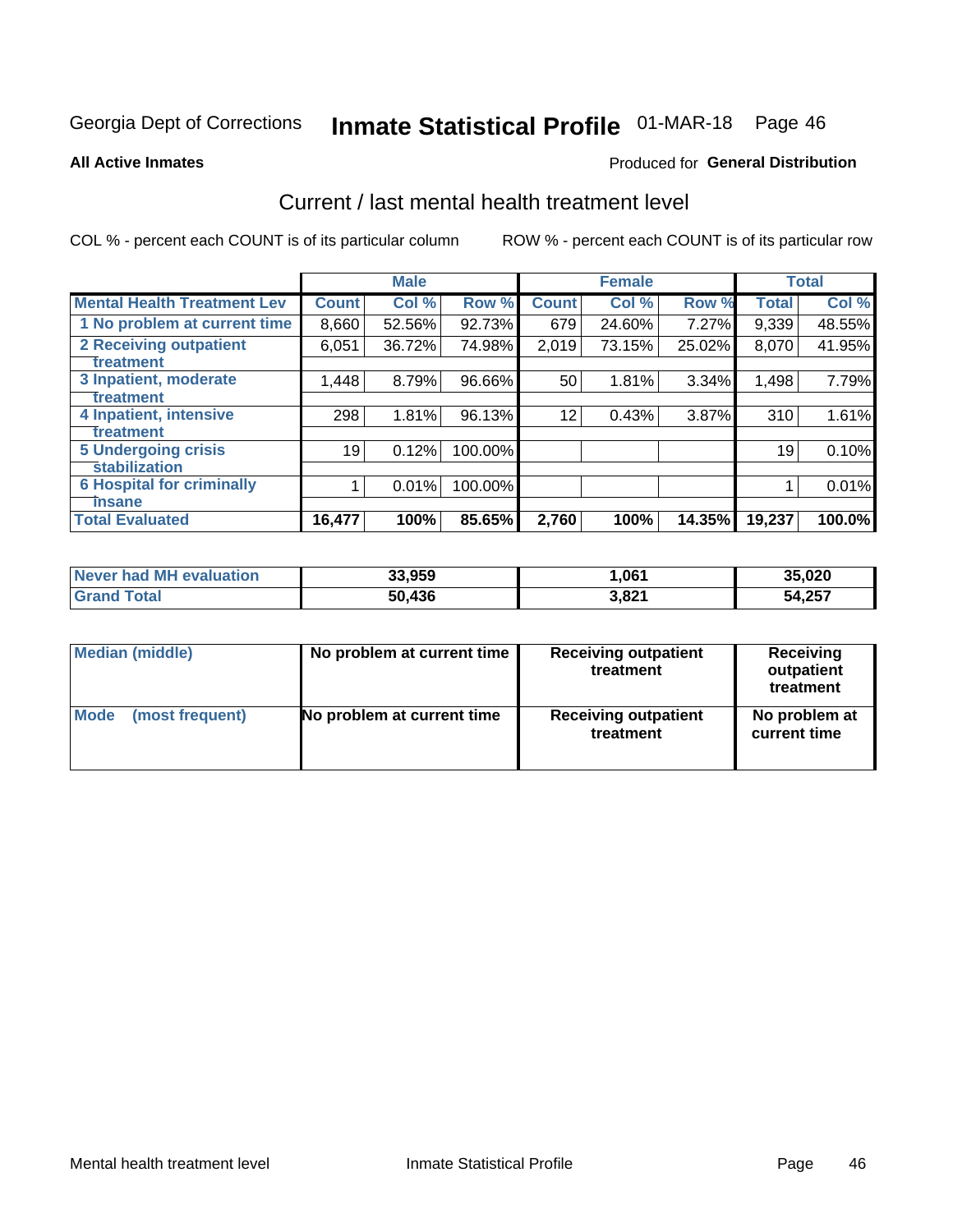#### **All Active Inmates**

### Produced for General Distribution

## PULHESDWIT medical scale - 'P' overall condition ('P'hysical)

COL % - percent each COUNT is of its particular column

|                                  |              | <b>Male</b> |         |              | <b>Female</b> |         |                 | <b>Total</b> |
|----------------------------------|--------------|-------------|---------|--------------|---------------|---------|-----------------|--------------|
| 'P' Overall Condition            | <b>Count</b> | Col %       | Row %   | <b>Count</b> | Col %         | Row %   | <b>Total</b>    | Col %        |
| 1 No medical illness             | 34,749       | 75.23%      | 94.12%  | 2,172        | 63.14%        | 5.88%   | 36,921          | 74.39%       |
| 2 Well-controlled chronic        | 10,526       | 22.79%      | 90.05%  | 1,163        | 33.81%        | 9.95%   | 11,689          | 23.55%       |
| <b>lillness</b>                  |              |             |         |              |               |         |                 |              |
| 3 Poorly-controlled chronic      | 821          | 1.78%       | 92.87%  | 63           | 1.83%         | 7.13%   | 884             | 1.78%        |
| <b>lillness</b>                  |              |             |         |              |               |         |                 |              |
| 4 Significant problems requiring | 87           | 0.19%       | 79.82%  | 22           | 0.64%         | 20.18%  | 109             | 0.22%        |
| special housing                  |              |             |         |              |               |         |                 |              |
| 5 Terminal illness, < 6 months   | 6            | 0.01%       | 100.00% |              |               |         | 6               | 0.01%        |
| to live                          |              |             |         |              |               |         |                 |              |
| 6 Inmate is pregnant             |              |             |         | 20           | 0.58%         | 100.00% | 20 <sup>1</sup> | 0.04%        |
| <b>Total Reported</b>            | 46,189       | 100%        | 93.07%  | 3,440        | 100%          | 6.93%   | 49,629          | 100%         |

| тео | .247      | 38'          | coo<br>,ס∠ס         |
|-----|-----------|--------------|---------------------|
|     | 100<br>л. | 2001 -<br>__ | 257<br>54<br>J4,ZJ1 |

| Mode | (most frequent) | 1 No medical illness | 1 No medical illness | 1 No medical<br>illness |
|------|-----------------|----------------------|----------------------|-------------------------|
|------|-----------------|----------------------|----------------------|-------------------------|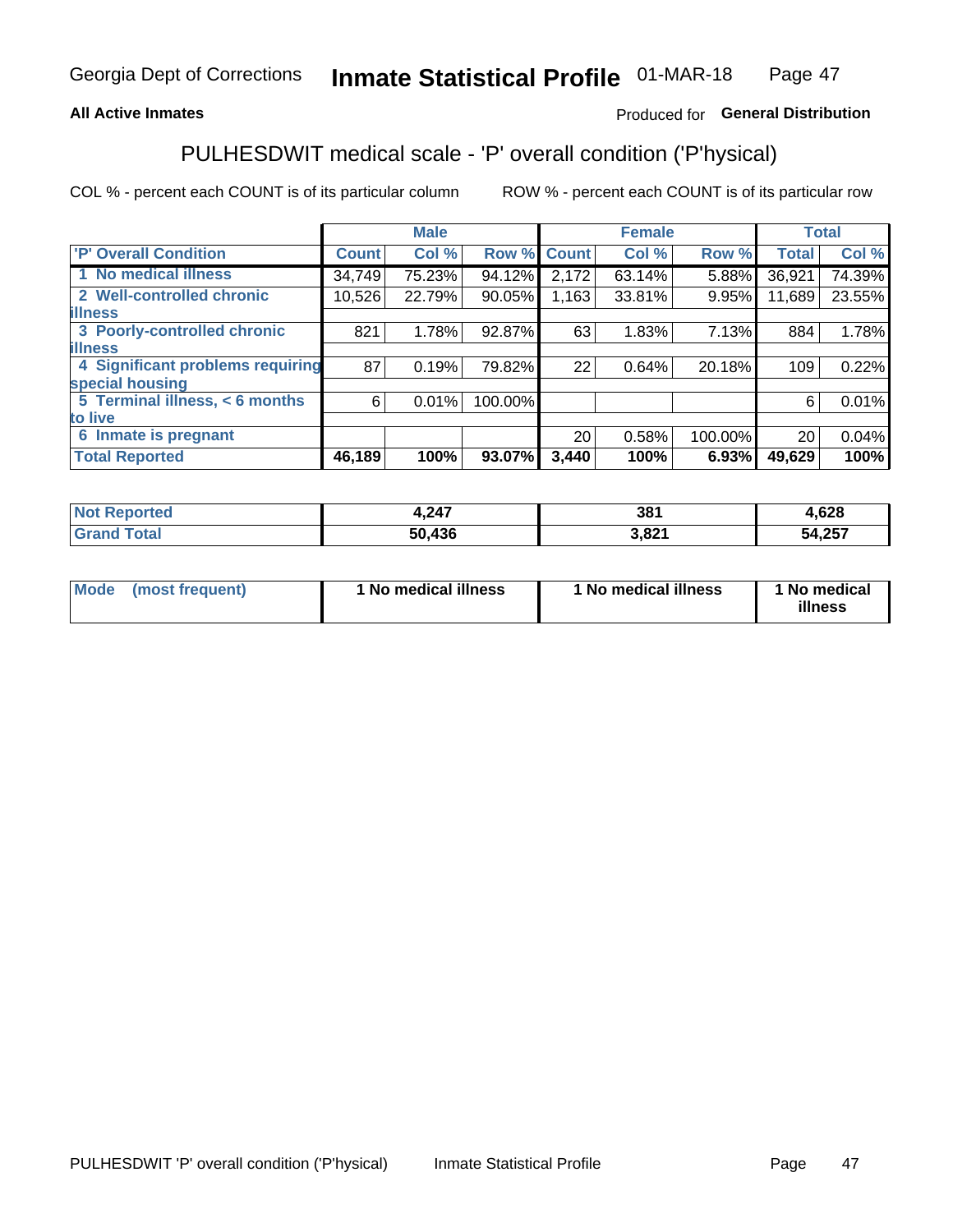#### **All Active Inmates**

### Produced for General Distribution

## PULHESDWIT medical scale - 'U' upper body

COL % - percent each COUNT is of its particular column

|                              |                    | <b>Male</b> |        |              | <b>Female</b> |        |              | <b>Total</b> |
|------------------------------|--------------------|-------------|--------|--------------|---------------|--------|--------------|--------------|
| <b>U' Upper Body</b>         | Count <sup>1</sup> | Col %       | Row %  | <b>Count</b> | Col %         | Row %  | <b>Total</b> | Col %        |
| 1 Upper bones, joints,       | 44,212             | 95.87%      | 93.20% | 3,225        | 93.72%        | 6.80%  | 47,437       | 95.72%       |
| muscles all OK               |                    |             |        |              |               |        |              |              |
| 2 One or both arms minimally | 1,618              | 3.51%       | 89.64% | 187          | 5.43%         | 10.36% | 1,805        | 3.64%        |
| limited                      |                    |             |        |              |               |        |              |              |
| 3 One or both arms           | 236                | 0.51%       | 90.42% | 25           | 0.73%         | 9.58%  | 261          | 0.53%        |
| <b>moderately limited</b>    |                    |             |        |              |               |        |              |              |
| 4 One arm disabled,          | 46                 | 0.10%       | 93.88% | 3            | 0.09%         | 6.12%  | 49           | 0.10%        |
| paralyzed, or amputated      |                    |             |        |              |               |        |              |              |
| 5 Both arms disabled,        | 3                  | 0.01%       | 75.00% |              | 0.03%         | 25.00% | 4            | 0.01%        |
| paralyzed, or amputated      |                    |             |        |              |               |        |              |              |
| <b>Total Reported</b>        | 46,115             | 100%        | 93.06% | 3,441        | 100%          | 6.94%  | 49,556       | 100%         |

| <b>Not Reported</b> | 221<br>4.JZ | 380   | 4,701  |
|---------------------|-------------|-------|--------|
| <b>Grand Total</b>  | 50,436      | 3,821 | 54,257 |

| Mode (most frequent) | 1 Upper bones, joints,<br>muscles all OK | 1 Upper bones, joints,<br>muscles all OK | 1 Upper bones,<br>joints, muscles all<br>ΟK |
|----------------------|------------------------------------------|------------------------------------------|---------------------------------------------|
|----------------------|------------------------------------------|------------------------------------------|---------------------------------------------|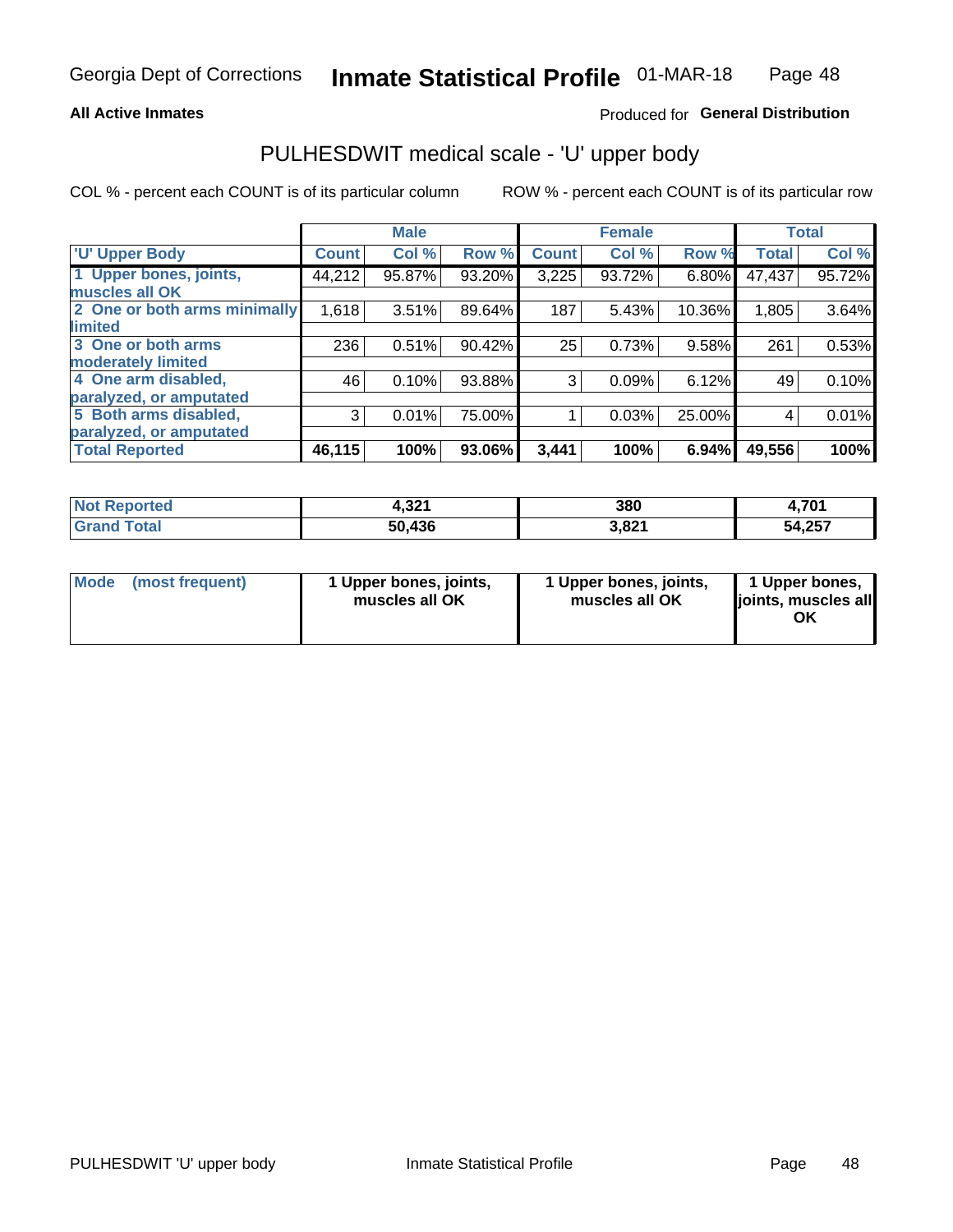#### **All Active Inmates**

### Produced for General Distribution

### PULHESDWIT medical scale - 'L' lower body

COL % - percent each COUNT is of its particular column

|                                |              | <b>Male</b> |           |              | <b>Female</b> |       |              | <b>Total</b> |
|--------------------------------|--------------|-------------|-----------|--------------|---------------|-------|--------------|--------------|
| 'L' Lower Body                 | <b>Count</b> | Col %       | Row %     | <b>Count</b> | Col %         | Row % | <b>Total</b> | Col %        |
| 1 Lower bones, joints,         | 41,615       | 90.26%      | 93.27%    | 3,001        | 87.26%        | 6.73% | 44,616       | 90.06%       |
| muscles all OK                 |              |             |           |              |               |       |              |              |
| 2 One or both legs minimally   | 3,758        | 8.15%       | 90.60%    | 390          | 11.34%        | 9.40% | 4,148        | 8.37%        |
| limited                        |              |             |           |              |               |       |              |              |
| 3 One or both legs             | 599          | 1.30%       | 94.48%    | 35           | 1.02%         | 5.52% | 634          | 1.28%        |
| moderately limited             |              |             |           |              |               |       |              |              |
| 4 One leg disabled, paralyzed, | 118          | 0.26%       | 90.08%    | 13           | 0.38%         | 9.92% | 131          | 0.26%        |
| or amputated                   |              |             |           |              |               |       |              |              |
| 5 Both legs disabled,          | 14           | 0.03%       | 100.00%   |              |               |       | 14           | 0.03%        |
| paralyzed, or amputated        |              |             |           |              |               |       |              |              |
| <b>Total Reported</b>          | 46,104       | 100%        | $93.06\%$ | 3,439        | 100%          | 6.94% | 49,543       | 100%         |

| <b>Not Reported</b>   | ົດດດ<br>4.JJZ | 382   | .714   |
|-----------------------|---------------|-------|--------|
| <b>Total</b><br>Grand | 50,436        | 3,821 | 54,257 |

|  | Mode (most frequent) | 1 Lower bones, joints,<br>muscles all OK | 1 Lower bones, joints,<br>muscles all OK | 1 Lower bones,<br>joints, muscles all<br>ΟK |
|--|----------------------|------------------------------------------|------------------------------------------|---------------------------------------------|
|--|----------------------|------------------------------------------|------------------------------------------|---------------------------------------------|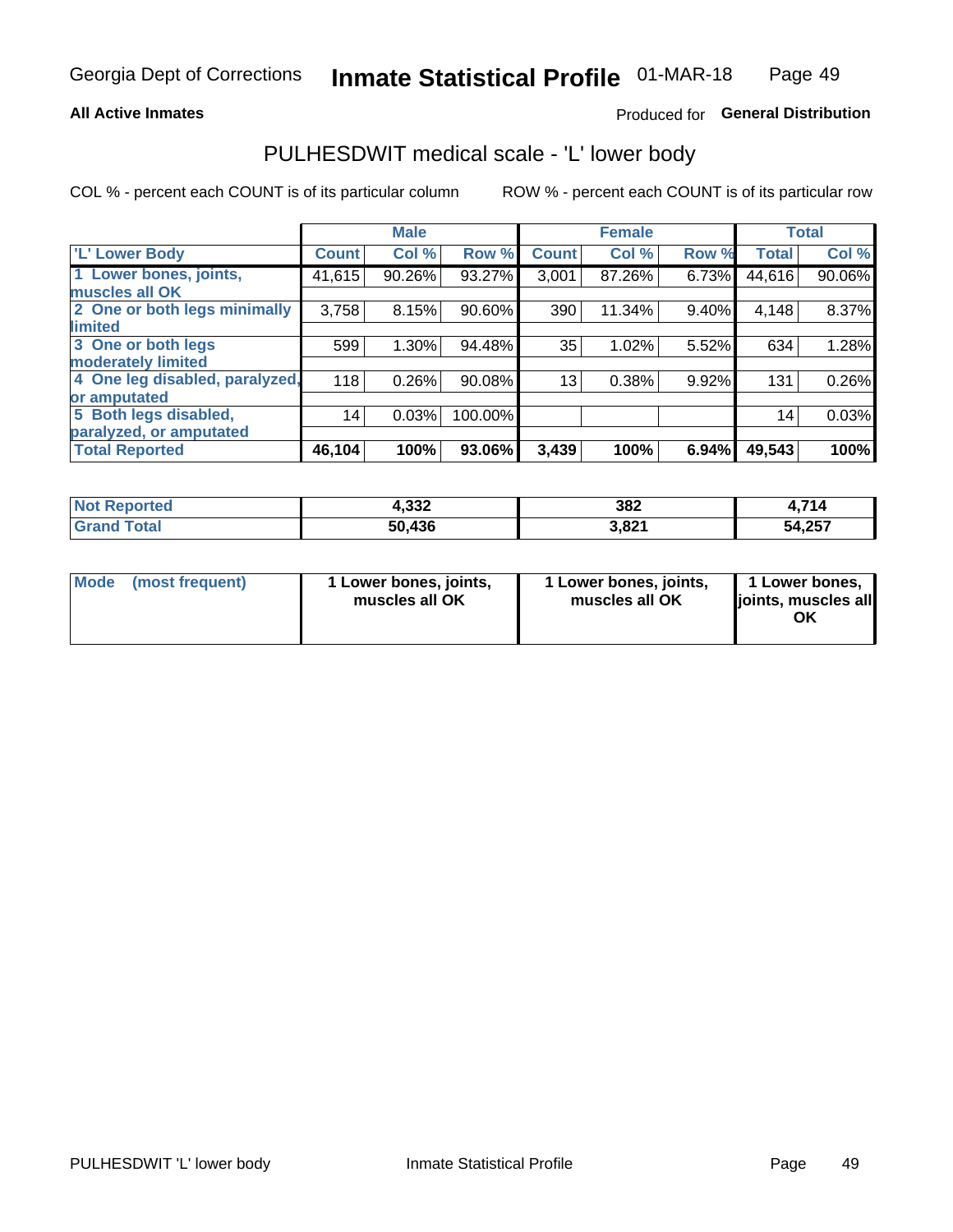#### **All Active Inmates**

### Produced for General Distribution

### PULHESDWIT medical scale - 'H' hearing

COL % - percent each COUNT is of its particular column

|                                |              | <b>Male</b> |                    |       | <b>Female</b> |       | <b>Total</b> |          |
|--------------------------------|--------------|-------------|--------------------|-------|---------------|-------|--------------|----------|
| <b>H' Hearing</b>              | <b>Count</b> | Col %       | <b>Row % Count</b> |       | Col %         | Row % | <b>Total</b> | Col %    |
| 1 Normal hearing both ears     | 45,526       | 98.78%      | 93.07%             | 3,389 | 98.57%        | 6.93% | 48,915       | 98.76%   |
| 2 Some loss in one ear with    | 435          | 0.94%       | 90.25%             | 47    | 1.37%         | 9.75% | 482          | 0.97%    |
| other OK, or mild loss in both |              |             |                    |       |               |       |              |          |
| 3 Total loss in one ear with   | 86           | 0.19%       | 100.00%            |       |               |       | 86           | 0.17%    |
| mild loss in other             |              |             |                    |       |               |       |              |          |
| 4 Severe loss in both ears     | 27           | 0.06%       | 96.43%             |       | 0.03%         | 3.57% | 28           | $0.06\%$ |
| 5 Total loss in both ears,     | 15           | 0.03%       | 93.75%             |       | 0.03%         | 6.25% | 16           | 0.03%    |
| requiring special housing      |              |             |                    |       |               |       |              |          |
| <b>Total Reported</b>          | 46,089       | 100%        | 93.06%             | 3,438 | 100%          | 6.94% | 49,527       | 100%     |

| <b>Not Renc</b><br>ື∩rted | 217<br>4.94. | 383   | .730   |
|---------------------------|--------------|-------|--------|
| Total                     | 50,436       | 3,821 | 54,257 |

| Mode (most frequent) | 1 Normal hearing both ears 11 Normal hearing both ears 1 Normal hearing | both ears |
|----------------------|-------------------------------------------------------------------------|-----------|
|                      |                                                                         |           |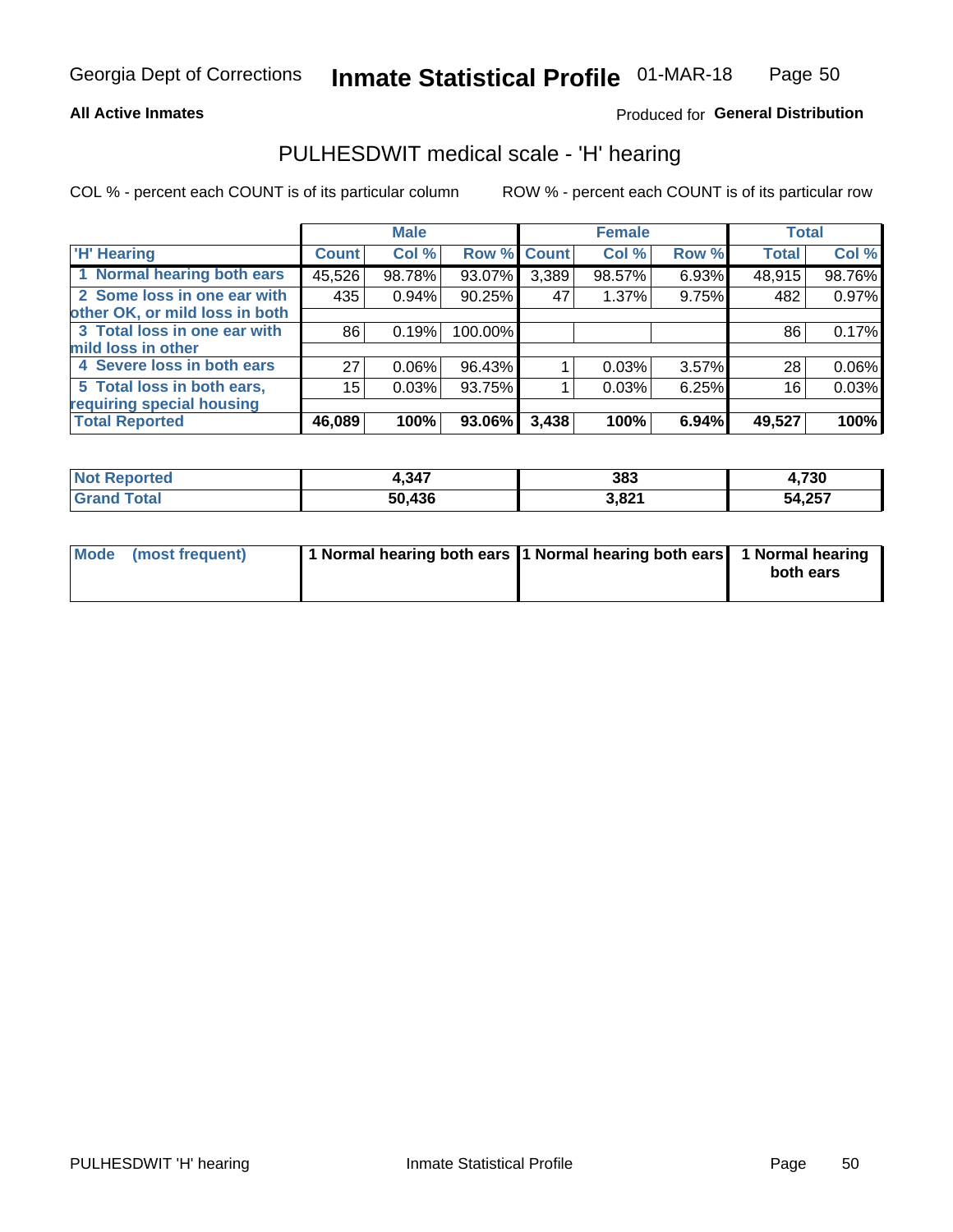#### **All Active Inmates**

### Produced for General Distribution

### PULHESDWIT medical scale - 'E' vision

COL % - percent each COUNT is of its particular column

|                                 |              | <b>Male</b> |         |              | <b>Female</b> |        |              | <b>Total</b> |
|---------------------------------|--------------|-------------|---------|--------------|---------------|--------|--------------|--------------|
| <b>E' Vision</b>                | <b>Count</b> | Col %       | Row %   | <b>Count</b> | Col %         | Row %  | <b>Total</b> | Col %        |
| 1 Correctable to 20/40 in both  | 35,071       | 76.75%      | 95.19%  | 1,774        | 52.50%        | 4.81%  | 36,845       | 75.08%       |
| eyes                            |              |             |         |              |               |        |              |              |
| 2 Correctable to 20/70 in one   | 9,619        | 21.05%      | 86.77%  | .466         | 43.39%        | 13.23% | 11,085       | 22.59%       |
| eye, may be blind in other      |              |             |         |              |               |        |              |              |
| 3 Correctable to 20/200 in one  | 832          | 1.82%       | 86.49%  | 130          | 3.85%         | 13.51% | 962          | 1.96%        |
| eye, may be blind in other      |              |             |         |              |               |        |              |              |
| 4 One eye not correctable to    | 158          | 0.35%       | 94.61%  | 9.           | 0.27%         | 5.39%  | 167          | 0.34%        |
| 20/200, other may be blind      |              |             |         |              |               |        |              |              |
| 5 Blind in both eyes, requiring | 17           | 0.04%       | 100.00% |              |               |        | 17           | 0.03%        |
| special housing                 |              |             |         |              |               |        |              |              |
| <b>Total Reported</b>           | 45,697       | 100%        | 93.11%  | 3,379        | 100%          | 6.89%  | 49,076       | 100%         |

| <b>Not</b><br>morted ∴ | 4,739      | 442   | 5,181  |
|------------------------|------------|-------|--------|
| <b>Total</b>           | .436<br>50 | 3,821 | 54,257 |

| Mode (most frequent) | 1 Correctable to 20/40 in both<br>eves | 1 Correctable to 20/40 in   1 Correctable to  <br>both eves | 20/40 in both eyes |
|----------------------|----------------------------------------|-------------------------------------------------------------|--------------------|
|                      |                                        |                                                             |                    |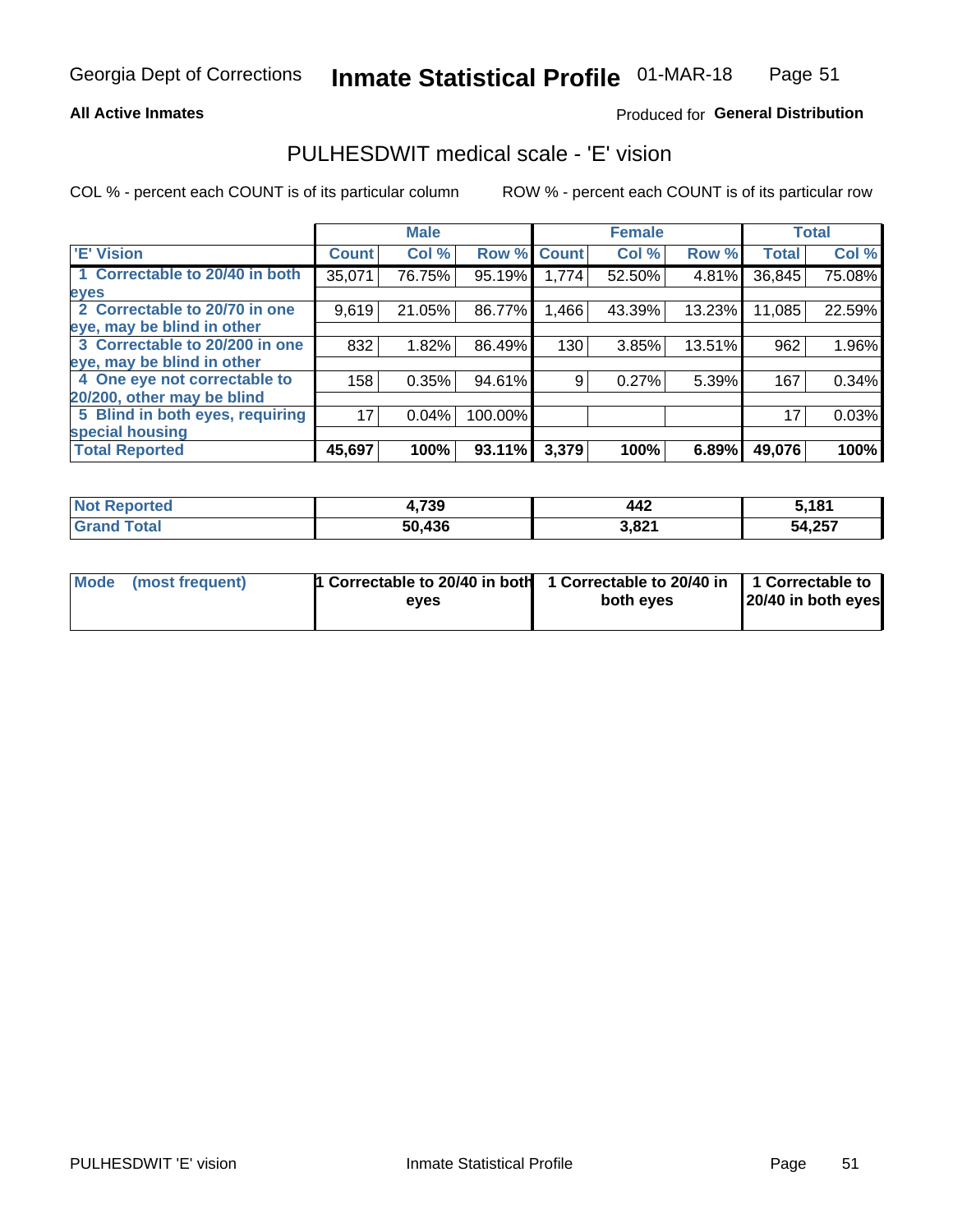#### **All Active Inmates**

### Produced for General Distribution

## PULHESDWIT medical scale - 'S' pSychiatric

COL % - percent each COUNT is of its particular column

|                                        |              | <b>Male</b> |         |             | <b>Female</b> |          |              | <b>Total</b> |
|----------------------------------------|--------------|-------------|---------|-------------|---------------|----------|--------------|--------------|
| 'S' pSychiatric                        | <b>Count</b> | Col %       |         | Row % Count | Col %         | Row %    | <b>Total</b> | Col %        |
| 1 No impairment or disorders           | 40,505       | 88.20%      | 97.07%  | .222        | 40.07%        | $2.93\%$ | 41,727       | 85.21%       |
| 2 Stable, or in remission, or          | 4,291        | $9.34\%$    | 70.39%  | 1,805       | 59.18%        | 29.61%   | 6,096        | 12.45%       |
| mild impairment or retardation         |              |             |         |             |               |          |              |              |
| 3 Requires moderate inpatient          | 938          | 2.04%       | 98.22%  | 17          | 0.56%         | 1.78%    | 955          | 1.95%        |
| treatment                              |              |             |         |             |               |          |              |              |
| 4 Requires intensive inpatient         | 179          | 0.39%       | 96.76%  | 6           | 0.20%         | 3.24%    | 185          | 0.38%        |
| treatment                              |              |             |         |             |               |          |              |              |
| <b>5 Requires Crisis Stabilization</b> | 9            | 0.02%       | 100.00% |             |               |          | 9            | 0.02%        |
| Unit (CSU) inpatient care              |              |             |         |             |               |          |              |              |
| <b>Total Reported</b>                  | 45,922       | 100%        | 93.77%  | 3,050       | 100%          | 6.23%    | 48,972       | 100.0%       |

| <b>Not Reported</b> | 4,514  | フフィ   | 5,285  |
|---------------------|--------|-------|--------|
| Total<br>' Grand    | 50,436 | 3,821 | 54,257 |

| Mode (most frequent) | <b>1 No impairment or disorders 2 Stable, or in remission, 1 No impairment or</b> |                       |           |
|----------------------|-----------------------------------------------------------------------------------|-----------------------|-----------|
|                      |                                                                                   | or mild impairment or | disorders |
|                      |                                                                                   | retardation           |           |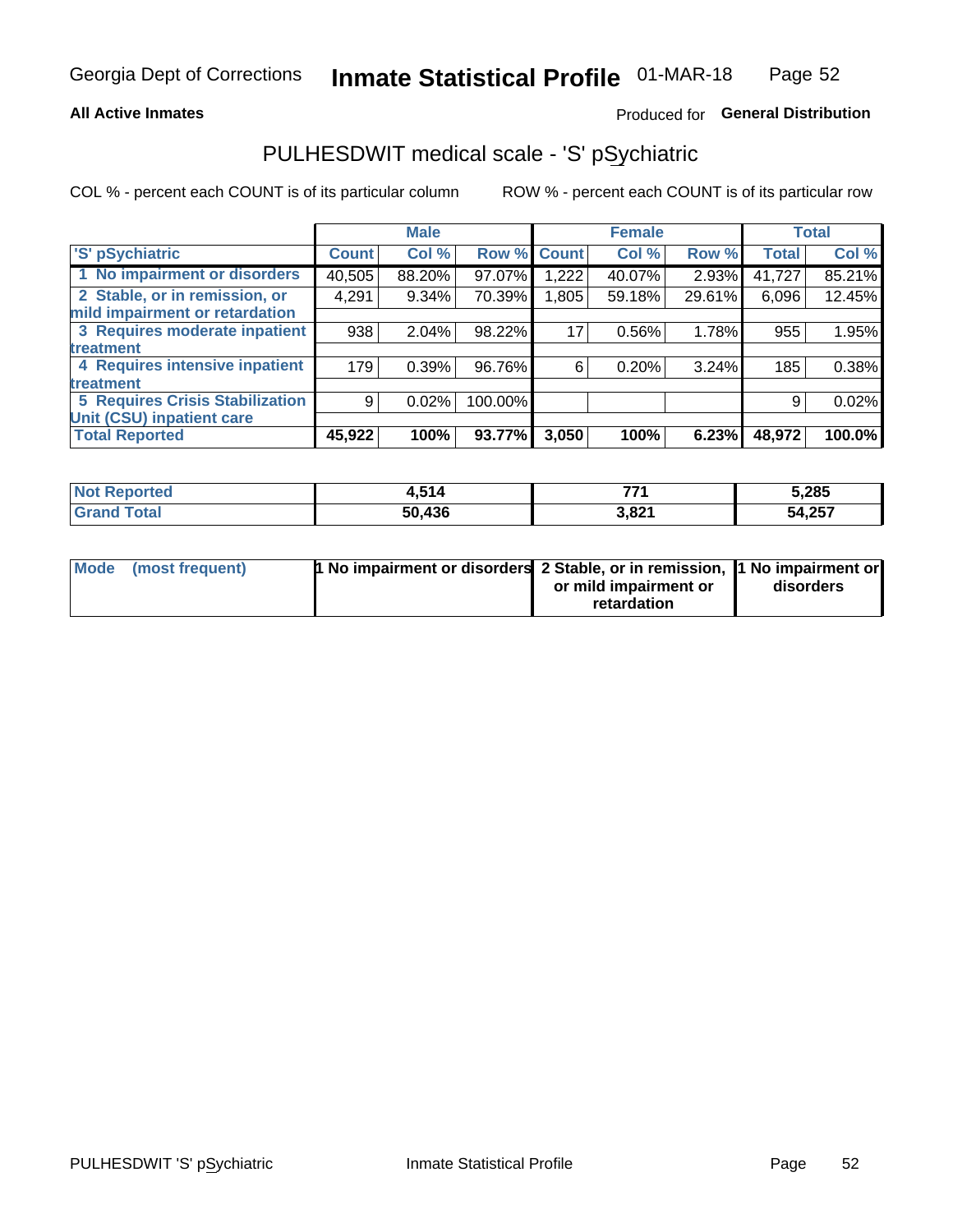#### **All Active Inmates**

### Produced for General Distribution

### PULHESDWIT medical scale - 'D' dental

COL % - percent each COUNT is of its particular column

|                                 |              | <b>Male</b> |         |              | <b>Female</b> |       |              | <b>Total</b> |
|---------------------------------|--------------|-------------|---------|--------------|---------------|-------|--------------|--------------|
| <b>D'</b> Dental                | <b>Count</b> | Col %       | Row %   | <b>Count</b> | Col %         | Row % | <b>Total</b> | Col %        |
| 1 Minimal routine dental health | 26,143       | 59.59%      | 92.35%  | 2,165        | 68.93%        | 7.65% | 28,308       | 60.21%       |
| <b>needs</b>                    |              |             |         |              |               |       |              |              |
| 2 Moderate cavities and/or gum  | 14,693       | 33.49%      | 95.62%  | 673          | 21.43%        | 4.38% | 15,366       | 32.68%       |
| disease                         |              |             |         |              |               |       |              |              |
| 3 Extensive gum disease         | 2,963        | 6.75%       | 90.72%  | 303          | 9.65%         | 9.28% | 3,266        | 6.95%        |
| and/or widespread decay         |              |             |         |              |               |       |              |              |
| 4 Urgent need for dental        | 74           | 0.17%       | 100.00% |              |               |       | 74           | 0.16%        |
| <b>services</b>                 |              |             |         |              |               |       |              |              |
| 5 Life-threatening disease or   |              | 0.01%       | 100.00% |              |               |       |              | 0.01%        |
| extreme pain or infection       |              |             |         |              |               |       |              |              |
| <b>Total Reported</b>           | 43,874       | 100%        | 93.32%  | 3,141        | 100%          | 6.68% | 47,015       | 100.0%       |

| <b>Not Reported</b> | 6,562  | 680   | 7,242  |
|---------------------|--------|-------|--------|
| Total<br>'Grand     | 50,436 | 3,821 | 54,257 |

| Mode<br><b>Minimal routine dental</b><br>(most frequent)<br>health needs | 1 Minimal routine dental<br>health needs | 1 Minimal routine<br>dental health<br>needs |
|--------------------------------------------------------------------------|------------------------------------------|---------------------------------------------|
|--------------------------------------------------------------------------|------------------------------------------|---------------------------------------------|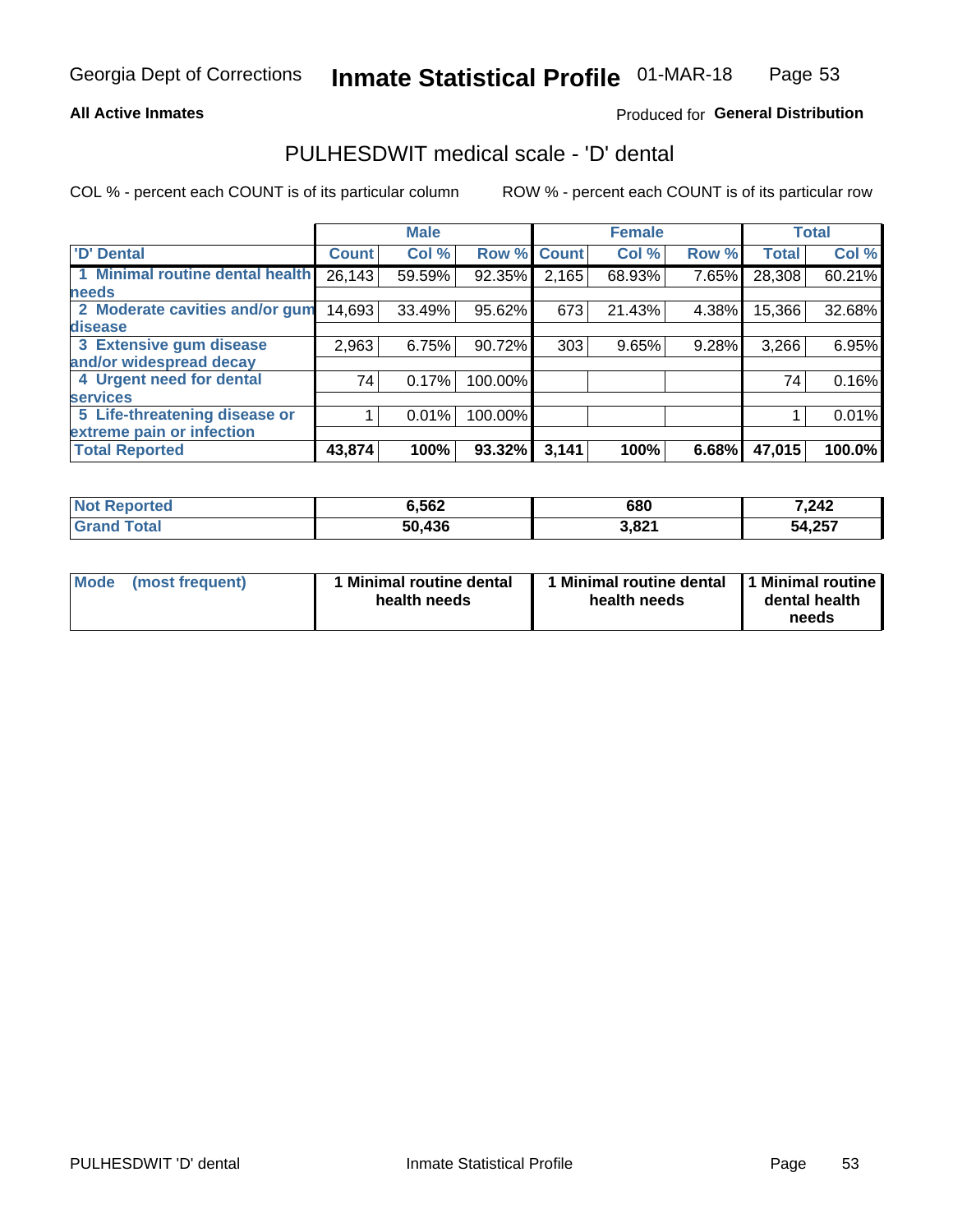#### **All Active Inmates**

### Produced for General Distribution

### PULHESDWIT medical scale - 'W' work ability

COL % - percent each COUNT is of its particular column

|                                 |              | <b>Male</b> |        |             | <b>Female</b> |        |              | <b>Total</b> |
|---------------------------------|--------------|-------------|--------|-------------|---------------|--------|--------------|--------------|
| <b>W' work ability</b>          | <b>Count</b> | Col %       |        | Row % Count | Col %         | Row %  | <b>Total</b> | Col %        |
| 1 Unrestricted work or activity | 39,452       | 85.56%      | 93.84% | 2,591       | 75.36%        | 6.16%  | 42,043       | 84.86%       |
| 2 Minor restrictions on type of | 5,207        | 11.29%      | 87.65% | 734         | 21.35%        | 12.35% | 5,941        | 11.99%       |
| <b>work</b>                     |              |             |        |             |               |        |              |              |
| 3 Moderate restrictions on type | 962          | 2.09%       | 94.87% | 52          | 1.51%         | 5.13%  | 1,014        | 2.05%        |
| lof work                        |              |             |        |             |               |        |              |              |
| 4 Major restrictions on type of | 332          | 0.72%       | 89.97% | 37          | 1.08%         | 10.03% | 369          | 0.74%        |
| <b>work</b>                     |              |             |        |             |               |        |              |              |
| 5 Cannot work under any         | 155          | 0.34%       | 86.59% | 24          | 0.70%         | 13.41% | 179          | 0.36%        |
| <b>circumstances</b>            |              |             |        |             |               |        |              |              |
| <b>Total Reported</b>           | 46,108       | 100%        | 93.06% | 3,438       | 100%          | 6.94%  | 49,546       | 100%         |

| <b>Not Reported</b>          | 4,328  | 383   | <b>744</b> |
|------------------------------|--------|-------|------------|
| <b>Total</b><br><b>Grand</b> | 50,436 | 3,821 | 54,257     |

| Mode            | 1 Unrestricted work or | 1 Unrestricted work or | 1 Unrestricted   |
|-----------------|------------------------|------------------------|------------------|
| (most frequent) | activity               | activity               | work or activity |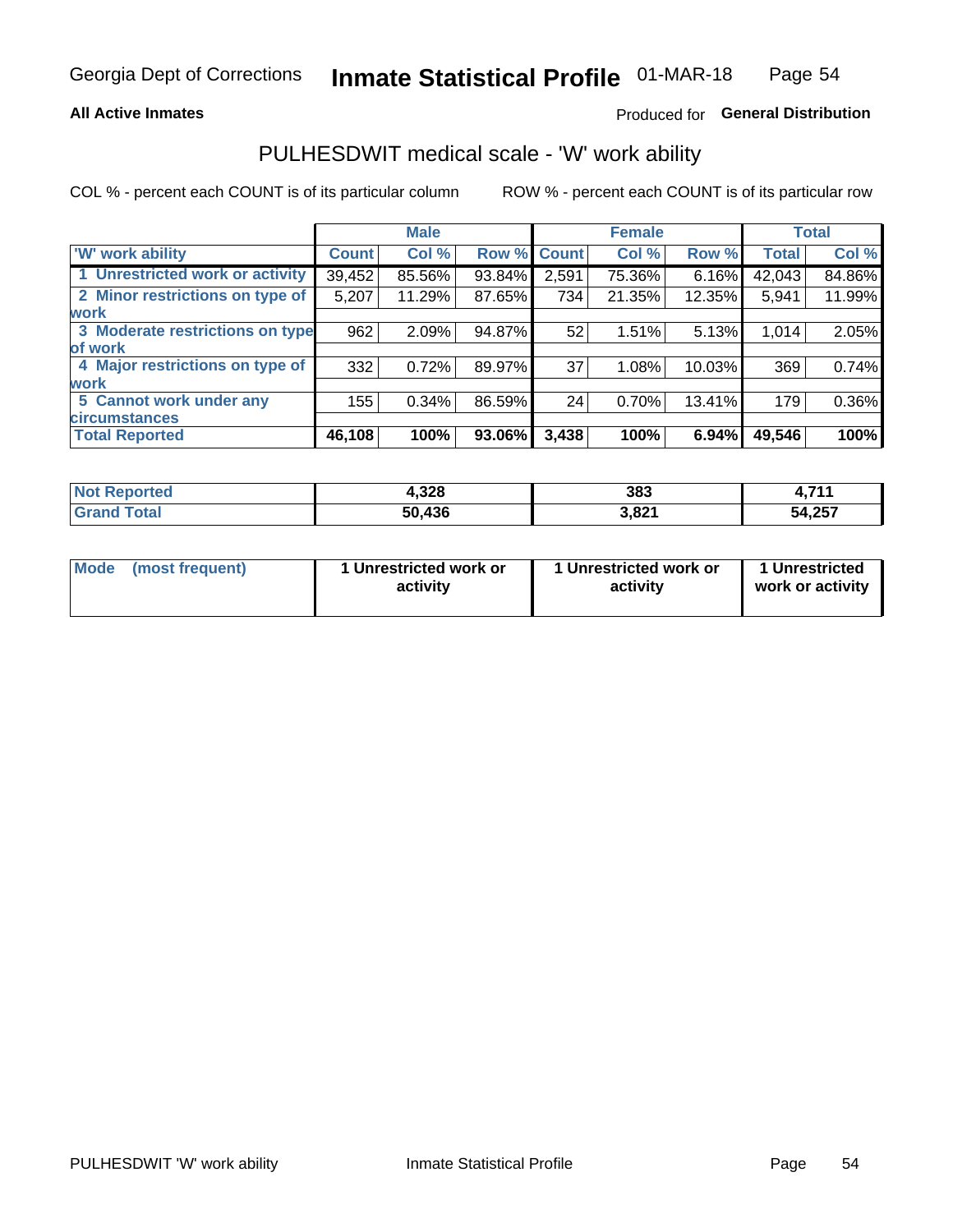#### **All Active Inmates**

### Produced for General Distribution

## PULHESDWIT medical scale - 'I' impairment

COL % - percent each COUNT is of its particular column

|                                   |              | <b>Male</b> |         |             | <b>Female</b> |        |              | <b>Total</b> |
|-----------------------------------|--------------|-------------|---------|-------------|---------------|--------|--------------|--------------|
| <b>T' Impairment</b>              | <b>Count</b> | Col %       |         | Row % Count | Col %         | Row %  | <b>Total</b> | Col %        |
| 1 No impairments or               | 45,709       | 99.15%      | 93.07%  | 3,405       | 99.07%        | 6.93%  | 49,114       | 99.14%       |
| disabilities                      |              |             |         |             |               |        |              |              |
| 2 Wheelchair-bound but            | 238          | 0.52%       | 91.89%  | 21          | 0.61%         | 8.11%  | 259          | 0.52%        |
| otherwise OK                      |              |             |         |             |               |        |              |              |
| <b>3 Needs low-level Assisted</b> | 51           | 0.11%       | 87.93%  | 7           | 0.20%         | 12.07% | 58           | 0.12%        |
| Living (level I)                  |              |             |         |             |               |        |              |              |
| 4 Needs moderate Assisted         | 34           | 0.07%       | 100.00% |             |               |        | 34           | 0.07%        |
| <b>Living (level II)</b>          |              |             |         |             |               |        |              |              |
| <b>5 Needs maximal Assisted</b>   | 69           | 0.15%       | 94.52%  | 4           | 0.12%         | 5.48%  | 73           | 0.15%        |
| Living (level III)                |              |             |         |             |               |        |              |              |
| <b>Total Reported</b>             | 46,101       | 100%        | 93.06%  | 3,437       | 100%          | 6.94%  | 49,538       | 100%         |

| <b>ported</b> | 4,335  | 384             | ,719   |
|---------------|--------|-----------------|--------|
| <b>Total</b>  | 50,436 | . 001<br>J.OZ I | 54,257 |

| Mode | (most frequent) | 1 No impairments or<br>disabilities | 1 No impairments or<br>disabilities | 1 No impairments<br>or disabilities |
|------|-----------------|-------------------------------------|-------------------------------------|-------------------------------------|
|------|-----------------|-------------------------------------|-------------------------------------|-------------------------------------|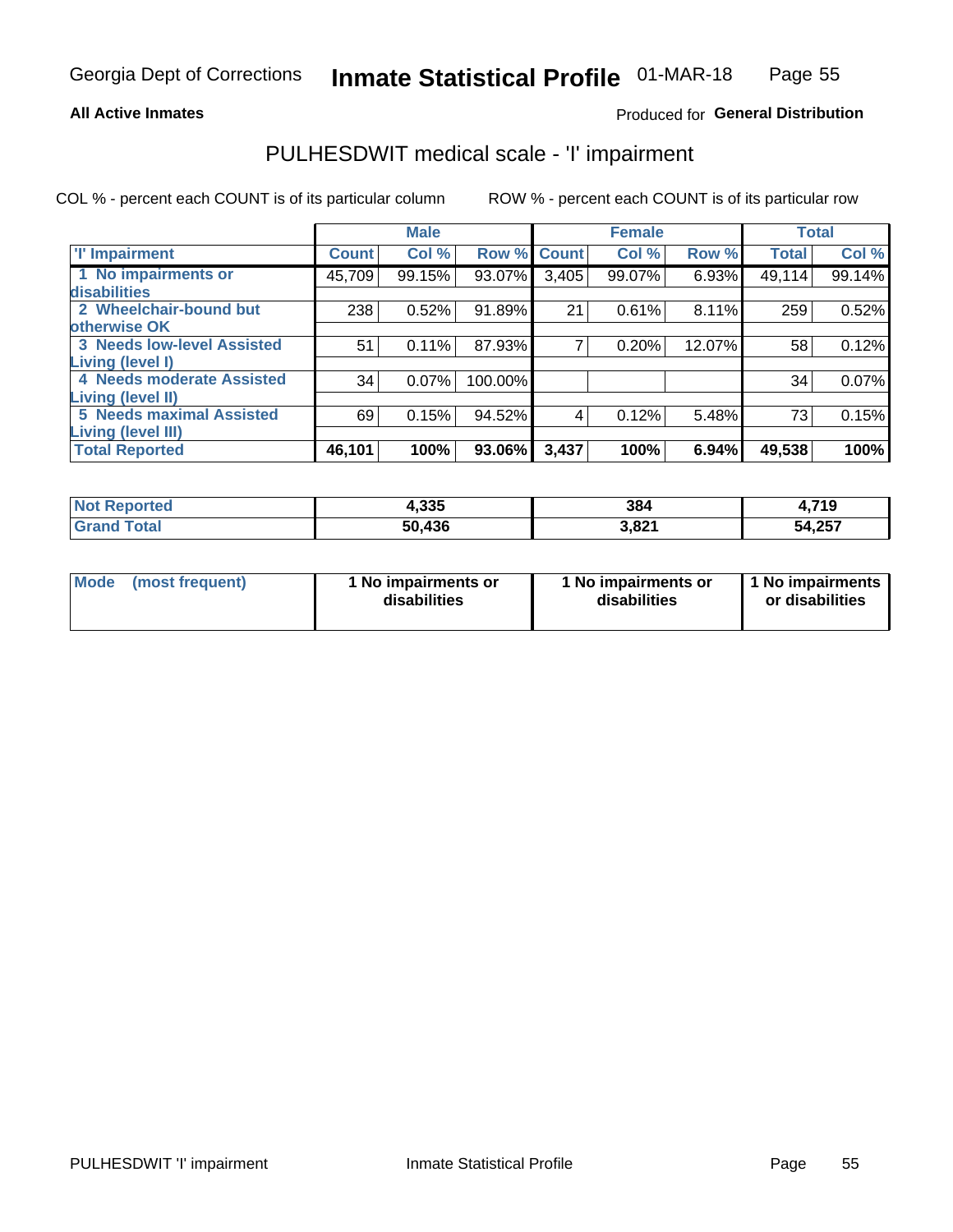#### **All Active Inmates**

### Produced fo General Distribution

### PULHESDWIT medical scale - 'T' transportability

COL % - percent each COUNT is of its particular column

|                              |              | <b>Male</b> |         |              | <b>Female</b> |        |              | <b>Total</b> |
|------------------------------|--------------|-------------|---------|--------------|---------------|--------|--------------|--------------|
| <b>T' Transportability</b>   | <b>Count</b> | Col %       | Row %   | <b>Count</b> | Col %         | Row %  | <b>Total</b> | Col %        |
| 1 Can be transported in any  | 45,836       | 99.36%      | 93.08%  | 3,408        | 99.39%        | 6.92%  | 49,244       | 99.36%       |
| ordinary approved vehicle    |              |             |         |              |               |        |              |              |
| 2 Wheelchair-bound, not      | 50           | 0.11%       | 89.29%  | 6            | 0.17%         | 10.71% | 56           | 0.11%        |
| needing special vehicle      |              |             |         |              |               |        |              |              |
| 3 Wheelchair-bound, requires | 13           | 0.03%       | 100.00% |              |               |        | 13           | 0.03%        |
| special vehicle              |              |             |         |              |               |        |              |              |
| 4 Needs specially-equipped   | 6            | 0.01%       | 100.00% |              |               |        | 6            | 0.01%        |
| medical vehicle              |              |             |         |              |               |        |              |              |
| <b>5 Requires ambulance</b>  | 225          | 0.49%       | 93.75%  | 15           | 0.44%         | 6.25%  | 240          | 0.48%        |
| transport                    |              |             |         |              |               |        |              |              |
| <b>Total Reported</b>        | 46, 130      | 100%        | 93.08%  | 3,429        | 100%          | 6.92%  | 49,559       | 100%         |

| <b>Not</b><br>Reported | 4,306  | 392   | 4,698  |
|------------------------|--------|-------|--------|
| Total                  | 50.436 | 3,821 | 54,257 |

|  | Mode (most frequent) | 1 Can be transported in any 1 Can be transported in any<br>ordinary approved vehicle   ordinary approved vehicle   transported in any |  | 1 Can be<br>  ordinary approved  <br>vehicle |
|--|----------------------|---------------------------------------------------------------------------------------------------------------------------------------|--|----------------------------------------------|
|--|----------------------|---------------------------------------------------------------------------------------------------------------------------------------|--|----------------------------------------------|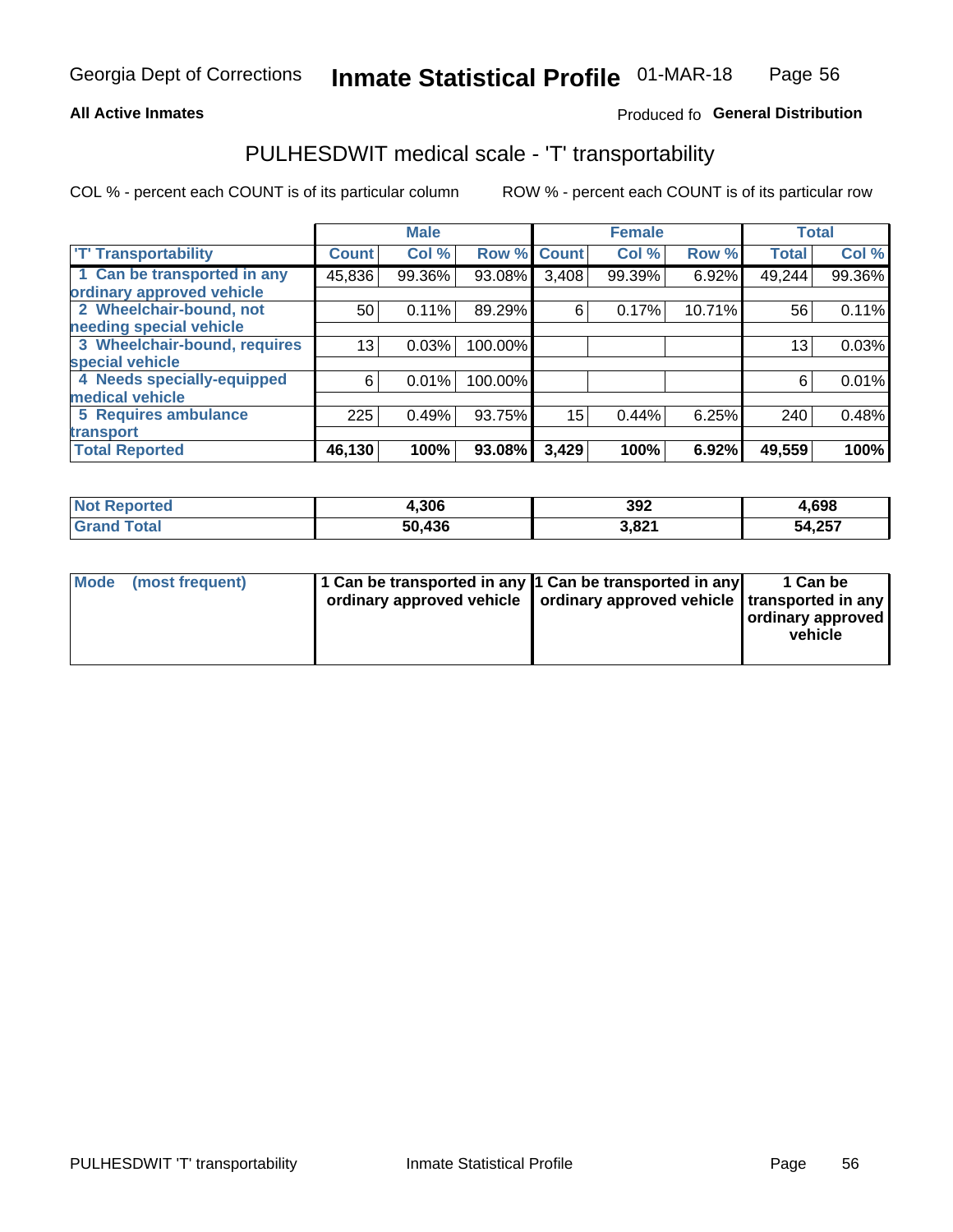# Inmate Statistical Profile 01-MAR-18 Page 57

**All Active Inmates** 

#### Produced for General Distribution

### Number of prior Georgia incarcerations

COL % - percent each COUNT is of its particular column

|                                       |              | <b>Male</b> |             |       | <b>Female</b> |       |        | <b>Total</b> |
|---------------------------------------|--------------|-------------|-------------|-------|---------------|-------|--------|--------------|
| <b>Num of Prior GA Incarcerations</b> | <b>Count</b> | Col %       | Row % Count |       | Col %         | Row % | Total  | Col %        |
|                                       | 28,167       | 55.85%      | 91.07%      | 2,763 | 72.31%        | 8.93% | 30,930 | 57.01%       |
|                                       | 9,352        | 18.54%      | 94.34%      | 561   | 14.68%        | 5.66% | 9,913  | 18.27%       |
| $\overline{2}$                        | 5,308        | 10.52%      | 95.69%      | 239   | 6.25%         | 4.31% | 5,547  | 10.22%       |
| 3                                     | 3,201        | 6.35%       | 96.79%      | 106   | 2.77%         | 3.21% | 3,307  | 6.10%        |
| $\boldsymbol{4}$                      | 1,823        | 3.61%       | 97.38%      | 49    | 1.28%         | 2.62% | 1,872  | 3.45%        |
| 5                                     | 1,061        | 2.10%       | 96.45%      | 39    | 1.02%         | 3.55% | 1,100  | 2.03%        |
| <b>More Than 5</b>                    | 1,524        | 3.02%       | 95.97%      | 64    | 1.67%         | 4.03% | 1,588  | 2.93%        |
| <b>Total Reported</b>                 | 50,436       | 100%        | 92.96%      | 3,821 | 100%          | 7.04% | 54,257 | 100.0%       |

| orted<br>NO            |        |       |             |
|------------------------|--------|-------|-------------|
| ota <sub>l</sub><br>Gr | 50,436 | 3,821 | 4,257<br>54 |

| Mean (average)         | .06 | .58 | 1.02 |
|------------------------|-----|-----|------|
| <b>Median (middle)</b> |     |     |      |
| Mode (most frequent)   |     |     |      |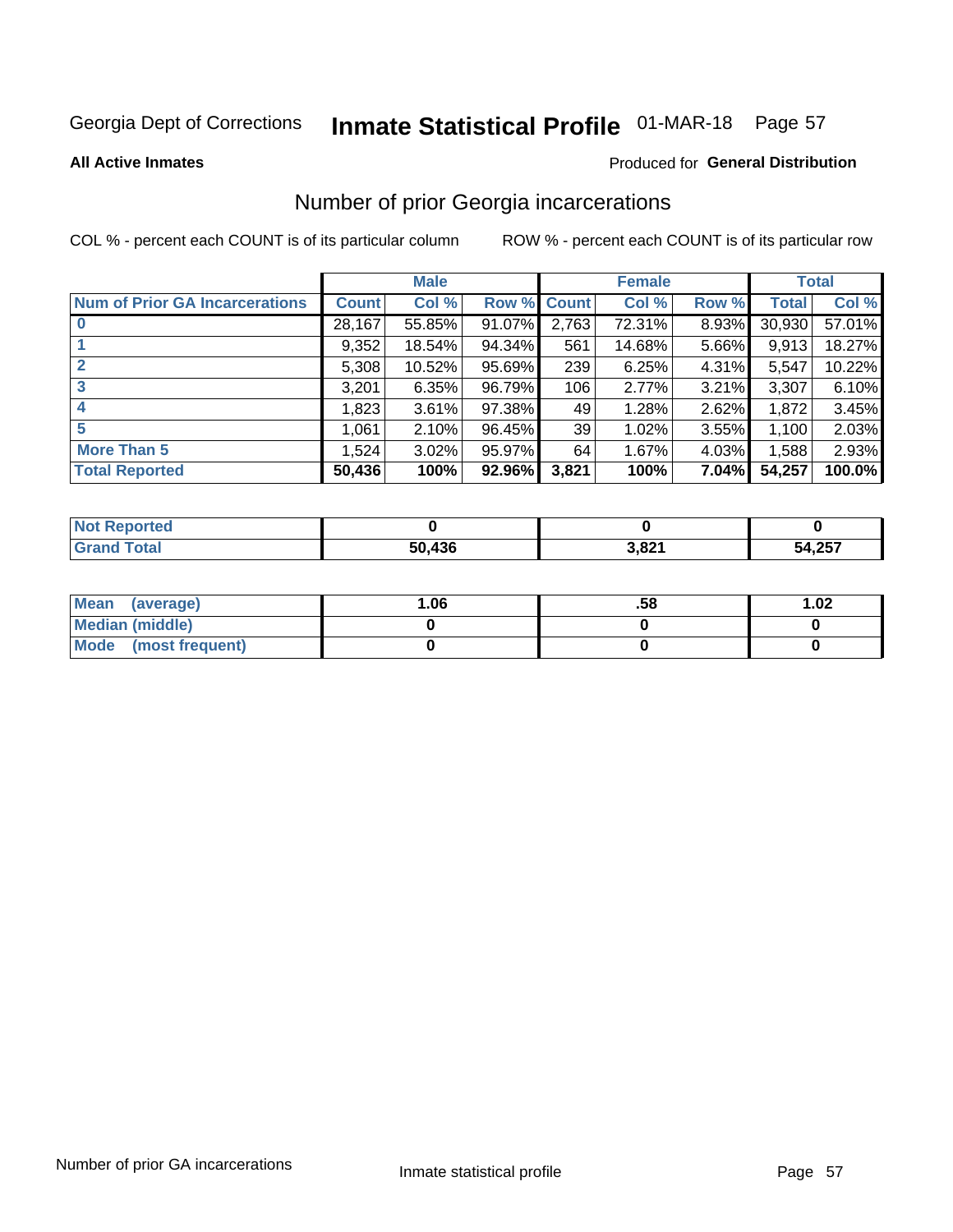## Inmate Statistical Profile 01-MAR-18 Page 58

#### **All Active Inmates**

#### Produced for General Distribution

### Prison sentence in years

COL % - percent each COUNT is of its particular column

ROW % - percent each COUNT is of its particular row

|                                 |              | <b>Male</b> |         |                 | <b>Female</b> |        |              | <b>Total</b> |
|---------------------------------|--------------|-------------|---------|-----------------|---------------|--------|--------------|--------------|
| <b>Prison Sentence In Years</b> | <b>Count</b> | Col %       | Row %   | <b>Count</b>    | Col %         | Row %  | <b>Total</b> | Col %        |
| $0 - 1$                         | 476          | 0.94%       | 92.79%  | $\overline{37}$ | 0.97%         | 7.21%  | 513          | 0.95%        |
| $1.1 - 2$                       | 703          | 1.39%       | 90.71%  | 72              | 1.88%         | 9.29%  | 775          | 1.43%        |
| $2.1 - 3$                       | 963          | 1.91%       | 86.21%  | 154             | 4.03%         | 13.79% | 1,117        | 2.06%        |
| $3.1 - 4$                       | 853          | 1.69%       | 89.79%  | 97              | 2.54%         | 10.21% | 950          | 1.75%        |
| $4.1 - 5$                       | 1,948        | 3.86%       | 90.02%  | 216             | 5.65%         | 9.98%  | 2,164        | 3.99%        |
| $5.1 - 6$                       | 1,008        | 2.00%       | 89.12%  | 123             | 3.22%         | 10.88% | 1,131        | 2.08%        |
| $6.1 - 7$                       | 1,135        | 2.25%       | 90.87%  | 114             | 2.98%         | 9.13%  | 1,249        | 2.30%        |
| $7.1 - 8$                       | 1,158        | 2.30%       | 91.47%  | 108             | 2.83%         | 8.53%  | 1,266        | 2.33%        |
| $8.1 - 9$                       | 1,250        | 2.48%       | 93.42%  | 88              | 2.30%         | 6.58%  | 1,338        | 2.47%        |
| $9.1 - 10$                      | 3,817        | 7.57%       | 89.92%  | 428             | 11.20%        | 10.08% | 4,245        | 7.82%        |
| $10.1 - 12$                     | 2,331        | 4.62%       | 90.95%  | 232             | 6.07%         | 9.05%  | 2,563        | 4.72%        |
| $12.1 - 15$                     | 5,256        | 10.42%      | 92.31%  | 438             | 11.46%        | 7.69%  | 5,694        | 10.49%       |
| $15.1 - 20$                     | 9,556        | 18.95%      | 93.60%  | 653             | 17.09%        | 6.40%  | 10,209       | 18.82%       |
| 20.1 - Over                     | 11,097       | 22.00%      | 94.59%  | 635             | 16.62%        | 5.41%  | 11,732       | 21.62%       |
| <b>Life</b>                     | 7,340        | 14.55%      | 95.14%  | 375             | 9.81%         | 4.86%  | 7,715        | 14.22%       |
| <b>Life Without Parole</b>      | 1,339        | 2.65%       | 96.47%  | 49              | 1.28%         | 3.53%  | 1,388        | 2.56%        |
| <b>Death</b>                    | 119          | 0.24%       | 100.00% |                 |               |        | 119          | 0.22%        |
| <b>Youthful Offenders</b>       | 87           | 0.17%       | 97.75%  | $\overline{2}$  | 0.05%         | 2.25%  | 89           | 0.16%        |
| <b>Total Reported</b>           | 50,436       | 100%        | 92.96%  | 3,821           | 100%          | 7.04%  | 54,257       | 100%         |

| <b>Not Reported</b> |             |       |                  |
|---------------------|-------------|-------|------------------|
| . Cart              | .436<br>הה. | 3,821 | 54 257<br>ו טברי |

#### **Determinate (numeric) sentences only**

| 'Mea<br>1100 | 3.46۔ | <br>. .<br>22.JZ | --<br>ـ 45.دـ |
|--------------|-------|------------------|---------------|
|              |       |                  |               |

All sentences (including determinate), with life, life without parole, and death sentences figured at 45 years

| Me: | 14.26<br>κд<br>____ | 36.57 | າາ<br>34.3ఎ |
|-----|---------------------|-------|-------------|
|     |                     |       |             |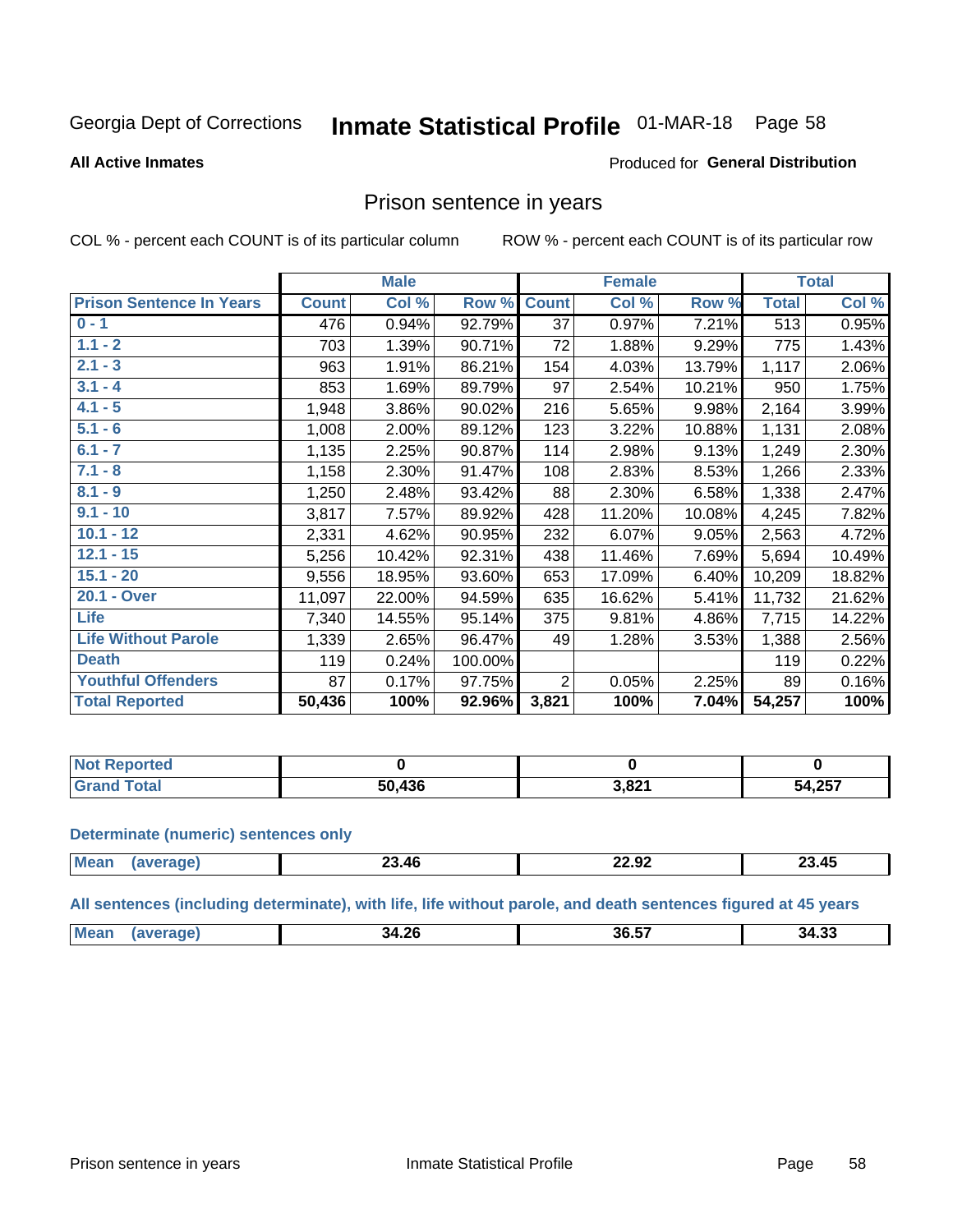## Inmate Statistical Profile 01-MAR-18 Page 59

#### **All Active Inmates**

#### Produced for General Distribution

### Primary offense, broken out into felonies vs misdemeanors

COL % - percent each COUNT is of its particular column

|                                  |              | <b>Male</b> |           |                    | <b>Female</b> |          | Total        |        |
|----------------------------------|--------------|-------------|-----------|--------------------|---------------|----------|--------------|--------|
| <b>Felonies and Misdemeanors</b> | <b>Count</b> | Col%        |           | <b>Row % Count</b> | Col%          | Row %    | <b>Total</b> | Col %  |
| <b>Felonies</b>                  | 50,209       | 99.82%      | 92.94%    | 3.813 <sub>1</sub> | 99.95%        | $7.06\%$ | 54,022       | 99.82% |
| <b>Misdemeanors</b>              | -93'         | 18%         | $97.89\%$ |                    | .05%          | 2.11%    | 95           | 18%    |
| <b>Total Reported</b>            | 50,302       | 100%        | $92.95\%$ | 3,815              | 100%          | 7.05%    | 54,117       | 100%   |

| <b>Not</b><br>Reported | 54 ا       |        | 40     |
|------------------------|------------|--------|--------|
| <b>Grand</b><br>™otal  | .436<br>5Λ | 50,308 | 54,257 |

| M      | .    | nes | onies |
|--------|------|-----|-------|
| nuenti | ____ | .   | .     |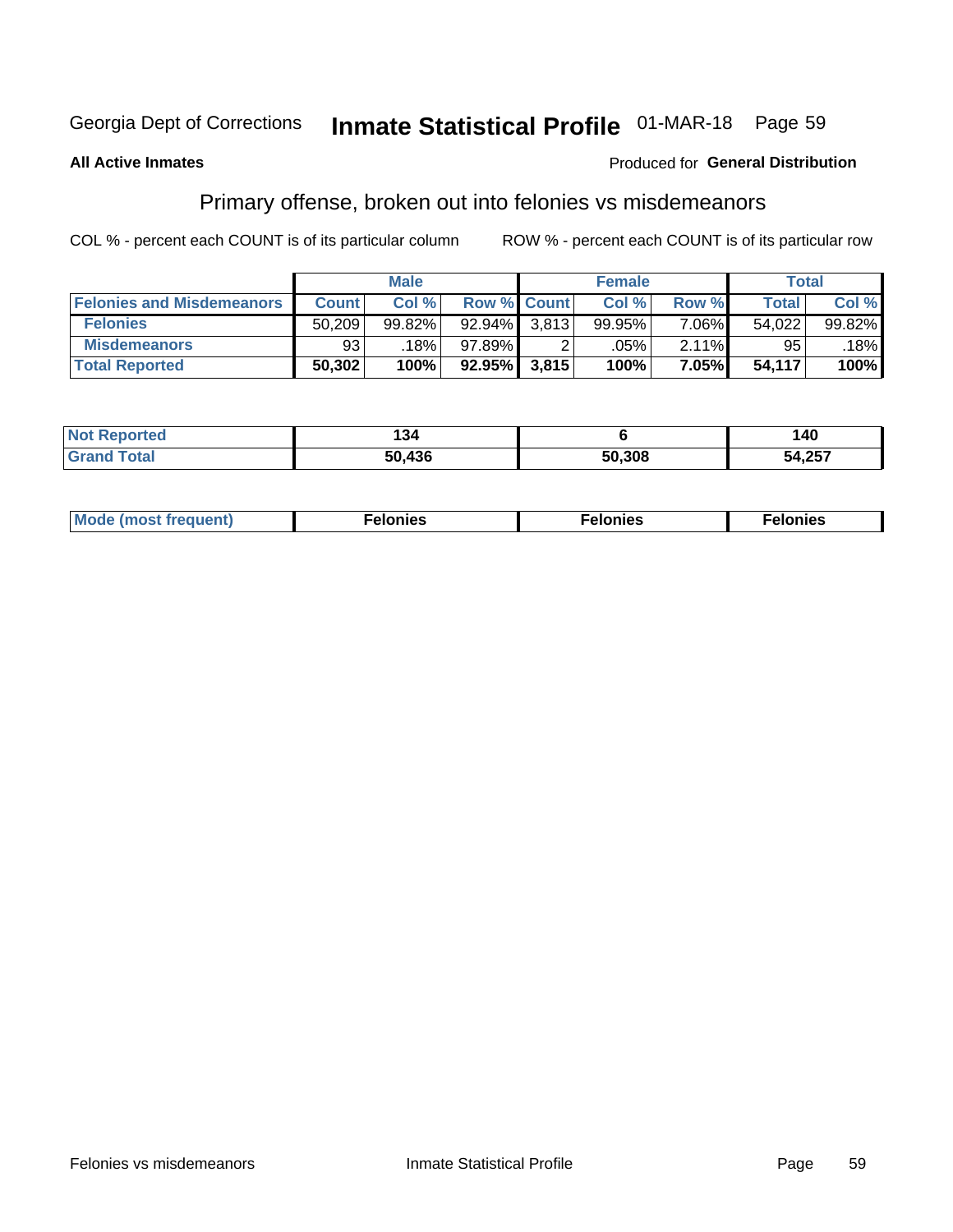## Inmate Statistical Profile 01-MAR-18 Page 60

#### **All Active Inmates**

#### Produced for General Distribution

### Primary offense, broken out into six broad crime categories

COL % - percent each COUNT is of its particular column

|                         |              | <b>Male</b> |        |                 | <b>Female</b> |          |              | <b>Total</b> |
|-------------------------|--------------|-------------|--------|-----------------|---------------|----------|--------------|--------------|
| <b>Crime Categories</b> | <b>Count</b> | Col %       |        | Row % Count     | Col %         | Row %    | <b>Total</b> | Col %        |
| <b>Violent</b>          | 26,359       | 52.35%      | 93.97% | 1,692           | 44.28%        | $6.03\%$ | 28,051       | 51.78%       |
| <b>Sex Crime</b><br>2   | 8,384        | 16.65%      | 98.52% | 126             | $3.30\%$      | 1.48%    | 8,510        | 15.71%       |
| 3<br><b>Property</b>    | 7,751        | 15.39%      | 88.87% | 971             | 25.41%        | 11.13%   | 8,722        | 16.10%       |
| <b>Drug</b><br>4        | 5,282        | 10.49%      | 86.36% | 834             | 21.83%        | 13.64%   | 6,116        | 11.29%       |
| <b>Habit/DUI</b><br>5   | 93           | .18%        | 90.29% | 10 <sub>1</sub> | .26%          | $9.71\%$ | 103          | .19%         |
| <b>Other</b><br>6       | 2,481        | 4.93%       | 92.96% | 188             | 4.92%         | 7.04%    | 2,669        | 4.93%        |
| <b>Total Reported</b>   | 50,350       | 100%        | 92.95% | 3,821           | 100%          | 7.05%    | 54,171       | 100%         |

| Reported<br><b>NOT</b> | 86     |                 | 86     |
|------------------------|--------|-----------------|--------|
| $F0$ tol<br>υιαι       | 50,436 | 2.021<br>ـ ⊾ס,כ | 54,257 |

| M | - --<br>100011 | .<br><b>VIOIGIIL</b> | 1.91311 |
|---|----------------|----------------------|---------|
|   |                |                      |         |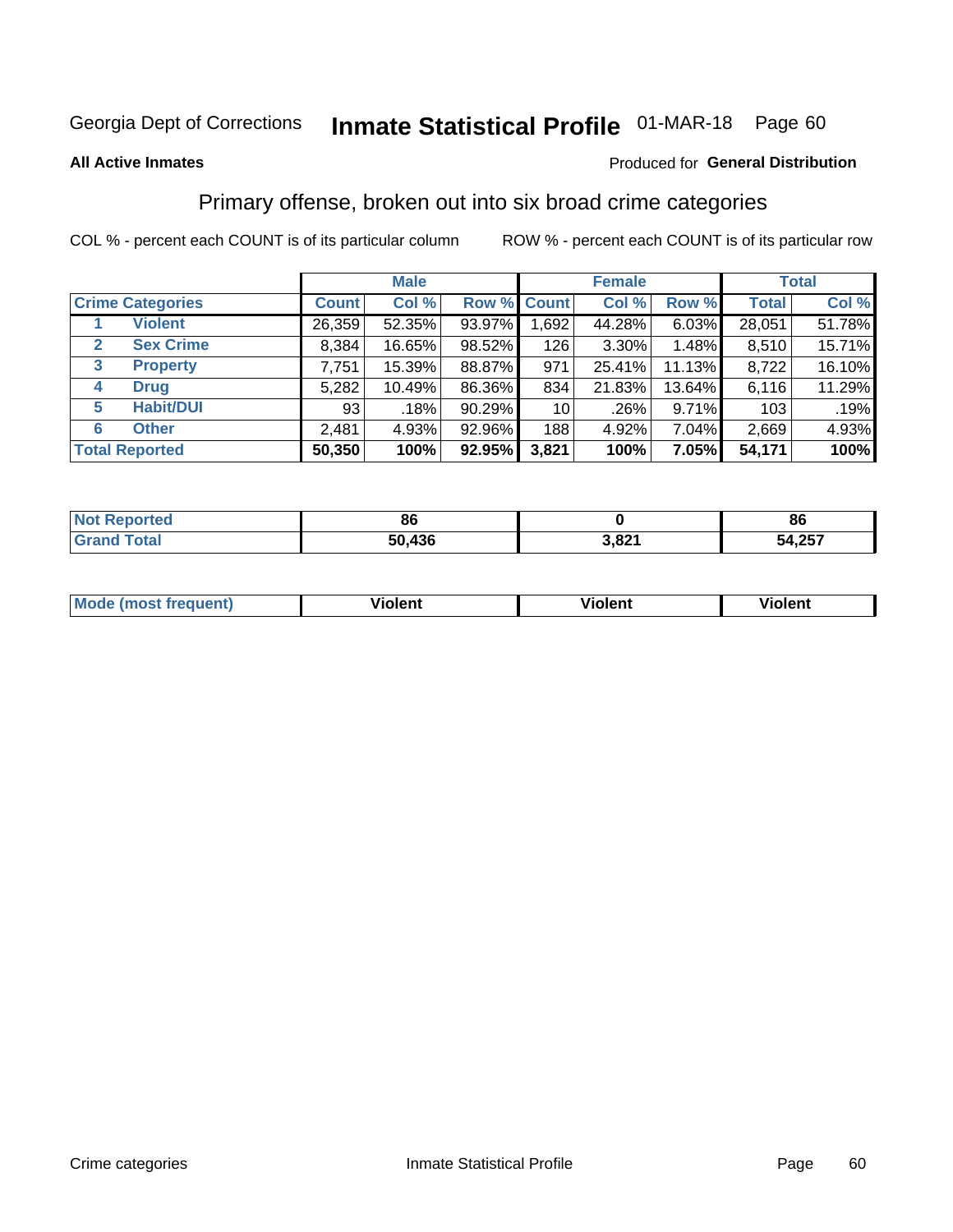# Inmate Statistical Profile 01-MAR-18 Page 61

#### **All Active Inmates**

#### Produced for General Distribution

## Primary offense, detailed offense code

COL % - percent each COUNT is of its particular column

|                                            |                | <b>Male</b> |         |                | <b>Female</b> |         |                  | <b>Total</b> |
|--------------------------------------------|----------------|-------------|---------|----------------|---------------|---------|------------------|--------------|
| <b>Primary Offense</b>                     | <b>Count</b>   | Col %       | Row %   | <b>Count</b>   | Col %         | Row %   | <b>Total</b>     | Col %        |
| <b>Abuse Neglect Elder/Disab (2812)</b>    | 48             | .10%        | 67.61%  | 23             | .60%          | 32.39%  | 71               | .13%         |
| Agg Aslt W Intnt To Rape (2095)            | 67             | .13%        | 100.00% |                |               |         | 67               | .12%         |
| <b>Agg Sex Battery Atmpt (2099)</b>        | $\overline{2}$ | .01%        | 100.00% |                |               |         | $\overline{2}$   | .01%         |
| <b>Aggrav Assault (1302)</b>               | 5,159          | 10.25%      | 94.59%  | 295            | 7.72%         | 5.41%   | 5,454            | 10.07%       |
| <b>Aggrav Assault Peace Ofcr</b><br>(1314) | 323            | .64%        | 93.90%  | 21             | .55%          | 6.10%   | 344              | .64%         |
| <b>Aggrav Battery (1305)</b>               | 1,349          | 2.68%       | 93.88%  | 88             | 2.30%         | 6.12%   | 1,437            | 2.65%        |
| <b>Aggrav Battery Peace Ofcr</b><br>(1315) | 28             | .06%        | 96.55%  | 1              | .03%          | 3.45%   | 29               | .05%         |
| <b>Aggrav Ch Molest Atmpt (2096)</b>       | 3              | .01%        | 100.00% |                |               |         | 3                | .01%         |
| <b>Aggrav Child Molestation (2021)</b>     | 1,257          | 2.50%       | 98.43%  | 20             | .52%          | 1.57%   | 1,277            | 2.36%        |
| <b>Aggrav Cruelty To Animals</b><br>(2972) | 12             | .02%        | 92.31%  | 1              | .03%          | 7.69%   | 13               | .02%         |
| <b>Aggrav Sexual Battery (2009)</b>        | 218            | .43%        | 99.54%  | 1              | .03%          | .46%    | 219              | .40%         |
| <b>Aggrav Sodomy (2003)</b>                | 213            | .42%        | 98.61%  | 3              | .08%          | 1.39%   | 216              | .40%         |
| <b>Aggrav Stalking (1321)</b>              | 309            | .61%        | 95.96%  | 13             | .34%          | 4.04%   | 322              | .59%         |
| <b>Aggravated Assault On 65+</b><br>(1304) | 4              | .01%        | 66.67%  | $\overline{2}$ | .05%          | 33.33%  | 6                | .01%         |
| <b>Alter Id (1506)</b>                     | 1              | .01%        | 100.00% |                |               |         | 1                | .01%         |
| <b>Armed Robbery (1902)</b>                | 5,916          | 11.75%      | 96.46%  | 217            | 5.68%         | 3.54%   | 6,133            | 11.32%       |
| Arson 1st Degree (1401)                    | 55             | .11%        | 87.30%  | 8              | .21%          | 12.70%  | 63               | .12%         |
| <b>Arson 2nd Degree (1402)</b>             | 9              | .02%        | 90.00%  | 1              | .03%          | 10.00%  | 10               | .02%         |
| <b>Arson 3rd Degree (1403)</b>             | 7              | .01%        | 100.00% |                |               |         | $\overline{7}$   | .01%         |
| <b>Ass W/ Int Transmit Hiv (1313)</b>      | 1              | .01%        | 50.00%  | 1              | .03%          | 50.00%  | $\overline{2}$   | .01%         |
| <b>Atmpt Aggrav Assault (1303)</b>         | 9              | .02%        | 90.00%  | 1              | .03%          | 10.00%  | 10               | .02%         |
| <b>Atmpt Aggrav Sodomy (2093)</b>          | 4              | .01%        | 100.00% |                |               |         | $\overline{4}$   | .01%         |
| <b>Atmpt Armed Robbery (1992)</b>          | 91             | .18%        | 91.00%  | 9              | .24%          | 9.00%   | 100              | .18%         |
| <b>Atmpt Burglary (1690)</b>               | 28             | .06%        | 100.00% |                |               |         | 28               | .05%         |
| <b>Atmpt Child Molestation (2094)</b>      | 49             | .10%        | 100.00% |                |               |         | 49               | .09%         |
| <b>Atmpt Escape (2590)</b>                 | 1              | .01%        | 100.00% |                |               |         | 1                | .01%         |
| <b>Atmpt Finan Ident Frd (7014)</b>        |                |             |         | 1              | .03%          | 100.00% | 1                | .01%         |
| <b>Atmpt Kidnap (1390)</b>                 | 3              | .01%        | 100.00% |                |               |         | 3                | .01%         |
| <b>Atmpt Murder (1190)</b>                 | 117            | .23%        | 92.13%  | 10             | .26%          | 7.87%   | $\overline{127}$ | .23%         |
| Atmpt Rape (2091)                          | 48             | .10%        | 97.96%  | 1              | .03%          | 2.04%   | 49               | .09%         |
| <b>Atmpt Robbery (1991)</b>                | 36             | .07%        | 97.30%  | 1              | .03%          | 2.70%   | 37               | .07%         |
| <b>Atmpt Sodomy (2092)</b>                 | 4              | .01%        | 100.00% |                |               |         | $\overline{4}$   | .01%         |
| <b>Atmpt Theft By Taking (1812)</b>        | 3              | .01%        | 100.00% |                |               |         | $\overline{3}$   | .01%         |
| <b>Atmpt Viol Substance Act (4090)</b>     | 16             | .03%        | 80.00%  | 4              | .10%          | 20.00%  | 20               | .04%         |
| <b>Att/Consprcy Commt C/S/Of</b><br>(4134) | 40             | .08%        | 81.63%  | 9              | .24%          | 18.37%  | 49               | .09%         |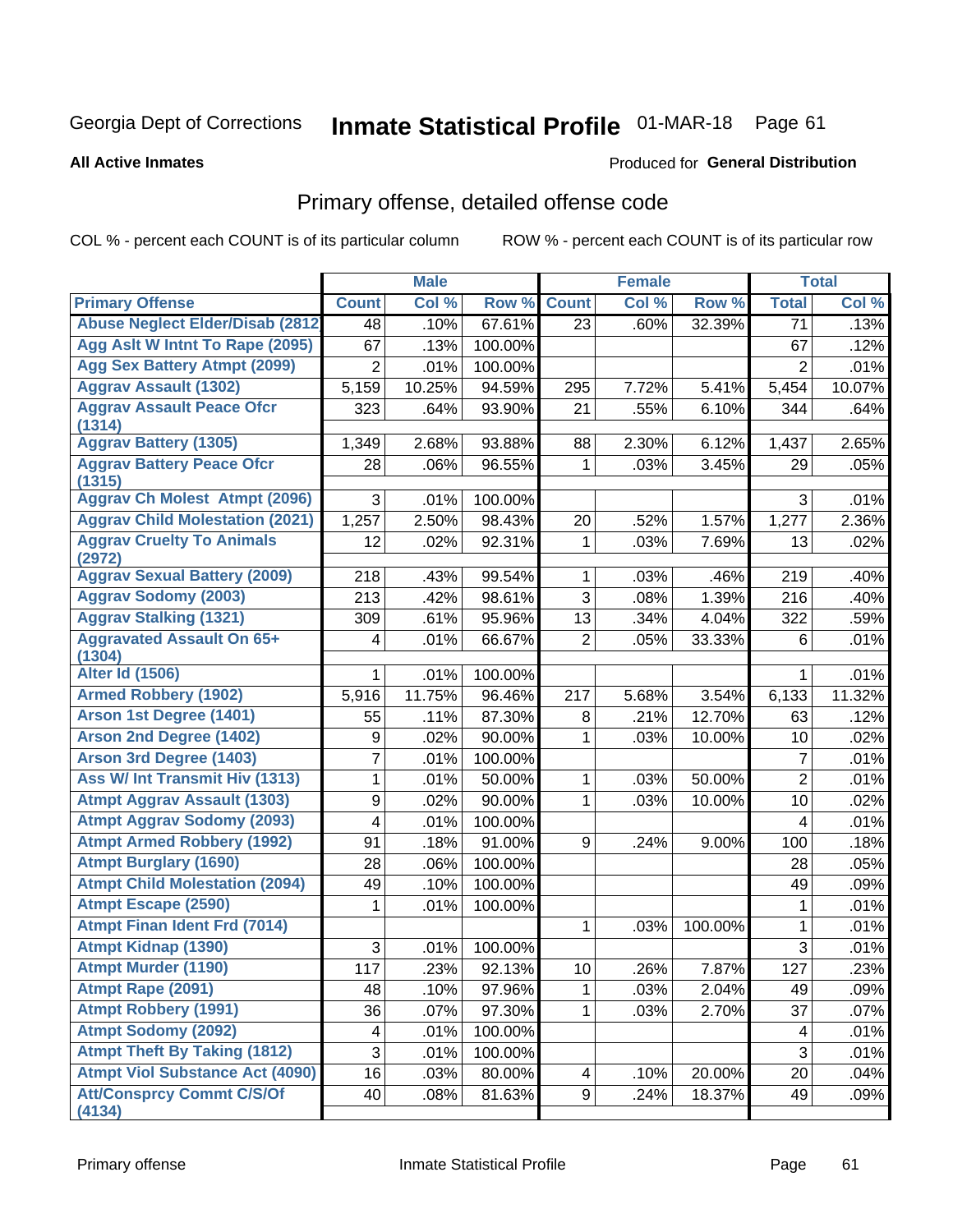# Inmate Statistical Profile 01-MAR-18 Page 62

#### **All Active Inmates**

#### Produced for General Distribution

## Primary offense, detailed offense code

COL % - percent each COUNT is of its particular column

|                                           |                | <b>Male</b> |                  |                | <b>Female</b> |         |                | <b>Total</b> |
|-------------------------------------------|----------------|-------------|------------------|----------------|---------------|---------|----------------|--------------|
| <b>Primary Offense</b>                    | <b>Count</b>   | Col %       | Row <sup>%</sup> | <b>Count</b>   | Col %         | Row %   | <b>Total</b>   | Col %        |
| <b>Bad Checks (1704)</b>                  | 1              | .01%        | 50.00%           | $\mathbf{1}$   | .03%          | 50.00%  | $\overline{2}$ | .01%         |
| <b>Bail Jumping (2511)</b>                | 5              | .01%        | 71.43%           | $\overline{2}$ | .05%          | 28.57%  | $\overline{7}$ | .01%         |
| <b>Bigamy (2007)</b>                      | 1              | .01%        | 100.00%          |                |               |         | 1              | .01%         |
| <b>Bribery Govt Officer (2301)</b>        |                |             |                  | 1              | .03%          | 100.00% | $\mathbf{1}$   | .01%         |
| Burg 1st Aft 6/30/12 (1611)               | 1,898          | 3.77%       | 93.41%           | 134            | 3.51%         | 6.59%   | 2,032          | 3.75%        |
| Burg 2nd Aft 6/30/12 (1612)               | 611            | 1.21%       | 94.73%           | 34             | .89%          | 5.27%   | 645            | 1.19%        |
| <b>Burg Bef 7/1/12 (1601)</b>             | 2,455          | 4.88%       | 96.62%           | 86             | 2.25%         | 3.38%   | 2,541          | 4.69%        |
| <b>Carry Weapon At School (2915)</b>      | 1              | .01%        | 50.00%           | 1              | .03%          | 50.00%  | $\overline{2}$ | .01%         |
| <b>Child Molestation (2019)</b>           | 2,610          | 5.18%       | 98.08%           | 51             | 1.33%         | 1.92%   | 2,661          | 4.91%        |
| <b>Chop Shop Violation (5003)</b>         | 2              | .01%        | 100.00%          |                |               |         | 2              | .01%         |
| <b>Cnspire Traffic Cntrl Sub (4130)</b>   | 6              | .01%        | 100.00%          |                |               |         | 6              | .01%         |
| <b>Computer Pornography (1760)</b>        | 99             | .20%        | 98.02%           | $\overline{2}$ | .05%          | 1.98%   | 101            | .19%         |
| <b>Computer Theft (1761)</b>              | 3              | .01%        | 33.33%           | 6              | .16%          | 66.67%  | 9              | .02%         |
| <b>Computer Trespass (1762)</b>           |                |             |                  | $\overline{2}$ | .05%          | 100.00% | $\overline{2}$ | .01%         |
| <b>Conceal Death Of Another (1125)</b>    | 14             | .03%        | 66.67%           | 7              | .18%          | 33.33%  | 21             | .04%         |
| <b>Conspiracy (9901)</b>                  | 30             | .06%        | 88.24%           | 4              | .10%          | 11.76%  | 34             | .06%         |
| Crmnl Atmpt (9905)                        | 1              | .01%        | 100.00%          |                |               |         | 1              | .01%         |
| <b>Crmnl Damage 1st Degree (1501)</b>     | 27             | .05%        | 100.00%          |                |               |         | 27             | .05%         |
| <b>Crmnl Damage 2nd Degree</b><br>(1502)  | 68             | .14%        | 83.95%           | 13             | .34%          | 16.05%  | 81             | .15%         |
| <b>Crmnl Interfere Govt Prop (2613)</b>   | 17             | .03%        | 94.44%           | 1              | .03%          | 5.56%   | 18             | .03%         |
| <b>Crmnl Poss Explosives (1404)</b>       | 1              | .01%        | 100.00%          |                |               |         | $\mathbf{1}$   | .01%         |
| <b>Crmnl Solicitation (9910)</b>          | $\mathbf{1}$   | .01%        | 100.00%          |                |               |         | $\mathbf 1$    | .01%         |
| <b>Cruelty To Animals (2971)</b>          | $\overline{2}$ | .01%        | 100.00%          |                |               |         | $\overline{2}$ | .01%         |
| <b>Cruelty To Children (2801)</b>         | 282            | .56%        | 74.41%           | 97             | 2.54%         | 25.59%  | 379            | .70%         |
| <b>Cruelty To Elder Person (2811)</b>     | 29             | .06%        | 69.05%           | 13             | .34%          | 30.95%  | 42             | .08%         |
| <b>Damage Destroy Secr Prop</b><br>(1504) | 1              | .01%        | 100.00%          |                |               |         | $\mathbf{1}$   | .01%         |
| Drv W/ Improp Veh Reg (7013)              |                |             |                  | $\overline{2}$ | .05%          | 100.00% | $\overline{2}$ | .01%         |
| <b>Drvng Habtl Violator (5004)</b>        | 5              | .01%        | 100.00%          |                |               |         | 5              | .01%         |
| <b>Embracery (2407)</b>                   | 1              | .01%        | 100.00%          |                |               |         | 1              | .01%         |
| <b>Entering Vehicle (1880)</b>            | 121            | .24%        | 99.18%           | 1.             | .03%          | .82%    | 122            | .23%         |
| <b>Entice Child Attempted (2090)</b>      | 3              | .01%        | 100.00%          |                |               |         | 3              | .01%         |
| <b>Enticing Child-Indec Purp (2020)</b>   | 80             | .16%        | 95.24%           | 4              | .10%          | 4.76%   | 84             | .16%         |
| <b>Escape (2501)</b>                      | 26             | .05%        | 92.86%           | $\overline{2}$ | .05%          | 7.14%   | 28             | .05%         |
| <b>False Certificates (2311)</b>          | 3              | .01%        | 100.00%          |                |               |         | 3              | .01%         |
| <b>False Imprisonment (1308)</b>          | 187            | .37%        | 95.41%           | 9              | .24%          | 4.59%   | 196            | $.36\%$      |
| <b>False Statements Govt (2408)</b>       | 24             | .05%        | 92.31%           | $\overline{2}$ | .05%          | 7.69%   | 26             | .05%         |
| <b>False Swearing (2402)</b>              | 3              | .01%        | 100.00%          |                |               |         | 3              | .01%         |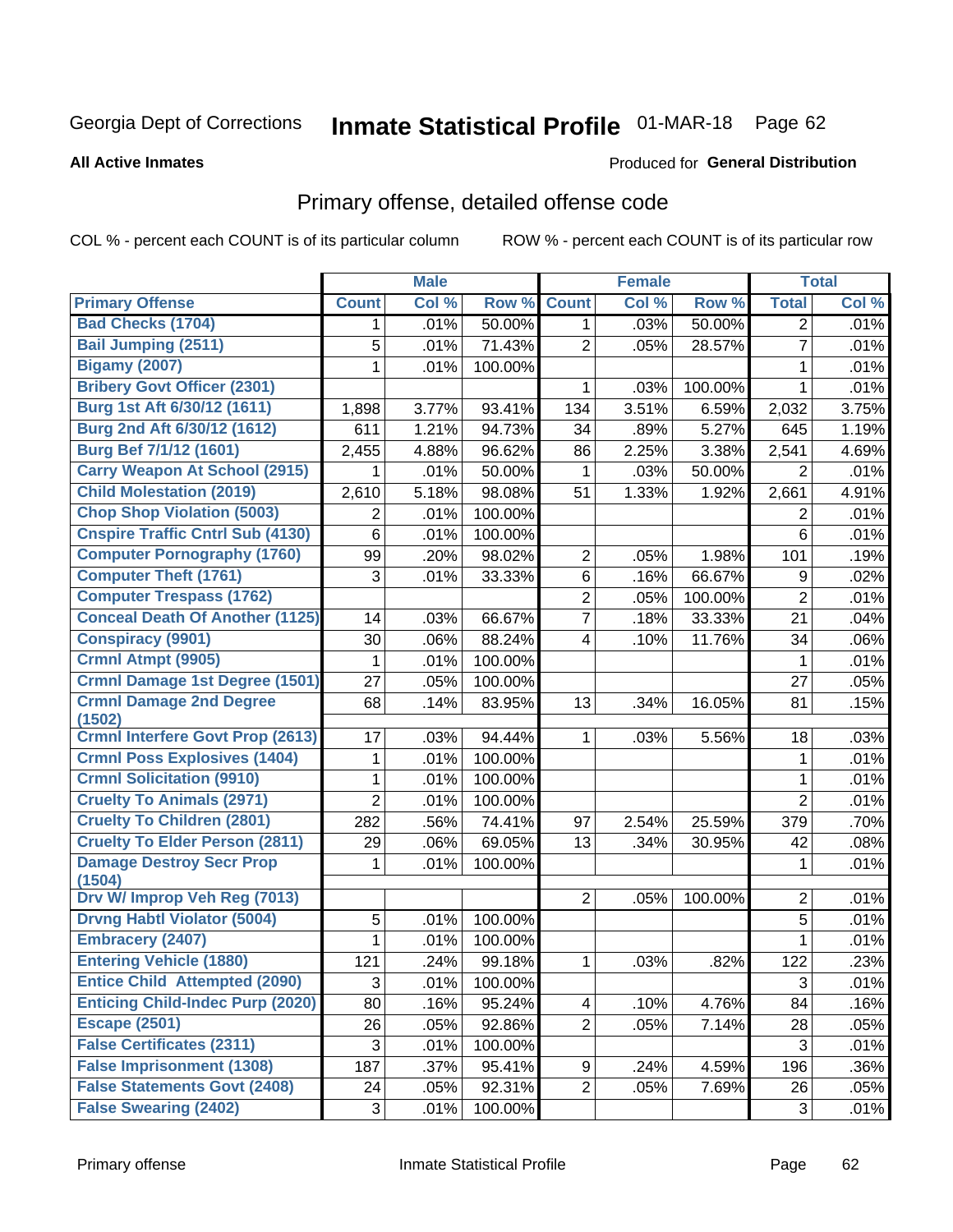# Inmate Statistical Profile 01-MAR-18 Page 63

#### **All Active Inmates**

#### Produced for General Distribution

## Primary offense, detailed offense code

COL % - percent each COUNT is of its particular column

|                                            |                         | <b>Male</b> |         |                | <b>Female</b> |        |                | <b>Total</b> |
|--------------------------------------------|-------------------------|-------------|---------|----------------|---------------|--------|----------------|--------------|
| <b>Primary Offense</b>                     | <b>Count</b>            | Col %       | Row %   | <b>Count</b>   | Col %         | Row %  | <b>Total</b>   | Col %        |
| <b>False Swearng Writtn Stmt</b>           | 1                       | .01%        | 100.00% |                |               |        | 1              | .01%         |
| (2205)                                     |                         |             |         |                |               |        |                |              |
| <b>Family Violence Battery (1301)</b>      | 159                     | .32%        | 95.21%  | 8              | .21%          | 4.79%  | 167            | .31%         |
| Feticide (1121)                            | 1                       | .01%        | 100.00% |                |               |        | 1              | .01%         |
| <b>Feticide By Vehicle (1118)</b>          | 4                       | .01%        | 100.00% |                |               |        | 4              | .01%         |
| <b>Financial Identity Fraud (1756)</b>     | 56                      | .11%        | 63.64%  | 32             | .84%          | 36.36% | 88             | .16%         |
| <b>Fleeing/Eluding Police (2316)</b>       | 420                     | .83%        | 96.11%  | 17             | .44%          | 3.89%  | 437            | .81%         |
| Forg 1st Aft 6/30/12 (1711)                | 112                     | .22%        | 67.88%  | 53             | 1.39%         | 32.12% | 165            | .30%         |
| Forg 1st Bef 7/1/12 (1701)                 | 253                     | .50%        | 72.08%  | 98             | 2.56%         | 27.92% | 351            | .65%         |
| Forg 2nd Aft 6/30/12 (1712)                | 28                      | .06%        | 73.68%  | 10             | .26%          | 26.32% | 38             | .07%         |
| Forg 2nd Bef 7/1/12 (1702)                 | $\,6$                   | .01%        | 100.00% |                |               |        | 6              | .01%         |
| Forg 3rd Aft 6/30/12 (1713)                | 61                      | .12%        | 83.56%  | 12             | .31%          | 16.44% | 73             | .13%         |
| Forg 4th Aft 6/30/12 (1714)                | 10                      | .02%        | 71.43%  | $\overline{4}$ | .10%          | 28.57% | 14             | .03%         |
| <b>Forgery Credit Card (1752)</b>          | $\overline{\mathbf{c}}$ | .01%        | 100.00% |                |               |        | 2              | .01%         |
| <b>Fraudulent Access Compute</b><br>(1796) | 4                       | .01%        | 80.00%  | $\mathbf{1}$   | .03%          | 20.00% | 5              | .01%         |
| <b>Fraudulent Checks (1750)</b>            | $\overline{2}$          | .01%        | 66.67%  | $\mathbf{1}$   | .03%          | 33.33% | 3              | .01%         |
| <b>Fraudulent Credit Card (1753)</b>       | 57                      | .11%        | 67.06%  | 28             | .73%          | 32.94% | 85             | .16%         |
| <b>Gang Participation (9914)</b>           | 31                      | .06%        | 100.00% |                |               |        | 31             | .06%         |
| <b>Guard Line W/Weapon/Drugs</b>           | 22                      | .04%        | 70.97%  | 9              | .24%          | 29.03% | 31             | .06%         |
| (2963)                                     |                         |             |         |                |               |        |                |              |
| <b>Habit Traf Viol/Impaired (5005)</b>     | 10                      | .02%        | 90.91%  | $\mathbf{1}$   | .03%          | 9.09%  | 11             | .02%         |
| <b>Habit Traf Viol/Other (5006)</b>        | 7                       | .01%        | 100.00% |                |               |        | $\overline{7}$ | .01%         |
| <b>Hijacking Motor Vehicle (1911)</b>      | 37                      | .07%        | 94.87%  | $\overline{2}$ | .05%          | 5.13%  | 39             | .07%         |
| <b>Hindering Appreh Or Pun (2503)</b>      | $\,6$                   | .01%        | 75.00%  | $\overline{2}$ | .05%          | 25.00% | 8              | .01%         |
| Hit-Run W/Injury/Fatality (5007)           | 30                      | .06%        | 83.33%  | 6              | .16%          | 16.67% | 36             | .07%         |
| Home Invasion 1st Degree (7007)            | 11                      | .02%        | 84.62%  | $\overline{2}$ | .05%          | 15.38% | 13             | .02%         |
| <b>Homicide By Vessel (1124)</b>           | 51                      | .10%        | 91.07%  | 5              | .13%          | 8.93%  | 56             | .10%         |
| <b>Illegal Attm To Obt Drugs (4011)</b>    | 2                       | .01%        | 40.00%  | 3              | .08%          | 60.00% | 5              | .01%         |
| <b>Impersonating Officer (2405)</b>        | $\overline{2}$          | .01%        | 100.00% |                |               |        | $\overline{2}$ | .01%         |
| <b>Impersonation (2404)</b>                | $\overline{2}$          | .01%        | 50.00%  | $\overline{2}$ | .05%          | 50.00% | 4              | .01%         |
| <b>Incest (2006)</b>                       | 209                     | .42%        | 99.52%  | $\mathbf{1}$   | .03%          | .48%   | 210            | .39%         |
| <b>Incest Atmpt (2098)</b>                 | 1                       | .01%        | 100.00% |                |               |        | 1              | .01%         |
| <b>Inciting To Insurrection (2203)</b>     | $\overline{3}$          | .01%        | 100.00% |                |               |        | 3              | .01%         |
| <b>Influencing Witness (2313)</b>          | 6                       | .01%        | 85.71%  | 1              | .03%          | 14.29% | $\overline{7}$ | .01%         |
| <b>Injury By Vehicle (1318)</b>            | 85                      | .17%        | 80.19%  | 21             | .55%          | 19.81% | 106            | .20%         |
| <b>Insurrection (2202)</b>                 | $\overline{\mathbf{c}}$ | .01%        | 100.00% |                |               |        | $\overline{2}$ | .01%         |
| <b>Interference With Custody (1312)</b>    | 14                      | .03%        | 93.33%  | $\mathbf{1}$   | .03%          | 6.67%  | 15             | .03%         |
| <b>Involuntary Manslaughter (1103)</b>     | 173                     | .34%        | 87.37%  | 25             | .65%          | 12.63% | 198            | .37%         |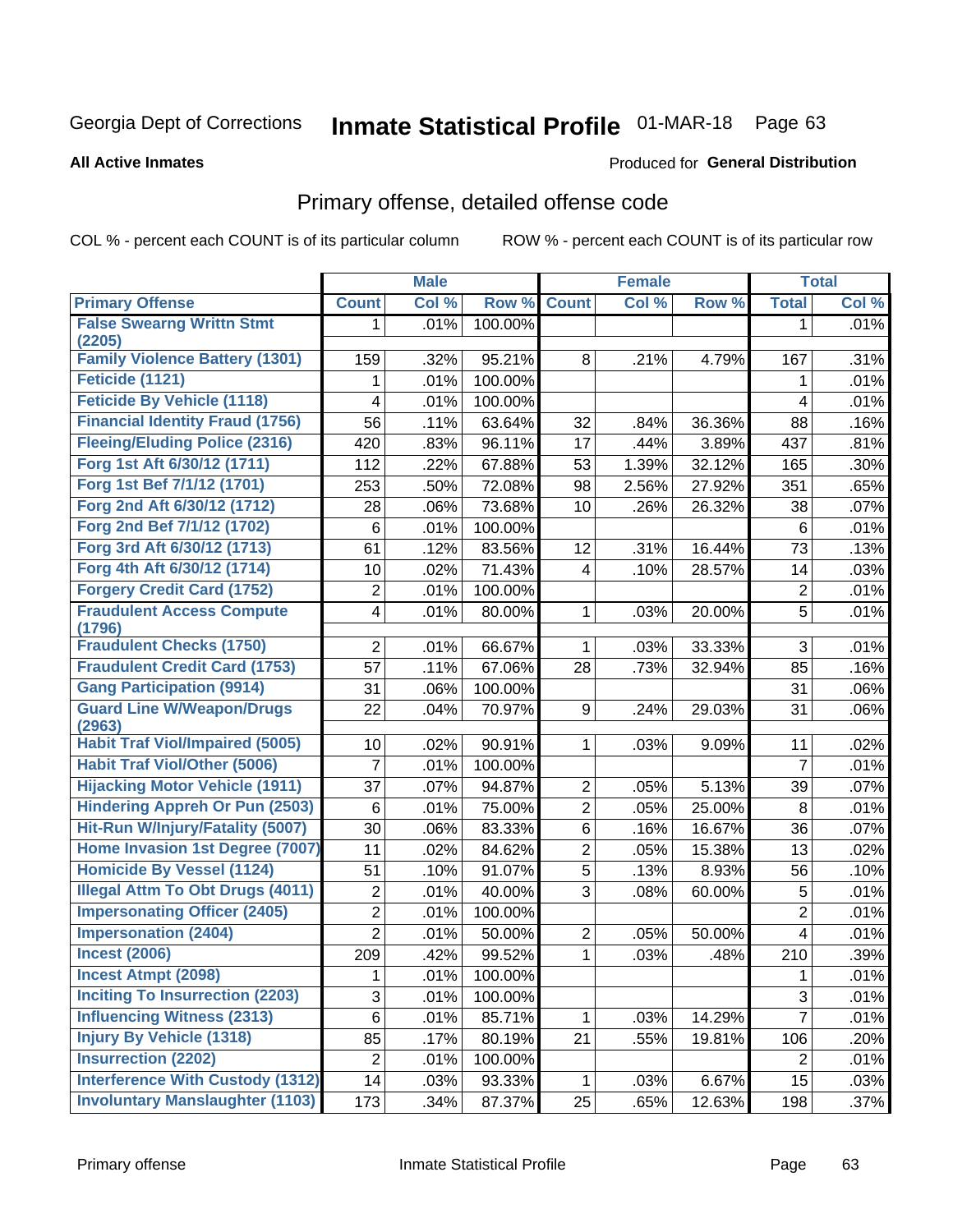# Inmate Statistical Profile 01-MAR-18 Page 64

#### **All Active Inmates**

#### Produced for General Distribution

## Primary offense, detailed offense code

COL % - percent each COUNT is of its particular column

|                                            |                | <b>Male</b> |         |                 | <b>Female</b> |        |                | <b>Total</b> |
|--------------------------------------------|----------------|-------------|---------|-----------------|---------------|--------|----------------|--------------|
| <b>Primary Offense</b>                     | <b>Count</b>   | Col %       | Row %   | <b>Count</b>    | Col %         | Row %  | <b>Total</b>   | Col %        |
| Kidnapping (1311)                          | 1,467          | 2.91%       | 97.41%  | $\overline{39}$ | 1.02%         | 2.59%  | 1,506          | 2.78%        |
| <b>Livestock Theft (1817)</b>              | 4              | .01%        | 100.00% |                 |               |        | 4              | .01%         |
| <b>Lottery Violation (2730)</b>            | 3              | .01%        | 100.00% |                 |               |        | 3              | .01%         |
| <b>Machine Gun Activities (2906)</b>       | 1              | .01%        | 100.00% |                 |               |        | $\mathbf{1}$   | .01%         |
| Manf Methamph 200-399 Gm                   | 5              | .01%        | 100.00% |                 |               |        | 5              | .01%         |
| (4144)                                     |                |             |         |                 |               |        |                |              |
| <b>Manf Methamph 28-199 Gm</b><br>(4143)   | 14             | .03%        | 93.33%  | $\mathbf{1}$    | .03%          | 6.67%  | 15             | .03%         |
| Manf Methamph 400+ Gm (4145)               | 1.             | .01%        | 100.00% |                 |               |        | 1              | .01%         |
| <b>Manf Methamph Unspec Amt</b>            | 121            | .24%        | 88.97%  | 15              | .39%          | 11.03% | 136            | .25%         |
| (4147)                                     |                |             |         |                 |               |        |                |              |
| <b>Manufac Marijuana (7012)</b>            | 13             | .03%        | 92.86%  | 1               | .03%          | 7.14%  | 14             | .03%         |
| <b>Manufact Meth Near Child (2803)</b>     | 12             | .02%        | 85.71%  | $\overline{2}$  | .05%          | 14.29% | 14             | .03%         |
| <b>Misc Assault/Battery (1300)</b>         | 11             | .02%        | 100.00% |                 |               |        | 11             | .02%         |
| <b>Misc Correctionl Inst Off (6200)</b>    | 5              | .01%        | 83.33%  | 1               | .03%          | 16.67% | $\,6\,$        | .01%         |
| <b>Misc Drugs Trafficking (4100)</b>       | 7              | .01%        | 100.00% |                 |               |        | $\overline{7}$ | .01%         |
| <b>Misc Family Violence (1306)</b>         | 1              | .01%        | 100.00% |                 |               |        | 1              | .01%         |
| <b>Misc Forgery (1700)</b>                 | $\overline{2}$ | .01%        | 66.67%  | 1               | .03%          | 33.33% | 3              | .01%         |
| Misc Fraud (1799)                          | 13             | .03%        | 65.00%  | $\overline{7}$  | .18%          | 35.00% | 20             | .04%         |
| <b>Misc Homicide Offense (1100)</b>        | 8              | .02%        | 88.89%  | 1               | .03%          | 11.11% | 9              | .02%         |
| <b>Misc Invasion Of Privacy (3000)</b>     | 4              | .01%        | 100.00% |                 |               |        | 4              | .01%         |
| <b>Misc Obscenity (2100)</b>               | 3              | .01%        | 100.00% |                 |               |        | 3              | .01%         |
| <b>Misc Public Order (2200)</b>            | 3              | .01%        | 100.00% |                 |               |        | 3              | .01%         |
| <b>Misc Sexual Offense (2000)</b>          | 23             | .05%        | 95.83%  | 1               | .03%          | 4.17%  | 24             | .04%         |
| <b>Misc Weapon/Explosive Off</b>           | 1              | .01%        | 100.00% |                 |               |        | 1              | .01%         |
| (2900)                                     |                |             |         |                 |               |        |                |              |
| <b>Murder (1101)</b>                       | 6,035          | 11.99%      | 93.71%  | 405             | 10.60%        | 6.29%  | 6,440          | 11.89%       |
| <b>Murder Conspire To Commit</b><br>(1191) | 16             | .03%        | 100.00% |                 |               |        | 16             | .03%         |
| <b>Mutiny In Penal Inst (2507)</b>         | 5              | .01%        | 83.33%  | 1               | .03%          | 16.67% | 6              | .01%         |
| Necrophilia (2022)                         | 1              | .01%        | 100.00% |                 |               |        | 1              | .01%         |
| <b>Obstr Of Law Enf Officer (2314)</b>     | 392            | .78%        | 89.29%  | 47              | 1.23%         | 10.71% | 439            | .81%         |
| <b>Pandering By Compulsion (2017)</b>      | 1              | .01%        | 100.00% |                 |               |        | 1              | .01%         |
| <b>Peeping Tom (3002)</b>                  | 16             | .03%        | 100.00% |                 |               |        | 16             | .03%         |
| Perjury (2401)                             | 5              | .01%        | 83.33%  | 1               | .03%          | 16.67% | 6              | .01%         |
| <b>Pimping A Minor Under 18 (2016)</b>     | 7              | .01%        | 100.00% |                 |               |        | 7              | .01%         |
| Poss Alprazolam (7003)                     | 6              | .01%        | 75.00%  | $\overline{2}$  | .05%          | 25.00% | 8              | .01%         |
| Poss By Inm Proh Items (7015)              | 4              | .01%        | 100.00% |                 |               |        | 4              | .01%         |
| <b>Poss Contraband Articles (5171)</b>     | 4              | .01%        | 100.00% |                 |               |        | 4              | .01%         |
| <b>Poss Dep Stim Cntrf Drugs</b>           | 62             | .12%        | 67.39%  | 30 <sup>°</sup> | .79%          | 32.61% | 92             | .17%         |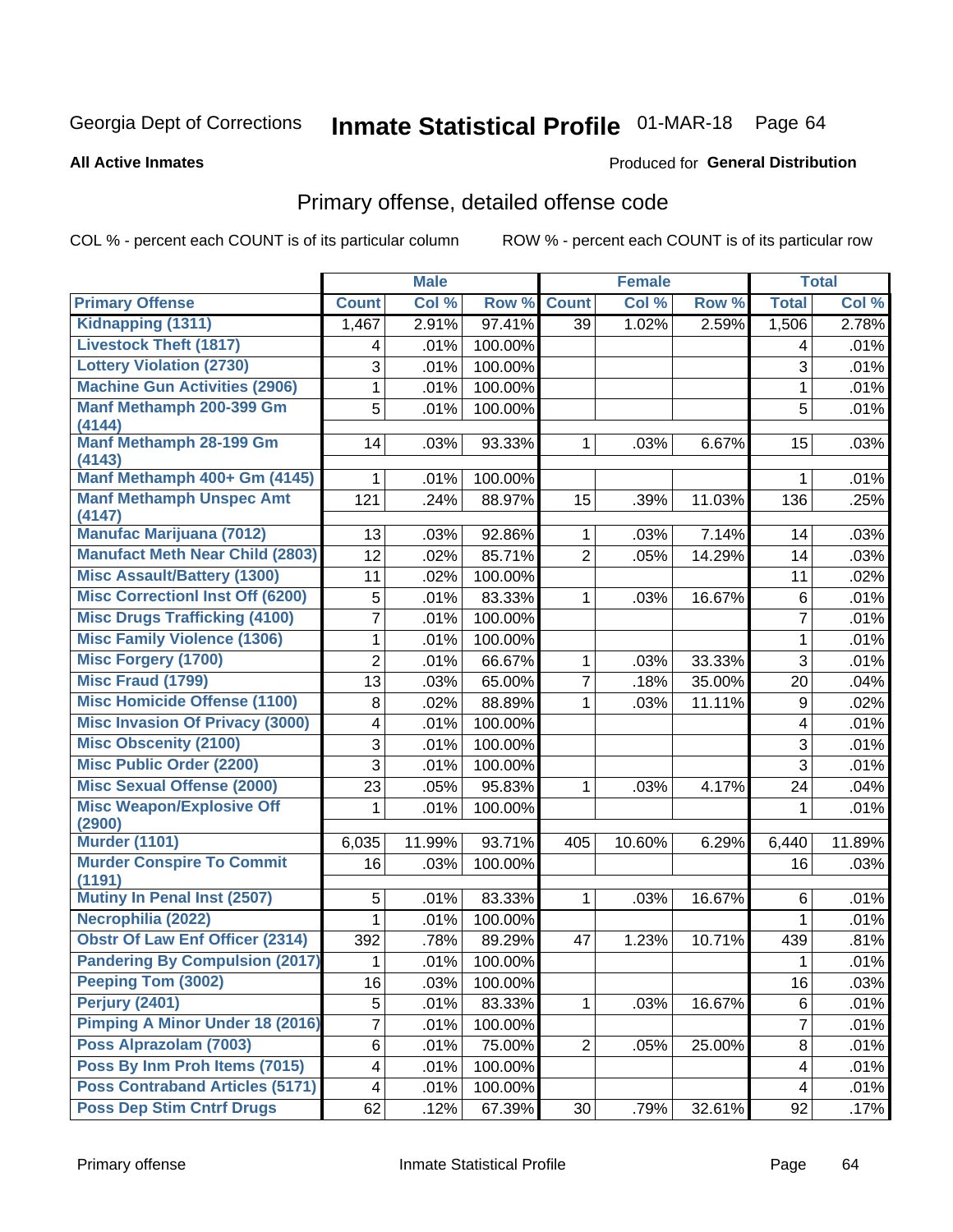# Inmate Statistical Profile 01-MAR-18 Page 65

#### **All Active Inmates**

#### Produced for General Distribution

## Primary offense, detailed offense code

COL % - percent each COUNT is of its particular column

|                                            |                | <b>Male</b> |         |                         | <b>Female</b> |        |                | <b>Total</b> |
|--------------------------------------------|----------------|-------------|---------|-------------------------|---------------|--------|----------------|--------------|
| <b>Primary Offense</b>                     | <b>Count</b>   | Col %       | Row %   | <b>Count</b>            | Col %         | Row %  | <b>Total</b>   | Col %        |
| (4007)                                     |                |             |         |                         |               |        |                |              |
| <b>Poss Drug Related Matrl (4016)</b>      | 24             | .05%        | 82.76%  | 5                       | .13%          | 17.24% | 29             | .05%         |
| Poss Ephedrine (4030)                      | 3              | .01%        | 75.00%  | 1                       | .03%          | 25.00% | 4              | .01%         |
| Poss Firearm 1st Offender (2913)           | 113            | .22%        | 94.96%  | 6                       | .16%          | 5.04%  | 119            | .22%         |
| <b>Poss Firearm Convct Felon</b>           | 1,132          | 2.25%       | 96.26%  | 44                      | 1.15%         | 3.74%  | 1,176          | 2.17%        |
| (2914)                                     |                |             |         |                         |               |        |                |              |
| Poss Hydrocodone (7004)                    | 13             | .03%        | 76.47%  | $\overline{4}$          | .10%          | 23.53% | 17             | .03%         |
| <b>Poss Knife During Crime (2911)</b>      | 4              | .01%        | 100.00% |                         |               |        | 4              | .01%         |
| Poss Mda/Extsy (4033)                      | $\overline{2}$ | .01%        | 100.00% |                         |               |        | $\overline{2}$ | .01%         |
| Poss Methamphetamine (4031)                | 445            | .88%        | 74.04%  | 156                     | 4.08%         | 25.96% | 601            | 1.11%        |
| <b>Poss Narcotics Opiates (4006)</b>       | 71             | .14%        | 73.96%  | 25                      | .65%          | 26.04% | 96             | .18%         |
| <b>Poss Of Certain Weapons (2912)</b>      | 20             | .04%        | 90.91%  | $\overline{c}$          | .05%          | 9.09%  | 22             | .04%         |
| Poss Of Cocaine (4022)                     | 373            | .74%        | 89.02%  | 46                      | 1.20%         | 10.98% | 419            | .77%         |
| <b>Poss Of Firearm Dur Crime</b><br>(2910) | 762            | 1.51%       | 95.37%  | 37                      | .97%          | 4.63%  | 799            | 1.47%        |
| Poss Of Marijuana (4009)                   | 56             | .11%        | 91.80%  | 5                       | .13%          | 8.20%  | 61             | .11%         |
| <b>Poss Tools Commit Crime (1602)</b>      | 24             | .05%        | 96.00%  | 1                       | .03%          | 4.00%  | 25             | .05%         |
| Poss W Int Dis Other Drug (4053)           | 111            | .22%        | 86.72%  | 17                      | .44%          | 13.28% | 128            | .24%         |
| Poss W Int Dist Cocaine (4050)             | 276            | .55%        | 94.52%  | 16                      | .42%          | 5.48%  | 292            | .54%         |
| Poss W Int Dist Marijuana (4051)           | 639            | 1.27%       | 93.83%  | 42                      | 1.10%         | 6.17%  | 681            | 1.26%        |
| Poss W Int Dist Meth (4052)                | 461            | .92%        | 79.48%  | 119                     | 3.11%         | 20.52% | 580            | 1.07%        |
| Poss Within 1000 Hous Pjt (7009)           | 1              | .01%        | 50.00%  | 1                       | .03%          | 50.00% | $\overline{2}$ | .01%         |
| <b>Poss Wpn Drugs By Prisnr</b>            | 33             | .07%        | 84.62%  | 6                       | .16%          | 15.38% | 39             | .07%         |
| (2965)                                     |                |             |         |                         |               |        |                |              |
| <b>Racketeering (3404)</b>                 | 98             | .19%        | 72.06%  | 38                      | .99%          | 27.94% | 136            | .25%         |
| <b>Rape (2001)</b>                         | 1,781          | 3.54%       | 99.50%  | 9                       | .24%          | .50%   | 1,790          | 3.30%        |
| <b>Reck Cond Infected Person</b><br>(1317) | 12             | .02%        | 85.71%  | $\overline{2}$          | .05%          | 14.29% | 14             | .03%         |
| <b>Recv Gds Srvs Fraud Obtnd</b>           | 1              | .01%        | 100.00% |                         |               |        | 1              | .01%         |
| (1755)<br><b>Removal Baggage Cargo Etc</b> | $\overline{2}$ | .01%        | 66.67%  | $\mathbf{1}$            | .03%          | 33.33% | 3              | .01%         |
| (2761)                                     |                |             |         |                         |               |        |                |              |
| <b>Robbery (1901)</b>                      | 1,262          | 2.51%       | 93.90%  | 82                      | 2.15%         | 6.10%  | 1,344          | 2.48%        |
| Robbery By Force (1903)                    | 222            | .44%        | 95.69%  | 10 <sub>1</sub>         | .26%          | 4.31%  | 232            | .43%         |
| <b>Robbery By Intimidation (1904)</b>      | 252            | .50%        | 94.74%  | 14                      | .37%          | 5.26%  | 266            | .49%         |
| <b>Robbery By Sudden Snatch</b>            | 124            | .25%        | 96.88%  | $\overline{\mathbf{4}}$ | .10%          | 3.13%  | 128            | .24%         |
| (1905)<br>S/D Cocaine (4021)               | 397            | .79%        | 95.43%  | 19                      | .50%          | 4.57%  | 416            | .77%         |
| S/D Cont Sub Public (4017)                 | 29             | .06%        | 100.00% |                         |               |        | 29             | .05%         |
| S/D Cont Sub School (4018)                 | 27             | .05%        | 96.43%  | $\mathbf{1}$            | .03%          | 3.57%  | 28             | .05%         |
|                                            |                |             |         |                         |               |        |                |              |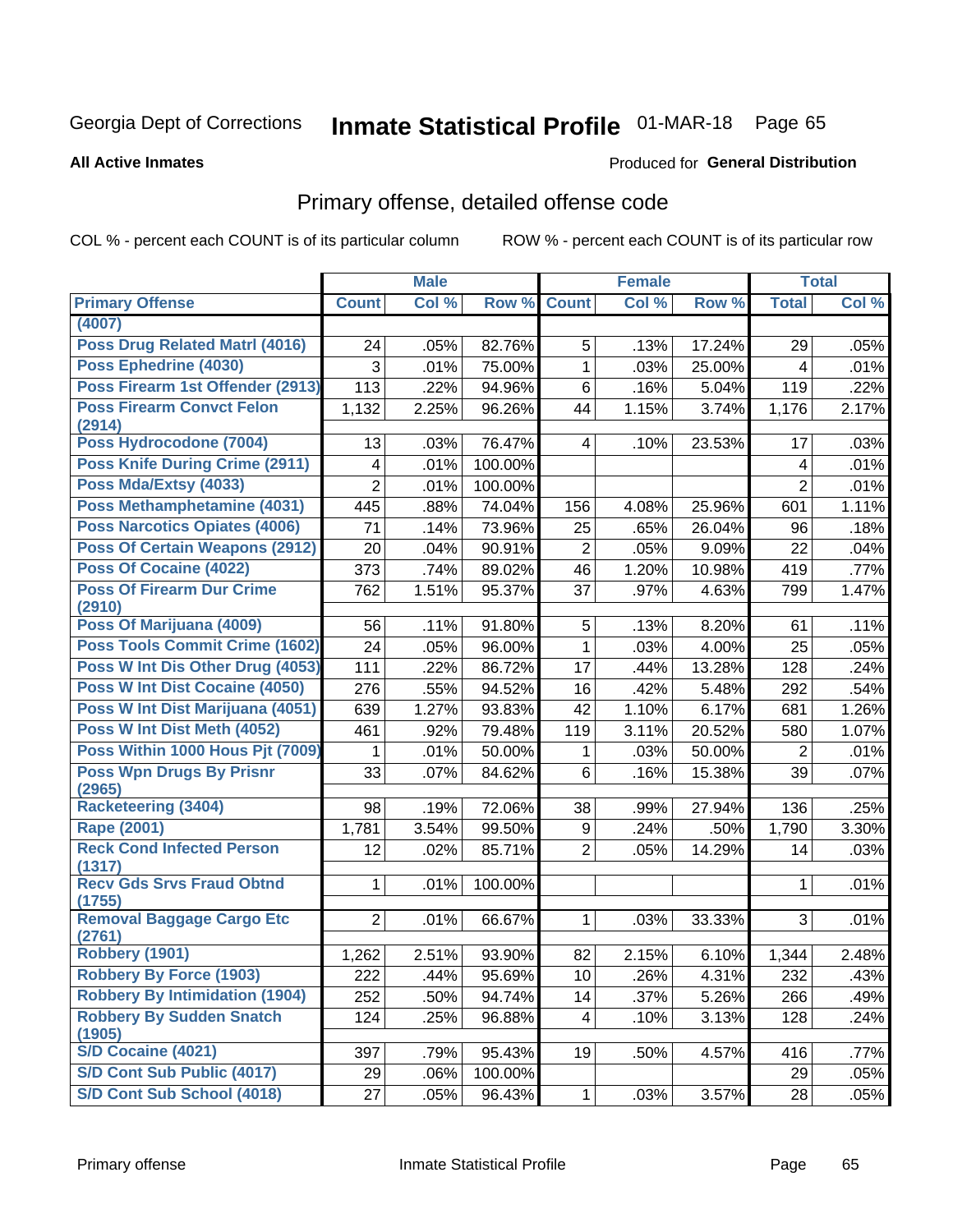# Inmate Statistical Profile 01-MAR-18 Page 66

#### **All Active Inmates**

#### Produced for General Distribution

## Primary offense, detailed offense code

COL % - percent each COUNT is of its particular column

|                                            |                | <b>Male</b> |         |                | <b>Female</b> |         |                | <b>Total</b> |
|--------------------------------------------|----------------|-------------|---------|----------------|---------------|---------|----------------|--------------|
| <b>Primary Offense</b>                     | <b>Count</b>   | Col %       | Row %   | <b>Count</b>   | Col %         | Row %   | <b>Total</b>   | Col %        |
| S/D Dep Stim Cntrf Drugs (4002)            | 60             | .12%        | 81.08%  | 14             | .37%          | 18.92%  | 74             | .14%         |
| <b>S/D Narcotics Opiates (4001)</b>        | 20             | .04%        | 76.92%  | 6              | .16%          | 23.08%  | 26             | .05%         |
| S/D Of Marijuana (4004)                    | 227            | .45%        | 96.19%  | 9              | .24%          | 3.81%   | 236            | .44%         |
| Sale Mda/Extsy (4034)                      | 3              | .01%        | 100.00% |                |               |         | 3              | .01%         |
| Sale Methamphetamine (4032)                | 237            | .47%        | 82.01%  | 52             | 1.36%         | 17.99%  | 289            | .53%         |
| <b>Sex Exploitation Child (2843)</b>       | 217            | .43%        | 99.09%  | $\overline{2}$ | .05%          | .91%    | 219            | .40%         |
| <b>Sex Offender Fail Registr (2026)</b>    | 484            | .96%        | 97.98%  | 10             | .26%          | 2.02%   | 494            | .91%         |
| <b>Sex Offender Fail To Move (2028)</b>    | 7              | .01%        | 100.00% |                |               |         | $\overline{7}$ | .01%         |
| Sexl/Asslt/Agn/Pers/Cstdy (2023)           | 16             | .03%        | 100.00% |                |               |         | 16             | .03%         |
| <b>Sexual Aslt By Therapist (2024)</b>     |                |             |         | 1              | .03%          | 100.00% | 1              | .01%         |
| <b>Sexual Battery (2011)</b>               | 188            | .37%        | 99.47%  | 1              | .03%          | .53%    | 189            | .35%         |
| Simple Battery (1316)                      | 11             | .02%        | 100.00% |                |               |         | 11             | .02%         |
| <b>Sodomy (2002)</b>                       | 10             | .02%        | 100.00% |                |               |         | 10             | .02%         |
| <b>Solicit Sodomy From Minor</b>           | 7              | .01%        | 100.00% |                |               |         | $\overline{7}$ | .01%         |
| (2025)                                     |                |             |         |                |               |         |                |              |
| <b>Solicit/Accepting Bribe (2712)</b>      | 1              | .01%        | 100.00% |                |               |         | 1              | .01%         |
| <b>Stalking (1320)</b>                     | 6              | .01%        | 100.00% |                |               |         | 6              | .01%         |
| <b>Statutory Rape (2018)</b>               | 754            | 1.50%       | 97.67%  | 18             | .47%          | 2.33%   | 772            | 1.43%        |
| <b>Tampering With Evidence (2315)</b>      | 8              | .02%        | 72.73%  | 3              | .08%          | 27.27%  | 11             | .02%         |
| <b>Telecommunications Fraud</b><br>(1759)  | 1              | .01%        | 100.00% |                |               |         | 1              | .01%         |
| <b>Terrorist Threats &amp; Acts (1307)</b> | 346            | .69%        | 94.54%  | 20             | .52%          | 5.46%   | 366            | .68%         |
| <b>Theft Bring Prop In State (1815)</b>    | 6              | .01%        | 100.00% |                |               |         | 6              | .01%         |
| <b>Theft By Conversion (1808)</b>          | 15             | .03%        | 88.24%  | 2              | .05%          | 11.76%  | 17             | .03%         |
| <b>Theft By Deception (1803)</b>           | 30             | .06%        | 75.00%  | 10             | .26%          | 25.00%  | 40             | .07%         |
| <b>Theft By Extortion (1804)</b>           |                |             |         | $\overline{2}$ | .05%          | 100.00% | $\overline{2}$ | .01%         |
| <b>Theft By Rec Stolen Prop (1806)</b>     | 498            | .99%        | 89.89%  | 56             | 1.47%         | 10.11%  | 554            | 1.02%        |
| <b>Theft By Shoplifting (1821)</b>         | 410            | .81%        | 71.30%  | 165            | 4.32%         | 28.70%  | 575            | 1.06%        |
| <b>Theft By Taking (1802)</b>              | 661            | 1.31%       | 82.11%  | 144            | 3.77%         | 17.89%  | 805            | 1.49%        |
| <b>Theft Credit Card (1751)</b>            | 16             | .03%        | 59.26%  | 11             | .29%          | 40.74%  | 27             | .05%         |
| <b>Theft Motorveh Or Part (1813)</b>       | 32             | .06%        | 94.12%  | $\overline{c}$ | .05%          | 5.88%   | 34             | .06%         |
| <b>Theft Of Lost Property (1805)</b>       | 1              | .01%        | 33.33%  | $\overline{2}$ | .05%          | 66.67%  | 3              | .01%         |
| <b>Theft Of Services (1807)</b>            | $\overline{2}$ | .01%        | 100.00% |                |               |         | $\overline{2}$ | .01%         |
| <b>Theft Recv Prop Out State (1816)</b>    | 3              | .01%        | 100.00% |                |               |         | 3              | .01%         |
| <b>Traf Amphtmine 200-399 Gm</b><br>(4127) | $\overline{2}$ | .01%        | 66.67%  | $\mathbf{1}$   | .03%          | 33.33%  | 3              | .01%         |
| <b>Traf Amphtmine 28-199 Gm</b><br>(4126)  | 6              | .01%        | 75.00%  | $\overline{2}$ | .05%          | 25.00%  | 8              | .01%         |
| Traf Amphtmine 400+ Gm (4128)              | 3              | .01%        | 100.00% |                |               |         | 3              | .01%         |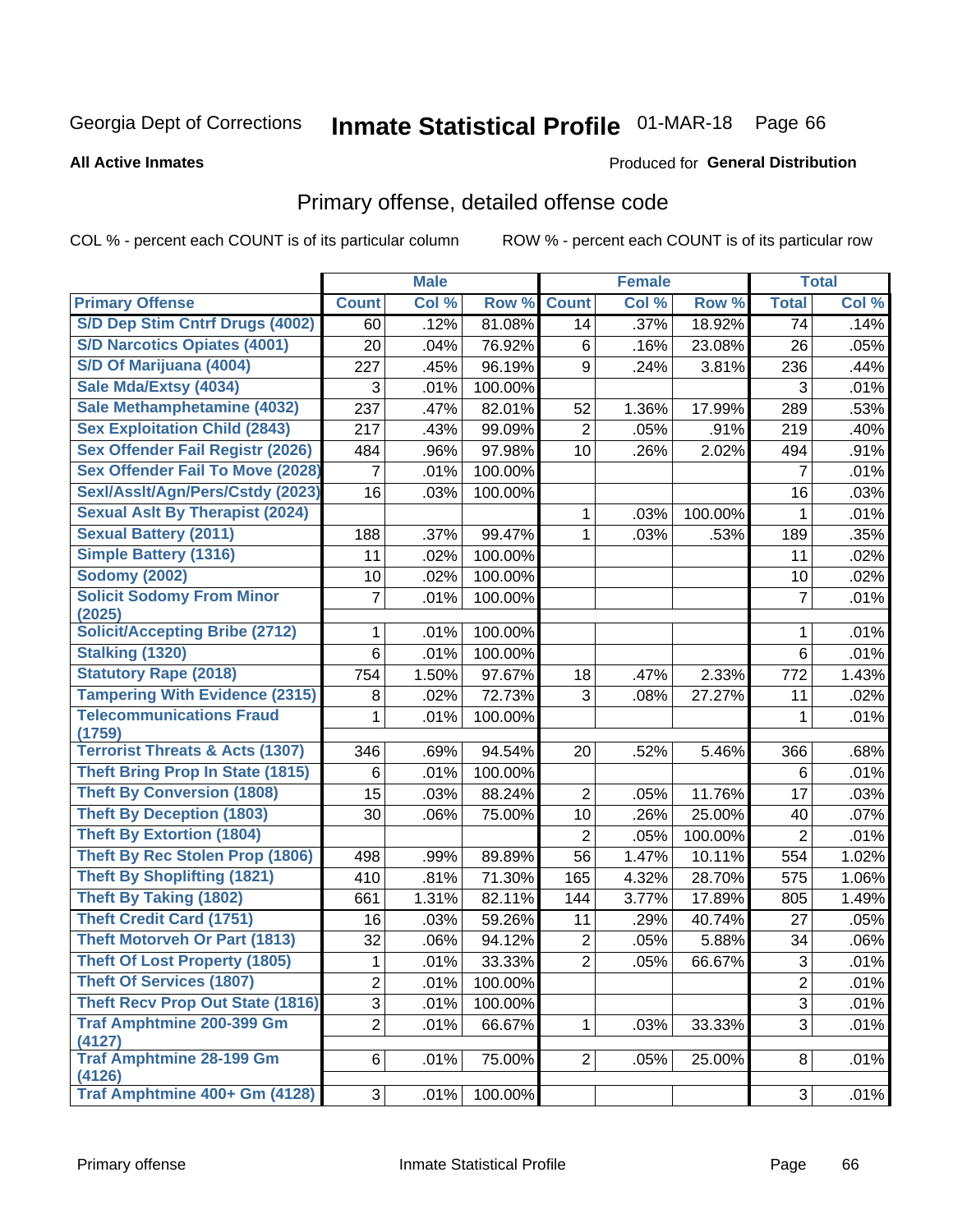# Inmate Statistical Profile 01-MAR-18 Page 67

**All Active Inmates** 

#### Produced for General Distribution

## Primary offense, detailed offense code

COL % - percent each COUNT is of its particular column

|                                            |                 | <b>Male</b> |         |                     | <b>Female</b> |        |                 | <b>Total</b> |
|--------------------------------------------|-----------------|-------------|---------|---------------------|---------------|--------|-----------------|--------------|
| <b>Primary Offense</b>                     | <b>Count</b>    | Col %       | Row %   | <b>Count</b>        | Col %         | Row %  | <b>Total</b>    | Col %        |
| <b>Traf Cocaine 201-400 Gm (4102)</b>      | 95              | .19%        | 96.94%  | 3                   | .08%          | 3.06%  | 98              | .18%         |
| <b>Traf Cocaine 401+ Gm (4103)</b>         | 93              | .18%        | 96.88%  | 3                   | .08%          | 3.13%  | 96              | .18%         |
| Traf Cocaine Less 200 Gm (4101)            | 215             | .43%        | 97.73%  | 5                   | .13%          | 2.27%  | 220             | .41%         |
| <b>Traf Marijna 10-2000 Lb (4121)</b>      | 58              | .12%        | 85.29%  | 10                  | .26%          | 14.71% | 68              | .13%         |
| <b>Traf Marijna 10001+ Lb (4123)</b>       | 1               | .01%        | 100.00% |                     |               |        | 1               | .01%         |
| <b>Traf Marijna 2001-10k Lb (4122)</b>     | 2               | .01%        | 100.00% |                     |               |        | $\overline{2}$  | .01%         |
| <b>Traf Mda/Extsy 200-399gm</b>            | 3               | .01%        | 100.00% |                     |               |        | 3               | .01%         |
| (4151)                                     |                 |             |         |                     |               |        |                 |              |
| <b>Traf Mda/Extsy 28-199gm (4150)</b>      | 13              | .03%        | 81.25%  | 3                   | .08%          | 18.75% | 16              | .03%         |
| Traf Mda/Extsy 400+Gm (4152)               | 3               | .01%        | 100.00% |                     |               |        | 3               | .01%         |
| Traf Methamph 200-399 Gm<br>(4141)         | 114             | .23%        | 85.71%  | 19                  | .50%          | 14.29% | 133             | .25%         |
| <b>Traf Methamph 28-199 Gm</b><br>(4140)   | 380             | .75%        | 80.85%  | 90                  | 2.36%         | 19.15% | 470             | .87%         |
| Traf Methamph 400+ Gm (4142)               | 73              | .14%        | 89.02%  | 9                   | .24%          | 10.98% | 82              | .15%         |
| <b>Traf Methamph Unspec Amt</b>            | 109             | .22%        | 77.86%  | 31                  | .81%          | 22.14% | 140             | .26%         |
| (4146)                                     |                 |             |         |                     |               |        |                 |              |
| Traf Methaqualone< 400 Gm<br>(4124)        | $\overline{2}$  | .01%        | 100.00% |                     |               |        | $\overline{2}$  | .01%         |
| <b>Traf Narcotic 15-28 Gm (4112)</b>       | 33              | .07%        | 91.67%  | 3                   | .08%          | 8.33%  | 36              | .07%         |
| Traf Narcotic 29+ Gm (4113)                | 35              | .07%        | 94.59%  | $\overline{2}$      | .05%          | 5.41%  | 37              | .07%         |
| Traf Narcotic Less 14 Gm (4111)            | 39              | .08%        | 86.67%  | 6                   | .16%          | 13.33% | 45              | .08%         |
| <b>Traffick Sexual Servitude (1331)</b>    | 15              | .03%        | 88.24%  | $\overline{2}$      | .05%          | 11.76% | 17              | .03%         |
| <b>Unauth Dist Recrd Devices</b>           | $\overline{2}$  | .01%        | 100.00% |                     |               |        | $\overline{2}$  | .01%         |
| (9907)                                     |                 |             |         |                     |               |        |                 |              |
| <b>Unknown Offense (9999)</b>              | 17              | .03%        | 85.00%  | 3                   | .08%          | 15.00% | 20              | .04%         |
| Uniwfl Mfg/Del/Dist N-C S (4014)           | 7               | .01%        | 100.00% |                     |               |        | $\overline{7}$  | .01%         |
| <b>Use Comm Facity Vio C Sub</b><br>(4133) | 7               | .01%        | 87.50%  | 1                   | .03%          | 12.50% | 8               | .01%         |
| <b>Vehicular Homicide (1123)</b>           | 283             | .56%        | 77.11%  | 84                  | 2.20%         | 22.89% | 367             | .68%         |
| <b>Viol Dngrous Drgs Act (4013)</b>        | 197             | .39%        | 83.47%  | 39                  | 1.02%         | 16.53% | 236             | .44%         |
| Viol Ga Cntrl Sbst Act (4012)              | 11              | .02%        | 84.62%  | 2                   | .05%          | 15.38% | 13              | .02%         |
| <b>Viol Ga Securities Act (1800)</b>       | 1               | .01%        | 100.00% |                     |               |        | 1               | .01%         |
| <b>Viol Motor Vehicle Laws (5001)</b>      | $\overline{34}$ | .07%        | 91.89%  | $\overline{\omega}$ | .08%          | 8.11%  | $\overline{37}$ | .07%         |
| <b>Viol Oath Public Offer (2302)</b>       | 3               | .01%        | 100.00% |                     |               |        | 3               | .01%         |
| <b>Violatn Othr States Law (8001)</b>      | 40              | .08%        | 85.11%  | $\overline{7}$      | .18%          | 14.89% | 47              | .09%         |
| <b>Vol Manslaughter Of Fetus</b>           | $\overline{2}$  | .01%        | 100.00% |                     |               |        | $\overline{2}$  | .01%         |
| (1119)                                     |                 |             |         |                     |               |        |                 |              |
| <b>Voluntary Manslaughter (1102)</b>       | 1,107           | 2.20%       | 88.63%  | 142                 | 3.72%         | 11.37% | 1,249           | 2.31%        |
| <b>Abandonment Of Dep Child (11)</b>       | 4               | .01%        | 100.00% |                     |               |        | 4               | .01%         |
| <b>Assault &amp; Battery (21)</b>          | $6\vert$        | .01%        | 100.00% |                     |               |        | 6               | .01%         |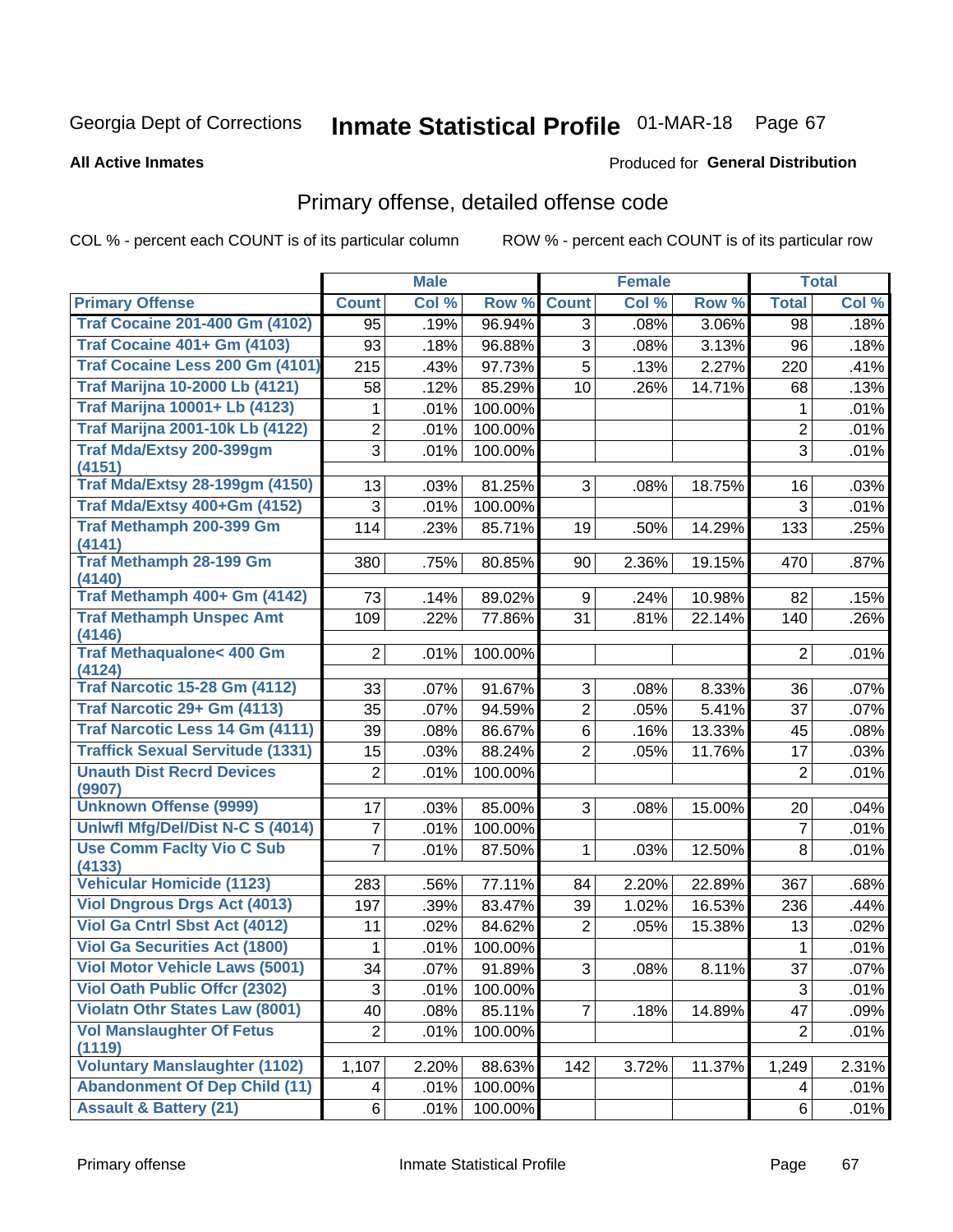# Inmate Statistical Profile 01-MAR-18 Page 68

**All Active Inmates** 

#### Produced for General Distribution

## Primary offense, detailed offense code

COL % - percent each COUNT is of its particular column

|                                         |                | <b>Male</b> |                  |              | <b>Female</b> |         |                | <b>Total</b> |
|-----------------------------------------|----------------|-------------|------------------|--------------|---------------|---------|----------------|--------------|
| <b>Primary Offense</b>                  | <b>Count</b>   | Col %       | Row <sup>%</sup> | <b>Count</b> | Col %         | Row %   | <b>Total</b>   | Col %        |
| <b>Bad Checks (52)</b>                  | 2              | .01%        | 66.67%           | 1            | .03%          | 33.33%  | 3              | .01%         |
| <b>Burglary (45)</b>                    | 7              | .01%        | 100.00%          |              |               |         | 7              | .01%         |
| <b>Cheating &amp; Swindling (51)</b>    | $\overline{2}$ | .01%        | 100.00%          |              |               |         | $\overline{2}$ | .01%         |
| <b>Cpwl &amp; Concealed Weapon (93)</b> | 5              | .01%        | 100.00%          |              |               |         | 5              | .01%         |
| <b>Crmnl Attempt (98)</b>               | $\overline{2}$ | .01%        | 100.00%          |              |               |         | $\overline{2}$ | .01%         |
| <b>Dui (72)</b>                         | 7              | .01%        | 100.00%          |              |               |         |                | .01%         |
| Escape (92)                             | 3              | .01%        | 100.00%          |              |               |         | 3              | .01%         |
| Forgery (55)                            | 3              | .01%        | 100.00%          |              |               |         | 3              | .01%         |
| <b>Misc Misdemeanor (500)</b>           | 3              | .01%        | 100.00%          |              |               |         | 3              | .01%         |
| <b>Other Misdemeanor (99)</b>           | 10             | .02%        | 100.00%          |              |               |         | 10             | .02%         |
| <b>Pointing Gun At Another (96)</b>     |                | .01%        | 100.00%          |              |               |         |                | .01%         |
| Poss Ntp Whiskey (64)                   | $\overline{2}$ | .01%        | 100.00%          |              |               |         | $\overline{2}$ | .01%         |
| Poss Of Marijuana (70)                  |                | .01%        | 100.00%          |              |               |         |                | .01%         |
| <b>Prostitution (81)</b>                |                |             |                  | 1            | .03%          | 100.00% | 1              | .01%         |
| <b>Public Drunkenness (61)</b>          | 3              | .01%        | 100.00%          |              |               |         | 3              | .01%         |
| <b>Public Indecency (83)</b>            | $\overline{2}$ | .01%        | 100.00%          |              |               |         | $\overline{2}$ | .01%         |
| <b>Simple Assault (24)</b>              |                | .01%        | 100.00%          |              |               |         |                | .01%         |
| <b>Simple Battery (25)</b>              |                | .01%        | 100.00%          |              |               |         |                | .01%         |
| <b>Theft By Taking - Larceny (41)</b>   | 24             | .05%        | 100.00%          |              |               |         | 24             | .04%         |
| Viol Motor Veh Law (71)                 | 3              | .01%        | 100.00%          |              |               |         | 3              | .01%         |
| <b>Wife Beating (28)</b>                | $\overline{2}$ | .01%        | 100.00%          |              |               |         | $\overline{2}$ | .01%         |
| <b>Total Rported</b>                    | 50,350         | 100%        | 92.95%           | 3,821        | 100%          | 7.05%   | 54,171         | 101%         |

| N<br>reu | 86  |       | 86       |
|----------|-----|-------|----------|
|          | 436 | 2011  | 1.25     |
|          | co. | $  -$ | י ט∡, די |

| <b>Mode (most frequent)</b> | 1101 Murder | 1101 Murder | 1101 Murder |
|-----------------------------|-------------|-------------|-------------|
|                             |             |             |             |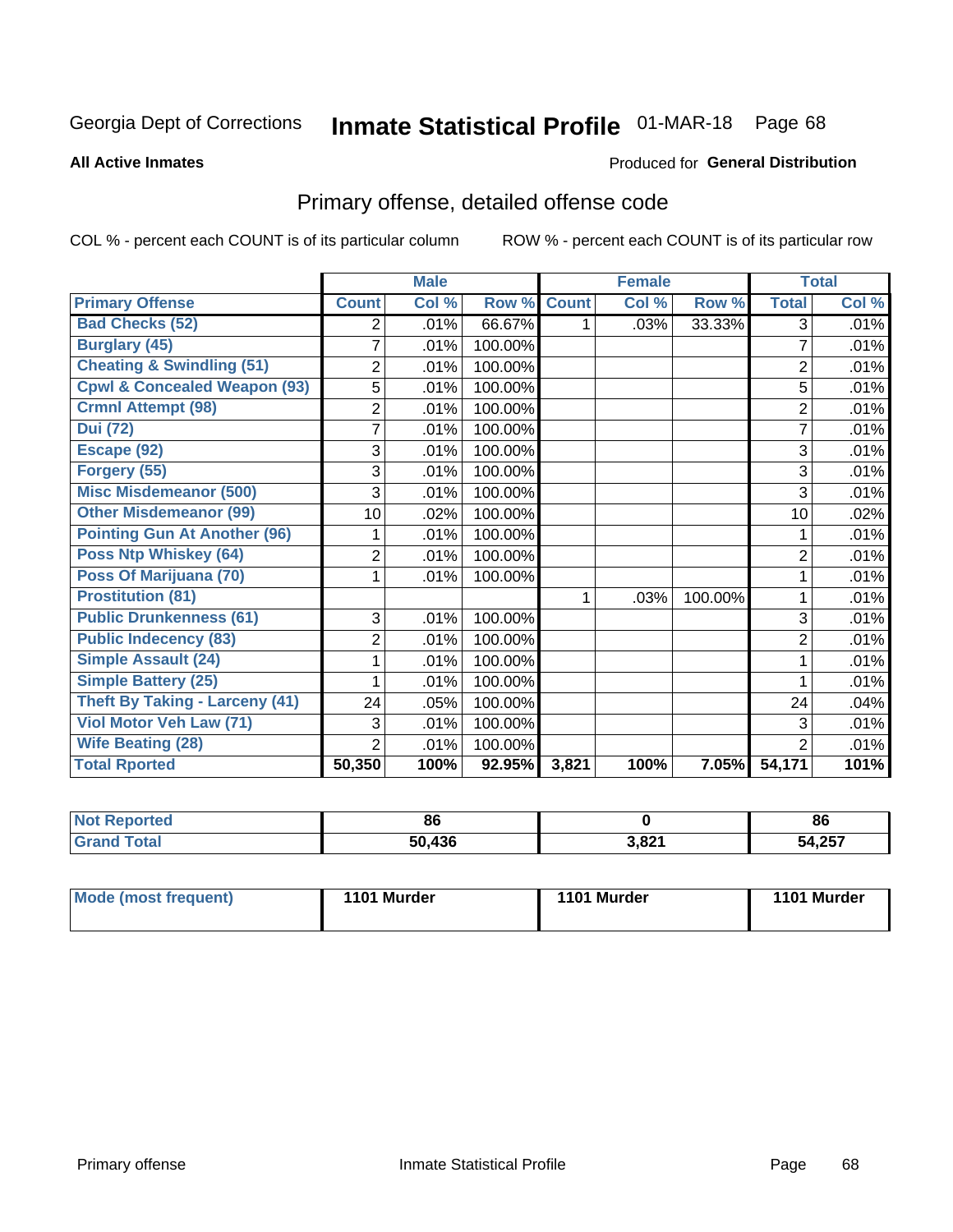## Inmate Statistical Profile 01-MAR-18 Page 69

**All Active Inmates** 

#### **Produced for General Distribution**

## County of conviction of primary offense

COL % - percent each COUNT is of its particular column

|                                    |              | <b>Male</b> |         |                | <b>Female</b> |        |              | <b>Total</b> |
|------------------------------------|--------------|-------------|---------|----------------|---------------|--------|--------------|--------------|
| <b>County of Conviction</b>        | <b>Count</b> | Col %       | Row %   | <b>Count</b>   | Col %         | Row %  | <b>Total</b> | Col %        |
| <b>Unknown</b><br>000              | 188          | .37%        | 94.47%  | 11             | .29%          | 5.53%  | 199          | .37%         |
| <b>Appling County</b><br>001       | 104          | .21%        | 96.30%  | 4              | .10%          | 3.70%  | 108          | .20%         |
| <b>Atkinson County</b><br>002      | 52           | .10%        | 89.66%  | 6              | .16%          | 10.34% | 58           | .11%         |
| <b>Bacon County</b><br>003         | 74           | .15%        | 92.50%  | 6              | .16%          | 7.50%  | 80           | .15%         |
| <b>Baker County</b><br>004         | 10           | .02%        | 100.00% |                |               |        | 10           | .02%         |
| <b>Baldwin County</b><br>005       | 301          | .60%        | 91.49%  | 28             | .73%          | 8.51%  | 329          | .61%         |
| <b>Banks County</b><br>006         | 62           | .12%        | 92.54%  | 5              | .13%          | 7.46%  | 67           | .12%         |
| <b>Barrow County</b><br>007        | 320          | .63%        | 91.69%  | 29             | .76%          | 8.31%  | 349          | .64%         |
| <b>Bartow County</b><br>008        | 624          | 1.24%       | 86.07%  | 101            | 2.64%         | 13.93% | 725          | 1.34%        |
| <b>Ben Hill County</b><br>009      | 268          | .53%        | 91.47%  | 25             | .65%          | 8.53%  | 293          | .54%         |
| <b>Berrien County</b><br>010       | 90           | .18%        | 98.90%  | 1              | .03%          | 1.10%  | 91           | .17%         |
| <b>Bibb County</b><br>011          | 1,119        | 2.22%       | 94.11%  | 70             | 1.83%         | 5.89%  | 1,189        | 2.19%        |
| <b>Bleckley County</b><br>012      | 72           | .14%        | 92.31%  | 6              | .16%          | 7.69%  | 78           | .14%         |
| <b>Brantley County</b><br>013      | 72           | .14%        | 90.00%  | 8              | .21%          | 10.00% | 80           | .15%         |
| <b>Brooks County</b><br>014        | 53           | .11%        | 96.36%  | $\overline{2}$ | .05%          | 3.64%  | 55           | .10%         |
| 015<br><b>Bryan County</b>         | 68           | .13%        | 97.14%  | $\overline{2}$ | .05%          | 2.86%  | 70           | .13%         |
| <b>Bulloch County</b><br>016       | 566          | 1.12%       | 93.55%  | 39             | 1.02%         | 6.45%  | 605          | 1.12%        |
| <b>Burke County</b><br>017         | 220          | $.44\%$     | 96.49%  | 8              | .21%          | 3.51%  | 228          | .42%         |
| <b>Butts County</b><br>018         | 106          | .21%        | 95.50%  | 5              | .13%          | 4.50%  | 111          | .20%         |
| <b>Calhoun County</b><br>019       | 29           | .06%        | 96.67%  | $\mathbf 1$    | .03%          | 3.33%  | 30           | .06%         |
| <b>Camden County</b><br>020        | 190          | .38%        | 94.06%  | 12             | .31%          | 5.94%  | 202          | .37%         |
| <b>Candler County</b><br>021       | 112          | .22%        | 90.32%  | 12             | .31%          | 9.68%  | 124          | .23%         |
| <b>Carroll County</b><br>022       | 602          | 1.19%       | 92.62%  | 48             | 1.26%         | 7.38%  | 650          | 1.20%        |
| <b>Catoosa County</b><br>023       | 376          | .75%        | 88.68%  | 48             | 1.26%         | 11.32% | 424          | .78%         |
| <b>Charlton County</b><br>024      | 64           | .13%        | 91.43%  | 6              | .16%          | 8.57%  | 70           | .13%         |
| 025<br><b>Chatham County</b>       | 1,895        | 3.76%       | 95.42%  | 91             | 2.38%         | 4.58%  | 1,986        | 3.66%        |
| <b>Chattahoochee County</b><br>026 | 28           | .06%        | 100.00% |                |               |        | 28           | .05%         |
| <b>Chattooga County</b><br>027     | 242          | .48%        | 91.67%  | 22             | .58%          | 8.33%  | 264          | .49%         |
| <b>Cherokee County</b><br>028      | 526          | 1.04%       | 88.11%  | 71             | 1.86%         | 11.89% | 597          | 1.10%        |
| <b>Clarke County</b><br>029        | 554          | 1.10%       | 93.27%  | 40             | 1.05%         | 6.73%  | 594          | 1.09%        |
| <b>Clay County</b><br>030          | 17           | .03%        | 77.27%  | 5              | .13%          | 22.73% | 22           | .04%         |
| 031<br><b>Clayton County</b>       | 1,396        | 2.77%       | 92.63%  | 111            | 2.90%         | 7.37%  | 1,507        | 2.78%        |
| <b>Clinch County</b><br>032        | 47           | .09%        | 92.16%  | 4              | .10%          | 7.84%  | 51           | .09%         |
| <b>Cobb County</b><br>033          | 2,457        | 4.87%       | 92.26%  | 206            | 5.39%         | 7.74%  | 2,663        | 4.91%        |
| <b>Coffee County</b><br>034        | 234          | .46%        | 94.74%  | 13             | .34%          | 5.26%  | 247          | .46%         |
| <b>Colquitt County</b><br>035      | 198          | .39%        | 93.84%  | 13             | .34%          | 6.16%  | 211          | .39%         |
| <b>Columbia County</b><br>036      | 417          | .83%        | 91.85%  | 37             | .97%          | 8.15%  | 454          | .84%         |
| <b>Cook County</b><br>037          | 114          | .23%        | 89.76%  | 13             | .34%          | 10.24% | 127          | .23%         |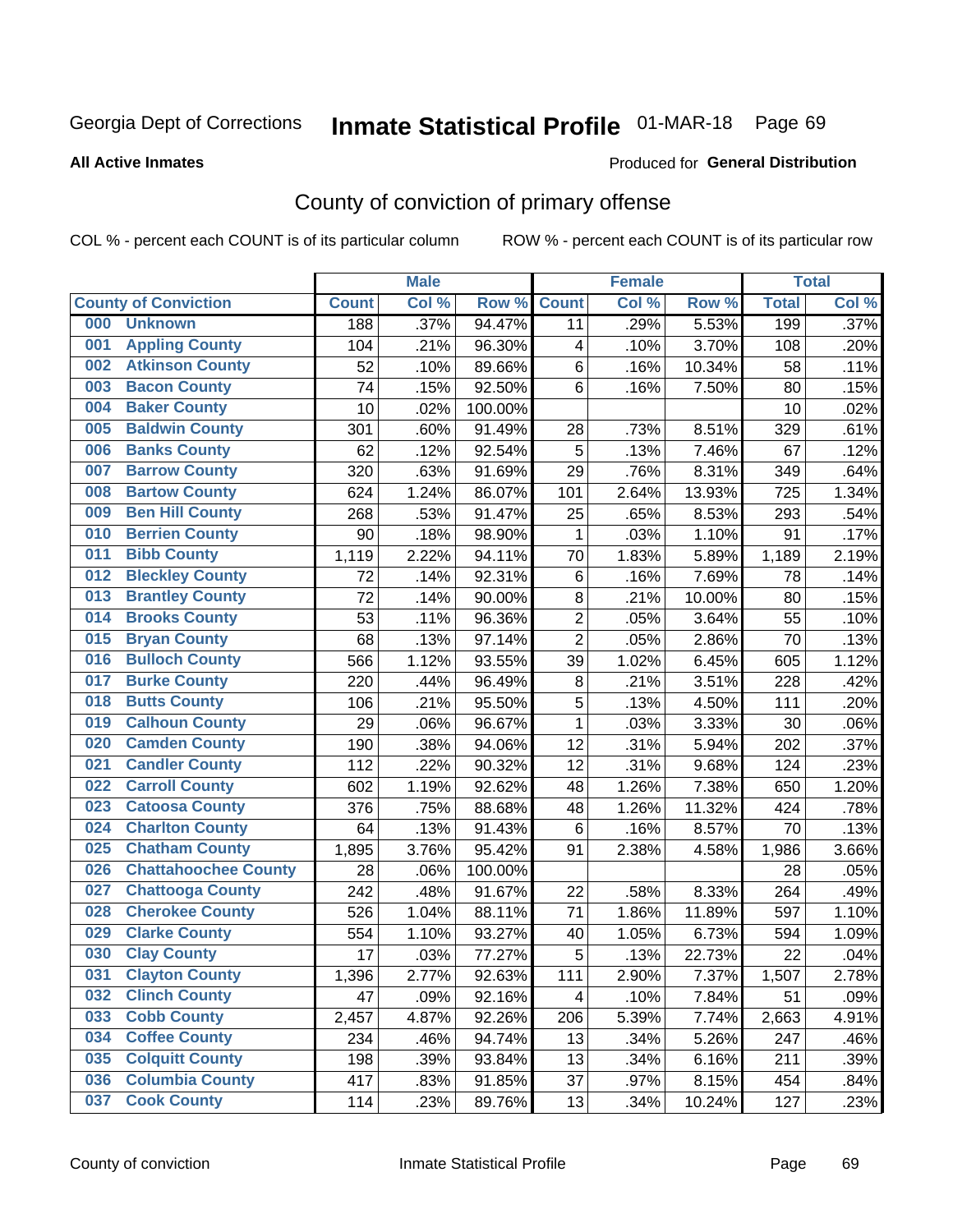## Inmate Statistical Profile 01-MAR-18 Page 70

#### **All Active Inmates**

#### **Produced for General Distribution**

## County of conviction of primary offense

COL % - percent each COUNT is of its particular column

|                                |                | <b>Male</b> |         |                  | <b>Female</b> |          |              | <b>Total</b> |
|--------------------------------|----------------|-------------|---------|------------------|---------------|----------|--------------|--------------|
| <b>County of Conviction</b>    | <b>Count</b>   | Col %       | Row %   | <b>Count</b>     | Col %         | Row %    | <b>Total</b> | Col %        |
| <b>Coweta County</b><br>038    | 640            | 1.27%       | 93.16%  | 47               | 1.23%         | 6.84%    | 687          | 1.27%        |
| <b>Crawford County</b><br>039  | 22             | .04%        | 84.62%  | 4                | .10%          | 15.38%   | 26           | .05%         |
| <b>Crisp County</b><br>040     | 303            | .60%        | 92.94%  | 23               | .60%          | 7.06%    | 326          | .60%         |
| <b>Dade County</b><br>041      | 99             | .20%        | 92.52%  | 8                | .21%          | 7.48%    | 107          | .20%         |
| <b>Dawson County</b><br>042    | 85             | .17%        | 84.16%  | 16               | .42%          | 15.84%   | 101          | .19%         |
| <b>Decatur County</b><br>043   | 221            | .44%        | 95.26%  | 11               | .29%          | 4.74%    | 232          | .43%         |
| <b>Dekalb County</b><br>044    | 3,058          | 6.06%       | 95.44%  | 146              | 3.82%         | 4.56%    | 3,204        | 5.91%        |
| <b>Dodge County</b><br>045     | 162            | .32%        | 93.10%  | 12               | .31%          | 6.90%    | 174          | .32%         |
| <b>Dooly County</b><br>046     | 110            | .22%        | 95.65%  | 5                | .13%          | 4.35%    | 115          | .21%         |
| <b>Dougherty County</b><br>047 | 958            | 1.90%       | 94.85%  | 52               | 1.36%         | 5.15%    | 1,010        | 1.86%        |
| <b>Douglas County</b><br>048   | 1,019          | 2.02%       | 89.62%  | 118              | 3.09%         | 10.38%   | 1,137        | 2.10%        |
| <b>Early County</b><br>049     | 91             | .18%        | 91.92%  | 8                | .21%          | 8.08%    | 99           | .18%         |
| <b>Echols County</b><br>050    | 12             | .02%        | 100.00% |                  |               |          | 12           | .02%         |
| 051<br><b>Effingham County</b> | 242            | .48%        | 92.72%  | 19               | .50%          | 7.28%    | 261          | .48%         |
| <b>Elbert County</b><br>052    | 151            | .30%        | 94.38%  | 9                | .24%          | 5.63%    | 160          | .29%         |
| <b>Emanuel County</b><br>053   | 166            | .33%        | 91.71%  | 15               | .39%          | 8.29%    | 181          | .33%         |
| <b>Evans County</b><br>054     | 78             | .15%        | 93.98%  | 5                | .13%          | 6.02%    | 83           | .15%         |
| <b>Fannin County</b><br>055    | 92             | .18%        | 91.09%  | 9                | .24%          | 8.91%    | 101          | .19%         |
| <b>Fayette County</b><br>056   | 333            | .66%        | 90.49%  | 35               | .92%          | 9.51%    | 368          | .68%         |
| <b>Floyd County</b><br>057     | 901            | 1.79%       | 89.12%  | 110              | 2.88%         | 10.88%   | 1,011        | 1.86%        |
| <b>Forsyth County</b><br>058   | 376            | .75%        | 91.93%  | 33               | .86%          | 8.07%    | 409          | .75%         |
| <b>Franklin County</b><br>059  | 160            | .32%        | 90.91%  | 16               | .42%          | 9.09%    | 176          | .32%         |
| <b>Fulton County</b><br>060    | 5,095          | 10.10%      | 96.13%  | 205              | 5.37%         | 3.87%    | 5,300        | 9.77%        |
| <b>Gilmer County</b><br>061    | 91             | .18%        | 91.92%  | 8                | .21%          | 8.08%    | 99           | .18%         |
| <b>Glascock County</b><br>062  | $6\phantom{1}$ | .01%        | 100.00% |                  |               |          | 6            | .01%         |
| 063<br><b>Glynn County</b>     | 522            | 1.03%       | 94.22%  | 32               | .84%          | 5.78%    | 554          | 1.02%        |
| <b>Gordon County</b><br>064    | 367            | .73%        | 87.38%  | 53               | 1.39%         | 12.62%   | 420          | .77%         |
| 065<br><b>Grady County</b>     | 143            | .28%        | 95.33%  | 7                | .18%          | 4.67%    | 150          | .28%         |
| <b>Greene County</b><br>066    | 105            | .21%        | 92.92%  | 8                | .21%          | 7.08%    | 113          | .21%         |
| <b>Gwinnett County</b><br>067  | 2,670          | 5.29%       | 92.97%  | 202              | 5.29%         | 7.03%    | 2,872        | 5.29%        |
| <b>Habersham County</b><br>068 | 117            | .23%        | 92.86%  | $\boldsymbol{9}$ | .24%          | 7.14%    | 126          | .23%         |
| 069<br><b>Hall County</b>      | 730            | 1.45%       | 92.17%  | 62               | 1.62%         | 7.83%    | 792          | 1.46%        |
| <b>Hancock County</b><br>070   | 36             | .07%        | 100.00% |                  |               |          | 36           | .07%         |
| <b>Haralson County</b><br>071  | 115            | .23%        | 95.04%  | 6                | .16%          | 4.96%    | 121          | .22%         |
| <b>Harris County</b><br>072    | 117            | .23%        | 92.86%  | 9                | .24%          | 7.14%    | 126          | .23%         |
| <b>Hart County</b><br>073      | 156            | .31%        | 90.70%  | 16               | .42%          | $9.30\%$ | 172          | .32%         |
| <b>Heard County</b><br>074     | 47             | .09%        | 90.38%  | 5                | .13%          | 9.62%    | 52           | .10%         |
| <b>Henry County</b><br>075     | 538            | 1.07%       | 89.82%  | 61               | 1.60%         | 10.18%   | 599          | 1.10%        |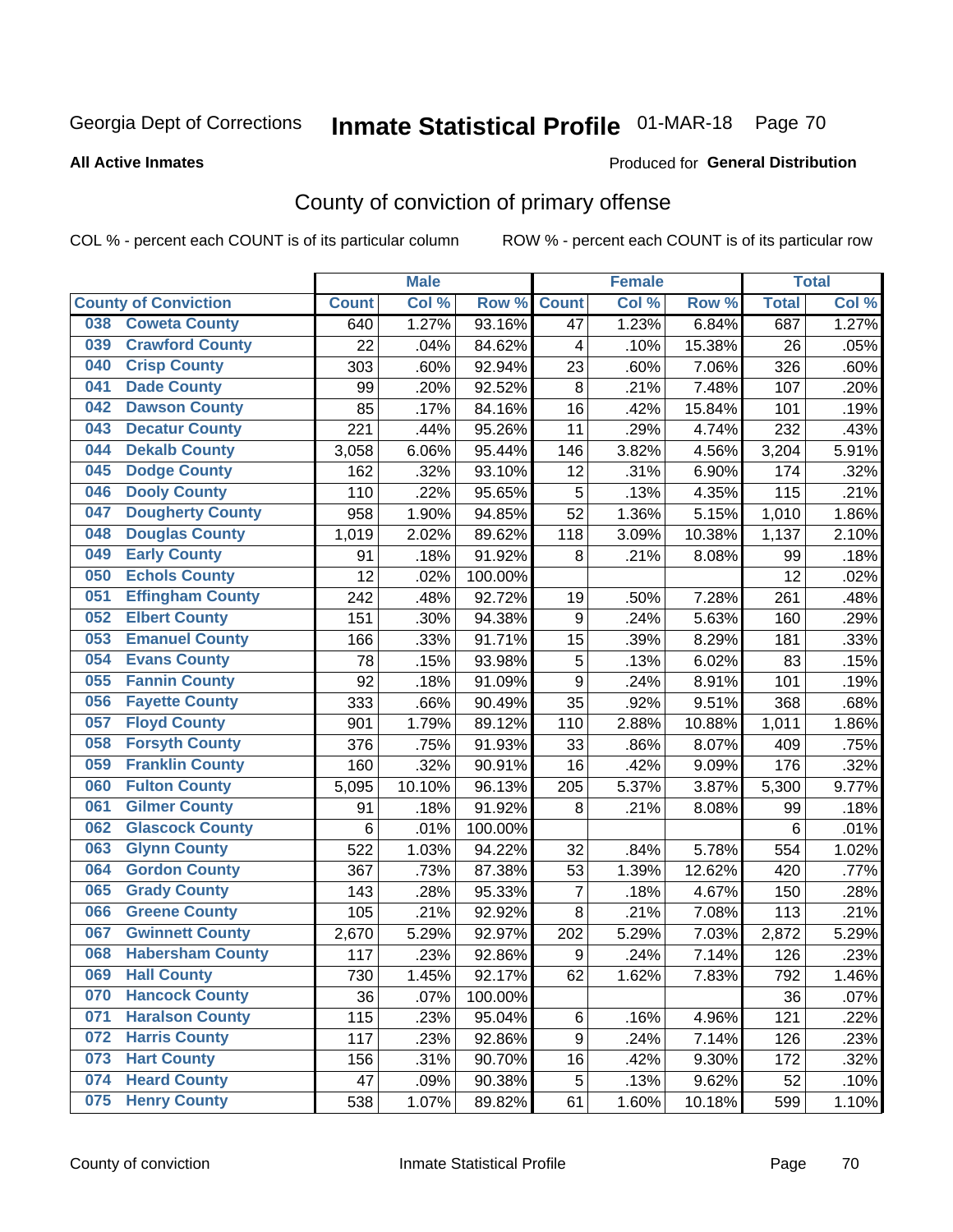# Inmate Statistical Profile 01-MAR-18 Page 71

#### **All Active Inmates**

#### Produced for General Distribution

## County of conviction of primary offense

COL % - percent each COUNT is of its particular column

|     |                             |              | <b>Male</b> |         |                         | <b>Female</b> |        |              | <b>Total</b> |
|-----|-----------------------------|--------------|-------------|---------|-------------------------|---------------|--------|--------------|--------------|
|     | <b>County of Conviction</b> | <b>Count</b> | Col %       | Row %   | <b>Count</b>            | Col %         | Row %  | <b>Total</b> | Col %        |
| 076 | <b>Houston County</b>       | 633          | 1.26%       | 93.23%  | 46                      | 1.20%         | 6.77%  | 679          | 1.25%        |
| 077 | <b>Irwin County</b>         | 77           | .15%        | 97.47%  | $\overline{2}$          | .05%          | 2.53%  | 79           | .15%         |
| 078 | <b>Jackson County</b>       | 275          | .55%        | 91.06%  | 27                      | .71%          | 8.94%  | 302          | .56%         |
| 079 | <b>Jasper County</b>        | 56           | .11%        | 96.55%  | $\mathbf 2$             | .05%          | 3.45%  | 58           | .11%         |
| 080 | <b>Jeff Davis County</b>    | 91           | .18%        | 95.79%  | 4                       | .10%          | 4.21%  | 95           | .18%         |
| 081 | <b>Jefferson County</b>     | 157          | .31%        | 96.32%  | $\,6$                   | .16%          | 3.68%  | 163          | .30%         |
| 082 | <b>Jenkins County</b>       | 76           | .15%        | 96.20%  | $\sqrt{3}$              | .08%          | 3.80%  | 79           | .15%         |
| 083 | <b>Johnson County</b>       | 32           | .06%        | 94.12%  | $\overline{2}$          | .05%          | 5.88%  | 34           | .06%         |
| 084 | <b>Jones County</b>         | 217          | .43%        | 87.15%  | 32                      | .84%          | 12.85% | 249          | .46%         |
| 085 | <b>Lamar County</b>         | 83           | .16%        | 88.30%  | 11                      | .29%          | 11.70% | 94           | .17%         |
| 086 | <b>Lanier County</b>        | 44           | .09%        | 97.78%  | 1                       | .03%          | 2.22%  | 45           | .08%         |
| 087 | <b>Laurens County</b>       | 256          | .51%        | 95.17%  | 13                      | .34%          | 4.83%  | 269          | .50%         |
| 088 | <b>Lee County</b>           | 70           | .14%        | 92.11%  | 6                       | .16%          | 7.89%  | 76           | .14%         |
| 089 | <b>Liberty County</b>       | 253          | .50%        | 94.76%  | 14                      | .37%          | 5.24%  | 267          | .49%         |
| 090 | <b>Lincoln County</b>       | 41           | .08%        | 89.13%  | $\mathbf 5$             | .13%          | 10.87% | 46           | .08%         |
| 091 | <b>Long County</b>          | 71           | .14%        | 93.42%  | 5                       | .13%          | 6.58%  | 76           | .14%         |
| 092 | <b>Lowndes County</b>       | 473          | .94%        | 95.94%  | 20                      | .52%          | 4.06%  | 493          | .91%         |
| 093 | <b>Lumpkin County</b>       | 91           | .18%        | 94.79%  | 5                       | .13%          | 5.21%  | 96           | .18%         |
| 094 | <b>Macon County</b>         | 46           | .09%        | 95.83%  | $\overline{2}$          | .05%          | 4.17%  | 48           | .09%         |
| 095 | <b>Madison County</b>       | 151          | .30%        | 90.96%  | 15                      | .39%          | 9.04%  | 166          | .31%         |
| 096 | <b>Marion County</b>        | 27           | .05%        | 96.43%  | $\mathbf{1}$            | .03%          | 3.57%  | 28           | .05%         |
| 097 | <b>Mcduffie County</b>      | 196          | .39%        | 94.23%  | 12                      | .31%          | 5.77%  | 208          | .38%         |
| 098 | <b>Mcintosh County</b>      | 46           | .09%        | 100.00% |                         |               |        | 46           | .08%         |
| 099 | <b>Meriwether County</b>    | 183          | .36%        | 91.04%  | 18                      | .47%          | 8.96%  | 201          | .37%         |
| 100 | <b>Miller County</b>        | 35           | .07%        | 87.50%  | $\mathbf 5$             | .13%          | 12.50% | 40           | .07%         |
| 101 | <b>Mitchell County</b>      | 159          | .32%        | 93.53%  | 11                      | .29%          | 6.47%  | 170          | .31%         |
| 102 | <b>Monroe County</b>        | 126          | .25%        | 92.65%  | 10                      | .26%          | 7.35%  | 136          | .25%         |
| 103 | <b>Montgomery County</b>    | 36           | .07%        | 90.00%  | $\overline{\mathbf{4}}$ | .10%          | 10.00% | 40           | .07%         |
| 104 | <b>Morgan County</b>        | 124          | .25%        | 92.54%  | 10                      | .26%          | 7.46%  | 134          | .25%         |
| 105 | <b>Murray County</b>        | 212          | .42%        | 90.99%  | 21                      | .55%          | 9.01%  | 233          | .43%         |
| 106 | <b>Muscogee County</b>      | 1,200        | 2.38%       | 94.94%  | 64                      | 1.67%         | 5.06%  | 1,264        | 2.33%        |
| 107 | <b>Newton County</b>        | 717          | 1.42%       | 90.30%  | 77                      | 2.02%         | 9.70%  | 794          | 1.46%        |
| 108 | <b>Oconee County</b>        | 52           | .10%        | 98.11%  | 1                       | .03%          | 1.89%  | 53           | .10%         |
| 109 | <b>Oglethorpe County</b>    | 69           | .14%        | 90.79%  | $\overline{7}$          | .18%          | 9.21%  | 76           | .14%         |
| 110 | <b>Paulding County</b>      | 232          | .46%        | 90.63%  | 24                      | .63%          | 9.38%  | 256          | .47%         |
| 111 | <b>Peach County</b>         | 105          | .21%        | 93.75%  | $\overline{7}$          | .18%          | 6.25%  | 112          | .21%         |
| 112 | <b>Pickens County</b>       | 102          | .20%        | 89.47%  | 12                      | .31%          | 10.53% | 114          | .21%         |
| 113 | <b>Pierce County</b>        | 109          | .22%        | 93.97%  | $\overline{7}$          | .18%          | 6.03%  | 116          | .21%         |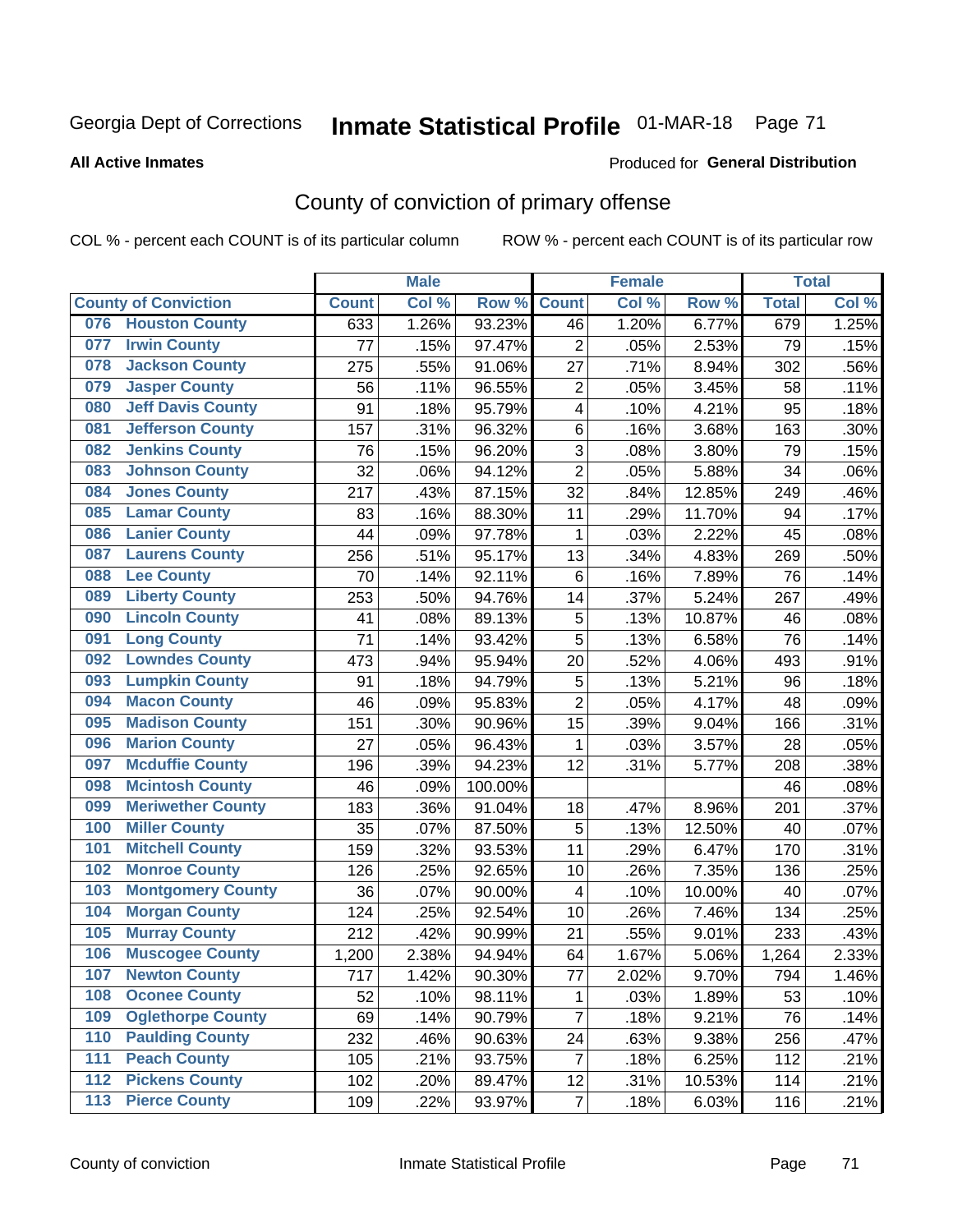# Inmate Statistical Profile 01-MAR-18 Page 72

#### **All Active Inmates**

#### **Produced for General Distribution**

## County of conviction of primary offense

COL % - percent each COUNT is of its particular column

|                                          |              | <b>Male</b> |         |                | <b>Female</b> |        |                 | <b>Total</b> |
|------------------------------------------|--------------|-------------|---------|----------------|---------------|--------|-----------------|--------------|
| <b>County of Conviction</b>              | <b>Count</b> | Col %       | Row %   | <b>Count</b>   | Col %         | Row %  | <b>Total</b>    | Col %        |
| <b>Pike County</b><br>114                | 42           | .08%        | 89.36%  | 5              | .13%          | 10.64% | $\overline{47}$ | .09%         |
| <b>Polk County</b><br>$\overline{115}$   | 197          | .39%        | 92.92%  | 15             | .39%          | 7.08%  | 212             | .39%         |
| <b>Pulaski County</b><br>116             | 52           | .10%        | 96.30%  | $\overline{2}$ | .05%          | 3.70%  | 54              | .10%         |
| <b>Putnam County</b><br>117              | 162          | .32%        | 92.05%  | 14             | .37%          | 7.95%  | 176             | .32%         |
| <b>Quitman County</b><br>118             | 17           | .03%        | 100.00% |                |               |        | 17              | .03%         |
| <b>Rabun County</b><br>119               | 49           | .10%        | 89.09%  | 6              | .16%          | 10.91% | 55              | .10%         |
| <b>Randolph County</b><br>120            | 63           | .12%        | 98.44%  | 1              | .03%          | 1.56%  | 64              | .12%         |
| <b>Richmond County</b><br>121            | 1,967        | 3.90%       | 93.31%  | 141            | 3.69%         | 6.69%  | 2,108           | 3.89%        |
| <b>Rockdale County</b><br>122            | 486          | .96%        | 91.70%  | 44             | 1.15%         | 8.30%  | 530             | .98%         |
| <b>Schley County</b><br>123              | 13           | .03%        | 86.67%  | $\overline{2}$ | .05%          | 13.33% | 15              | .03%         |
| <b>Screven County</b><br>124             | 118          | .23%        | 96.72%  | 4              | .10%          | 3.28%  | 122             | .22%         |
| <b>Seminole County</b><br>125            | 70           | .14%        | 84.34%  | 13             | .34%          | 15.66% | 83              | .15%         |
| <b>Spalding County</b><br>126            | 513          | 1.02%       | 93.78%  | 34             | .89%          | 6.22%  | 547             | 1.01%        |
| <b>Stephens County</b><br>127            | 165          | .33%        | 86.84%  | 25             | .65%          | 13.16% | 190             | .35%         |
| <b>Stewart County</b><br>128             | 35           | .07%        | 97.22%  | 1              | .03%          | 2.78%  | 36              | .07%         |
| <b>Sumter County</b><br>129              | 189          | .37%        | 95.45%  | 9              | .24%          | 4.55%  | 198             | .36%         |
| <b>Talbot County</b><br>130              | 34           | .07%        | 89.47%  | 4              | .10%          | 10.53% | 38              | .07%         |
| <b>Taliaferro County</b><br>131          | 19           | .04%        | 95.00%  | 1              | .03%          | 5.00%  | 20              | .04%         |
| <b>Tattnall County</b><br>132            | 190          | .38%        | 93.14%  | 14             | .37%          | 6.86%  | 204             | .38%         |
| <b>Taylor County</b><br>133              | 66           | .13%        | 90.41%  | $\overline{7}$ | .18%          | 9.59%  | 73              | .13%         |
| <b>Telfair County</b><br>134             | 99           | .20%        | 96.12%  | 4              | .10%          | 3.88%  | 103             | .19%         |
| <b>Terrell County</b><br>135             | 90           | .18%        | 94.74%  | 5              | .13%          | 5.26%  | 95              | .18%         |
| <b>Thomas County</b><br>136              | 204          | .40%        | 97.14%  | $6\phantom{1}$ | .16%          | 2.86%  | 210             | .39%         |
| <b>Tift County</b><br>137                | 338          | .67%        | 95.48%  | 16             | .42%          | 4.52%  | 354             | .65%         |
| <b>Toombs County</b><br>138              | 321          | .64%        | 91.45%  | 30             | .79%          | 8.55%  | 351             | .65%         |
| <b>Towns County</b><br>139               | 56           | .11%        | 77.78%  | 16             | .42%          | 22.22% | 72              | .13%         |
| <b>Treutlen County</b><br>140            | 78           | .15%        | 95.12%  | 4              | .10%          | 4.88%  | 82              | .15%         |
| <b>Troup County</b><br>141               | 648          | 1.28%       | 91.14%  | 63             | 1.65%         | 8.86%  | 711             | 1.31%        |
| <b>Turner County</b><br>142              | 64           | .13%        | 95.52%  | 3              | .08%          | 4.48%  | 67              | .12%         |
| <b>Twiggs County</b><br>$\overline{143}$ | 48           | .10%        | 94.12%  | 3              | .08%          | 5.88%  | 51              | .09%         |
| <b>Union County</b><br>144               | 100          | .20%        | 82.64%  | 21             | .55%          | 17.36% | 121             | .22%         |
| 145<br><b>Upson County</b>               | 169          | .34%        | 93.89%  | 11             | .29%          | 6.11%  | 180             | .33%         |
| <b>Walker County</b><br>146              | 429          | .85%        | 90.51%  | 45             | 1.18%         | 9.49%  | 474             | .87%         |
| <b>Walton County</b><br>147              | 543          | 1.08%       | 90.80%  | 55             | 1.44%         | 9.20%  | 598             | 1.10%        |
| <b>Ware County</b><br>148                | 325          | .64%        | 92.86%  | 25             | .65%          | 7.14%  | 350             | .65%         |
| <b>Warren County</b><br>149              | 35           | .07%        | 97.22%  | 1              | .03%          | 2.78%  | 36              | .07%         |
| <b>Washington County</b><br>150          | 184          | .36%        | 90.64%  | 19             | .50%          | 9.36%  | 203             | .37%         |
| <b>Wayne County</b><br>151               | 158          | .31%        | 92.94%  | 12             | .31%          | 7.06%  | 170             | .31%         |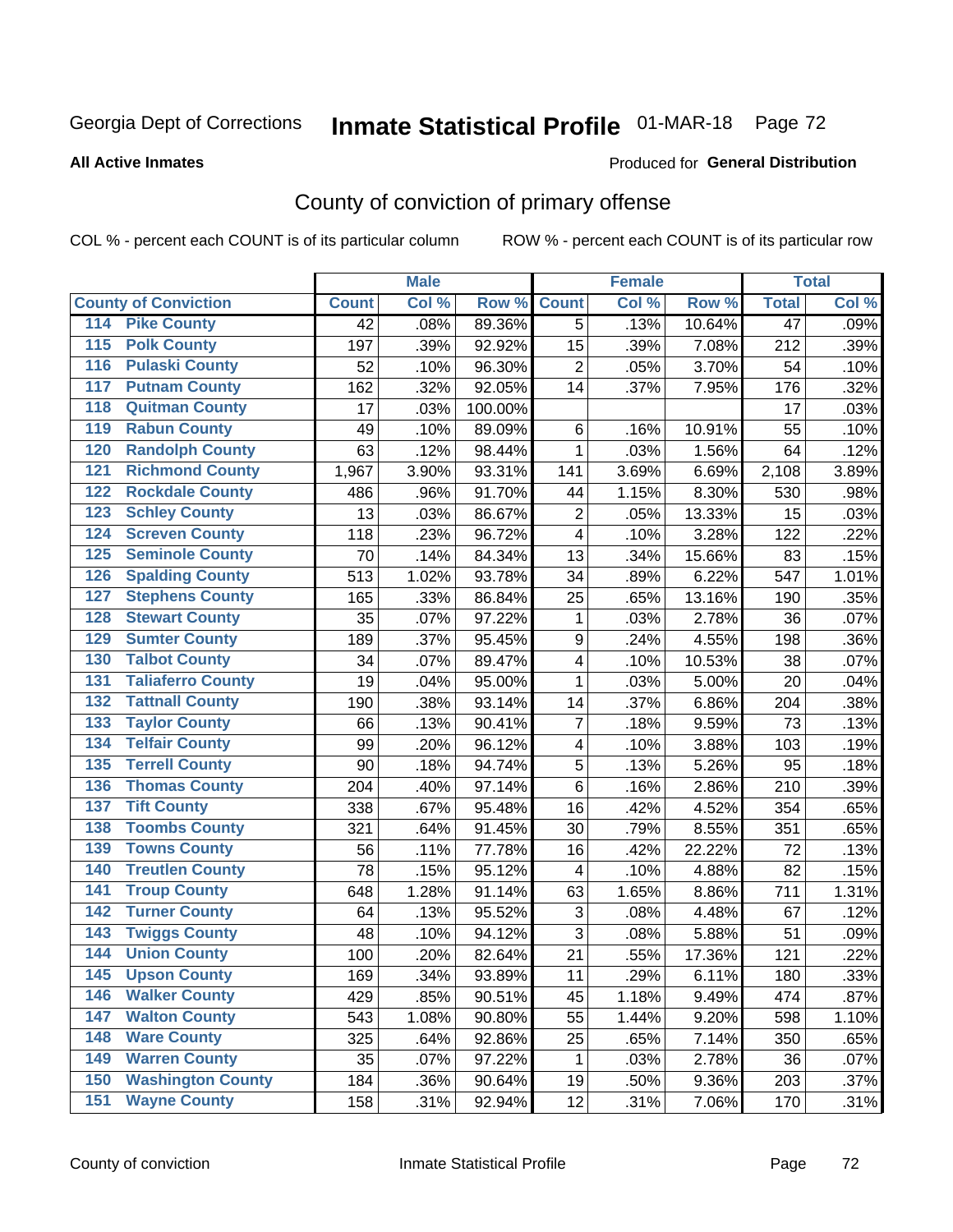# Inmate Statistical Profile 01-MAR-18 Page 73

**All Active Inmates** 

#### Produced for General Distribution

## County of conviction of primary offense

COL % - percent each COUNT is of its particular column

|                                |              | <b>Male</b> |             |       | <b>Female</b> |        |              | <b>Total</b> |
|--------------------------------|--------------|-------------|-------------|-------|---------------|--------|--------------|--------------|
| <b>County of Conviction</b>    | <b>Count</b> | Col %       | Row % Count |       | Col %         | Row %  | <b>Total</b> | Col %        |
| <b>Webster County</b><br>152   | 6            | .01%        | 85.71%      |       | .03%          | 14.29% |              | .01%         |
| <b>Wheeler County</b><br>153   | 26           | .05%        | 92.86%      | 2     | .05%          | 7.14%  | 28           | .05%         |
| <b>White County</b><br>154     | 98           | .19%        | 88.29%      | 13    | .34%          | 11.71% | 111          | .20%         |
| <b>Whitfield County</b><br>155 | 744          | 1.48%       | 88.68%      | 95    | 2.49%         | 11.32% | 839          | 1.55%        |
| <b>Wilcox County</b><br>156    | 47           | $.09\%$     | 95.92%      | 2     | .05%          | 4.08%  | 49           | .09%         |
| <b>Wilkes County</b><br>157    | 78           | .15%        | 91.76%      |       | .18%          | 8.24%  | 85           | .16%         |
| <b>Wilkinson County</b><br>158 | 48           | .10%        | 94.12%      | 3     | .08%          | 5.88%  | 51           | .09%         |
| <b>Worth County</b><br>159     | 129          | .26%        | 91.49%      | 12    | .31%          | 8.51%  | 141          | .26%         |
| <b>Total Rported</b>           | 50,436       | 100%        | 92.96%      | 3,821 | 100%          | 7.04%I | 54,257       | 100%         |

| <b>Not Reported</b> |        |       |        |
|---------------------|--------|-------|--------|
| $\tau$ otar         | 50,436 | 3,821 | 54,257 |

| <b>Mode (most frequent)</b> | <b>Fulton County</b> | <b>ICobb County</b> | <b>Fulton County</b> |
|-----------------------------|----------------------|---------------------|----------------------|
|                             |                      |                     |                      |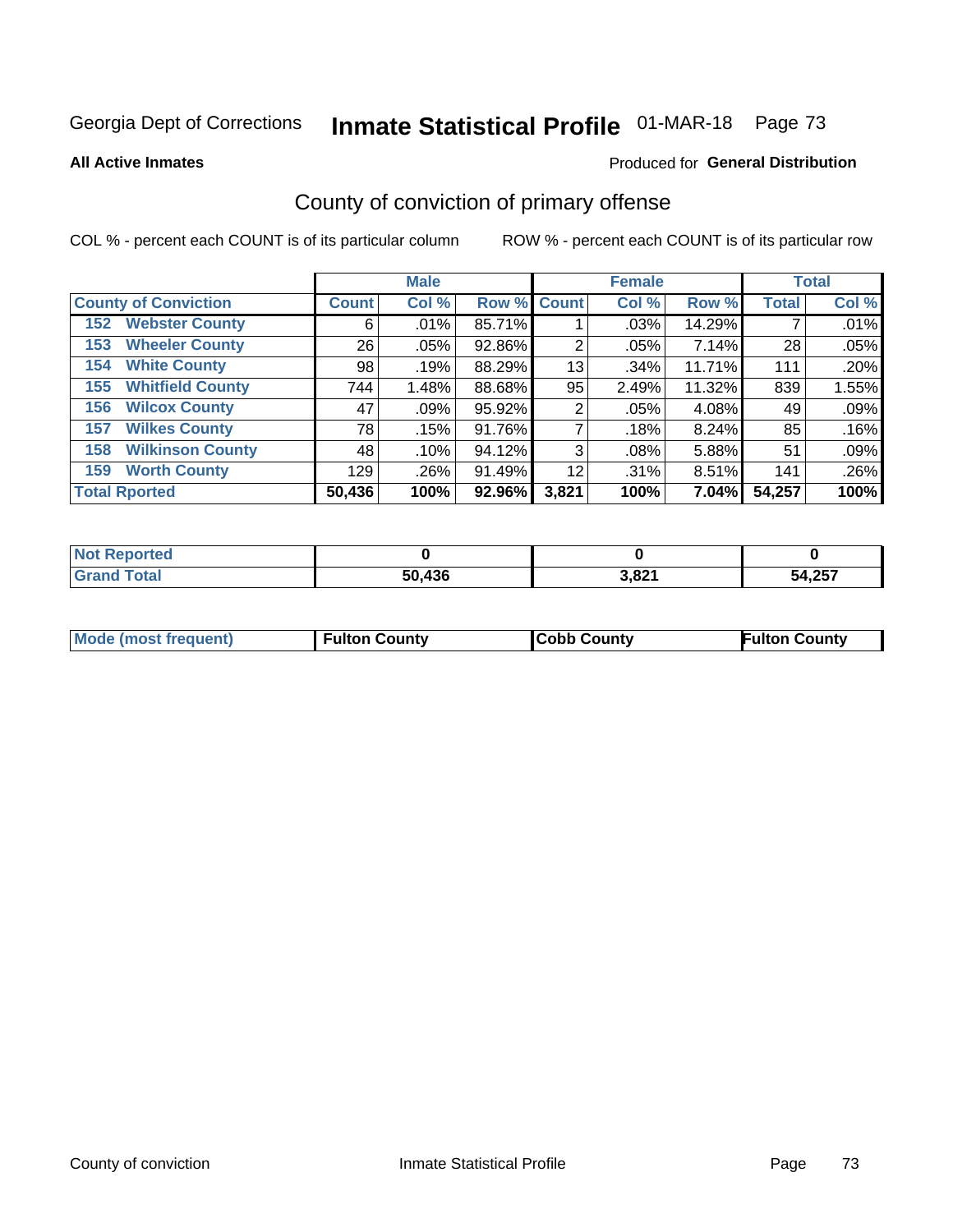### **Georgia Dept of Corrections All Active Inmates**

# Inmate Statistical Profile 01-MAR-18 Page 74

Produced for General Distribution

## Circuit of conviction of primary offense

COL % - percent each COUNT is of its particular column ROW % - percent each COUNT is of its particular row

|                         |                                 |                  | <b>Male</b> |        |                 | <b>Female</b> |        |                  | <b>Total</b> |
|-------------------------|---------------------------------|------------------|-------------|--------|-----------------|---------------|--------|------------------|--------------|
|                         | <b>Circuit of Conviction</b>    | <b>Count</b>     | Col %       | Row %  | <b>Count</b>    | Col %         | Row %  | <b>Total</b>     | Col %        |
| 1                       | <b>Alapaha Circuit</b>          | $\overline{347}$ | .69%        | 93.28% | $\overline{25}$ | .66%          | 6.72%  | $\overline{372}$ | .69%         |
| $\overline{2}$          | <b>Alcovy Circuit</b>           | 1,260            | 2.51%       | 90.52% | 132             | 3.46%         | 9.48%  | 1,392            | 2.58%        |
| $\overline{\mathbf{3}}$ | <b>Atlanta Circuit</b>          | 5,095            | 10.14%      | 96.13% | 205             | 5.38%         | 3.87%  | 5,300            | 9.80%        |
| 4                       | <b>Atlantic Circuit</b>         | 706              | 1.41%       | 94.64% | 40              | 1.05%         | 5.36%  | 746              | 1.38%        |
| $\overline{5}$          | <b>Augusta Circuit</b>          | 2,604            | 5.18%       | 93.33% | 186             | 4.88%         | 6.67%  | 2,790            | 5.16%        |
| $\overline{6}$          | <b>Blue Ridge Circuit</b>       | 526              | 1.05%       | 88.11% | 71              | 1.86%         | 11.89% | 597              | 1.10%        |
| $\overline{\mathbf{7}}$ | <b>Brunswick Circuit</b>        | 1,065            | 2.12%       | 94.33% | 64              | 1.68%         | 5.67%  | 1,129            | 2.09%        |
| $\overline{\mathbf{8}}$ | <b>Chattahoochee Circuit</b>    | 1,472            | 2.93%       | 94.54% | 85              | 2.23%         | 5.46%  | 1,557            | 2.88%        |
| $\overline{9}$          | <b>Cherokee Circuit</b>         | 991              | 1.97%       | 86.55% | 154             | 4.04%         | 13.45% | 1,145            | 2.12%        |
| 10                      | <b>Clayton Circuit</b>          | 1,396            | 2.78%       | 92.63% | 111             | 2.91%         | 7.37%  | 1,507            | 2.79%        |
| $\overline{11}$         | <b>Cobb Circuit</b>             | 2,457            | 4.89%       | 92.26% | 206             | 5.41%         | 7.74%  | 2,663            | 4.93%        |
| $\overline{12}$         | <b>Conasauga Circuit</b>        | 956              | 1.90%       | 89.18% | 116             | 3.04%         | 10.82% | 1,072            | 1.98%        |
| 13                      | <b>Cordele Circuit</b>          | 728              | 1.45%       | 92.98% | 55              | 1.44%         | 7.02%  | 783              | 1.45%        |
| $\overline{14}$         | <b>Coweta Circuit</b>           | 2,120            | 4.22%       | 92.13% | 181             | 4.75%         | 7.87%  | 2,301            | 4.26%        |
| 15                      | <b>Dougherty Circuit</b>        | 958              | 1.91%       | 94.85% | 52              | 1.36%         | 5.15%  | 1,010            | 1.87%        |
| 16                      | <b>Dublin Circuit</b>           | 414              | .82%        | 94.95% | 22              | .58%          | 5.05%  | 436              | .81%         |
| 17                      | <b>Eastern Circuit</b>          | 1,895            | 3.77%       | 95.42% | 91              | 2.39%         | 4.58%  | 1,986            | 3.67%        |
| 18                      | <b>Flint Circuit</b>            | 538              | 1.07%       | 89.82% | 61              | 1.60%         | 10.18% | 599              | 1.11%        |
| 19                      | <b>Griffin Circuit</b>          | 1,057            | 2.10%       | 92.56% | 85              | 2.23%         | 7.44%  | 1,142            | 2.11%        |
| 20                      | <b>Gwinnett Circuit</b>         | 2,670            | 5.31%       | 92.97% | 202             | 5.30%         | 7.03%  | 2,872            | 5.31%        |
| $\overline{21}$         | <b>Houston Circuit</b>          | 633              | 1.26%       | 93.23% | 46              | 1.21%         | 6.77%  | 679              | 1.26%        |
| $\overline{22}$         | <b>Lookout Mountain Circuit</b> | 1,146            | 2.28%       | 90.31% | 123             | 3.23%         | 9.69%  | 1,269            | 2.35%        |
| 23                      | <b>Macon Circuit</b>            | 1,246            | 2.48%       | 93.90% | 81              | 2.13%         | 6.10%  | 1,327            | 2.45%        |
| $\overline{24}$         | <b>Middle Circuit</b>           | 940              | 1.87%       | 91.98% | 82              | 2.15%         | 8.02%  | 1,022            | 1.89%        |
| 25                      | <b>Mountain Circuit</b>         | 331              | .66%        | 89.22% | 40              | 1.05%         | 10.78% | 371              | .69%         |
| 26                      | <b>Northeastern Circuit</b>     | 815              | 1.62%       | 91.27% | 78              | 2.05%         | 8.73%  | 893              | 1.65%        |
| $\overline{27}$         | <b>Northern Circuit</b>         | 687              | 1.37%       | 91.60% | 63              | 1.65%         | 8.40%  | 750              | 1.39%        |
| 28                      | <b>Ocmulgee Circuit</b>         | 1,049            | 2.09%       | 91.54% | 97              | 2.55%         | 8.46%  | 1,146            | 2.12%        |
| 29                      | <b>Oconee Circuit</b>           | 447              | .89%        | 93.71% | 30              | .79%          | 6.29%  | 477              | .88%         |
| 30                      | <b>Ogeechee Circuit</b>         | 1,002            | 1.99%       | 93.91% | 65              | 1.71%         | 6.09%  | 1,067            | 1.97%        |
| $\overline{31}$         | <b>Pataula Circuit</b>          | 383              | .76%        | 91.19% | 37              | .97%          | 8.81%  | 420              | .78%         |
| 32                      | <b>Piedmont Circuit</b>         | 657              | 1.31%       | 91.50% | 61              | 1.60%         | 8.50%  | 718              | 1.33%        |
| 33                      | <b>Rome Circuit</b>             | 901              | 1.79%       | 89.12% | 110             | 2.89%         | 10.88% | 1,011            | 1.87%        |
| 34                      | <b>South Georgia Circuit</b>    | 562              | 1.12%       | 94.93% | 30              | .79%          | 5.07%  | 592              | 1.10%        |
| 35                      | <b>Southern Circuit</b>         | 940              | 1.87%       | 95.82% | 41              | 1.08%         | 4.18%  | 981              | 1.81%        |
| 36                      | <b>Southwestern Circuit</b>     | 359              | .71%        | 94.47% | 21              | .55%          | 5.53%  | 380              | .70%         |
| 37                      | <b>Stone Mountain Circuit</b>   | 3,058            | 6.09%       | 95.44% | 146             | 3.83%         | 4.56%  | 3,204            | 5.93%        |
| 38                      | <b>Tallapoosa Circuit</b>       | 312              | .62%        | 93.69% | 21              | .55%          | 6.31%  | 333              | .62%         |
| 39                      | <b>Tifton Circuit</b>           | 608              | 1.21%       | 94.85% | 33              | .87%          | 5.15%  | 641              | 1.19%        |
| 40                      | <b>Toombs Circuit</b>           | 375              | .75%        | 93.52% | 26              | .68%          | 6.48%  | 401              | .74%         |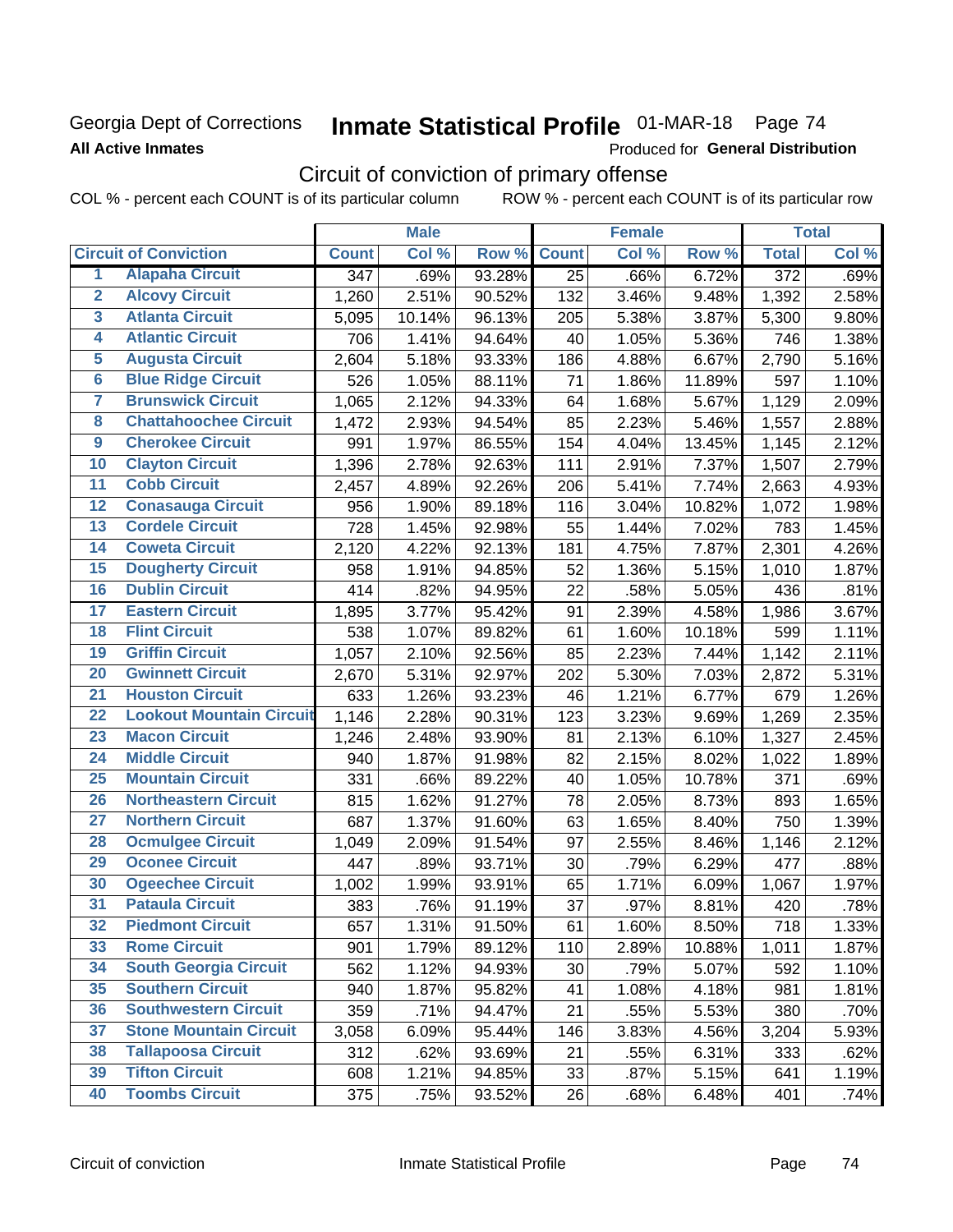### **Georgia Dept of Corrections All Active Inmates**

# Inmate Statistical Profile 01-MAR-18 Page 75

Produced for General Distribution

## Circuit of conviction of primary offense

COL % - percent each COUNT is of its particular column ROW % - percent each COUNT is of its particular row

|    |                                  |        | <b>Male</b> |        |              | <b>Female</b> |        |              | <b>Total</b> |
|----|----------------------------------|--------|-------------|--------|--------------|---------------|--------|--------------|--------------|
|    | <b>Circuit of Conviction</b>     |        | Col %       | Row %  | <b>Count</b> | Col %         | Row %  | <b>Total</b> | Col %        |
| 41 | <b>Waycross Circuit</b>          | 878    | 1.75%       | 93.11% | 65           | 1.71%         | 6.89%  | 943          | 1.74%        |
| 42 | <b>Western Circuit</b>           | 606    | 1.21%       | 93.66% | 41           | 1.08%         | 6.34%  | 647          | 1.20%        |
| 43 | <b>Rockdale Circuit</b>          | 486    | .97%        | 91.70% | 44           | 1.15%         | 8.30%  | 530          | .98%         |
| 44 | <b>Douglas Circuit</b>           | 1,019  | 2.03%       | 89.62% | 118          | 3.10%         | 10.38% | 1,137        | 2.10%        |
| 45 | <b>Appalachian Circuit</b>       | 285    | .57%        | 90.76% | 29           | .76%          | 9.24%  | 314          | .58%         |
| 46 | <b>Enotah Circuit</b>            | 345    | .69%        | 86.25% | 55           | 1.44%         | 13.75% | 400          | .74%         |
| 47 | <b>Bell-Forsyth J.C.</b>         | 376    | .75%        | 91.93% | 33           | .87%          | 8.07%  | 409          | .76%         |
| 48 | <b>Towaliga Judicial Circuit</b> | 315    | .63%        | 92.38% | 26           | .68%          | 7.62%  | 341          | .63%         |
| 49 | <b>Paulding Circuit</b>          | 232    | .46%        | 90.63% | 24           | .63%          | 9.38%  | 256          | .47%         |
|    | <b>Total Rported</b>             | 50,248 | 100%        | 92.95% | 3,810        | 100%          | 7.05%  | 54,058       | 100%         |
|    | <b>Not Reported</b>              |        | 188         |        |              | 11            |        |              | 199          |
|    |                                  |        |             |        |              |               |        |              |              |

| <b>Total</b><br>' Grand     | 50,436         | 3,821 | 54,257  |  |
|-----------------------------|----------------|-------|---------|--|
| <b>Mode (most frequent)</b> | <b>Atlanta</b> | Cobb  | Atlanta |  |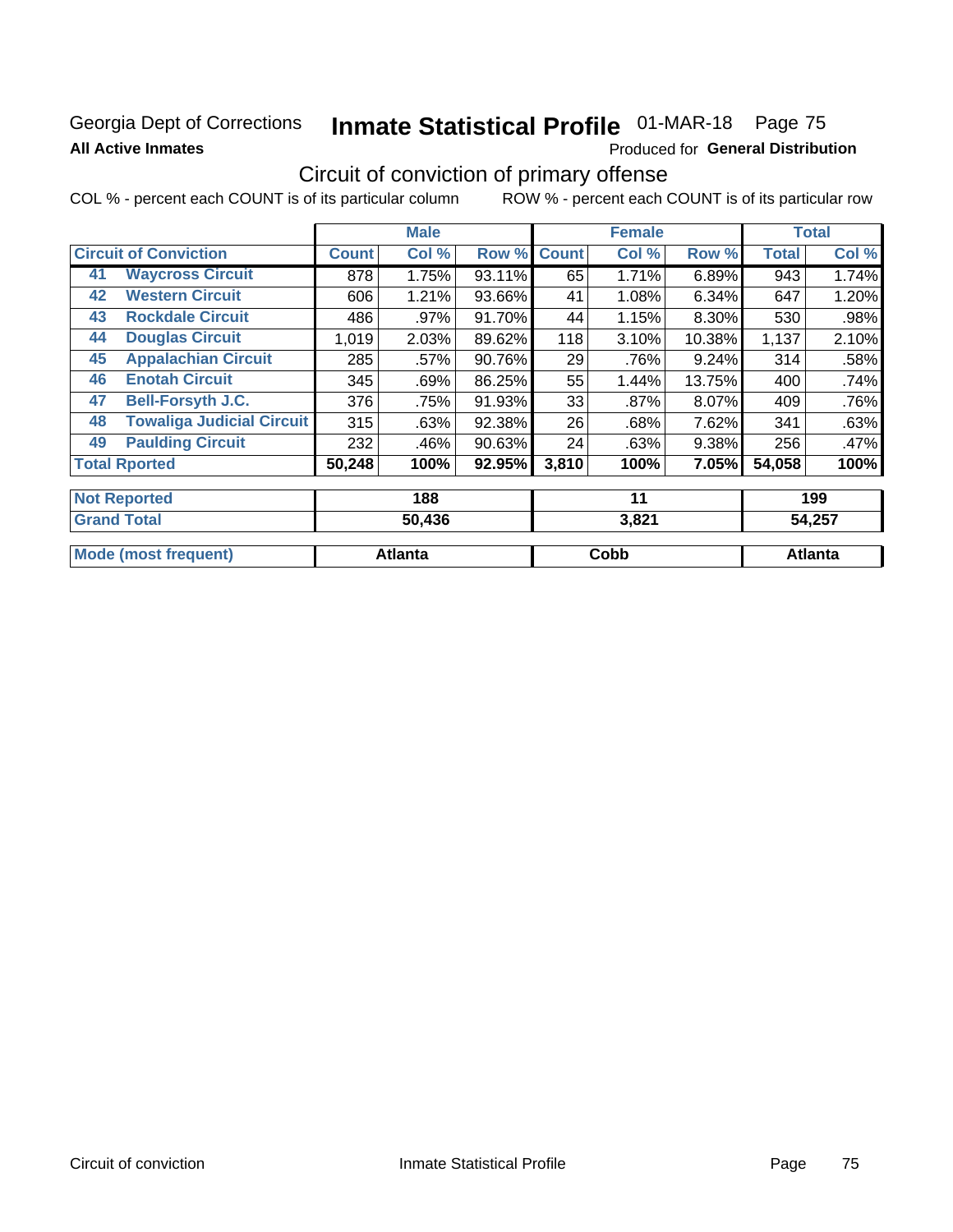#### **All Active Inmates**

#### Produced for **General Distribution**

### Years served (jail + prison) in this incarceration

|                       |              | <b>Male</b> |         |                  | <b>Female</b> |       |              | <b>Total</b> |
|-----------------------|--------------|-------------|---------|------------------|---------------|-------|--------------|--------------|
| <b>Years Served</b>   | <b>Count</b> | Col %       | Row %   | <b>Count</b>     | Col %         | Row % | <b>Total</b> | Col %        |
| Less than one year    | 9,638        | 19.13%      | 90.58%  | 1,002            | 26.24%        | 9.42% | 10,640       | 19.63%       |
| 1 to 1.99 years       | 7,274        | 14.44%      | 91.76%  | 653              | 17.10%        | 8.24% | 7,927        | 14.63%       |
| 2 to 2.99 years       | 5,344        | 10.61%      | 91.27%  | 511              | 13.38%        | 8.73% | 5,855        | 10.80%       |
| 3 to 3.99 years       | 4,178        | 8.29%       | 92.41%  | 343              | 8.98%         | 7.59% | 4,521        | 8.34%        |
| 4 to 4.99 years       | 3,322        | 6.59%       | 92.30%  | 277              | 7.26%         | 7.70% | 3,599        | 6.64%        |
| 5 to 5.99 years       | 2,748        | 5.46%       | 92.84%  | 212              | 5.55%         | 7.16% | 2,960        | 5.46%        |
| 6 to 6.99 years       | 2,433        | 4.83%       | 94.27%  | 148              | 3.88%         | 5.73% | 2,581        | 4.76%        |
| 7 to 7.99 years       | 1,885        | 3.74%       | 94.11%  | 118              | 3.09%         | 5.89% | 2,003        | 3.70%        |
| 8 to 8.99 years       | 1,756        | 3.49%       | 94.77%  | 97               | 2.54%         | 5.23% | 1,853        | 3.42%        |
| 9 to 9.99 years       | 1,383        | 2.75%       | 95.64%  | 63               | 1.65%         | 4.36% | 1,446        | 2.67%        |
| 10 to 10.99 years     | 1,271        | 2.52%       | 95.92%  | 54               | 1.41%         | 4.08% | 1,325        | 2.45%        |
| 11 to 11.99 years     | 995          | 1.98%       | 95.67%  | 45               | 1.18%         | 4.33% | 1,040        | 1.92%        |
| 12 to 12.99 years     | 785          | 1.56%       | 95.15%  | 40               | 1.05%         | 4.85% | 825          | 1.52%        |
| 13 to 13.99 years     | 670          | 1.33%       | 95.85%  | 29               | 0.76%         | 4.15% | 699          | 1.29%        |
| 14 to 14.99 years     | 665          | 1.32%       | 95.82%  | 29               | 0.76%         | 4.18% | 694          | 1.28%        |
| 15 to 15.99 years     | 545          | 1.08%       | 95.11%  | 28               | 0.73%         | 4.89% | 573          | 1.06%        |
| 16 to 16.99 years     | 517          | 1.03%       | 96.10%  | 21               | 0.55%         | 3.90% | 538          | 0.99%        |
| 17 to 17.99 years     | 486          | 0.96%       | 97.01%  | 15               | 0.39%         | 2.99% | 501          | 0.92%        |
| 18 to 18.99 years     | 471          | 0.94%       | 94.77%  | 26               | 0.68%         | 5.23% | 497          | 0.92%        |
| 19 to 19.99 years     | 429          | 0.85%       | 95.33%  | 21               | 0.55%         | 4.67% | 450          | 0.83%        |
| 20 to 20.99 years     | 406          | 0.81%       | 97.13%  | 12               | 0.31%         | 2.87% | 418          | 0.77%        |
| 21 to 21.99 years     | 378          | 0.75%       | 97.67%  | 9                | 0.24%         | 2.33% | 387          | 0.71%        |
| 22 to 22.99 years     | 354          | 0.70%       | 96.46%  | 13               | 0.34%         | 3.54% | 367          | 0.68%        |
| 23 to 23.99 years     | 333          | 0.66%       | 97.65%  | 8                | 0.21%         | 2.35% | 341          | 0.63%        |
| 24 to 24.99 years     | 287          | 0.57%       | 96.63%  | 10               | 0.26%         | 3.37% | 297          | 0.55%        |
| 25 to 25.99 years     | 225          | 0.45%       | 97.83%  | 5                | 0.13%         | 2.17% | 230          | 0.42%        |
| 26 to 26.99 years     | 216          | 0.43%       | 96.00%  | $\boldsymbol{9}$ | 0.24%         | 4.00% | 225          | 0.42%        |
| 27 to 27.99 years     | 161          | 0.32%       | 96.41%  | $\,6$            | 0.16%         | 3.59% | 167          | $0.31\%$     |
| 28 to 28.99 years     | 121          | 0.24%       | 97.58%  | 3                | 0.08%         | 2.42% | 124          | 0.23%        |
| 29 to 29.99 years     | 136          | 0.27%       | 100.00% |                  |               |       | 136          | 0.25%        |
| Thirty + years        | 960          | 1.91%       | 98.87%  | 11               | 0.29%         | 1.13% | 971          | 1.79%        |
| <b>Total Reported</b> | 50,372       | 100%        | 92.95%  | 3,818            | 100%          | 7.05% | 54,190       | 100%         |

| <b>rtea</b><br><b>N</b> | 04     |                | cэ<br>$\mathbf{v}$ |
|-------------------------|--------|----------------|--------------------|
| <b>Total</b>            | 50,436 | 2021<br>J,O∠ ⊾ | 54,257             |
|                         |        |                |                    |

| <b>Mean</b><br>(average) | 6.66               | 4.21               | 6.49          |
|--------------------------|--------------------|--------------------|---------------|
| <b>Median (middle)</b>   |                    | 2.46               | 3.57          |
| Mode (most frequent)     | Less than one year | Less than one year | Less than one |
|                          |                    |                    | year          |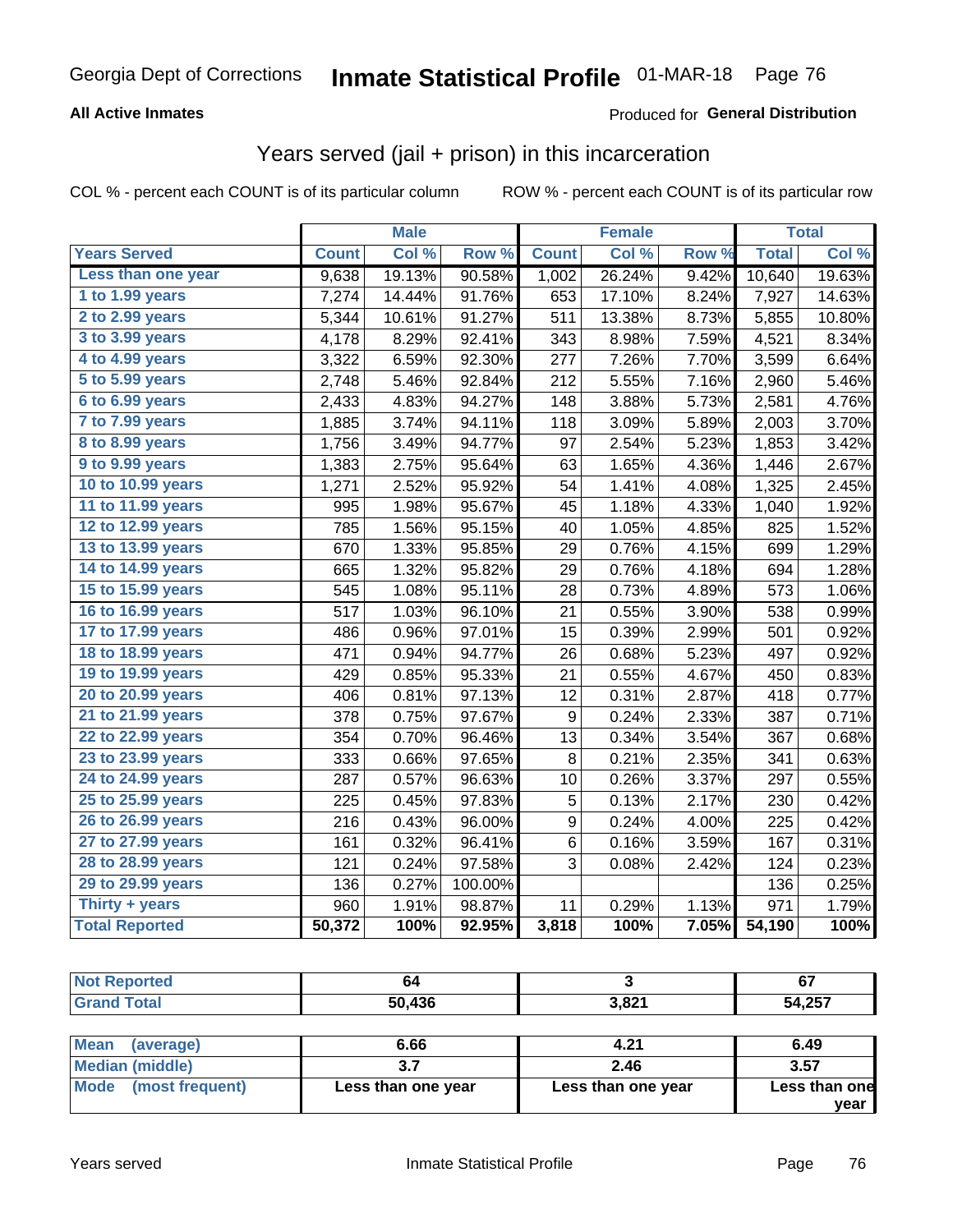#### **All Active Inmates**

Produced for **General Distribution**

### Results of most recent HIV tests

|                         |              | <b>Male</b> |           |              | <b>Female</b> |          |        | Total  |
|-------------------------|--------------|-------------|-----------|--------------|---------------|----------|--------|--------|
| <b>HIV Test Results</b> | <b>Count</b> | Col %       | Row %I    | <b>Count</b> | Col %         | Row %    | Total  | Col %  |
| <b>Positive</b>         | 683          | 1.50%       | 93.05%    | 51           | 1.42%         | $6.95\%$ | 734    | 1.49%  |
| <b>Negative</b>         | 44,961       | $98.50\%$   | 92.71%    | 3,536        | $98.58\%$     | 7.29%    | 48,497 | 98.50% |
| <b>Indeterminate</b>    |              | 0.01%       | 100.00%   |              |               |          |        | 0.01%  |
| <b>Total Reported</b>   | 45,647       | 100%        | $92.71\%$ | 3,587        | 100%          | 7.29%    | 49,234 | 100%   |

| <b>Not Reported</b> | 4,789  | 234   | 5,023  |
|---------------------|--------|-------|--------|
| Гоtal               | 50,436 | 3,821 | 54,257 |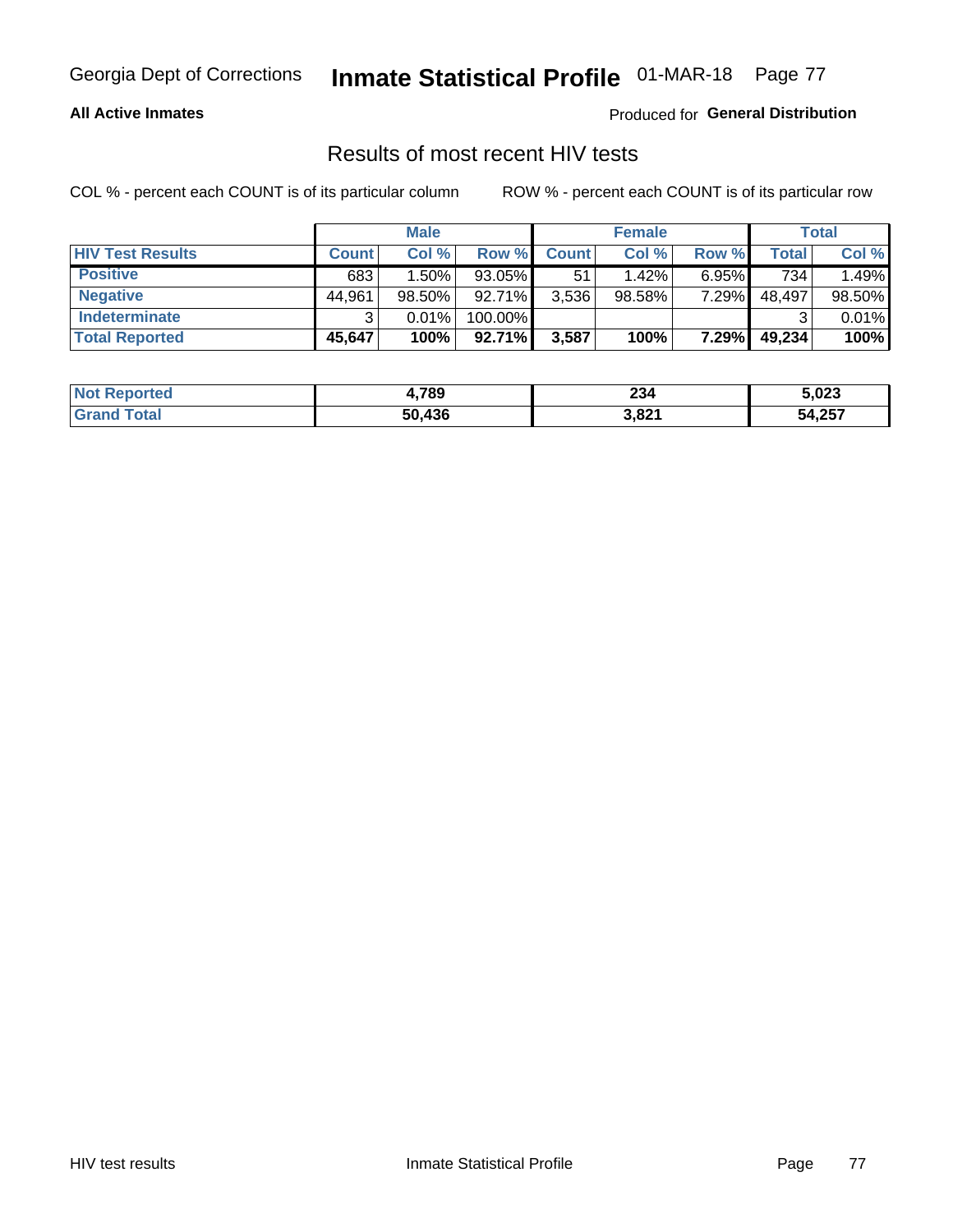#### **All Active Inmates**

#### Produced for **General Distribution**

### Results of most recent tuberculosis test

|                                  |              | <b>Male</b> |           |              | <b>Female</b> |              |              | Total  |
|----------------------------------|--------------|-------------|-----------|--------------|---------------|--------------|--------------|--------|
| <b>Tuberculosis Test Results</b> | <b>Count</b> | Col%        | Row %     | <b>Count</b> | Col%          | Row %        | <b>Total</b> | Col %  |
| <b>Positive on current test</b>  | 6,761        | 14.30%      | $97.60\%$ | 166          | $4.51\%$      | 2.40%        | 6,927        | 13.60% |
| <b>Positive on previous test</b> | ◠            | 0.01%       | 100.00%   |              |               |              |              | 0.01%  |
| <b>Negative</b>                  | 40.503       | 85.69%      | $92.01\%$ | 3,518        | 95.49%        | $7.99\%$     | 44.021       | 86.40% |
| <b>Total Reported</b>            | 47,266       | 100%        | 92.77%    | 3,684        | 100%          | <b>7.23%</b> | 50,950       | 100.0% |

| <b>Not Reported</b>          | 3.170  | 497<br>וטו | 3,307  |
|------------------------------|--------|------------|--------|
| <b>Total</b><br><b>Grand</b> | 50,436 | 3,821      | 54,257 |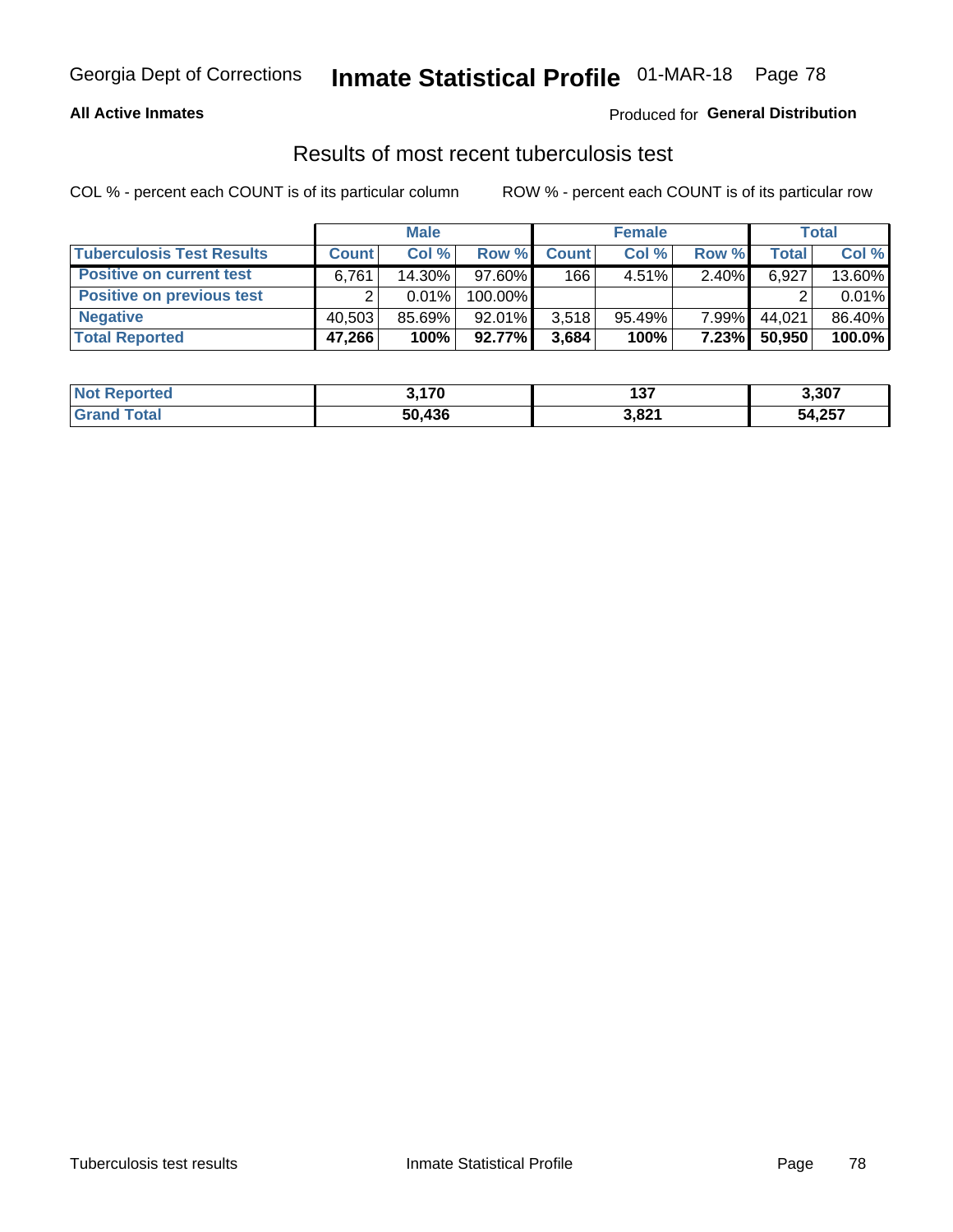#### **All Active Inmates**

Produced for **General Distribution**

### Results of most recent syphilis test

|                                 |              | <b>Male</b> |           |                 | <b>Female</b> |          |        | Total  |
|---------------------------------|--------------|-------------|-----------|-----------------|---------------|----------|--------|--------|
| <b>Syphilis Test Results</b>    | <b>Count</b> | Col%        | Row %     | <b>Count</b>    | Col %         | Row %    | Total  | Col %  |
| <b>Positive on current test</b> | 184          | $1.36\%$    | $94.85\%$ | 10 <sub>1</sub> | 1.99%」        | 5.15%    | 194    | 1.38%  |
| <b>Negative</b>                 | 13.389       | 98.64%      | 96.46%    | 492             | $98.01\%$     | $3.54\%$ | 13,881 | 98.62% |
| <b>Total Reported</b>           | 13,573       | 100%        | 96.43%    | 502             | 100%          | $3.57\%$ | 14,075 | 100%   |

| <b>Not Reported</b> | 36,863 | 3,319 | 40,182 |
|---------------------|--------|-------|--------|
| <b>Grand Total</b>  | 50.436 | 3,821 | 54,257 |